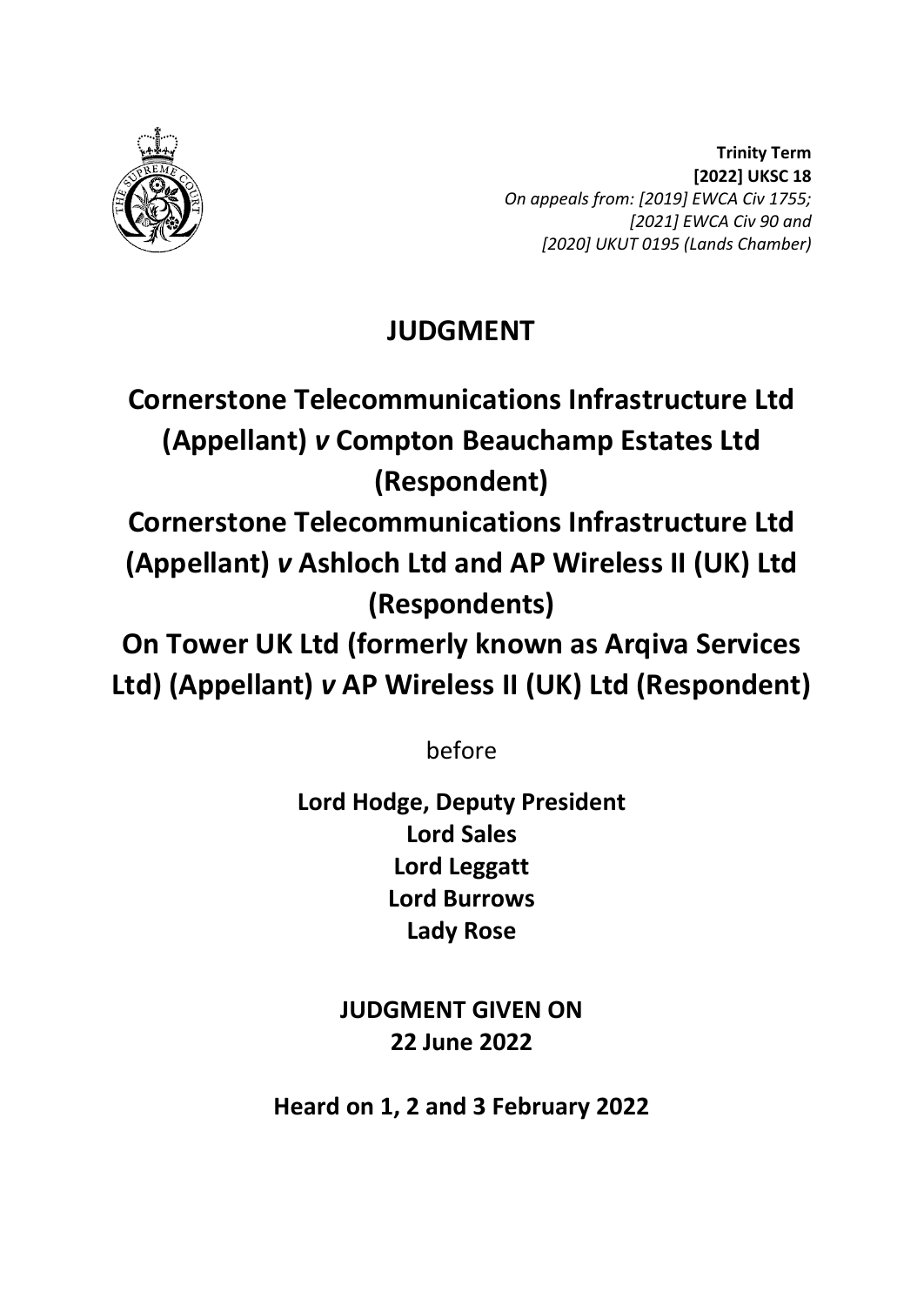*Appellant (Cornerstone Telecommunications Infrastructure Ltd)* John McGhee QC Oliver Radley-Gardner QC (in Ashloch only) Tricia Hemans (in Ashloch only) James Tipler (Instructed by Gowling WLG (UK) LLP (London))

*Respondent [Compton Beauchamp Ltd]*

*Respondent (Ashloch Ltd)*

*Respondent/Intervener (AP Wireless II (UK) Ltd)* Christopher Pymont QC Wayne Clark Fern Schofield (Instructed by Eversheds Sutherland (International) LLP (London))

> *Appellant (On Tower UK Ltd)* Jonathan Seitler QC Justin Kitson Kester Lees (Instructed by Pinsent Masons LLP (Birmingham))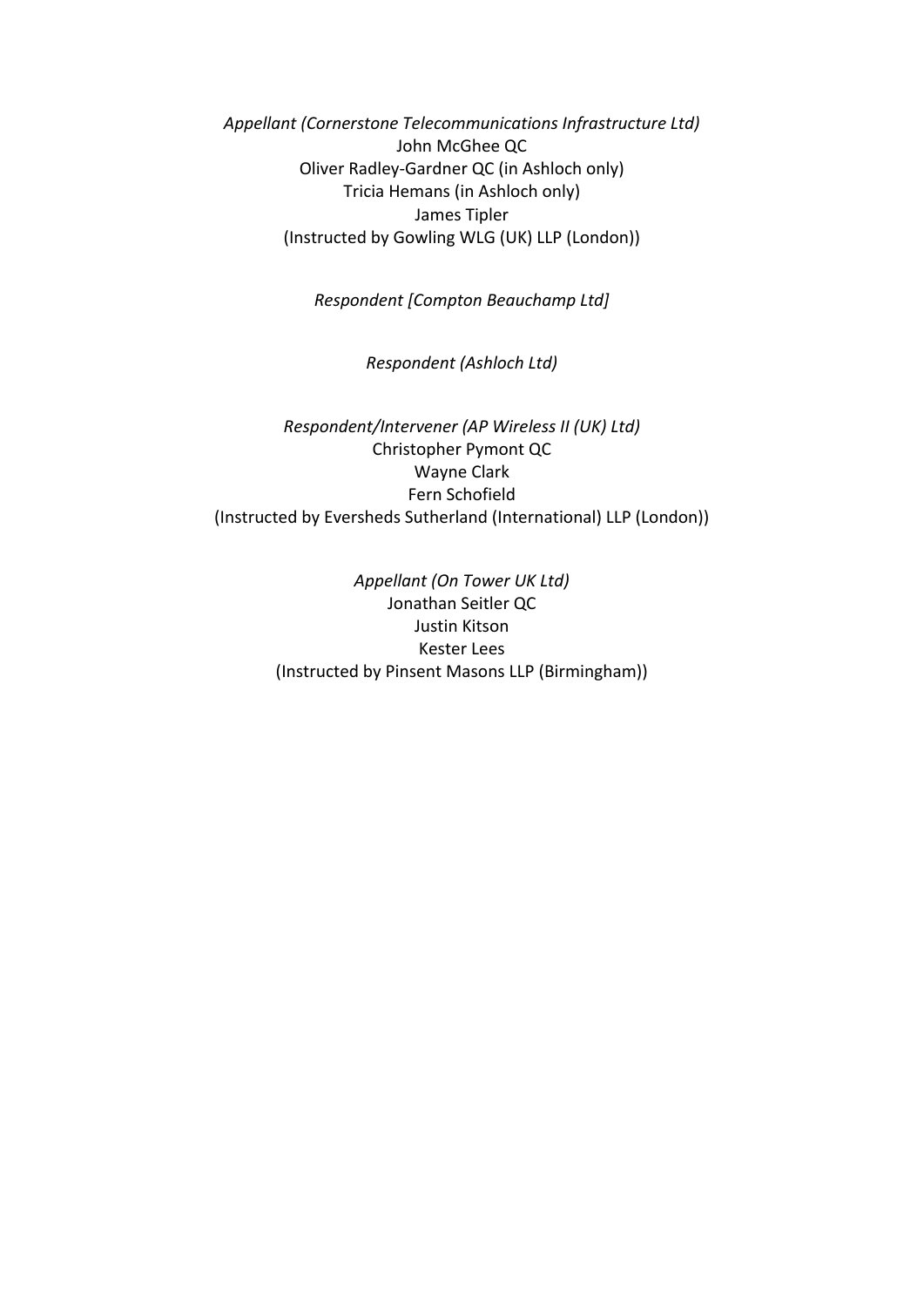**LADY ROSE: (with whom Lord Hodge, Lord Sales, Lord Leggatt and Lord Burrows agree)**

# **1. INTRODUCTION**

1. When the revised Electronic Communications Code with which these appeals are concerned was published in May 2016, the Minister of State for Culture and the Digital Economy described the roll out of digital communications infrastructure as vitally important to citizens across the UK, as digital communications become an ever more essential part of the economic and social fabric of this country. The new Code was, the Minister said, intended to "provide a robust platform to enable long-term investment and development of digital communications infrastructure in the 21st Century": see the Foreword to the Government's consultation response "*A New Electronic Communications Code*".

2. Under early legislation dealing with the installation of telegraph infrastructure, the necessary apparatus could generally only be placed on land with consent of the landowner. It was recognised, however, that it was not desirable to leave the selection of sites and the negotiation between site owners and telecoms operators to market forces. Legislation was needed to enable the providers of telecoms services to compel landowners either to sell land to them or to grant them rights over land on which they could install the equipment needed to build a telecoms network.

3. A code was introduced as Schedule 2 to the Telecommunications Act 1984 empowering the courts to intervene to require an unwilling landowner to provide the site and setting the terms and conditions on which the operator would install and maintain the relevant electronic communications apparatus ("ECA") there. That code had been introduced as part of the privatisation programme to open up the telecoms sector to competition by enabling competing operators to develop networks that would compete with and supplement the network that had been developed over many years by the monopoly provider. Schedule 2 to the Telecommunications Act 1984 was substantially amended by the Communications Act 2003 ("the 2003 Act"). I shall refer to that code as amended as "the old code". It became clear that the drafting and operation of the old code was unsatisfactory and that it was generating problems that risked jeopardising the swift, economic roll out of new technologies as they arose in this fast moving sector.

4. In September 2011 the Minister asked the Law Commission to conduct an independent review of the old code. The Law Commission carried out an extensive consultation exercise. The consultation paper published in June 2012 described how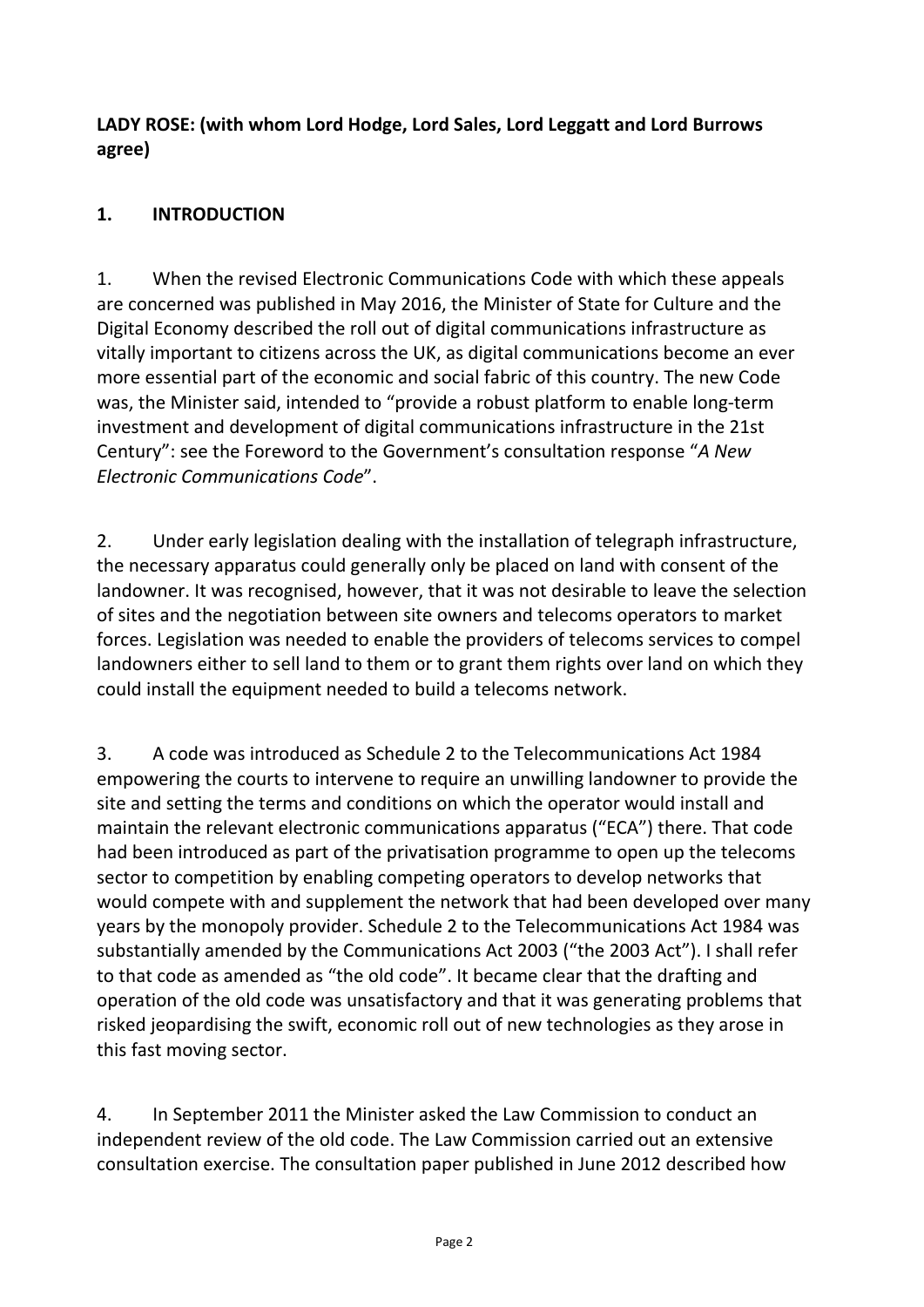electronic communication depends on a complex array of hardware including networks of masts, cables, wires, servers, routers and exchanges. The hardware sometimes has to be located on land that does not belong to those who own the equipment: "fibre optic cables pass under streets and cross fields; mobile phone transmitters cling to church steeples and shop-fronts; and telephone cabinets are familiar on our roadsides and pavements".

5. The Law Commission published its Report *The Electronic Communications Code*  (Law Com No 336) on 27 February 2013 ("the Law Commission Report"). The recommendations made in that Report were largely, though not wholly, accepted by the Government in replacing the old code. The current regime for sorting out when, where and on what terms, telecoms operators can acquire the right to install their ECA on a particular piece of land is that set out in the Electronic Communications Code which came into force on 28 December 2017 and which forms Schedule 3A to the 2003 Act ("the Code" or "the new Code"). It was inserted into the 2003 Act by the Digital Economy Act 2017 ("the 2017 Act") and has effect by virtue of section 106 of the 2003 Act (also amended by the 2017 Act).

6. As well as inserting the new Code into the 2003 Act, the 2017 Act made provision for the transition of the existing arrangements which had been made under the old code and which needed to be carried forward under the new Code. These are set out in Schedule 2 to the 2017 Act (the "transitional provisions").

7. The three appeals that are before the court concern how the Code works, particularly in combination with the transitional provisions. The main issue is whether and how an operator who has already installed ECA on a site can acquire new or better code rights from the site owner. At the heart of the three appeals is para 9 of the Code. This provides that:

> "A code right in respect of land may only be conferred on an operator by an agreement between the occupier of the land and the operator."

8. The Court of Appeal has decided in two of the judgments under appeal that when the operator installs its equipment on the land, in many cases it will thereafter be the "occupier of the land" for the purpose of para 9. Since an operator who is an occupier cannot enter into an agreement with itself, this means that it is thereafter precluded from applying under the Code for new code rights. That makes sense, the Court of Appeal held, having regard to the overall structure of the Code because the aim of the Code is to ensure that parties to an agreement conferring code rights stick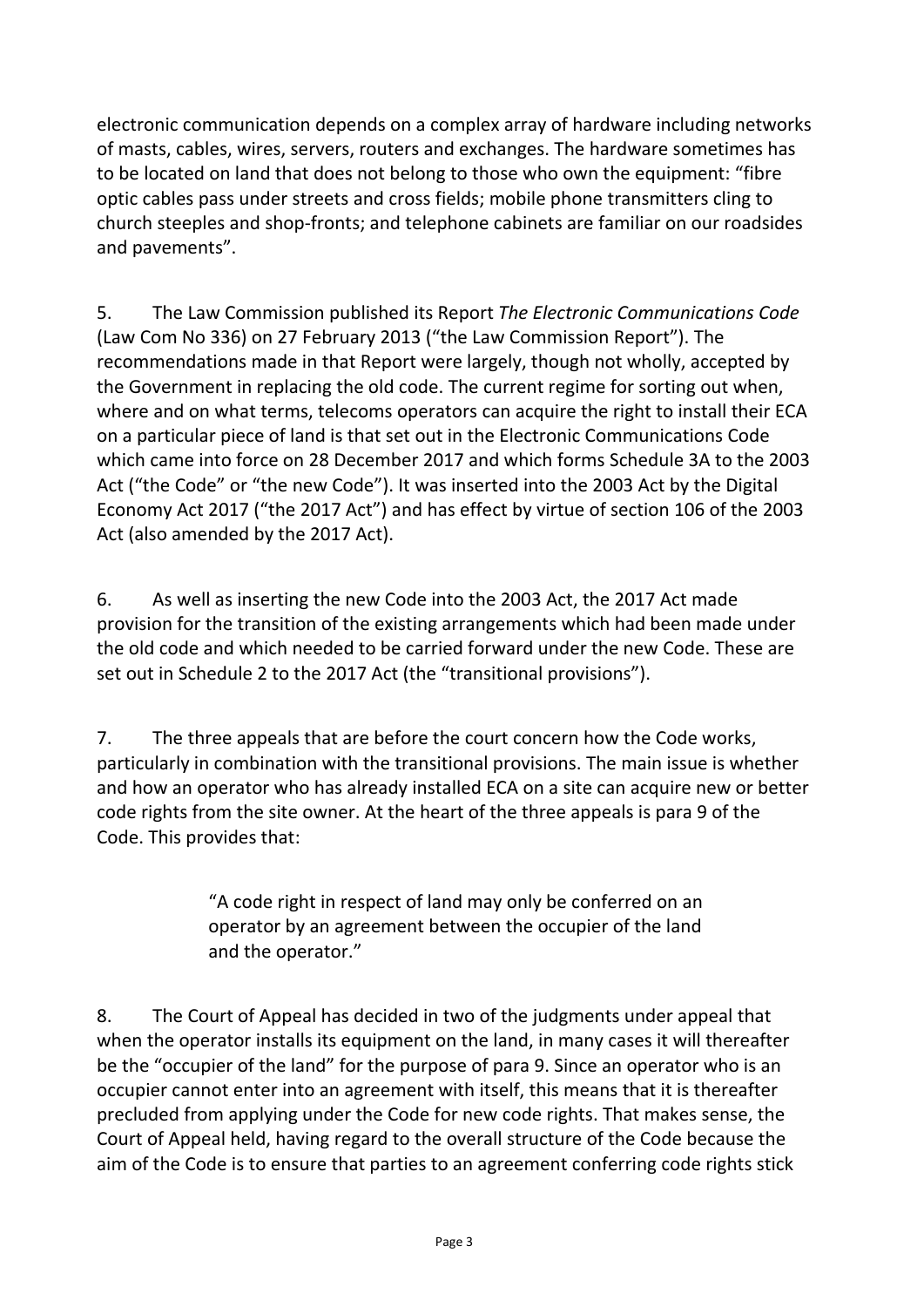to the bargain they have made. There are other Parts of the Code they can use once their initial agreement has expired if they want to change that bargain, subject to meeting the conditions of those other Parts.

9. The appellants are all operators within the meaning of para 2 of the new Code, pursuant to directions made by Ofcom under the 2003 Act. They have installed ECA on land but their entitlement to keep it there is precarious. They want in effect to improve the nature of their rights by applying for rights under the Code. In this judgment where I refer to the counterparty to the agreement with the operator as "the site owner" or "landowner" that is not intended to indicate that that counterparty has any particular legal interest in the land. I refer to the operator who has ECA already installed on the site as the "operator on site".

# **2. THE NEW CODE, THE OLD CODE AND THE TRANSITIONAL PROVISIONS**

## *(a) The new Code*

10. The new Code is a highly complex instrument of 108 paragraphs. I describe here only those provisions which are relevant to these appeals. There are many other paragraphs of the Code dealing with rights to install ECA over railways, canals and tramways, the right to fly lines over land and conferring rights to carry out street work. I have set out the main provisions with which we are concerned in an Annex to this judgment.

11. Part 1 of the Code introduces the key concepts. The term "operator" used in the Code means a person to whom the Code is applied by a direction of Ofcom under section 106 of the 2003 Act. Such a direction can only be made in respect of that person if the purpose of making it is so the person can either provide an electronic communications network (section 106(4)(a)) or provide a system of infrastructure which it makes available to network providers so that they can provide their networks (section 106(4)(b)). The major mobile phone companies include Vodafone Ltd and the Telefonica group who were formerly joint co-owners of Cornerstone Telecommunications Infrastructure Ltd ("Cornerstone"), one of the appellants in these appeals. Vodafone and Telefonica are operators pursuant to subsection (4)(a) of section 106 of the 2003 Act and Cornerstone is an operator pursuant to subsection  $(4)(b)$ .

12. A "code right" is defined in para 3 of the new Code as a right to do certain things for the statutory purposes. Those purposes are set out in para 4 and are the purposes of providing the operator's network or providing an infrastructure system. Para 3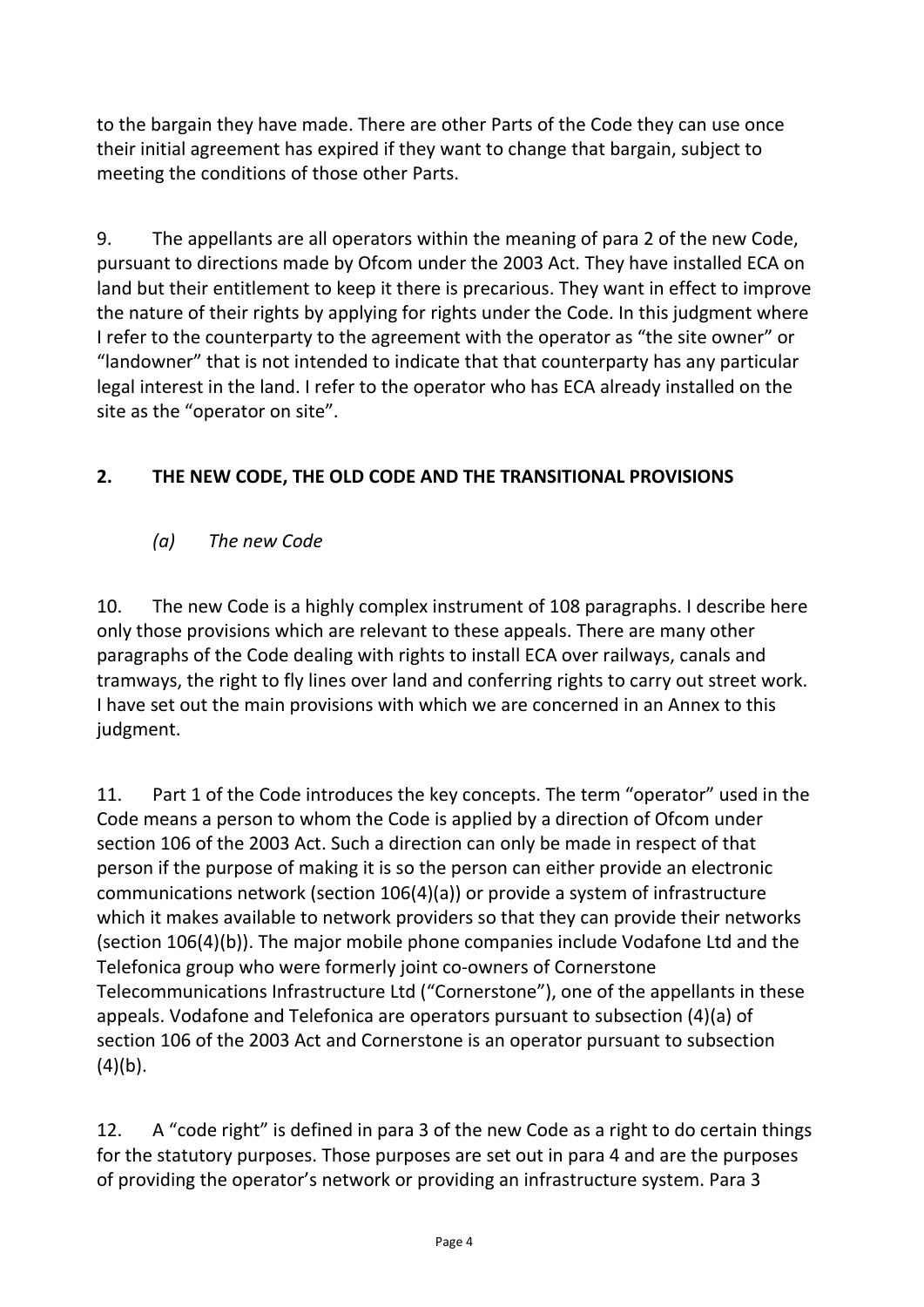specifies nine groups of activities from (a) to (i) which can be the subject of a code right. Some of these sub-paragraphs themselves include many different activities, for example sub-paragraph (c) is "to inspect, maintain, adjust, alter, repair, upgrade or operate electronic communications apparatus which is on, under or over the land", encompassing therein 21 different activities. Some of the activities are likely to be intrusive from the site owner's point of view, for example the right to obstruct a means of access to or from land (sub-paragraph (h)), and some less so, for example the right to connect to a power supply (sub-paragraph (g)) or to cut back a tree that interferes with ECA (sub-paragraph (i)).

13. "Electronic communications apparatus" is defined broadly in para 5 as any apparatus used in connection with the provision of the network, lines such as wires and cables, and structures, including buildings if their sole purpose is to enclose other ECA.

14. Part 2 of the Code deals with the conferral of code rights and their exercise. After the introductory para 8, it starts with the key paragraph, para 9, which as I have said, provides that a code right in respect of land may only be conferred on an operator by an agreement between the occupier of the land and the operator. The term "occupier" is defined in para 105 of the Code:

> "(1) References in this code to an occupier of land are to the occupier of the land for the time being.

…

(5) Sub-paragraph (6) applies in relation to land which -

(a) is unoccupied, and

(b) is not a street in England and Wales or Northern Ireland or a road in Scotland.

(6) References in this code to an occupier of land, in relation to land within sub-paragraph (5), are to -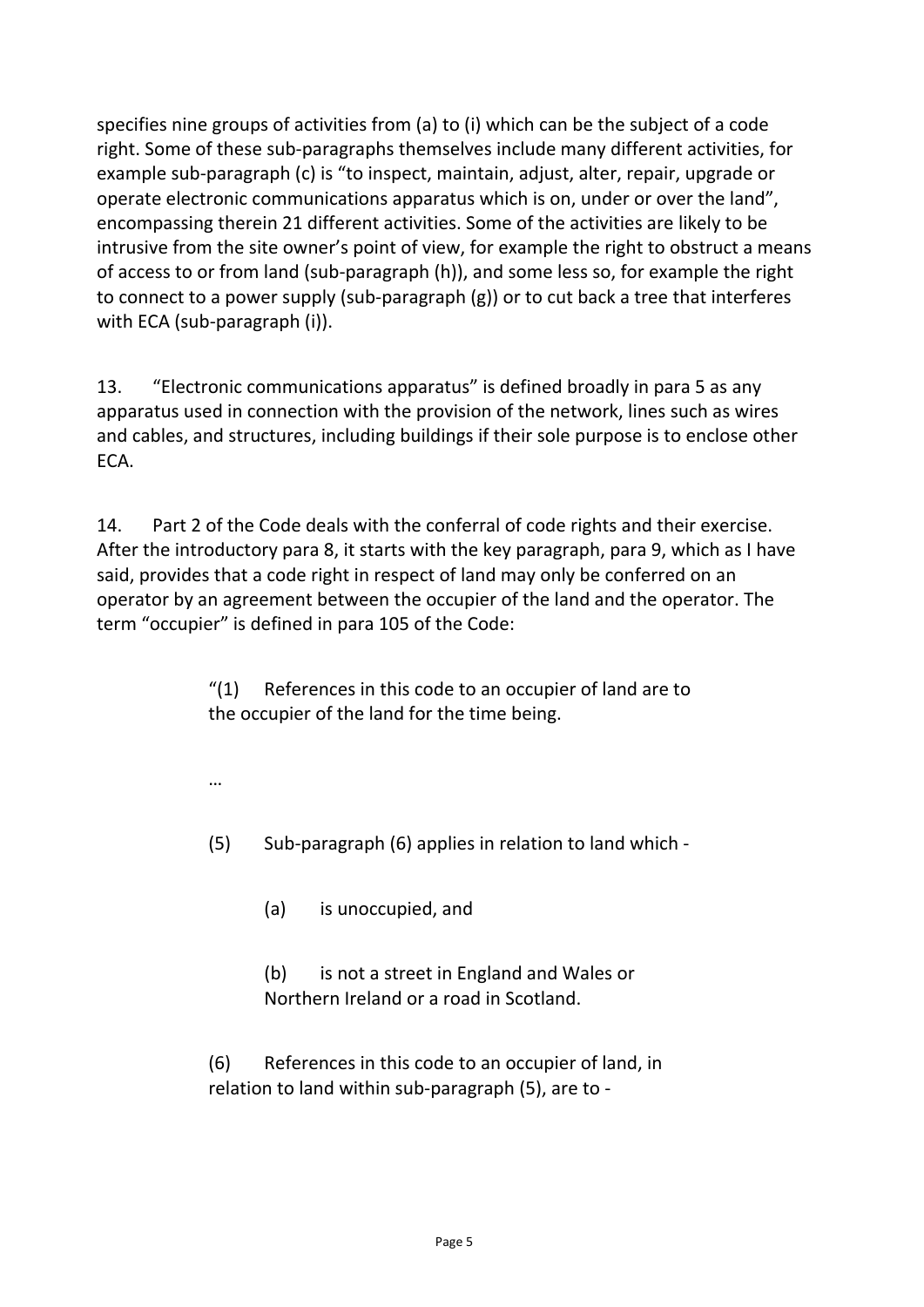(a) the person (if any) who for the time being exercises powers of management or control over the land, or

(b) if there is no person within paragraph (a), to every person whose interest in the land would be prejudicially affected by the exercise of a code right in relation to the land …"

15. Para 10 introduces the concept that a code right can bind someone other than the site owner who confers the right if that person agrees to be bound. This can be a successor in title to the interest that the site owner had when the code right was conferred or someone whose right to the land was carved out of the site owner's right or granted by the site owner: para 10(2). According to para 10(4), the code right also binds "any other person with an interest in the land who has … agreed to be bound by it". The Code thereafter deals separately with occupiers who confer code rights and people who are otherwise bound by a code right conferred by someone else.

16. Para 11 sets out the requirements for an agreement under Part 2 which confers code rights or by which someone is bound by code rights. The agreement must be in writing and signed by the parties, it must state for how long the right is exercisable and the period of notice, if any, required to terminate the agreement. Para 11 provides further that any variation of the agreement must also be signed and in writing and must also state the duration of the right and the notice period.

17. The term "agreement under Part 2" is then used extensively in Parts 3 and 4 of the Code to mean primarily an agreement reached between the operator and another person under which either the site owner confers code rights or another person agrees to be bound by code rights. However, as I describe later, there are other situations in which site owners or others have code rights imposed upon them which are not consensual but which are treated as if they were and so are included in the term "agreement under Part 2".

18. Part 3 of the Code provides for the assignment of code rights and for the upgrading and sharing of ECA. The agreement under Part 2 must not prevent or limit or charge money for the assignment of the agreement to another operator: para 16(1). Para 17 provides for the operator to be able to upgrade and share the ECA if two conditions are met. The first condition is that any changes to the ECA do not have more than a minimal adverse impact on its appearance. The second condition is that the upgrading or sharing imposes no additional burden on the other party to the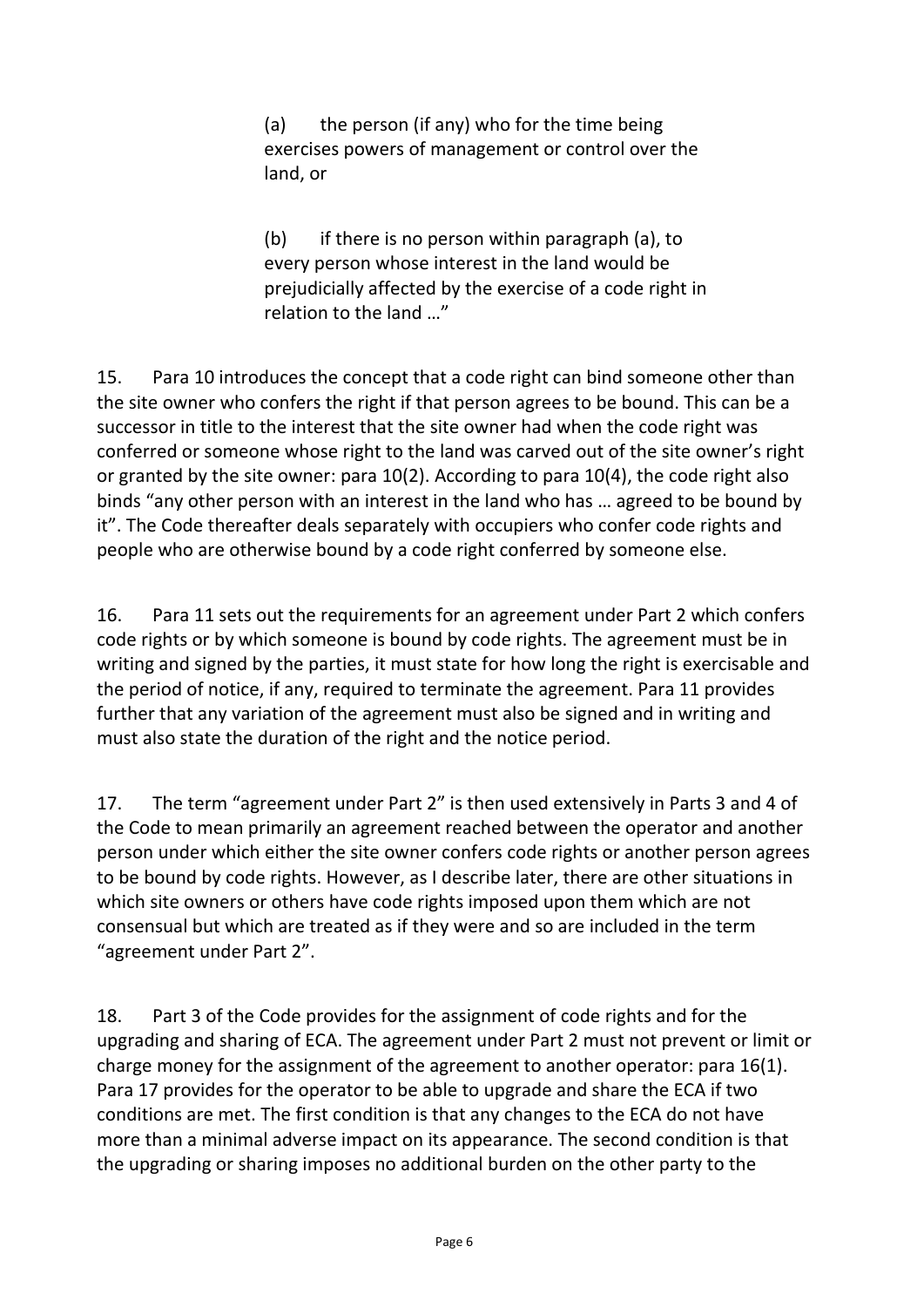agreement; including for example having an additional adverse effect on the other party's enjoyment of the land. According to para 17(5), an agreement is void to the extent that it prevents or limits upgrading or sharing.

19. Part 4 of the Code deals with the power of the court to impose an agreement on a person by which the person confers or is otherwise bound by a code right. Following the making of the Electronic Communications Code (Jurisdiction) Regulations 2017 (SI 2017/1284), the powers conferred on the court by the new Code are in practice exercised by the Upper Tribunal (Lands Chamber).

20. Para 20 provides for the operator to apply to the tribunal for the imposition of an agreement, provided it has first given the occupier an opportunity to agree to grant or be bound by the right:

(i) The operator must first give the relevant person a notice in writing setting out the code right, the land to which it relates and the other terms of the agreement that the operator seeks and asking the relevant person to agree to those terms.

(ii) The recipient of the notice then has 28 days in which to agree to confer the code rights or to be bound by them.

(iii) If the recipient does not agree, the operator may apply to the tribunal for an order which imposes an agreement between the operator and the recipient.

21. Para 21 sets out the two conditions that must be satisfied before the tribunal may make an order imposing an agreement under para 20. The first condition is that the prejudice caused by the order can be compensated for by money and the second is that "the public benefit likely to result from the making of the order outweighs the prejudice to the relevant person". In deciding whether that public interest test is met, the tribunal must have regard to the public interest "in access to a choice of high quality electronic communications services" (para 21(4)). Conversely the tribunal may not make the order if it would frustrate the relevant person's intentions to develop the land (para 21(5)).

22. If an agreement is imposed by an order under para 20, then according to para 22 it takes effect for all purposes of the Code as an agreement under Part 2 between the operator and the relevant person.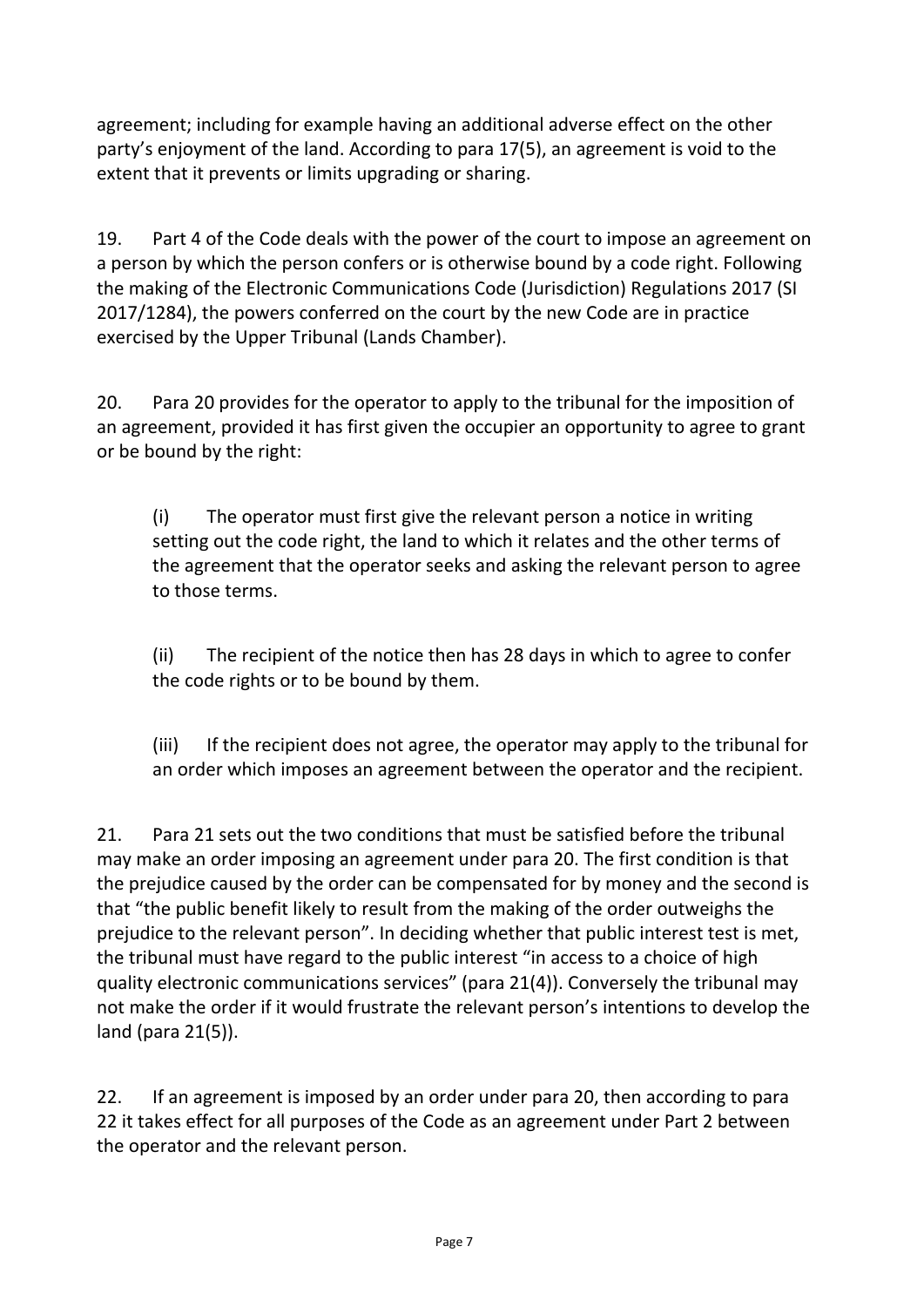23. Para 23 then sets out the terms of the agreement that the tribunal should or may include in the order made under para 20 when imposing an agreement giving effect to a code right. An order under para 20 must require the agreement to include a term as to payment from the operator to the relevant person, it must include a term specifying for how long the code right conferred by the agreement is exercisable and the tribunal must consider whether the agreement should include a term as to the circumstances in which the agreement can be terminated.

24. The consideration payable by the operator must be determined in accordance with para 24. This is an important provision because although it provides that the fee must represent the market value of the relevant person's agreement to confer the right or be bound by the right, that market value must be assessed on the assumption that "the right that the transaction relates to does not relate to the provision or use of an electronic communications network" and that there is more than one site which the buyer could use. These assumptions - sometimes referred to as the "no scheme" basis for valuation - effectively remove from the equation the enhanced value that the rights to the land have to the operator (rather than to anyone else) arising from the use of the land as part of the network. They are thus intended to prevent the relevant person demanding a premium price either because the operator has no choice but to use this particular site or because the site has an enhanced value as a site for ECA comprising part of the operator's network.

25. Paras 26 and 27 are significant for our purposes because the appellants rely on them as indicators that para 9 cannot bear the meaning given to it by the Court of Appeal:

(i) Para 26 is headed "Interim code rights" and allows an operator to apply to the court for an order which imposes an agreement conferring a code right or providing for a code right to bind a person on an interim basis, that is to say for a period specified in the order or until the occurrence of a specified event. Where such an interim order is made, various of the paragraphs of Part 4 apply, including para 22 so that an interim agreement takes effect as an agreement under Part 2.

(ii) Para 27 is headed "Temporary code rights" and enables an operator which has given a notice under para 20(2) (that is a notice seeking the other person's agreement to confer or be bound by a code right) also to seek a temporary code right. The conditions which must be satisfied in order for a temporary code right to be granted under para 27 are important because the appellants say they show clearly that the drafter of the Code assumed that an operator could make an application for a code right under para 20 even though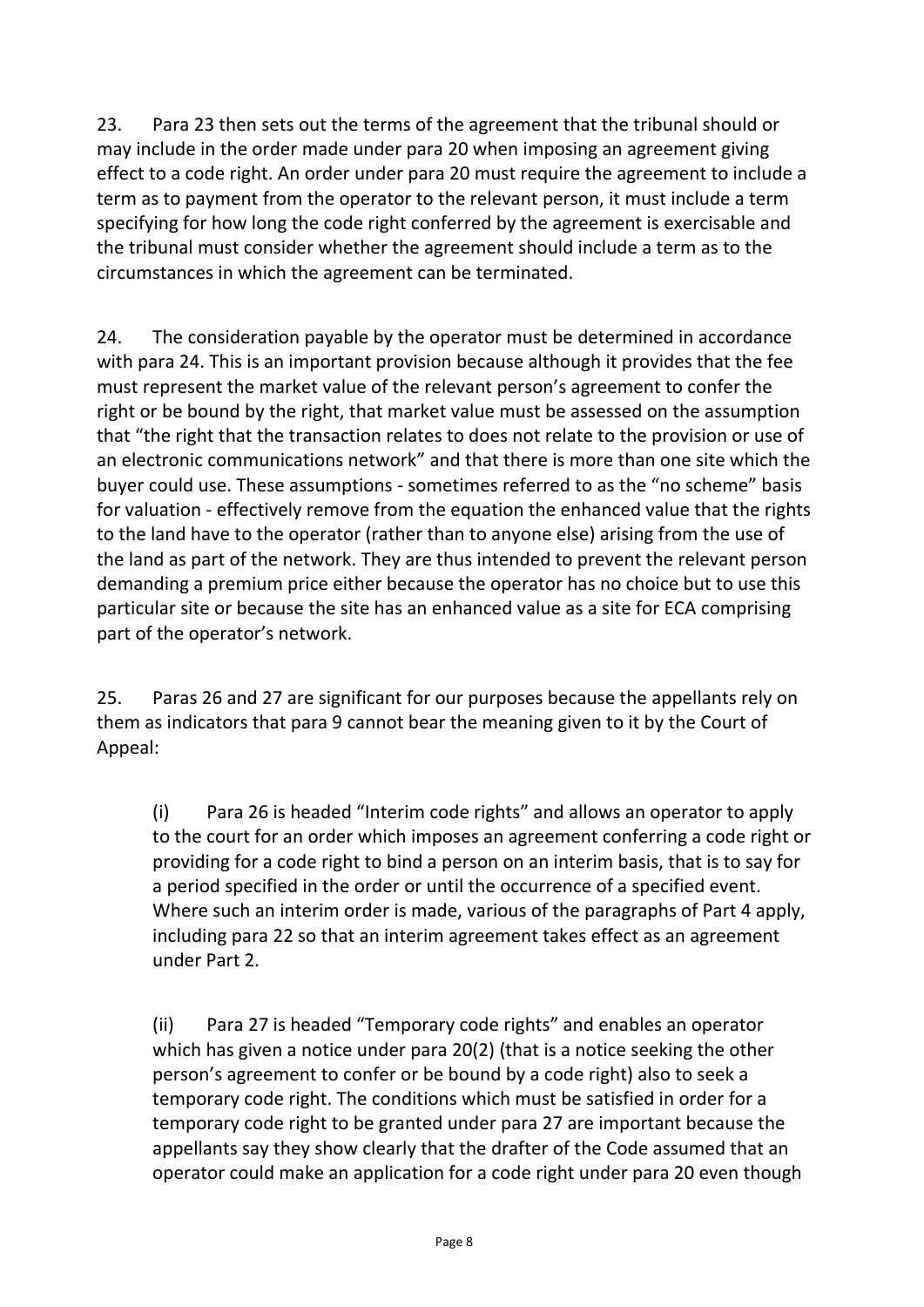it already had ECA installed. This is because the temporary right can be applied for only if the operator has given a notice under para 20(2) to a person and has also sought a temporary right in relation to ECA "which is already installed on, under or over the land".

26. An agreement under Part 2 between the operator and the occupier who confers the rights has to state for how long the code rights are exercisable. What happens when that initial period comes to an end? That is dealt with in Part 5 of the Code and is significant in these appeals because the Respondents argue that this provides the exclusive route by which operators who are occupiers because they have their ECA installed on land can apply for rights, provided that they can bring themselves within its terms. The answer provided by para 30(2) is, broadly, that if the agreement is a "code agreement" to which Part 5 applies, the operator may continue to exercise that right and the site provider continues to be bound by the right.

27. An agreement is a "code agreement" for the purposes of Part 5 if it is an agreement under Part 2 and does not fall within para 29(2) to (4). Para 29(2) in conjunction with para 29(3) excludes an agreement if its primary purpose is a purpose other than to grant code rights and it is a lease which has security of tenure under Part 2 of the Landlord and Tenant Act 1954 ("the 1954 Act") or would have such security if the parties had not contracted out of that security pursuant to section 38A of that Act. Para 29(4) provides an equivalent exception under the corresponding Northern Irish provisions. I discuss the interrelation between the Code and the 1954 Act further below.

28. Para 31 then sets out how a site provider can bring the agreement to an end, given that it cannot do so under the terms of the original agreement. The site provider must give notice to the operator under para 31, giving one of the permitted reasons for bringing the agreement to an end. Permitted reasons include substantial breaches of the agreement by the operator or an intention to redevelop the land or where the conditions under para 21 are not met. Once the site provider gives notice of termination, the code agreement will come to an end, unless within three months the operator in receipt of such a notice serves a counter-notice. If a counter-notice is served, the tribunal will then determine whether the agreement should continue and if so on what terms.

29. Para 33 makes provision for the operator or the site provider to require the other party to vary the terms of the code agreement or to confer an additional code right or to replace the existing code agreement with a new one. The tribunal is given extensive powers to set the terms of the code agreement on the making by either party of an application under Part 5.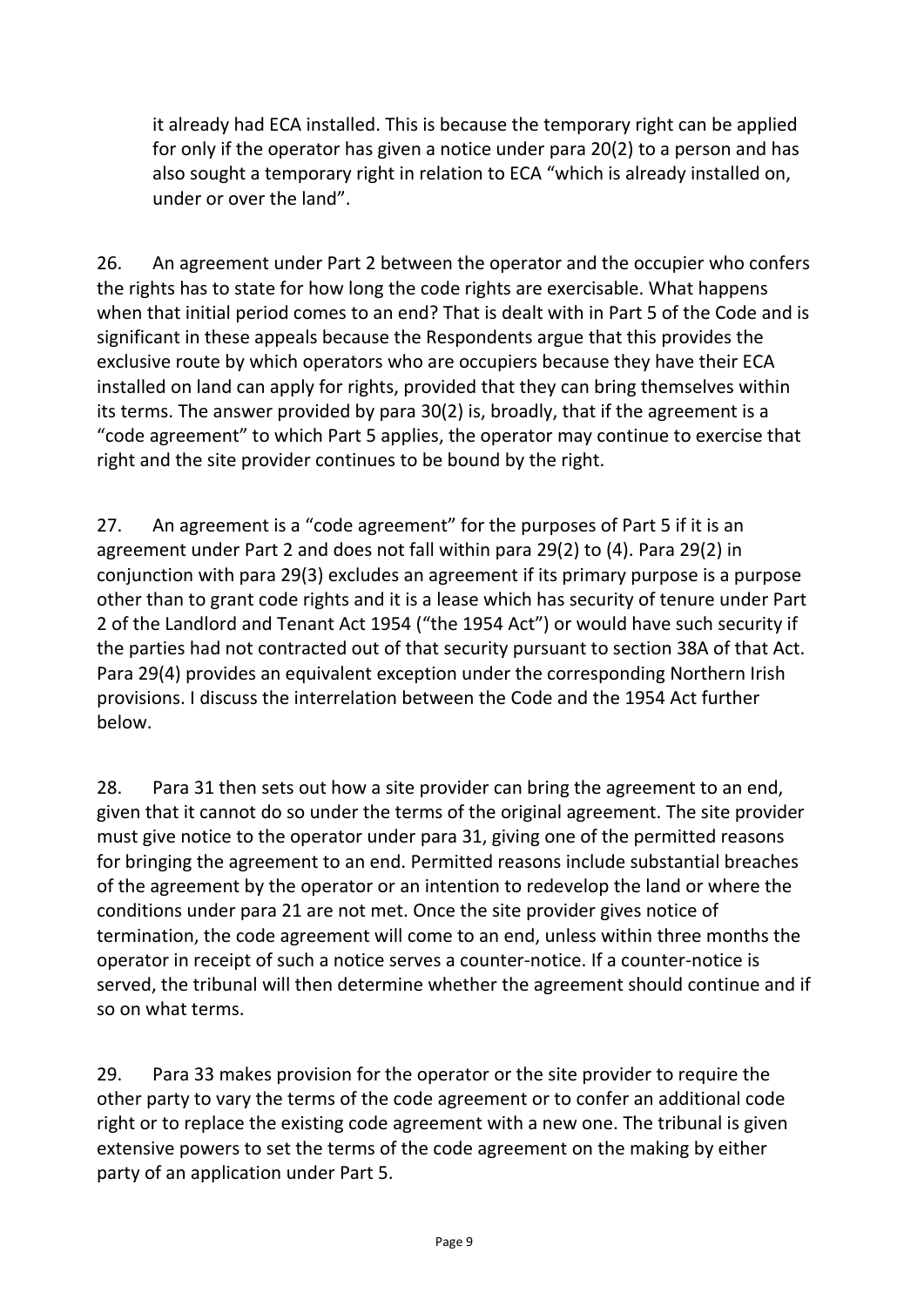30. Part 6 deals with the removal of ECA from land. It distinguishes between a landowner who has a right to require the removal of the ECA and a landowner who has a right to enforce the removal of the ECA. The circumstances in which the landowner has a right to require the removal of the ECA are set out in para 37. Para 37 provides that a person with an interest in land has the right to require the removal of ECA on its land if and only if one of four conditions is met. The second condition includes where the code right entitling the operator to keep the ECA on the land has ceased to bind the landowner because he has given a notice under para 32(1) and either the operator has not served a counter-notice or the tribunal has ordered that the code agreement comes to an end.

31. Even if the landowner has a right to require the removal of the ECA under para 37, it cannot actually enforce that right without following the procedure set out in para 40. The site provider must first give notice to the operator requiring the removal of the equipment. If the parties cannot reach agreement, the site provider must apply to the tribunal for an order requiring the operator to remove the ECA or authorising the site owner to sell it. The tribunal can then make one of the orders set out in para 44, and if the operator does not comply, the tribunal can make an order entitling the landowner to remove or sell the ECA.

## *(b) The old code*

32. The old code formed Schedule 2 to the Telecommunications Act 1984 and was amended by the 2003 Act. The structure of the old code is different in some important respects from that of the new Code. The old code is the same as the new in that it envisages that the conferring of rights will be by agreement of the occupier but then provides for the court to intervene on the operator's behalf if that agreement is not forthcoming. Thus para 2 of the old code provides that the agreement in writing of the occupier for the time being of any land shall be required for conferring on the operator a right to execute any works on that land for the installation or maintenance of ECA.

33. Para 5 provides that where an operator requires any person to agree that any right should be conferred on it, the operator may give notice to that person of the right and of the agreement he requires. The person to whom the notice is given then has 28 days in which to agree, failing which the operator may apply to the court for an order conferring the proposed right and dispensing with the need for the agreement of the person to whom the notice was given: para 5(2). The court must make the order if two conditions are met, similar to the conditions in para 21 of the new Code. The court then sets the conditions on which the right is exercisable including the compensation payable calculated in accordance with para 7.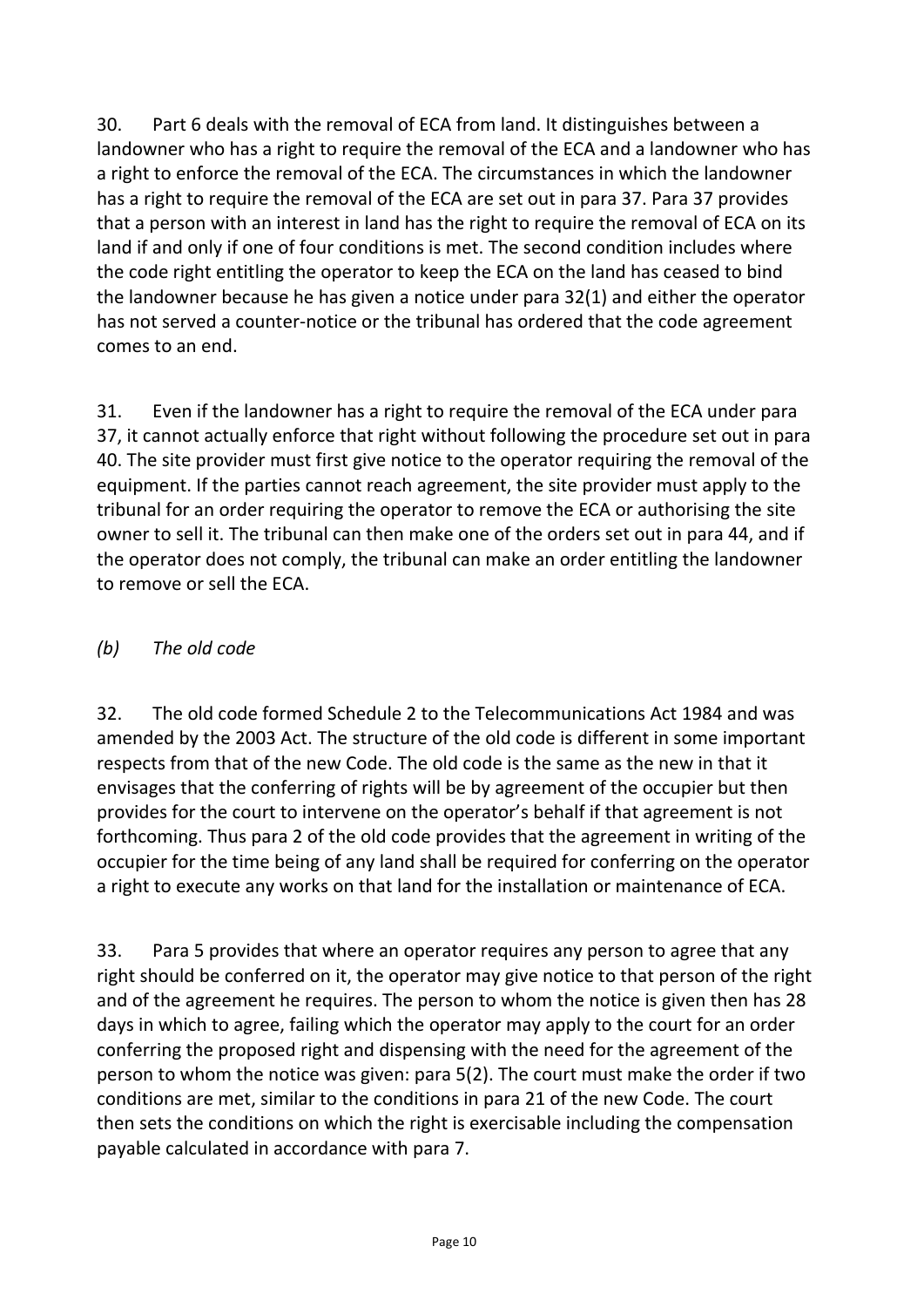34. Under the old code, however, the outcome of such an application was an order of the court dispensing with the site owner's agreement and setting the terms on which the code rights were imposed on the site owner. Under the new Code, the outcome of the application to the court is also an order but the order imposes an agreement which sets out the terms on which the code rights can be exercised rather than the order itself setting out the terms and conditions for the grant of the right.

35. The different approach under the old code is reflected by para 5(7) of the old code which provides that, where an order is made dispensing with the need for agreement, the order shall have the same effect and incidents as the agreement of the person whose agreement was dispensed with. Accordingly, the court order can be varied or released by subsequent agreement; in other words, even though the terms are set out in and therefore imposed by an order of the court, the parties may vary or release them by agreement without needing to return to the court for an order varying or releasing the court's order: see the Law Commission Report para 4.52.

36. What happens when the agreement (whether voluntary or imposed) comes to an end is dealt with by para 21. The old code, like the new Code, also draws a distinction between being entitled to require the removal of equipment (which arises once the operator's right to keep the apparatus installed ceases) and a right to enforce the removal of the equipment which arises once the operator fails to object to a request to remove the apparatus or where the person entitled to require removal has obtained a court order overriding the operator's objection.

37. Para 21(1) provides for what happens when a person is entitled to require the removal of the operator's ECA from any land because the apparatus is kept on the land "otherwise than in pursuance of a right binding that person". It provides that the person so entitled cannot enforce the removal of the apparatus except in accordance with the provisions of that paragraph. First, the person must give notice to the operator requiring the removal of the apparatus. If after 28 days, no counter-notice is received, then the person is entitled to enforce the removal of the apparatus. The operator can serve a counter-notice either disputing the entitlement of the person to require the removal of the apparatus or specifying the steps that the operator "proposes to take for the purpose of securing a right as against that person to keep the apparatus on the land".

38. The person to whom the counter-notice is given may then only enforce the removal of the apparatus pursuant to an order of the court. Where the counter-notice specifies steps that the operator proposes to take to secure its rights, the court can only make an order if the operator is not seriously intending to take those steps or if those steps would not secure the right to keep or reinstall the apparatus on the land. If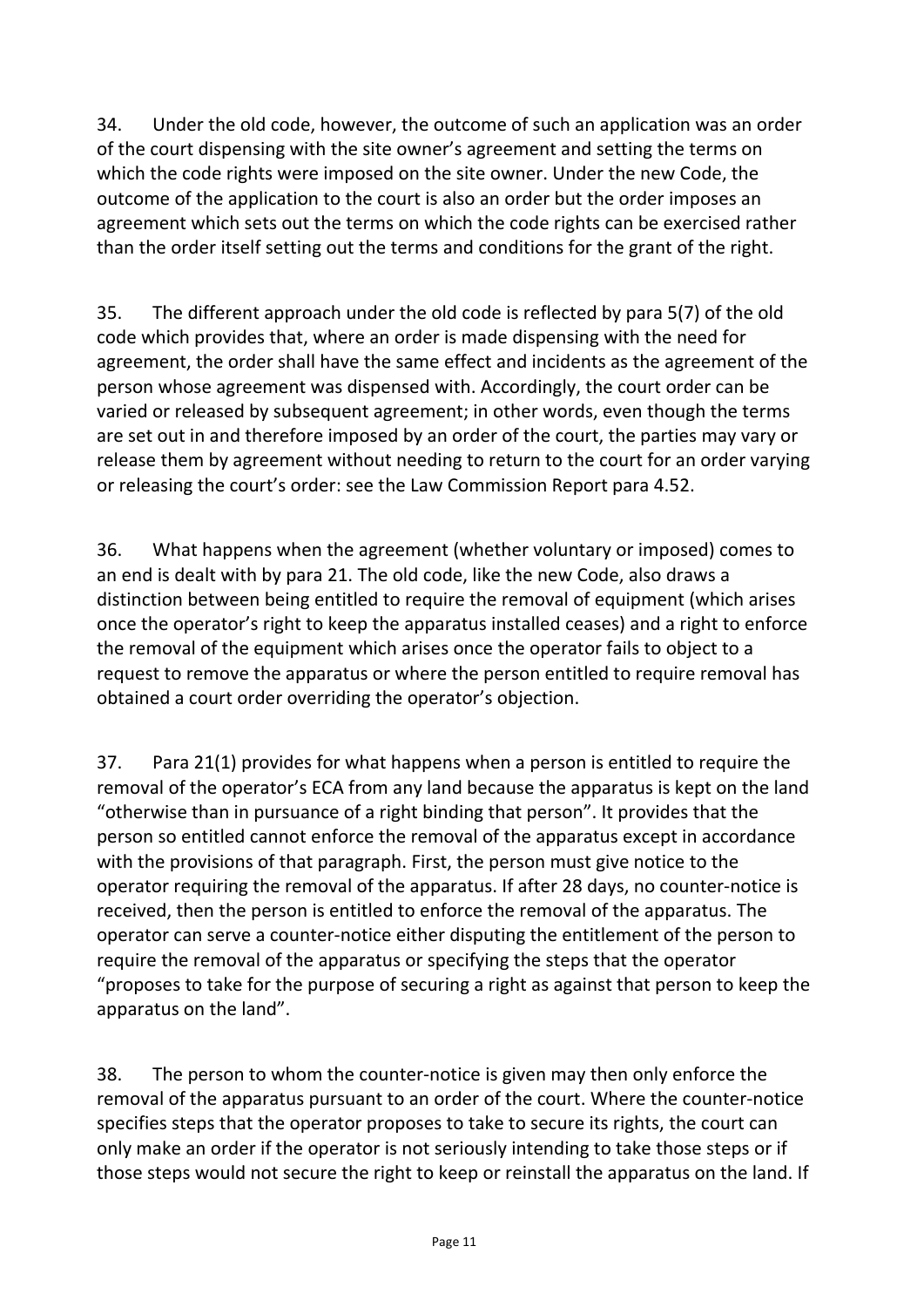the person obtains a court order entitling him to enforce the removal of the apparatus, he may apply to the court for authority to remove it himself.

39. Para 21(9) of the old code provides:

"Any telecommunication apparatus kept installed on, under or over any land shall (…) be deemed, as against any person who was at any time entitled to require the removal of the apparatus, but by virtue of this paragraph not entitled to enforce its removal, to have been lawfully so kept at that time."

40. This prevents a landowner from bypassing para 21 by bringing an action for trespass or nuisance.

41. The old code therefore did not contain the equivalent of Part 5 of the new Code. Rather it envisaged that rights under a voluntary agreement or the court's order dispensing with agreement would run on (with the installation of the apparatus being deemed to be lawful) unless and until a person entitled to require the removal of the apparatus on the expiry of the right took action under para 21 of the old code to require that removal.

42. I note here that if a counter-notice was served by the operator under para 21(4) challenging the right to require the removal of the apparatus, the court was not then empowered by para 21(6) to confer new rights. The court could only either make or decline to make the order entitling the person to enforce the right of removal. The paragraph envisages that the counter-notice will set out what steps the operator will need to take to secure a right to keep the apparatus on the land. Given that one must assume that the landowner in this situation wants the ECA removed, those steps will include making a request under para 5(1) and bringing the issue before the court under para 5(2). That accords with the Law Commission's understanding of how the old code worked. They note in their description of the procedure under para 21 of the old code, that "steps" may include applying to the court under para 5 to dispense with that person's agreement for the grant of rights pursuant to the old Code: see para 6.17 of the Law Commission's Report.

43. What is not clear and what was not addressed directly by the parties is whether under the old code an operator with ECA on the land could only make use of para 5 when the operator was resisting an application for the removal of the ECA under para 21 or whether the operator could use the para 5 avenue at any time during the term of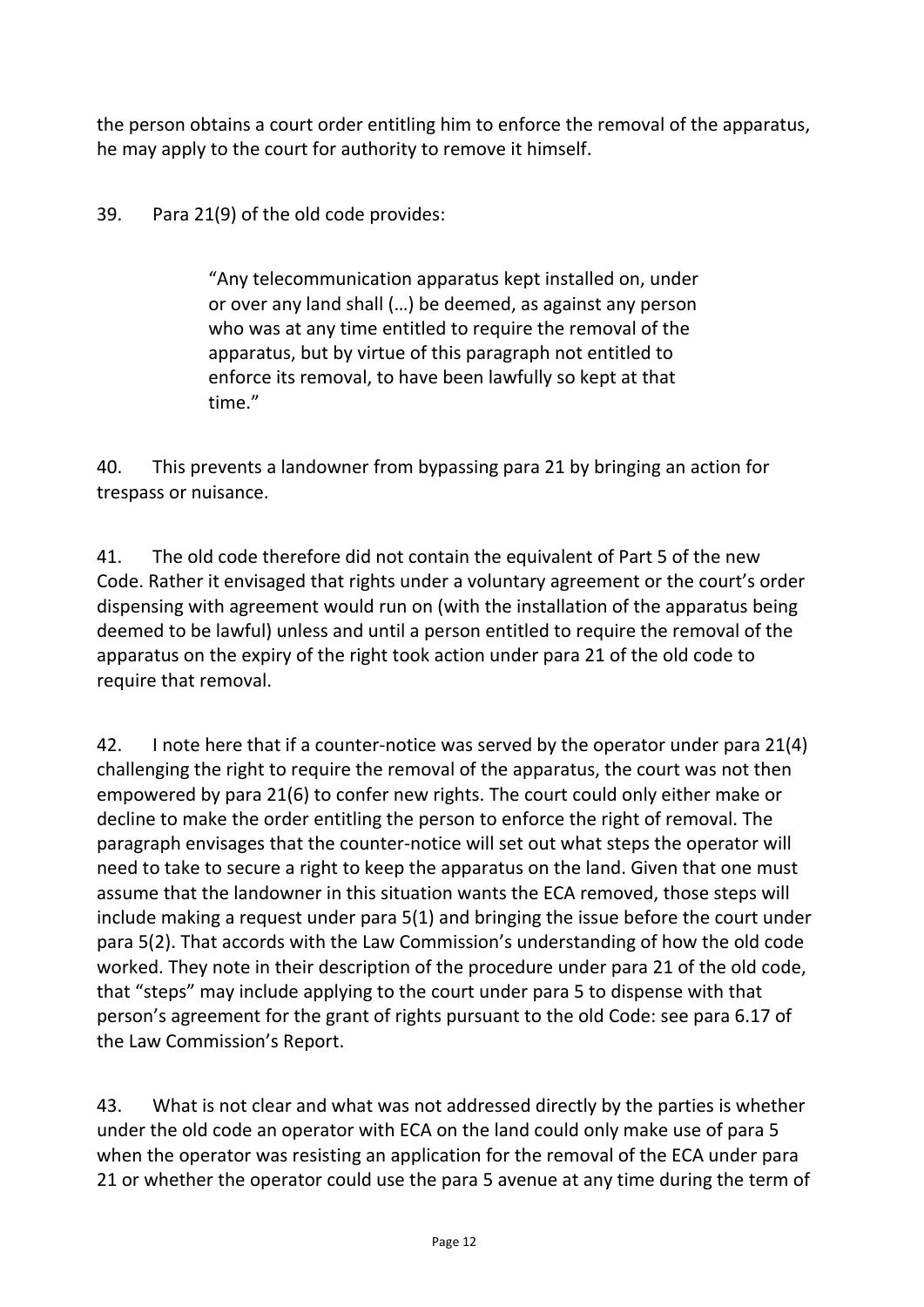the voluntary agreement or during the currency of the court order imposed under para 5. As regards, the latter situation, there is no provision in para 5 suggesting that the court is somehow deprived of the power that a court inherently has to vary or revoke its own orders on the application of one of the parties. If that power remains, then it is, perhaps, likely that para 5 is available during the term of a voluntary agreement to avoid giving those operators with a court order an advantage over those with an agreement. Such an advantage would cut across the clear preference of the old code for matters being dealt with consensually where possible.

44. Para 6 of the old code (which is broadly equivalent to paras 26 and 27 of the new Code) enables the court to confer temporary rights on an operator who is vulnerable to an application to enforce the removal of his apparatus.

45. What does appear from the old code is that the fact that the operator has the benefit of the security of tenure provided by Part 2 of the 1954 Act does not make any difference to its rights under the old code. It could still apply under para 5 for new rights or para 6 for temporary rights to be embodied in an order of the court (rather than in a new lease) at least in circumstances where the operator was vulnerable to an application by the landowner under para 21 of the old code.

#### *(c) The transitional provisions in outline*

46. When the new Code came into force, there were already many thousands of sites with ECA installed by operators on site. The nature of the agreements between the operator on site and the site provider were very varied. Some were parties to a formal lease, some were on site holding over under an expired lease and therefore had either a periodic tenancy or a tenancy at will. Some were on site under a contractual licence which did not amount to a lease. It was therefore important for Parliament to provide when and how the new Code would apply.

47. The Law Commission's Report which contained recommendations for the reform of the old code discussed how the transition to any new regime should be managed. The Report recognised that reform was needed because the old code was making the roll out of electronic communications more difficult. But they also noted at para 1.25 of the Report that existing practices had already become established and that "any radical change to the basis of the Code and of dealings between Code Operators and Site Providers is likely to cause considerable economic loss, and may also generate practical and economic problems for the operation of the electronic communications network." The Report advised, therefore, that it would not be practicable or appropriate simply to apply the revised Code to existing arrangements,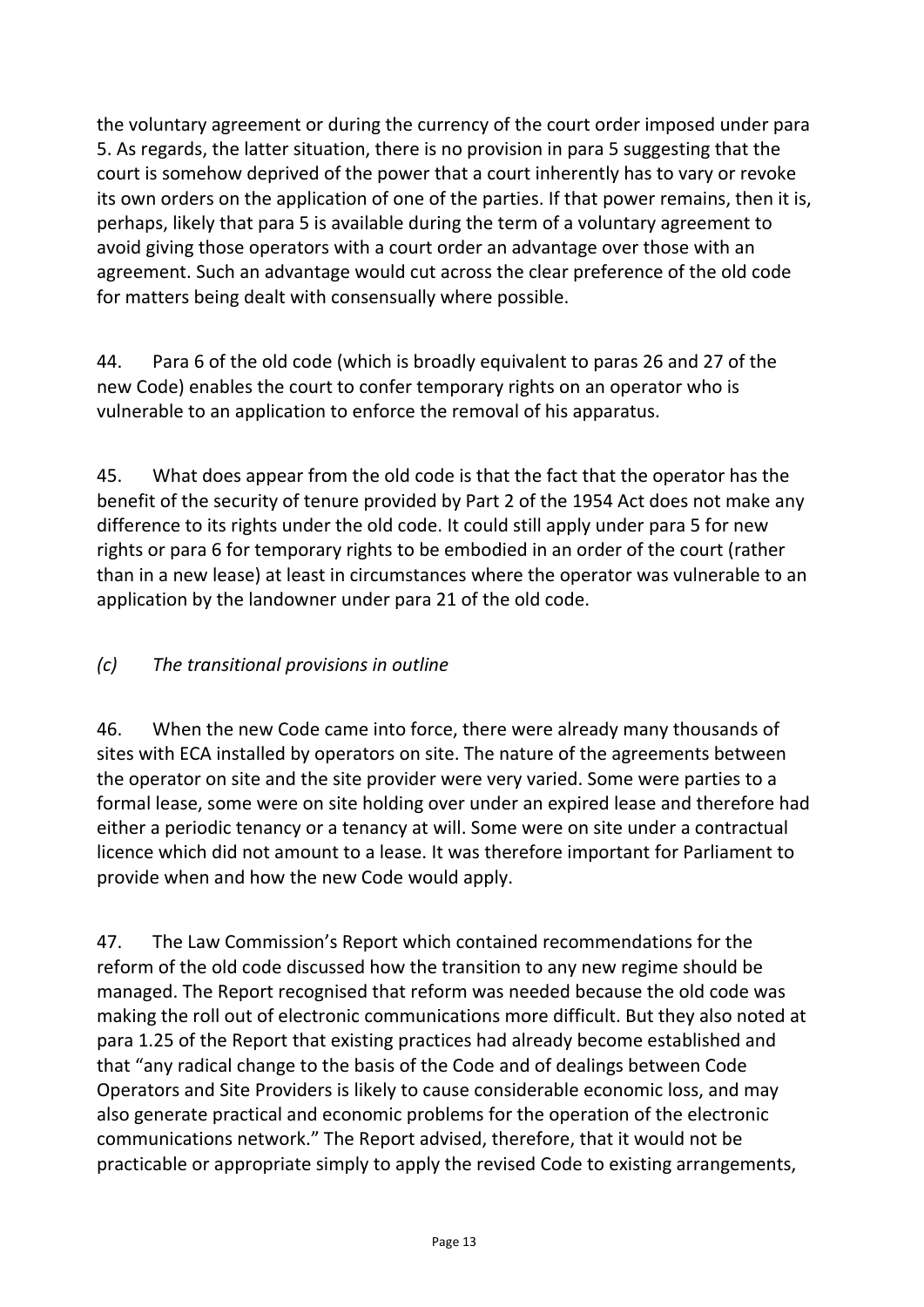affecting rights which had already arisen. In some cases, there would be disruption to carefully negotiated agreements by which the parties had sought to strike a balance within the context of the old code.

48. The Government accepted the Law Commission's recommendation of a radical overhaul of the old code and that the revised code should not be applied retrospectively. At para (xii) of the Executive Summary of the Government's consultation response in May 2016, the Government said:

> "The Government has also decided that the new Code rights will only apply to contracts signed after the law has come into effect, and will not apply to existing contracts retrospectively. Government intends to make transitional arrangements that will make clear how and when existing agreements transition to the provisions of the new Code. This will enable a steady move to the new legal framework over the next 10 to 15 years as existing contracts come up for renewal, while simultaneously creating an incentive for new investment. The Government will keep the whole sector under close review as communications companies and landlords work together to implement the reforms."

49. It is important in my judgment to note, however, that in the section of the response setting out more detail on this point, the issues that had been raised in the consultation for and against retrospectivity focused more on the retrospective application of the proposed "no scheme" basis of valuation and the application of the right to upgrade and share the ECA rather than on the issues that are raised in this appeal: see para 51 of the response.

50. Turning to the transitional provisions that were adopted, a key term for their operation is the definition of a "subsisting agreement". This means an agreement for the purposes of para 2 or 3 of the old code or an order in force under para 5 of the old code. It is important for the purposes of these appeals to note here that it was common ground between the parties that in order for an agreement to be a "subsisting agreement" for the purposes of the transitional provisions, it had to be an agreement in writing because para 2 of the old code required such agreements to be in writing. This was the conclusion reached by the Upper Tribunal in the *On Tower* case. But it is also important to note that there is nothing in Schedule 2 to the 2017 Act which limits all the transitional provisions set out there to subsisting agreements. The term "subsisting agreement" is used in some of the paragraphs in the transitional provisions but not in others.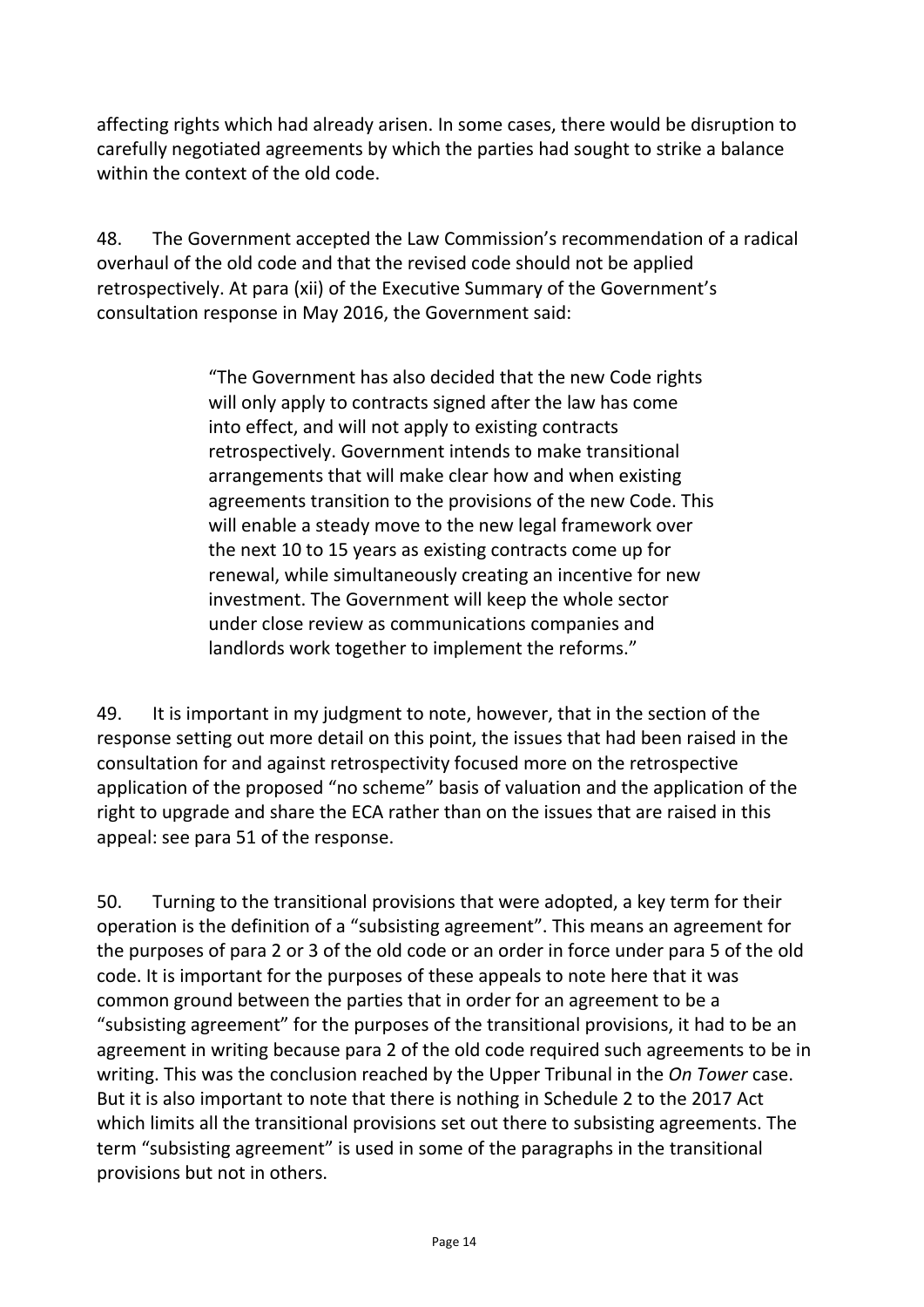51. Broadly, the effect of the transitional provisions is that a subsisting agreement takes effect once the new Code comes into force as if it were an agreement under Part 2 of the new Code, subject to some modifications made in the remaining paragraphs of Schedule 2.

52. The primary provision which is limited to subsisting agreements is para 2 of the transitional provisions. Para 2 provides that a subsisting agreement carries on as an agreement under Part 2 of the new Code and a person bound by it is to be treated as bound pursuant to Part 2 of the new Code. This is subject to some modifications, in particular (as presaged by the Government response to the consultation) Part 3 of the new Code prohibiting a ban on assignments and allowing the upgrade and sharing of ECA is disapplied to subsisting agreements (para 5(1)).

53. Paras 11 and 20 of the transitional provisions deal with pending applications made by an operator or landowner under the old code but not yet disposed of as at the date when that code is replaced by the new Code (which was 28 December 2017). These paragraphs are not limited in their application to subsisting agreements but apply in any case where the request or notice they deal with has been served under the old code.

54. Para 11 of the transitional provisions deals with where there is a pending request by an operator for the conferring of old code rights under para 5(1) of the old code. Where such a request has been made by an operator but no application has been made to the court by the time the new Code comes into force, the notice is treated as if it had been made under para 20(2) of the new Code. If an application to the court had already been made at that time, the application goes forward and is dealt with under the provisions of the old code but any order made by the court has effect as an order made under para 20 of the new Code: see para 12 of the transitional provisions.

55. Para 20 of the transitional provisions deals with a pending process for the removal of apparatus under para 21 of the old code. Where before the old code was repealed, a person had given notice under para 21(2) of the old code requiring the removal of apparatus, para 21 of the old code continues to apply to the processing of that notice. But the references to steps that the operator specifies in its counter-notice that it intends to take to secure a right to keep the apparatus on the land "are to be read as including any corresponding steps that the operator could take under the new code or by virtue of this Schedule".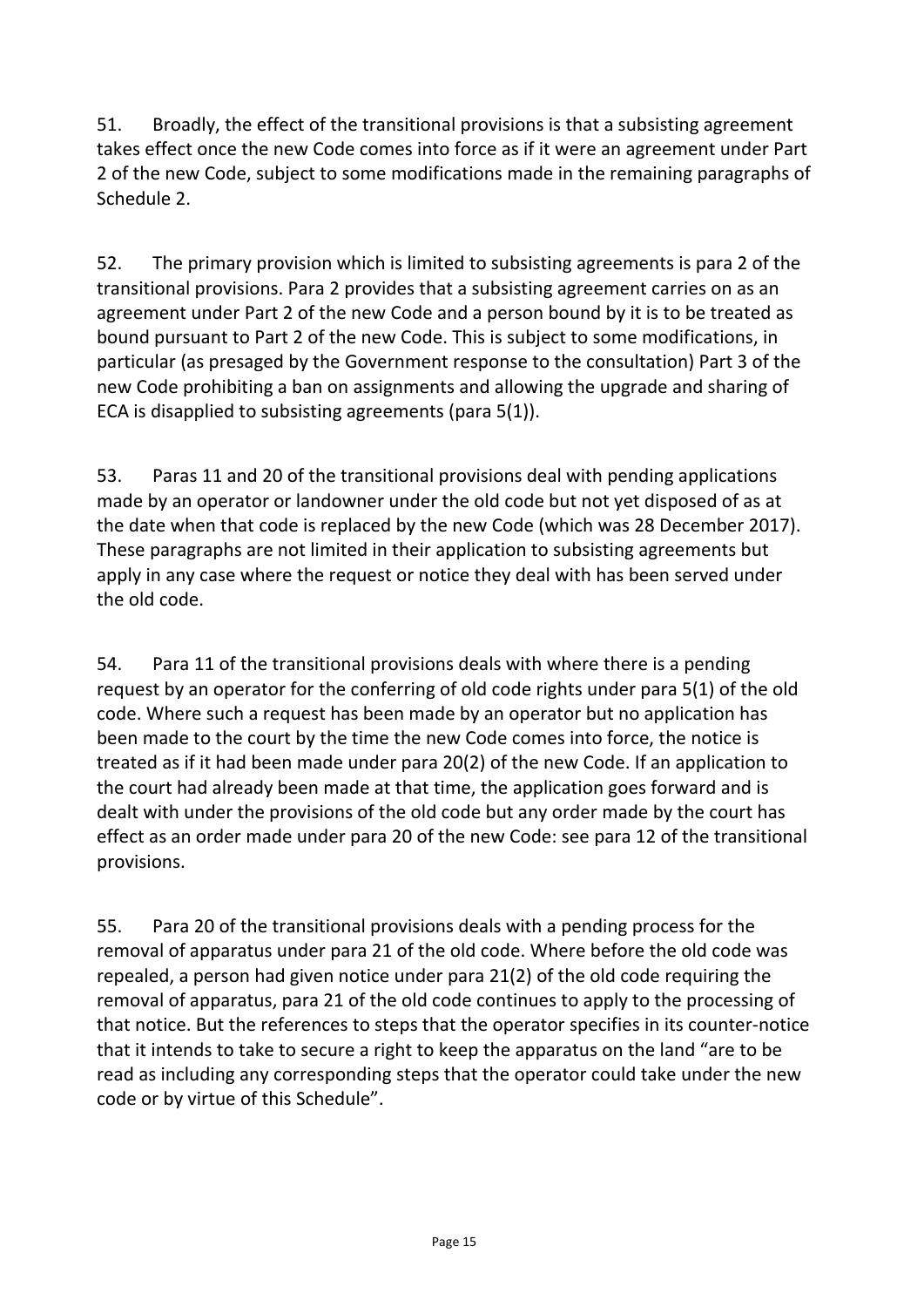56. Part 2 of the 1954 Act gives security of tenure to business tenants. Very broadly, it ensures that a tenancy granted for business purposes will continue in effect pursuant to section 24 of the 1954 Act, despite the expiry of its term, unless and until it is either brought to an end on the grounds prescribed in section 30 of the 1954 Act or a new tenancy is granted by the parties or arises through a court order pursuant to section 29 of that Act. An order renewing the lease under section 29 may be made at the request of the tenant under section 26 of the 1954 Act, or in response to a failed attempt by the landlord to bring the tenancy to an end after serving notice under section 25. Section 38A of the 1954 Act (inserted as from 1 June 2004 by the Regulatory Reform (Business Tenancies) (England and Wales) Order 2003 (SI 2003/3096)) allows the parties to a business lease to contract out of the Part 2 protection so that the lease will not have security of tenure.

57. In many cases the code rights are granted under an agreement which does not fall within Part 2 of the 1954 Act at all, for example because it is a licence and not a lease. But in many cases, as in the circumstances of these appeals, the initial conferring of code rights will be by way of a business lease within the 1954 Act with the operator either benefiting from, or contracting out of, security of tenure.

58. The Law Commission Report discussed the relationship between the old code and the protection conferred on some operators if the agreement by which their code rights were conferred was a lease to which Part 2 of the 1954 Act applied. The Report noted at para 6.56 that where code rights are conferred by the grant of a lease, that lease will be protected by the 1954 Act unless the parties have contracted out. This runs parallel with the protection given to the operator by para 21 of the old code (which prevented the landowner from enforcing the removal of the apparatus without an order of the court). The Law Commission doubted that this dual protection was necessary or helpful to either party and noted also that it was common practice for leases to operators to be contracted out of the 1954 Act protection.

59. The new Code deals with this relationship in Part 5 by para 29 which explains when Part 5 applies to agreements under Part 2 of the new Code. Para 29 excludes from the application of Part 5 agreements which are leases which:

(i) do not have as their primary purpose the grant of code rights and which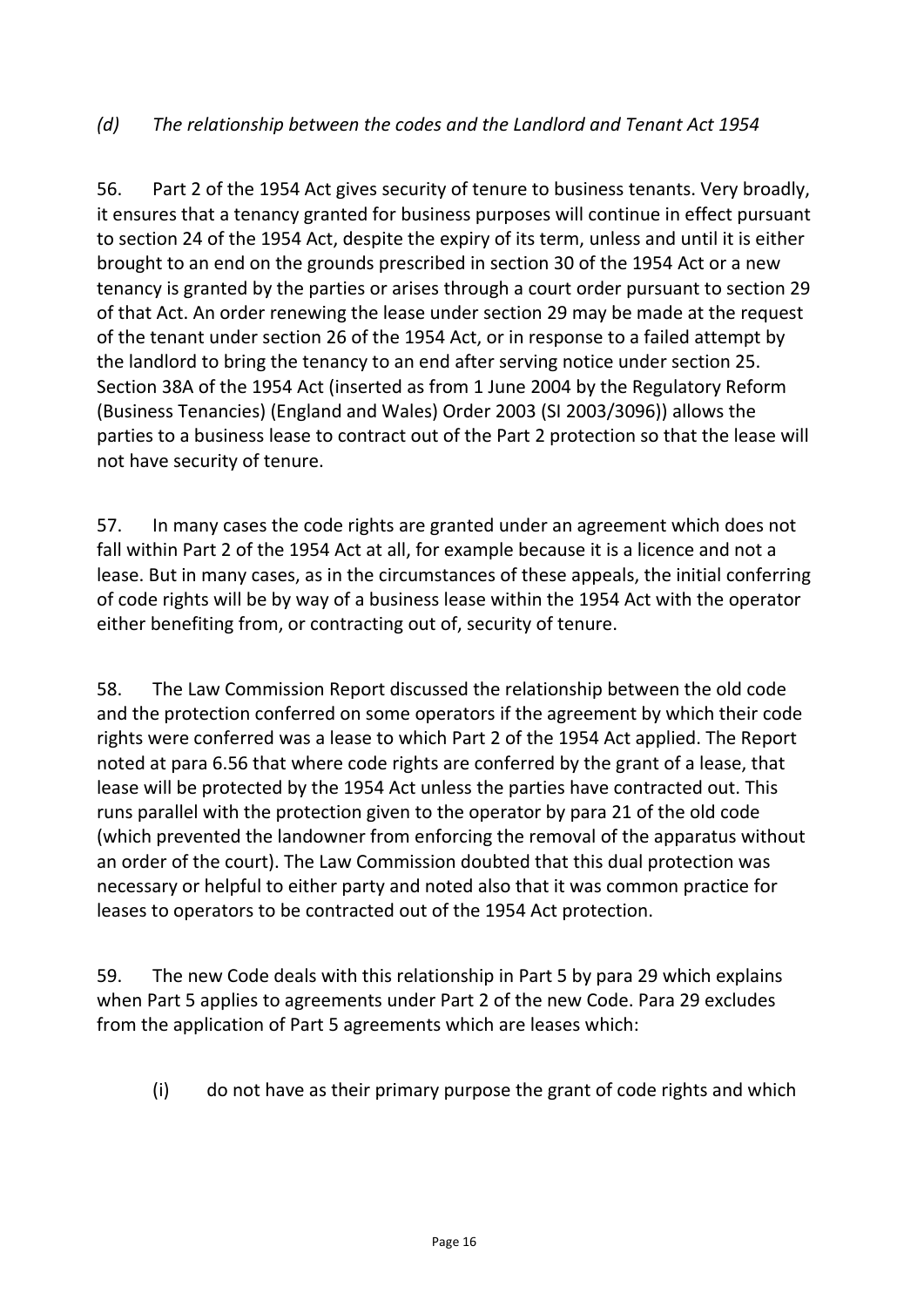(ii) fall within Part 2 of the 1954 Act (even if the tenant does not in fact benefit from the protection of Part 2 because it has contracted out of that protection under section 38A).

60. A mirroring provision was inserted by the 2017 Act as subsection (4) of section 43 of the 1954 Act, providing that Part 2 of the 1954 Act does not apply to a tenancy the primary purpose of which is to grant code rights under the new Code provided the tenancy was granted after the new Code comes into force. Thus where a business lease of the kind usually falling within Part 2 of the 1954 Act is granted after the new Code came into force on 28 December 2017, it will be covered only by Part 5 of the new Code (and not by Part 2 of the 1954 Act) if its primary purpose is the granting of code rights. But it will not benefit from Part 5 if its primary purpose is a purpose other than the granting of code rights, whether or not the parties have contracted out of protection under Part 2 of the 1954 Act pursuant to section 38A.

61. The transitional provisions dealing with subsisting agreements which had the benefit of dual protection under the old code and under Part 2 of the 1954 Act are complex. First, as I have described earlier, the subsisting agreement may be one which is not troubled by this issue because it is, for example, an easement or licence. In that case it takes effect by virtue of para 2 of the transitional provisions as an agreement made under Part 2 of the new Code. It follows that an operator under an existing licence or easement can renew that licence or easement under Part 5 of the new Code.

62. Where the subsisting agreement made under the old code was a business tenancy falling within Part 2 of the 1954 Act it will not be affected by the new section 43(4) of the 1954 Act because that only applies to leases agreed after the new Code comes into effect. Such old code leases are dealt with in para 6 of the transitional provisions as follows:

 $(i)$  If the protection of Part 2 of the 1954 Act is in fact available to the tenant (because it did not contract out under s 38A), the tenant must then rely on the 1954 Act rights and cannot use Part 5 of the new Code. Part 5 of the new Code is excluded under para 6(2) of the transitional provisions. This is the case whether the grant of rights was the primary or subsidiary purpose of the lease.

(ii) If the grant of code rights was only the subsidiary purpose of the lease then Part 5 of the new Code is also excluded: para 6(3) of the transitional provisions. This exclusion applies if the tenant in fact has the protection of Part 2 of the 1954 Act but also applies even if the tenant has in fact contracted out of the Part 2 protection by an agreement under section 38A. The tenant in those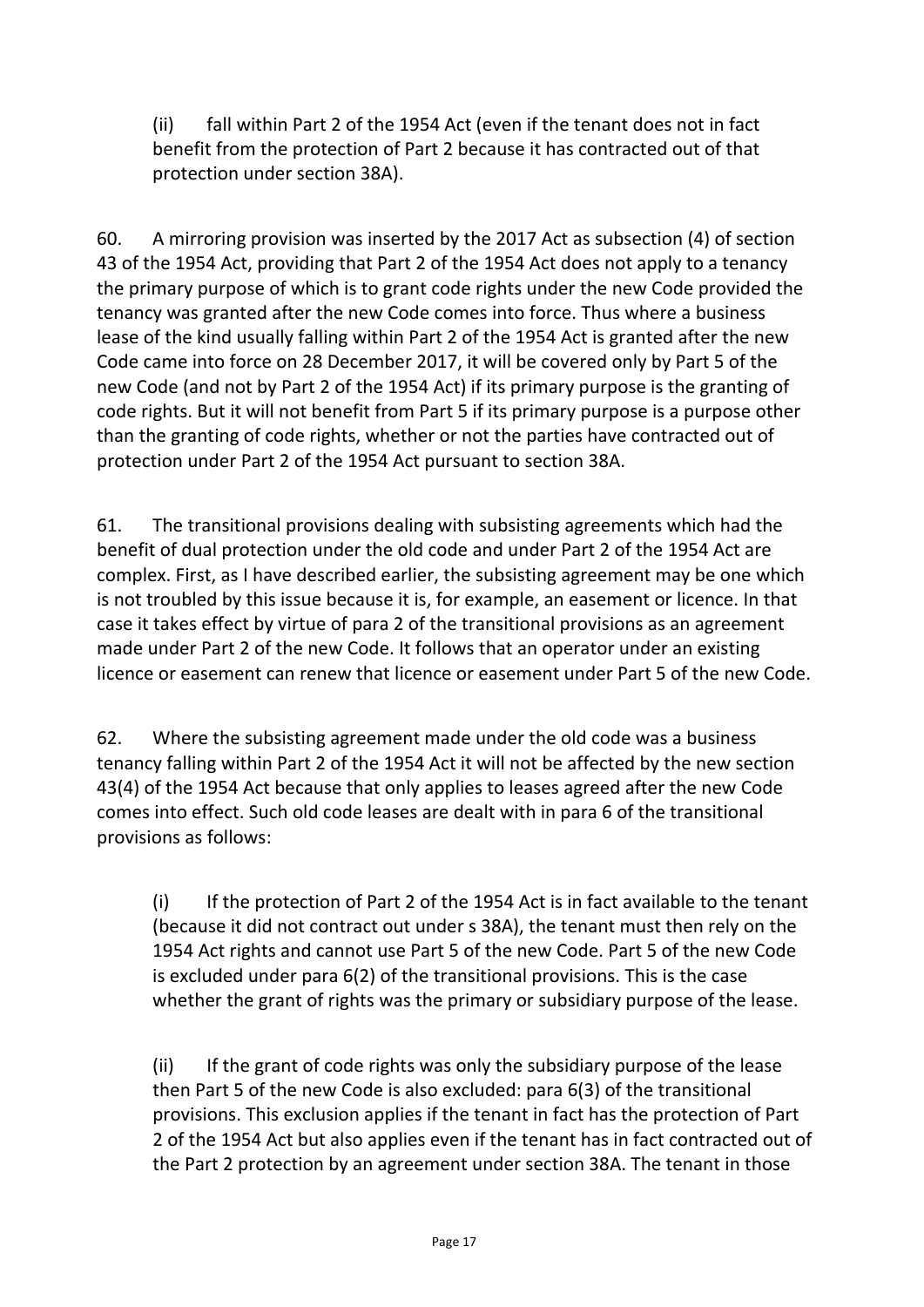circumstances cannot rely on Part 5 of the new Code as conferring greater rights than the tenant bargained for under the 1954 Act.

(iii) If the primary purpose of the lease is the grant of code rights, then if the tenant has agreed under section 38A to exclude renewal rights under the 1954 Act, it is allowed to use Part 5 of the new Code: see para 7 of the transitional provisions which is not excluded by any provision in para 6.

(iv) Where the tenant who has the protection of Part 2 of the 1954 Act exercises the right to renew the lease, the new lease, once granted, will no longer be subject to Part 2 of the 1954 Act if its primary purpose was to grant code rights because it will fall within the new section 43(4) of the 1954 Act. It will not be a "subsisting agreement" within the meaning of the transitional provisions so there will be nothing to exclude the application of Part 5 of the Code.

63. Leases of land in Scotland fall outside para 6 of the transitional provisions, because there is no equivalent in Scotland of Part 2 of the 1954 Act; so all leases of land in Scotland will be in the same position as leases of land in England and Wales where the tenant does not have security of tenure.

#### **3. THE FACTS AND THE PROCEEDINGS BELOW**

#### *(a) The Compton Beauchamp appeal*

64. The first of the Court of Appeal's judgments under appeal to this court is the judgment in *Cornerstone Telecommunications Infrastructure Ltd v Compton Beauchamp Estates Ltd* [2019] EWCA Civ 1755; [2020] RVR 20 handed down on 22 October 2019. Lewison LJ gave the substantive judgment with which Simon and David Richards LJJ agreed. That judgment was on appeal from the decision of the Upper Tribunal (Martin Rodger QC, Deputy President and P D McCrea FRICS). The Upper Tribunal decision is at [2019] UKUT 107 (LC); [2019] RVR 247. I shall refer to this appeal as the *Compton Beauchamp* appeal and to the Court of Appeal's judgment as the *Compton Beauchamp* Judgment.

65. The facts of the *Compton Beauchamp* appeal are as follows. The site concerned is on the edge of an arable field at Galleyherns Farm in the Vale of White Horse between Didcot and Swindon. Vodafone Ltd entered into a lease in March 2004 with Compton Beauchamp Estates Ltd, the freehold owner of the site ("Compton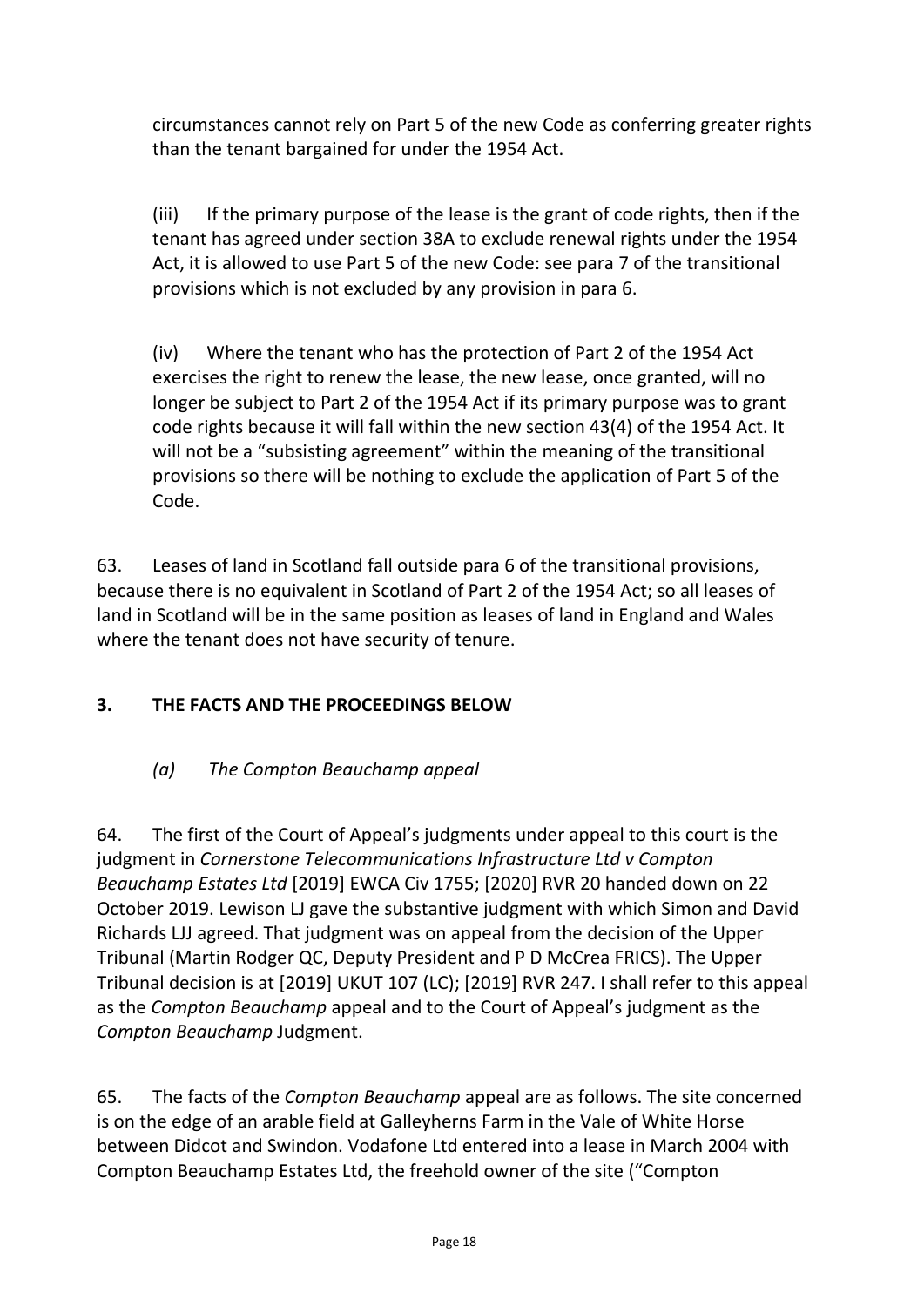Beauchamp"). The lease entitled Vodafone to install a telecommunications mast on a concrete base in a fenced compound. The term of the lease was ten years and the lease was contracted out of the protection of the 1954 Act. The lease did not demise any part of the land itself but granted Vodafone the right to install and use the mast and ancillary apparatus.

66. Cornerstone is a joint venture formed by Vodafone and Telefonica. It was set up in 2012 to own and manage their combined portfolio of telecoms sites on the basis that Cornerstone would then provide the sites to Vodafone and Telefonica.

67. Vodafone's lease expired on 25 March 2014. It is common ground between the parties that a tenancy at will then arose for the benefit of Vodafone by the middle of April 2014. Telefonica started to share the ECA in 2016. Importantly for our purposes, there was no assignment of any rights at the site from Vodafone to Cornerstone.

68. The tenancy at will was terminated by Compton Beauchamp by service of a notice to quit on 20 October 2017. The old code prevented Compton Beauchamp from removing the ECA by deeming the presence of Vodafone's apparatus on the land to be lawful (para 21(9) of the old code) and requiring Compton Beauchamp to apply for a court order under para 21(6) of the old code to remove it. Compton Beauchamp also served a notice on Vodafone under para 21 of the old code requiring Vodafone to remove the ECA. Vodafone served a counter-notice under para 21(4) of the old code.

69. Vodafone did not, however, pursue its acquisition of rights relying on the transitional provisions after the new Code came into effect at the end of December 2017. Instead, Cornerstone served a notice on Compton Beauchamp under para 20 of the new Code seeking longer term rights combined with a notice under para 27 of the new Code seeking temporary rights. Compton Beauchamp refused to grant the rights and Cornerstone applied to the Upper Tribunal. The parties to those proceedings agreed on the grant of the temporary rights without prejudice to their contentions as to jurisdiction and the possession proceedings in the County Court were stayed.

70. The Upper Tribunal held that the Tribunal had no jurisdiction to impose an agreement on Compton Beauchamp conferring code rights on Cornerstone under para 20 of the Code. They held that there was no jurisdiction because the person in occupation of the site was not Compton Beauchamp but Vodafone. The Upper Tribunal noted that paras 26 and 27 of the new Code expressly contemplated that rights could be granted to an occupier which was itself in occupation. They went on: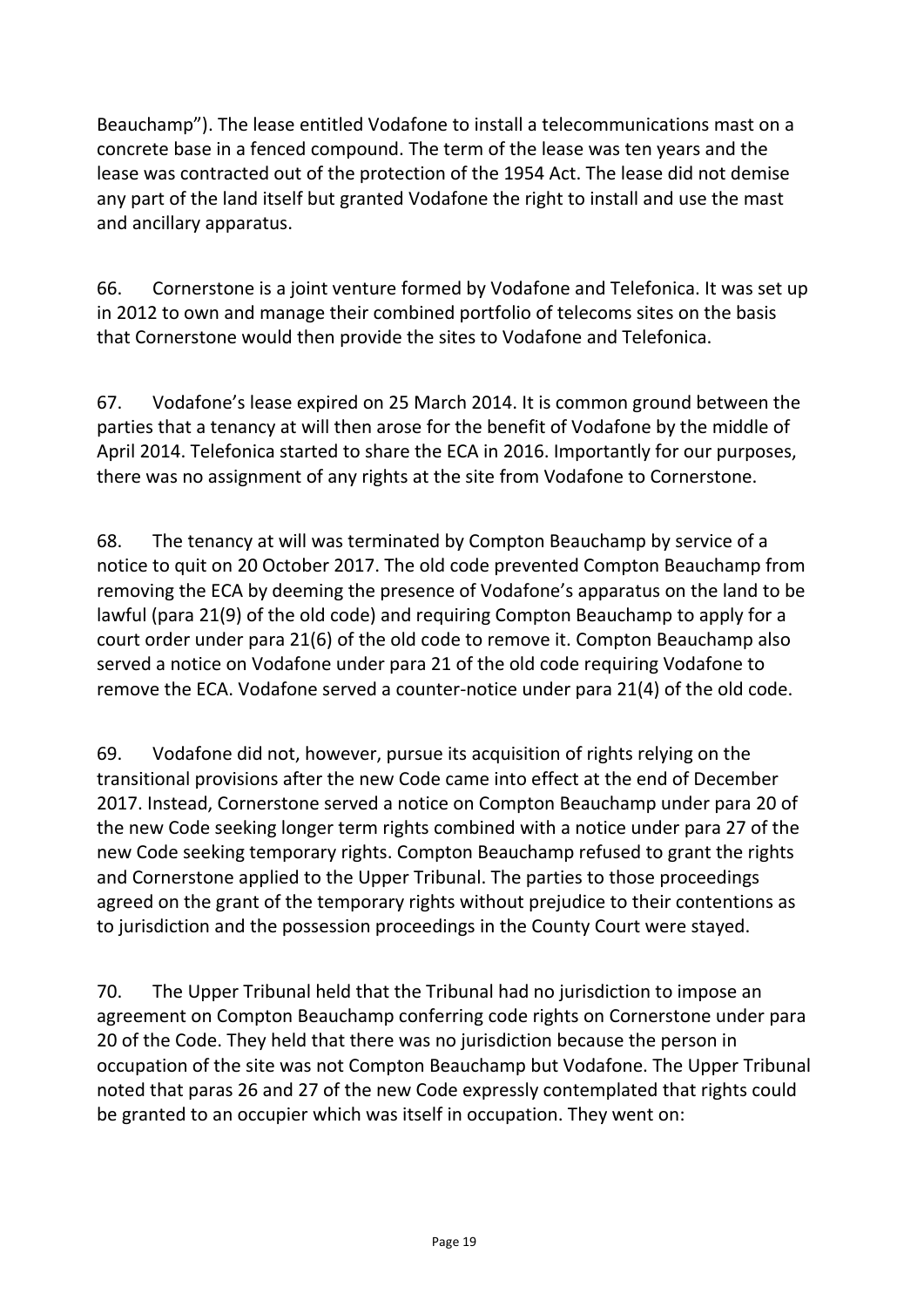"82. We agree with Mr Seitler [counsel for Cornerstone] that rights may be conferred on an operator who is already in occupation, and that in such a case the person who confers the rights (voluntarily or by compulsion) may not have been in occupation when the notice was given to them under para 20(2). But in such a case there are no third-party rights in play and therefore no obstacle to the grant of new rights in substitution for those which already exist. The effect of the same parties entering into a new agreement on different terms will be that the previous agreement will be terminated by operation of law. Where the agreement is consensual, under Part 2, the operator will not be able to suggest that the site provider was not the occupier at the moment the agreement conferring the rights was entered into since otherwise paragraph 9 would prevent the agreement having effect at all. The position is the same under Part 4. The Tribunal can compel the grant of new rights by a site owner to an operator which is itself in occupation but it cannot compel the grant of rights by a person who is not in occupation to an operator who is not in occupation."

71. On appeal the Court of Appeal also held in the *Compton Beauchamp* Judgment that the Tribunal had no jurisdiction but went further in its reasoning. They upheld the Upper Tribunal's finding that whether a person is an occupier for the purposes of the Code is "a question of fact rather than legal status; it means physical presence on and control of the land": para 54.

72. The Court recognised that there was a difficulty where the operator is already on site and wishes to renew or vary his rights. They acknowledged, as the Upper Tribunal had, that "The Code clearly envisages that a sitting operator may enter into an agreement conferring new or varied code rights. It also clearly contemplates that a sitting operator may apply to the [Upper Tribunal] for interim or temporary code rights under either paragraph 26 or 27": para 57. However, this presented a difficulty, given the wording of para 9 of the Code and the fact that it is legally impossible for someone to enter into a contract with itself.

73. Cornerstone had submitted that the solution to this conundrum was that the operator can never be an occupier when it is itself seeking a fresh right or another operator is seeking that right; in such a situation the new code right should be sought instead from the landowner or such other person who is also in occupation of the land. But the Court of Appeal held that that solution was impossible to square with the wording of the Code. The solution was instead provided by Part 5, at least principally.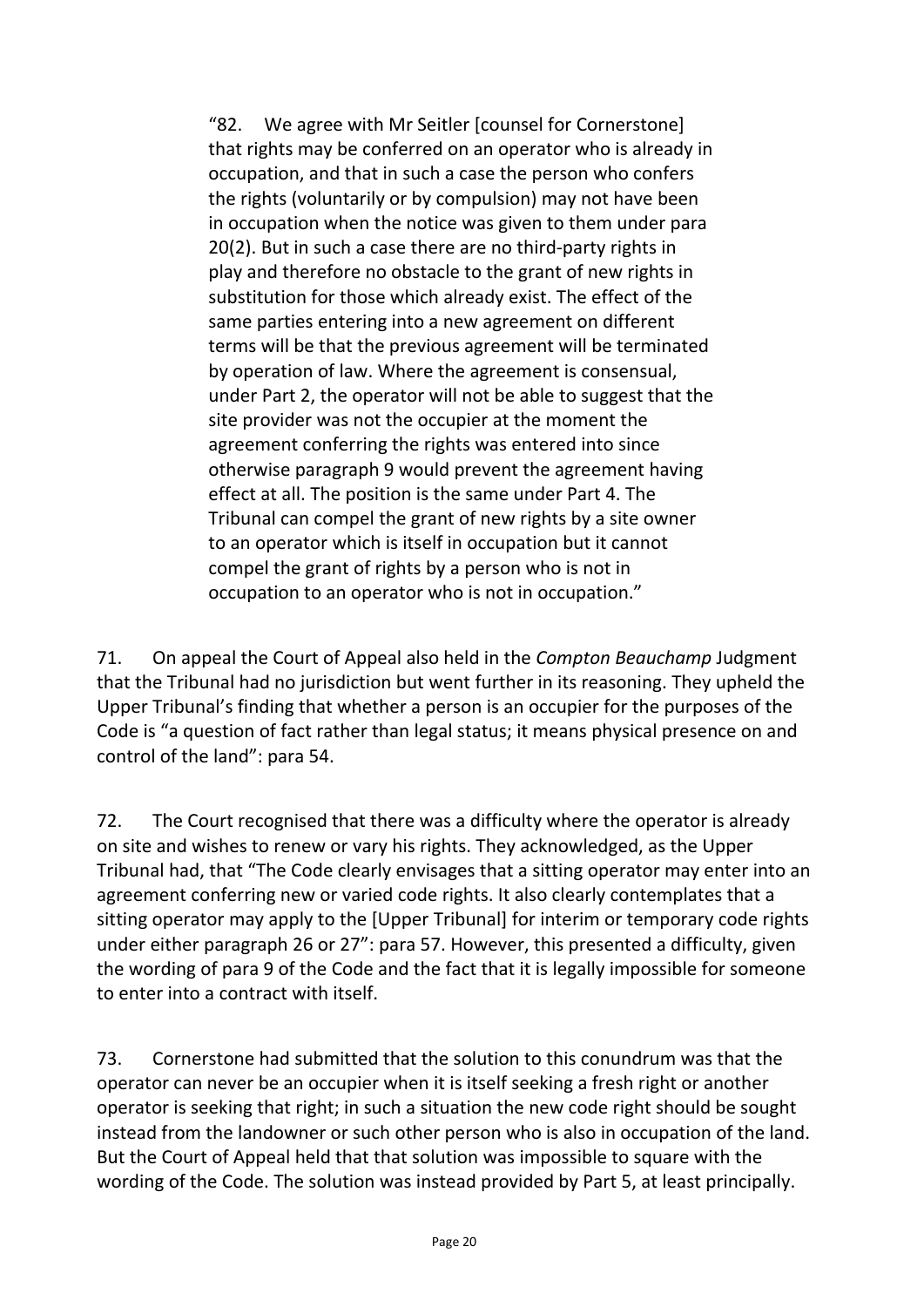The use of the term "site provider" in Part 5 rather than "occupier of the land" got over the problem of the operator and the occupier being the same person. This meant that "in many cases an application by an operator in situ need not be made under paragraph 20; but may be made under paragraph 34": para 61. If such an application were made and approved then the deeming provisions in para 34(8) could be applied not only to code agreements imposed by the tribunal but also to those entered into voluntarily by the operator and site provider.

74. The Court of Appeal then had to address how to reconcile that with paras 26 and 27 of the Code. The Court held that there was nothing in those paragraphs that undermined the essential principle that code rights can only be conferred by agreement with the occupier. They rejected the submission that Compton Beauchamp was also the occupier of the site even if Vodafone was in occupation: paras 80-81. The Court of Appeal concluded by saying, at para 89:

> "There does not appear to be any impediment to Cornerstone and Vodafone entering into an agreement; and then seeking Compton's agreement to be bound by it. If that agreement does not include rights over land which Compton is said to occupy, then as regards that land, Cornerstone and Compton may enter into an agreement. If Compton refuses, then Cornerstone may serve a fresh notice under paragraph 20, seeking to bind Compton to the terms of any agreement between it and Vodafone; and seeking the conferral of code rights by Compton limited to those code rights which affect the land of which it is said that Compton is the occupier. That seems to me to be the practical way forward."

#### *(b) The Ashloch appeal*

75. The second appeal before us is from the decision of the Court of Appeal in *Cornerstone Telecommunications Infrastructure Ltd v Ashloch Ltd and AP Wireless II (UK) Ltd* [2021] EWCA Civ 90 handed down on 29 January 2021. I shall call this appeal "the *Ashloch* appeal" and the Court of Appeal's judgment, "the *Ashloch* Judgment".

76. The site with which this appeal is concerned is the roof of a building called Windsor House in Birmingham. A ten year lease was granted in June 2002 to Vodafone by the then owner of the property. It is common ground that Part 2 of the 1954 Act applied to the lease and that Vodafone had been entitled to apply to the court for a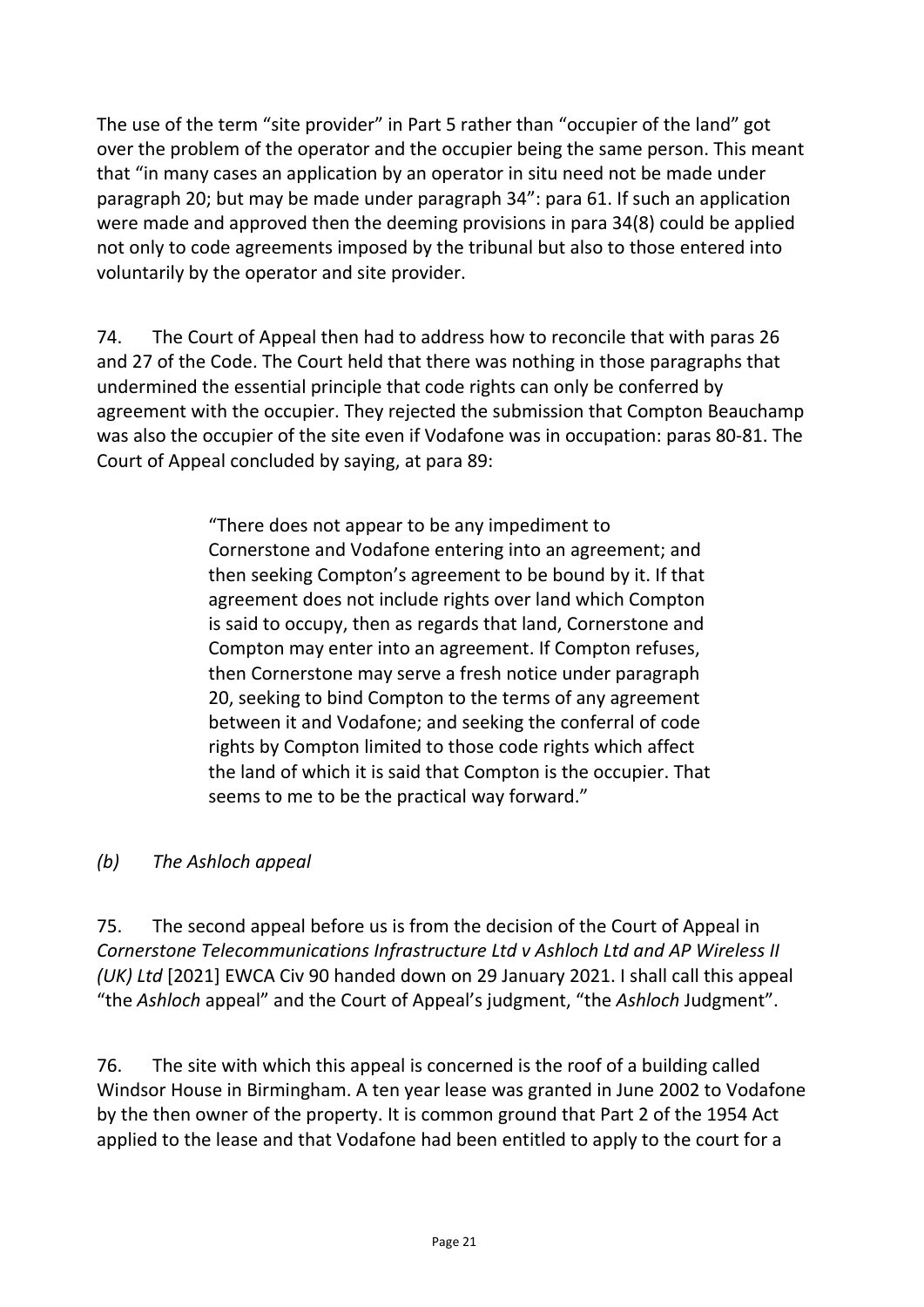grant of a new tenancy under Part 2 of the 1954 Act, that is to say, there was no agreement under section 38A contracting out of the right of renewal.

77. In 2012 the fixed term of the lease expired but Vodafone remained on site and the tenancy continued by virtue of section 24(1) of the 1954 Act. Ashloch Ltd acquired the freehold subject to the tenancy in 2016 and in 2018 AP Wireless II (UK) Ltd ("AP Wireless") acquired a 99 year lease of the rooftop, also subject to the tenancy. On 28 December 2017 the new Code came into force.

78. In 2019, following the Court of Appeal's decision in *Compton Beauchamp,*  Cornerstone took an assignment of Vodafone's continuation tenancy. It no doubt hoped by that means to avoid the three-party situation that had occurred in *Compton Beauchamp*. A direct relationship of landlord and tenant was therefore established between Cornerstone and AP Wireless. Cornerstone then served a notice under para 20 of the Code, calling on AP Wireless to enter into a new agreement under Part 2 of the Code.

79. In the proceedings before the Upper Tribunal AP Wireless relied on two arguments. The first was that, following *Compton Beauchamp*, Cornerstone was prevented from applying under para 20 because it was the occupier of the site. Secondly it argued that the transitional provisions applied limiting them to their rights under the 1954 Act so that the only way for Cornerstone to obtain new code rights over the site was by applying to the County Court for a new tenancy under section 24(1) of the 1954 Act.

80. The Upper Tribunal (Martin Rodger QC Deputy President) decided the issue of jurisdiction as a preliminary issue. Cornerstone's primary submission was that the Code did not exclude the tribunal's jurisdiction to impose a new agreement under Part 2 conferring code rights over a site in favour of an operator which was already in occupation of all or part of the same site. Where, as in the instant case, the operator was occupying the site under a subsisting agreement to which the 1954 Act applied, the operator had a choice either to apply for a renewal of the lease under that Act or for new code rights under Part 2 of the Code. Cornerstone argued that *Compton Beauchamp* dealt only with the position of a landowner (in that case Compton Beauchamp) who was not in occupation (because Vodafone was).

81. The Upper Tribunal recognised that the appeal in *Compton Beauchamp* was not specifically concerned with the question whether there is jurisdiction to require a freeholder to confer code rights on an operator where that operator is itself in occupation of the land: para 62. That was because the operator applying under para 20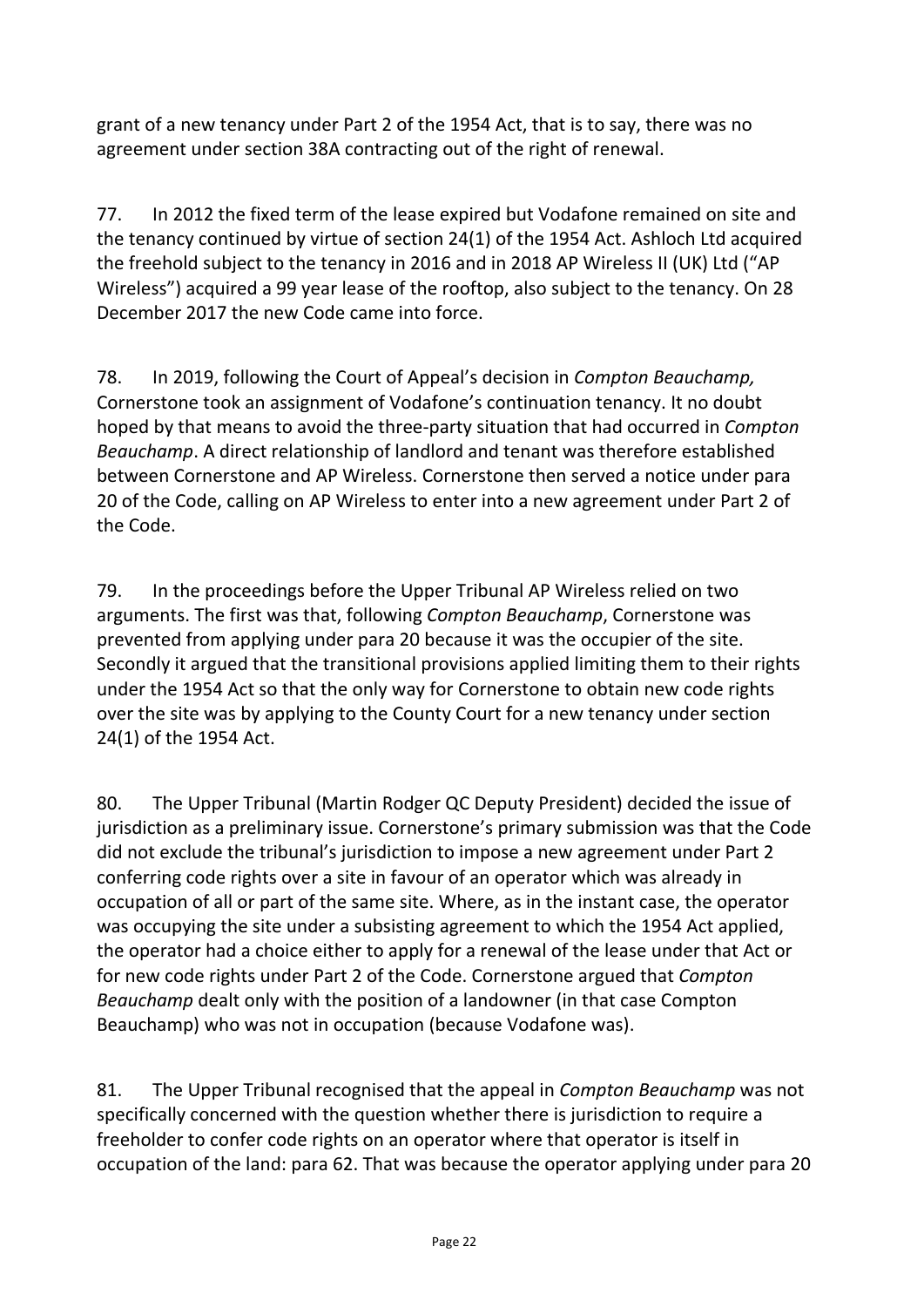of the Code in the earlier case was Cornerstone but it was Vodafone that was the occupier. It also noted, however, that Lewison LJ in *Compton Beauchamp* addressed the point that the Code clearly contemplates that a sitting operator can apply to the tribunal for interim or temporary code rights under paras 26 and 27 of the Code. The *Compton Beauchamp* Judgment said that these paragraphs were a limited exception to the general para 9 rule that an operator in occupation of the site cannot apply for rights under para 20.

82. Having considered and rejected all Cornerstone's arguments, the Upper Tribunal concluded at para 87 that *Compton Beauchamp* presented Cornerstone with an insurmountable obstacle:

> "An operator in situ under a subsisting agreement is in the same position as an operator in situ under an agreement made under Part 2 or imposed under Part 4; that status does not confer the right to give notice under paragraph 20, except for the very limited purposes of obtaining interim or temporary rights."

83. On appeal to the Court of Appeal, the court recorded that Mr Seitler QC (appearing for Cornerstone in the *Ashloch* appeal) argued that the interpretation placed upon Part 4 of the Code in *Compton Beauchamp* did not allow for the possibility that during the currency of an agreement conferring code rights, the operator might wish to seek additional code rights or to modify code rights already granted. Lewison LJ said that he thought this could be done by an agreed variation to an existing agreement under para 11 of the Code. But could it be done in the absence of agreement, by the operator invoking Part 4? He held at para 69 that it could not.

> "It is to be noticed, first, that it is only the operator who can invoke Part 4. If Part 4 can be used to alter or modify code rights it would be an entirely one-sided procedure. From the perspective of the landowner, this is an unattractive position. Second, and perhaps more importantly, Part 5 of the Code does allow either the operator or the site provider to request an alteration in the terms of a Code agreement. That would include a request by the operator for additional Code rights: paragraph  $33(1)(c)(i)$ . But the ability to request such a change cannot come into effect until after the agreement could have been brought to an end by the site provider: paragraph 33(3). If the operator could side-step this limitation by recourse to Part 4, the limitation would become largely redundant."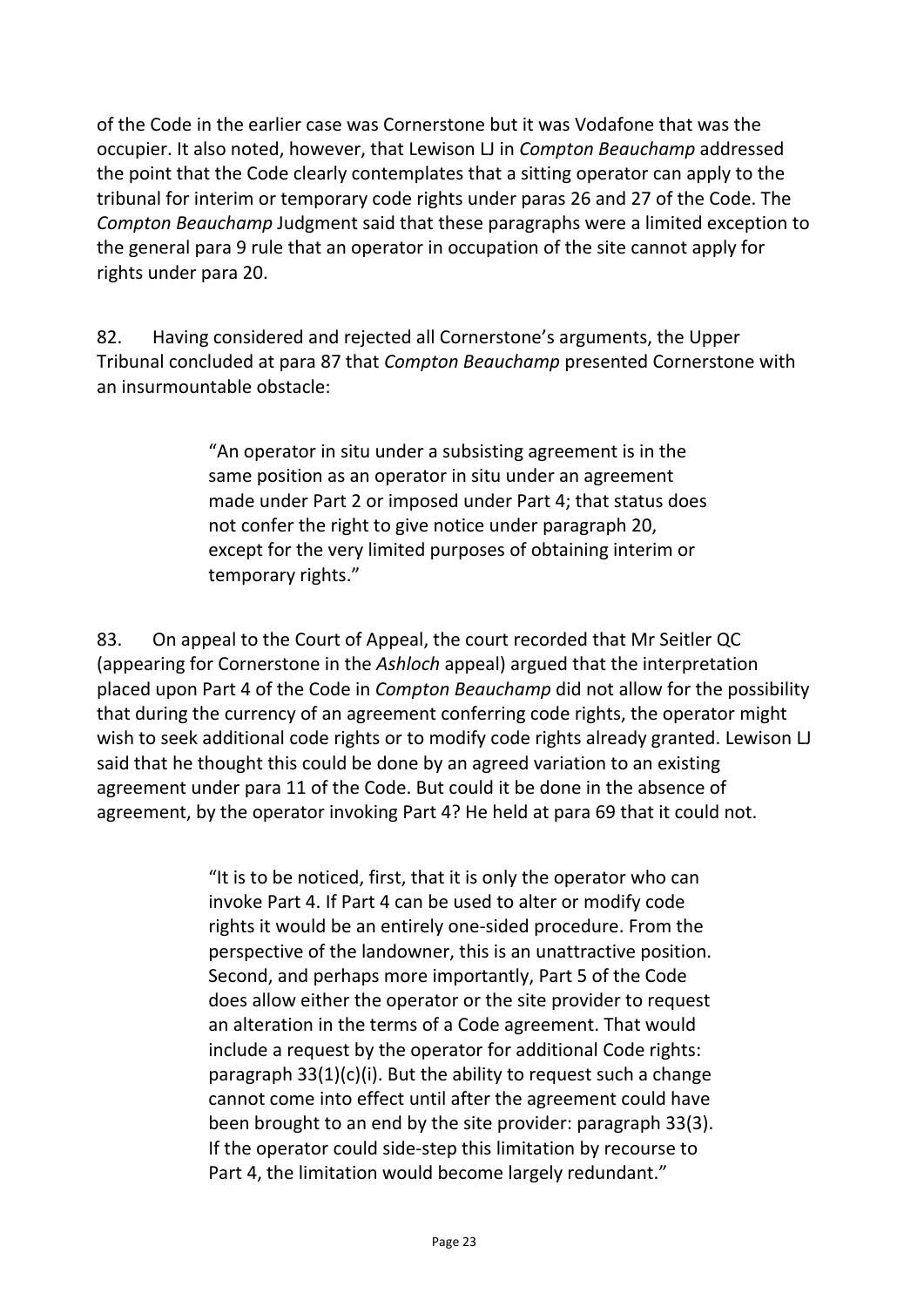84. As to the identity of the occupier, the Court of Appeal found that even if Cornerstone as an applicant under para 20 was not to be treated as the occupier, it did not follow that AP Wireless was the occupier. AP Wireless did not appear to have any physical presence on the roof and under the terms of the tenancy, AP Wireless was not entitled to interfere with Cornerstone's exclusive possession of the property comprised in the tenancy. The Court summarised the effect of the *Compton Beauchamp* decision as holding that "at least in the case of an operator holding under a lease, the operator is the occupier even if it does not have a physical presence on the ground": para 84.

85. Lewison LJ then summarised the effect of the transitional provisions, concluding that one way or another the operator under a subsisting agreement has the right to apply to renew it, either under Part 5 of the Code or under Part 2 of the 1954 Act, but not both: para 98.

86. He concluded by saying that many of Cornerstone's complaints about the disadvantages to operators in renewing leases under Part 2 of the 1954 Act compared with renewal under the Code were in reality complaints about the way the transitional provisions work, rather than defects in the Code itself. He recognised that the definition of subsisting agreements in the transitional provisions may have left some operators "out in the cold", particularly those who occupy under an unwritten tenancy at will. But that was, he held, a consequence of the transitional provisions and the Government's position that the new code should apply only to new agreements.

# *(c) The On Tower appeal*

87. The third appeal before us is the leapfrog appeal in *On Tower UK Ltd (formerly known as Arqiva Services Ltd) v AP Wireless II (UK) Ltd*. I shall refer to this as the *On Tower* appeal and to the Upper Tribunal's judgment, *Arqiva Services Ltd v AP Wireless II (UK) Ltd* [2020] UKUT 195 (LC) issued on 19 June 2020, which is the subject of the appeal, as the *On Tower* judgment.

88. AP Wireless is the freehold owner of Queens Oak Farm in Towcester and has been since 2015. On Tower UK Ltd ("On Tower") originally entered into a lease to install ECA at the Farm in January 1997. The initial term of the lease was 20 years. Supplementary leases were entered into in 2000 and 2005 in respect of additional land to add to the first demise and those leases were granted for the residual term of the 1997 lease. The leases excluded the application of Part 2 of the 1954 Act.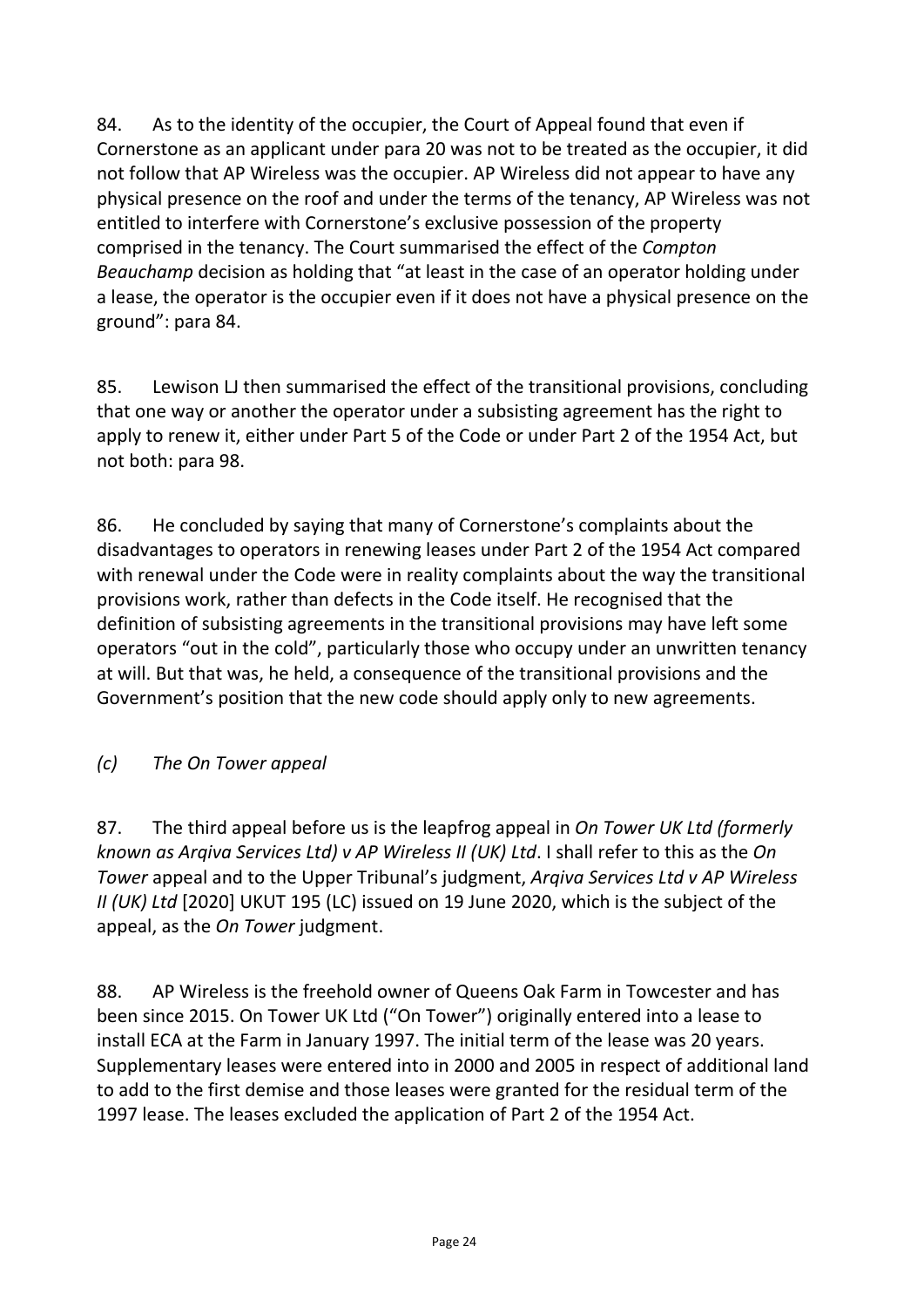89. All the leases expired on 20 October 2016. On Tower remained on site and made payments of rent and other sums and its customers continued to operate from the site under licence agreements. The new Code came into force on 28 December 2017. In July 2019, On Tower gave written notice seeking orders under paras 20 and 27 of the Code but this did not result in agreement. On Tower therefore applied to the tribunal.

90. Whilst the case was still awaiting a final hearing, the two Court of Appeal judgments in *Compton Beauchamp* and *Ashloch* were handed down. The Upper Tribunal (Judge Elizabeth Cooke) therefore ordered the hearing of two preliminary issues in the *On Tower* case:

(i) did On Tower occupy the site under a "subsisting agreement" within the meaning of the transitional provisions?

(ii) did the tribunal have jurisdiction to impose an agreement on the parties under para 20 of the new Code?

91. As regards the first issue, the Upper Tribunal considered whether, following the expiry of the initial terms of the leases, On Tower had a tenancy at will, a periodic tenancy or a contractual licence. The Upper Tribunal held that it had a tenancy at will: para 66. The Upper Tribunal then held that, since this was not in writing, it was not a "subsisting agreement" within the meaning of the transitional provisions: para 84. I note that before the Upper Tribunal it was On Tower which argued that its agreement was not a subsisting agreement and that it had no right to use Part 5 of the new Code. Its argument was that it should be able therefore to use Part 4. The Upper Tribunal considered that to include an unwritten tenancy at will in the term "subsisting agreement" would require too much violence to the wording.

92. In coming to this conclusion that an unwritten tenancy was not a "subsisting agreement", the Upper Tribunal had the support of an observation of the Court of Appeal in the *Ashloch* Judgment. At para 100 of that Judgment, Lewison LJ noted that if there is no written agreement which signified the occupier's consent to the exercise of rights under the old code, then it appeared that the transitional provisions did not apply because there is no subsisting agreement. Lewison LJ commented that this was not altogether surprising: "If an operator had no rights under the old code, there would be no particular reason for it to acquire rights under the Code by virtue of the transitional provisions; and every reason to give effect to the legitimate expectations of property owners that no such rights under the Code would be created".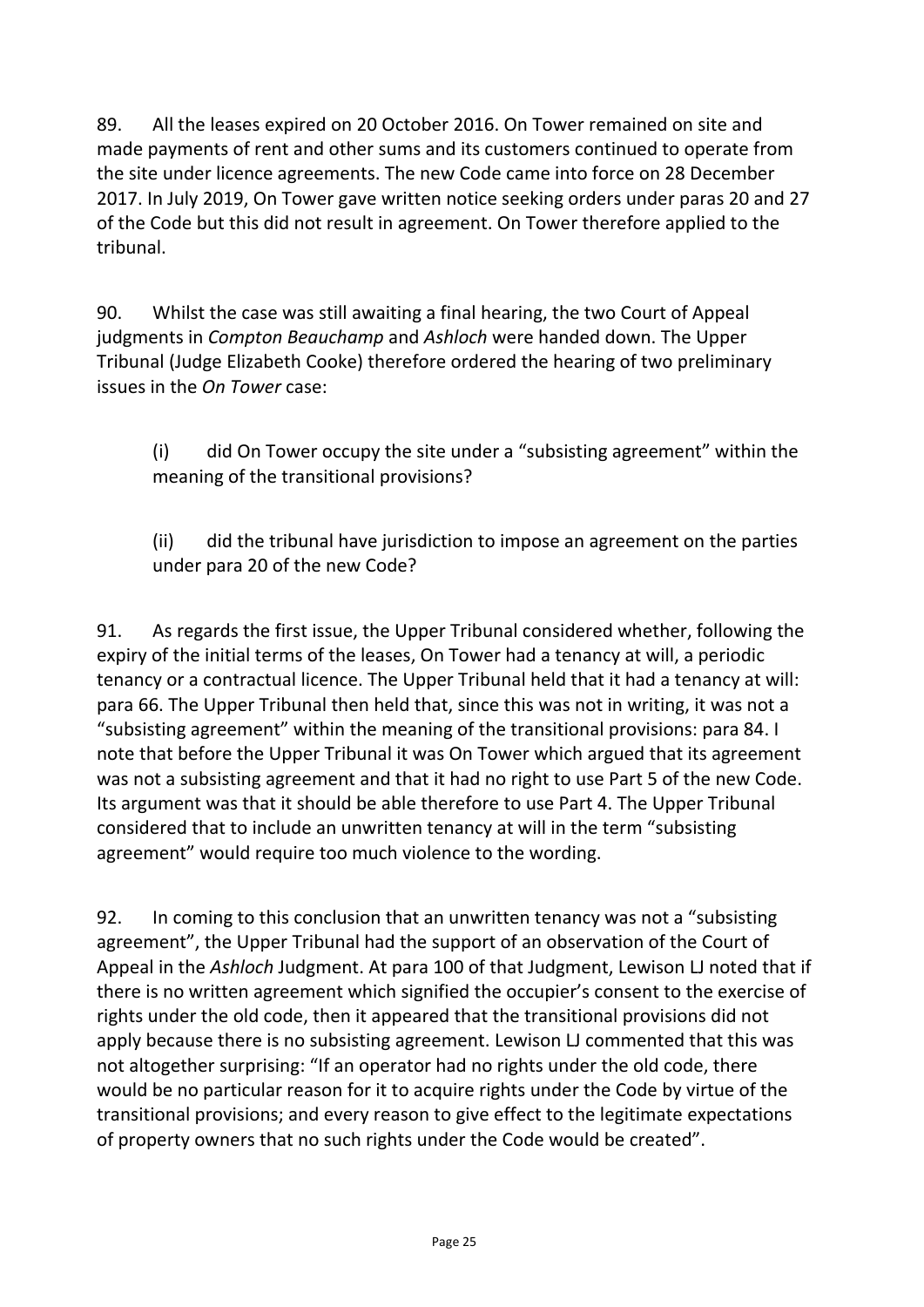93. It is not clear whether this point has been common ground between the parties from the start, but there has been no appeal from the Upper Tribunal's decision on this point. This seems to me a surprising conclusion. A "subsisting agreement" is defined by para 1(4) of the transitional provisions as "an agreement for the purposes of" para 2 of the old code rather than an agreement "falling within" para 2, and the purposes set out in para 2 are the statutory purposes of executing works, keeping apparatus installed and entering onto the land to inspect that apparatus and so forth. The operator who was on site holding over under an unwritten continuation of an agreement did have rights under the old code in the sense that, at least if it was vulnerable to a request for removal of its equipment, it could apply for fresh rights under para 5 of the old code: see para 43 above. It also seems to create a distinction between those operators who managed to arrive at an agreement with their landowner under the old code and those who had to bring court proceedings and had rights pursuant to a court order. All court orders made under para 5 of the old code are included in the definition of "subsisting agreement" in the transitional provisions no matter how long ago they were made whereas it appears that an operator who entered onto the premises under a written agreement will have dropped out of the transitional provisions if the initial contractual term of the agreement has expired and there is no written tenancy continuing.

94. The Upper Tribunal in *On Tower* then turned to the question whether the Tribunal had jurisdiction to impose an agreement on the parties under para 20 of the new Code given that On Tower had remained in occupation of the site without rights under the old code when the lease expired in October 2016 and remained there still without code rights. It was conceded by AP Wireless that even if the Tribunal concluded, as it in fact did conclude, that On Tower had no code rights, the Tribunal would have jurisdiction to make an order granting temporary rights under para 27 of the new Code: para 123 of the *On Tower* judgment.

95. Judge Cooke then described the decisions in *Compton Beauchamp* at Upper Tribunal and Court of Appeal level. She noted that in the *Compton Beauchamp*  Judgment, the Court of Appeal had interpreted the new Code more restrictively than the Upper Tribunal had in that case and had found - or at least has been understood to have found - that there is no jurisdiction in any circumstances to impose an agreement under para 20 on an operator in occupation of the site. That had been confirmed by the *Ashloch* Judgment. Judge Cooke concluded that the consequence of the Court of Appeal's interpretation of the Code in the two earlier cases was that an operator in occupation of a site without code rights, even if providing a network or providing infrastructure to enable other operators to provide a network, cannot succeed in an application under para 20 of the new Code: see para 146 of the *On Tower* judgment.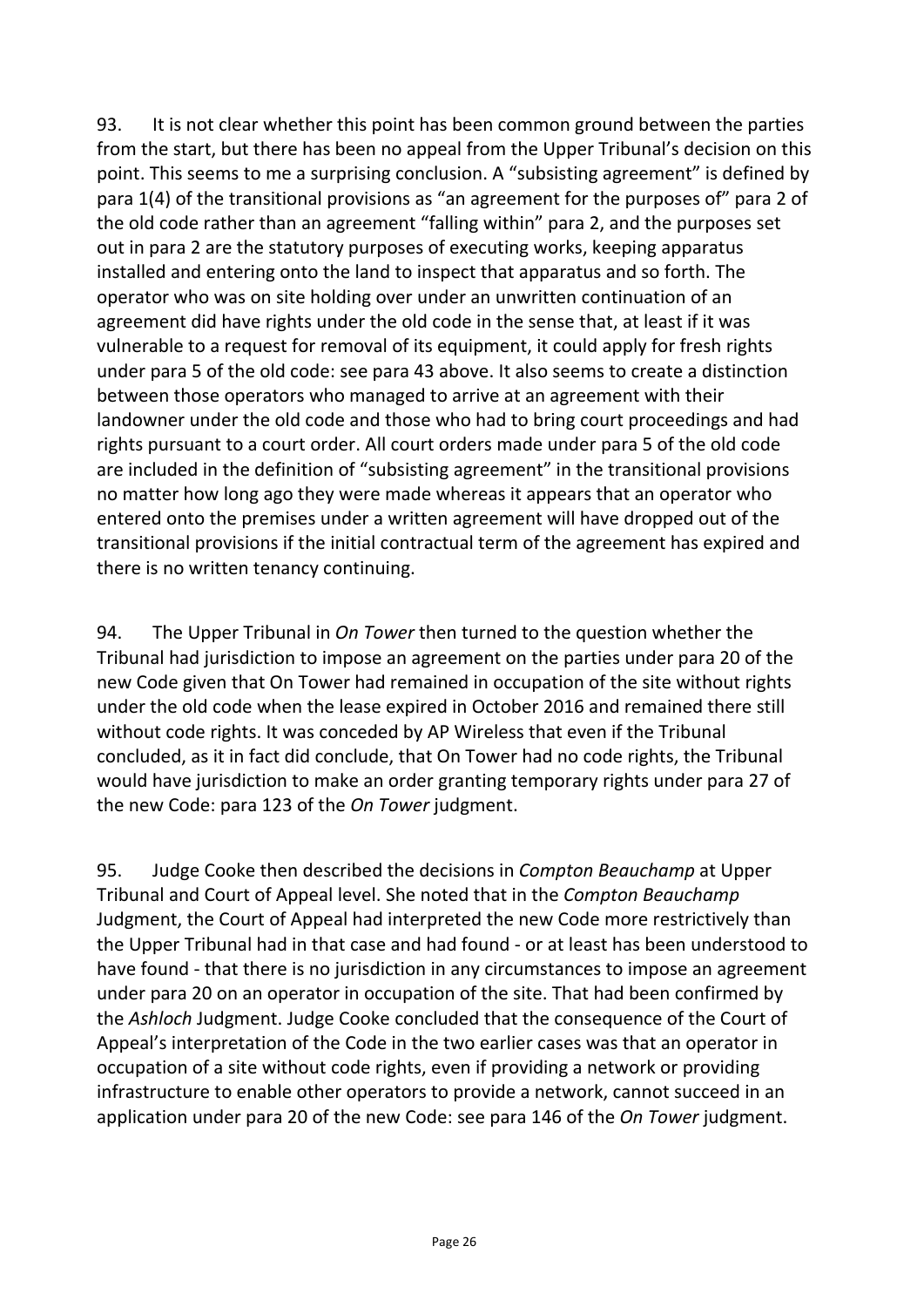96. Judge Cooke expressed her dissatisfaction with that result. AP Wireless had submitted that this conclusion was consistent with the policy of the Government that the new Code should not apply retrospectively. She rejected that argument, stating that the retrospectivity policy did not apply to operators who had no code rights and was not relevant to them. She regarded the consequences for On Tower of the Court of Appeal's construction as contrary to the policy behind the Code:

> "156. The policy of the Code is to facilitate the public interest in access to a choice of high quality electronic communications services. True, operators who have subsisting agreements have to honour that bargain while it lasts, and must then make use of Part 5 to extend or renew their rights. Operators without Code rights are supposed to be able to use Part 4, specifically paragraph 20, to get them. It is not possible to discern from the Law Commission's report, or from any Government statement, an intention that any such operator would be excluded from paragraph 20 in relation to a particular site, and I can think of no reason why that would have been Parliament's intention.

157. … The idea that an operator should be debarred from obtaining Code rights in relation to a particular site precisely because it is in occupation, has apparatus there, and is providing a service from the site is baffling and I do not understand why such a policy would be adopted."

97. She recognised that various workarounds could be devised including that the operator could apply for rights under para 20 for an immediately adjacent site in the same ownership and move its ECA a few yards sideways. Or it could shut down and remove its equipment temporarily to be in a position to start afresh. But she could see no justification for such a waste of time and effort or the risk of interruption in services. The construction also made a nonsense of para 27, since AP Wireless accepted at that stage that an operator in occupation could make an application for temporary rights under that paragraph. She held, however, that she was bound by the Court of Appeal's decisions in *Compton Beauchamp* and *Ashloch*.

98. Judge Cooke's view, cogently expressed, that a wrong turn may have been taken in those two Court of Appeal cases enabled Mr Seitler to make the unusual submission at the close of the hearing that this court "should overturn Judge Cooke's judgment for the reasons she gave."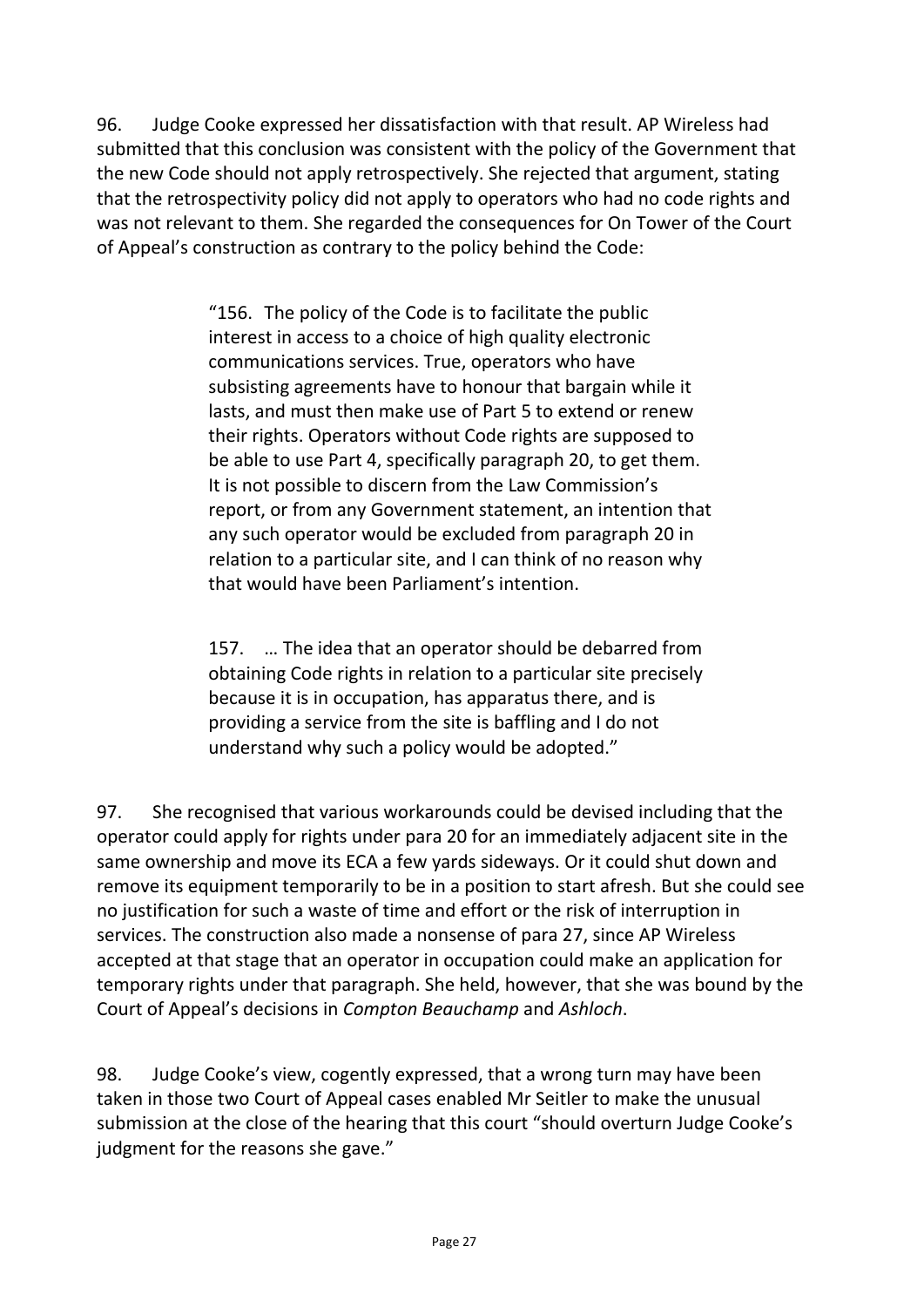99. The Upper Tribunal granted On Tower a "leapfrog certificate" pursuant to section 14A of the Tribunals, Courts and Enforcement Act 2007. Permission to appeal was granted by this court on 28 October 2021 with a direction that the appeal be heard at the same time as the *Compton Beauchamp* and *Ashloch* appeals.

# **4. THE MEANING OF "OCCUPIER" IN PARA 9 OF THE CODE**

#### *(a) Two kinds of argument*

100. The decisions of the Upper Tribunal and the Court of Appeal focus on the meaning of the word "occupier" in para 9 in the new Code. The issue before this Court is whether, as Mr Pymont QC argues on behalf of AP Wireless, the word "occupier" includes an operator who is presently on the site as a result of having installed and operated ECA there or whether as Mr McGhee QC (appearing for Cornerstone) and Mr Seitler QC (appearing for On Tower) argue, you must ignore the presence of an operator on the site when deciding who is capable of conferring code rights for the purposes of para 9.

101. Both sides deployed two kinds of argument in support of their submissions as to the true construction of the new Code. The first kind was an argument to the effect that the regime created by the Code and by the transitional provisions only works as it should work if one construes "occupier" in the sense for which they were contending. Their different constructions of the word "occupier" therefore stemmed from different views as to how the Code is supposed to work. The second kind of argument focused on a series of textual indicators in other provisions of the Code which were said to demonstrate that it must be the case that an application under Part 4 can be made by an operator who had already installed ECA on site. Mr Seitler's argument was a combination of the two approaches in that he presented the court with a number of more or less plausible ways by which we could, he proposed, respectably arrive at the desirable result which was, in effect, to get round the problem of the operator on site being in occupation of the site for the purposes of para 9.

# *(b) How is the Code intended to work?*

102. I start from the proposition that the word "occupier" when it appears in different statutory provisions has no fixed meaning but must take its content from the context in which it appears and the purpose of the provisions in which it is used.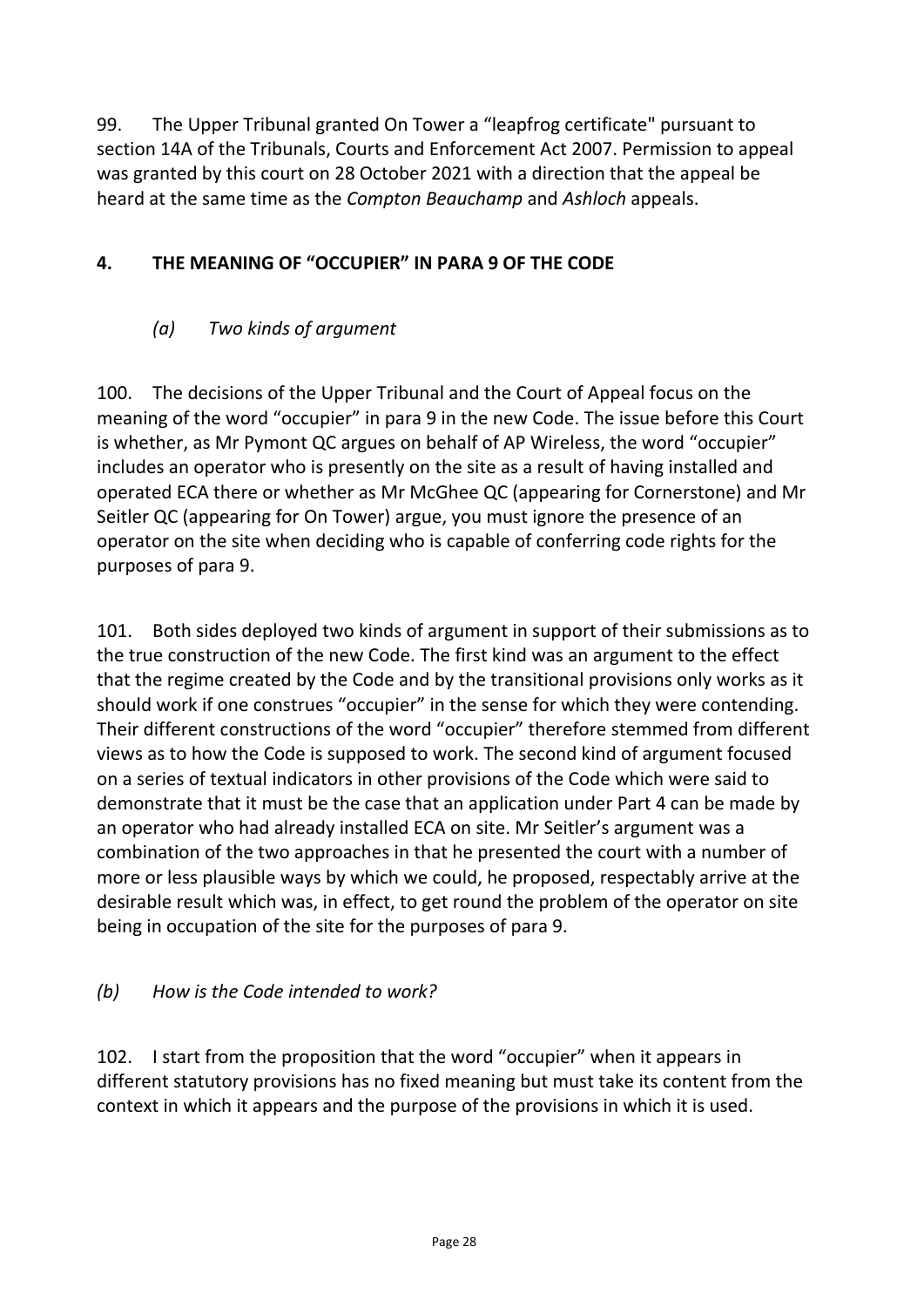103. This is the course advocated by Lord Nicholls of Birkenhead in *Graysim Holdings Ltd v P & O Property Holdings Ltd* [1996] AC 329. That case concerned whether the presence of a number of stall holders in an enclosed market hall who had exclusive possession of their stalls precluded the tenant of the hall from "occupying" the market hall for the purposes of its business within the meaning of the 1954 Act. The House of Lords held that the tenant in that case was not occupying the hall for the purposes of its business.

104. Lord Nicholls (with whom the other members of the Appellate Committee agreed) said at pp 334-335:

> "As has been said on many occasions, the concept of occupation is not a legal term of art, with one single and precise legal meaning applicable in all circumstances. Its meaning varies according to the subject matter. Like most ordinary English words 'occupied', and corresponding expressions such as occupier and occupation, have different shades of meaning according to the context in which they are being used. Their meaning in the context of the Rent Acts, for instance, is not in all respects the same as in the context of the Occupiers' Liability Act 1957.

This is not surprising. In many factual situations questions of occupation will attract the same answer, whatever the context … the answer in situations which are not so clear cut is affected by the purpose for which the concept of occupation is being used. In such situations the purpose for which the distinction between occupation and nonoccupation is being drawn, and the consequences flowing from the presence or absence of occupation, will throw light on what sort of activities are or are not to be regarded as occupation in the particular context."

105. One of the many previous occasions to which Lord Nicholls was alluding may have been the observation made by Lord Mustill in *Southern Water Authority v Nature Conservancy Council* [1992] 1 WLR 775, at pp 781-782 where the House of Lords was considering the statutory obligation to notify "every owner and occupier" of the designation of an area as a site of special scientific interest: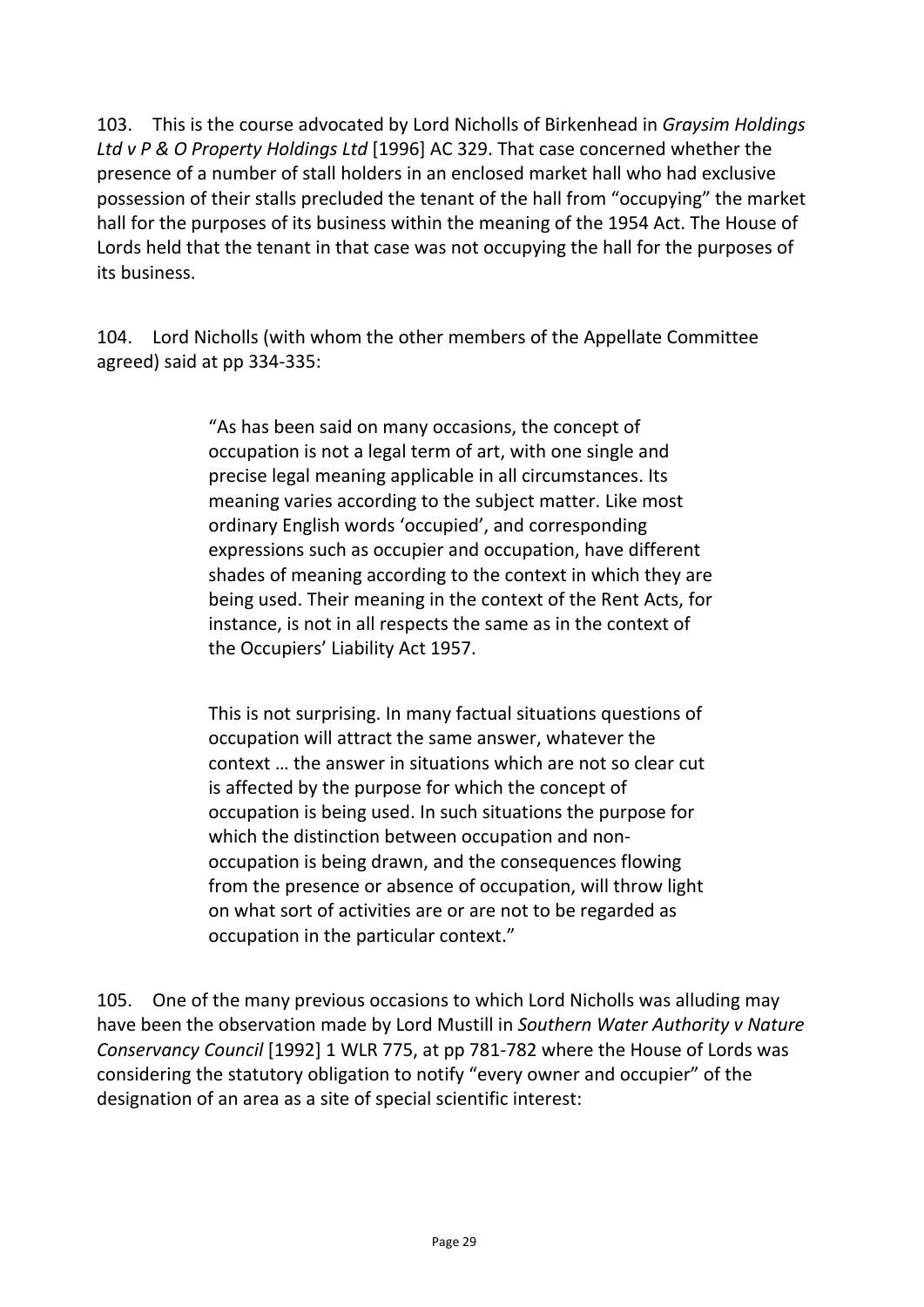"No useful progress can be made towards an assessment of this argument by looking up in dictionaries the words 'occupy' and 'occupier', or by inquiring what meaning the courts have given them in reported cases, for they draw their meaning entirely from the purpose for which and the context in which they are used …

"We must therefore consider what kinds of occupier must have been intended to fall within the prohibition with which we are here concerned."

106. In light of Lord Nicholls' and Lord Mustill's comments, with which I respectfully agree, the starting point here is not to try to define the word "occupier" and then allow that definition to mandate how the regime established by the code works. The correct approach is to work out how the regime is intended to work and then consider what meaning should be given to the word "occupier" so as best to achieve that goal.

107. This also accords with the judgment of this court in Bloomsbury International Ltd v Department for Environment, Food and Rural Affairs (Sea Fish Industry Authority intervening) [2011] UKSC 25; [2011] 1 WLR 1546, at para 10 (Lord Mance):

> "In matters of statutory construction, the statutory purpose and the general scheme by which it is to be put into effect are of central importance. They represent the context in which individual words are to be understood. … 'the notion of words having a natural meaning' is not always very helpful …, and certainly not as a starting point, before identifying the legislative purpose and scheme. …"

108. AP Wireless argues that the regime is supposed to work in the following way. Para 9 and Parts 2 and 4 are primarily directed at a new operator wishing to come onto the site for the first time. It is assumed that, as happened with the three cases under appeal, the operator will be looking for a long initial contractual term for whatever land interest it is to be granted conferring the code rights because the capital investment required to install the ECA is very substantial. The operator needs to be sure it has secure rights for a long period. For an operator wishing to come onto the site for the first time, there is no difficulty in identifying the site owner as the "occupier" for the purposes of para 9. The notice procedure in para 20 can be instigated by the operator and, if the site owner is unwilling to agree to the operator's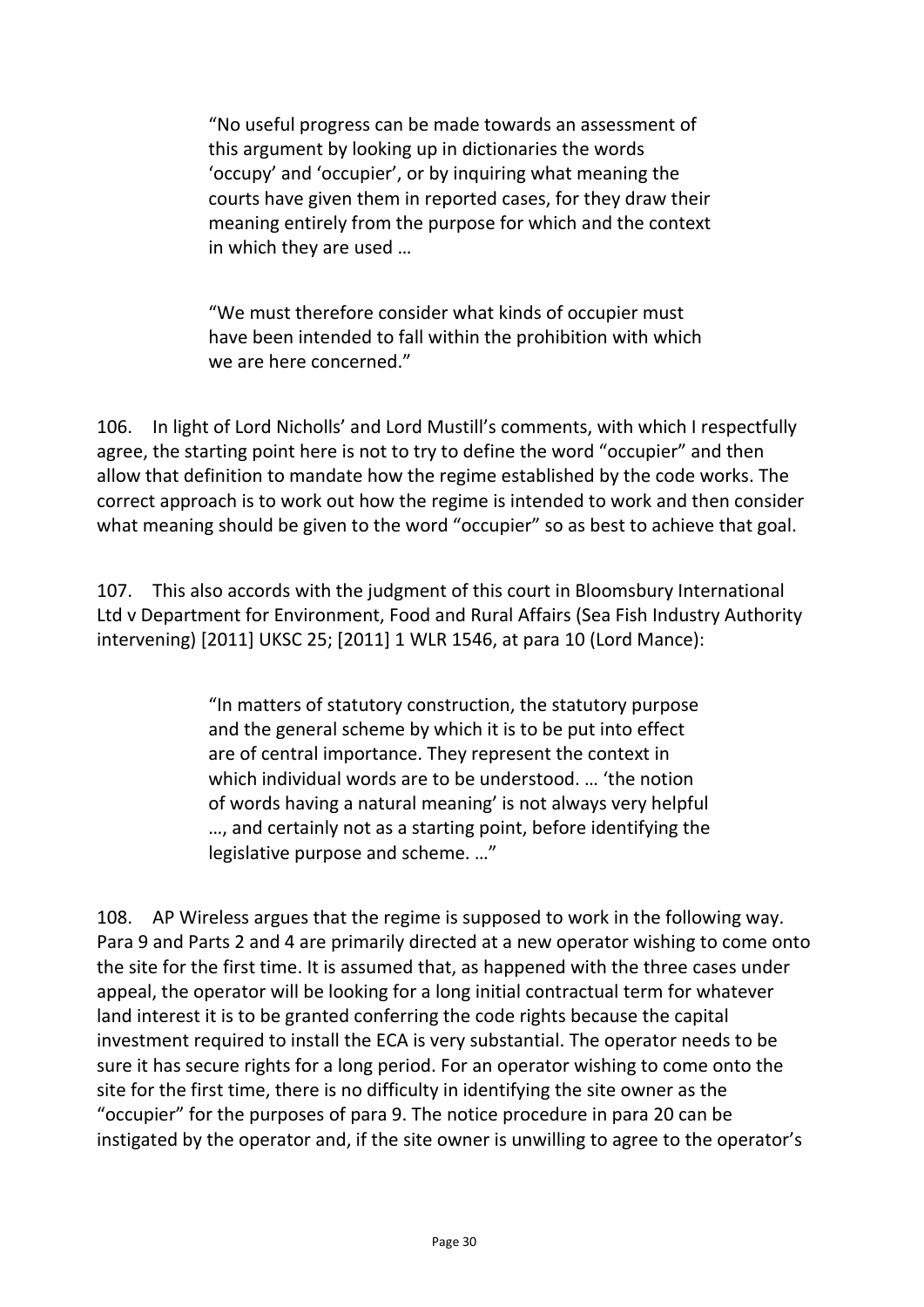proposed terms, the tribunal can settle the terms of the code rights and embody them in a lease or other arrangement which then becomes an agreement under Part 2.

109. But the key point, AP Wireless submits, is that the initial agreement, whether voluntary or imposed by the tribunal, should then run its course for that contractual term without either party having the power to change it by adding new rights. The parties are held to the bargain they have agreed or which has been imposed on them by the tribunal for the duration of the initial fixed term. Once the contractual term has expired, the code rights run on in accordance with para 30(2) of the Code. Part 5 then applies for the benefit of both parties. Each of the site provider and the operator can apply under para 33 to modify the terms of the code agreement, to remove a code right or confer an additional code right and can, if need be, invoke the jurisdiction of the tribunal to achieve this.

110. What the operator cannot do, AP Wireless submits, is bypass the fact that the powers in Part 5 are deliberately postponed until the expiry of the initial fixed term by choosing instead to apply under para 20 for additional code rights during that contractual term. If Part 4 were always available to an operator, Part 5 would be largely superfluous as far as the operator is concerned because it can take advantage of the 28 day notice period provided for in para 20(3) in Part 4 rather than the six month notice period required by para 33(3) in Part 5.

111. Mr Pymont accepts that the terms agreed or imposed by the tribunal when the operator first comes onto the land are not entirely immutable even during the initial term of the agreement. First, para 11 envisages that an agreement under Part 2 can be varied by the parties, provided that the variation is in writing and signed. So an agreement under Part 2 can be varied during its initial term, although Mr Pymont submitted that that variation could not go so far as to include the conferral of new code rights. Secondly, para 17 confers a power on the operator to upgrade the ECA to which the agreement relates. That is another route by which the operator can change the equipment (although without extending its code rights) during the initial contractual term. Thirdly, the freezing of code rights is not absolute because the operator is always able to apply under para 20(1)(b) for someone else to be bound by the code rights that have already been conferred. The fact that the operator is an occupier does not prevent that, because para 9 only limits the conferral of rights.

112. Mr Pymont points out that there is no provision in Part 4 envisaging an application to the tribunal by the site owner to modify the contractual term before Part 5 becomes available. Similarly, there should be no power for the operator to apply for new code rights either. That bar is achieved by treating the operator as now being the occupier so that the landowner is precluded by para 9 from granting code rights.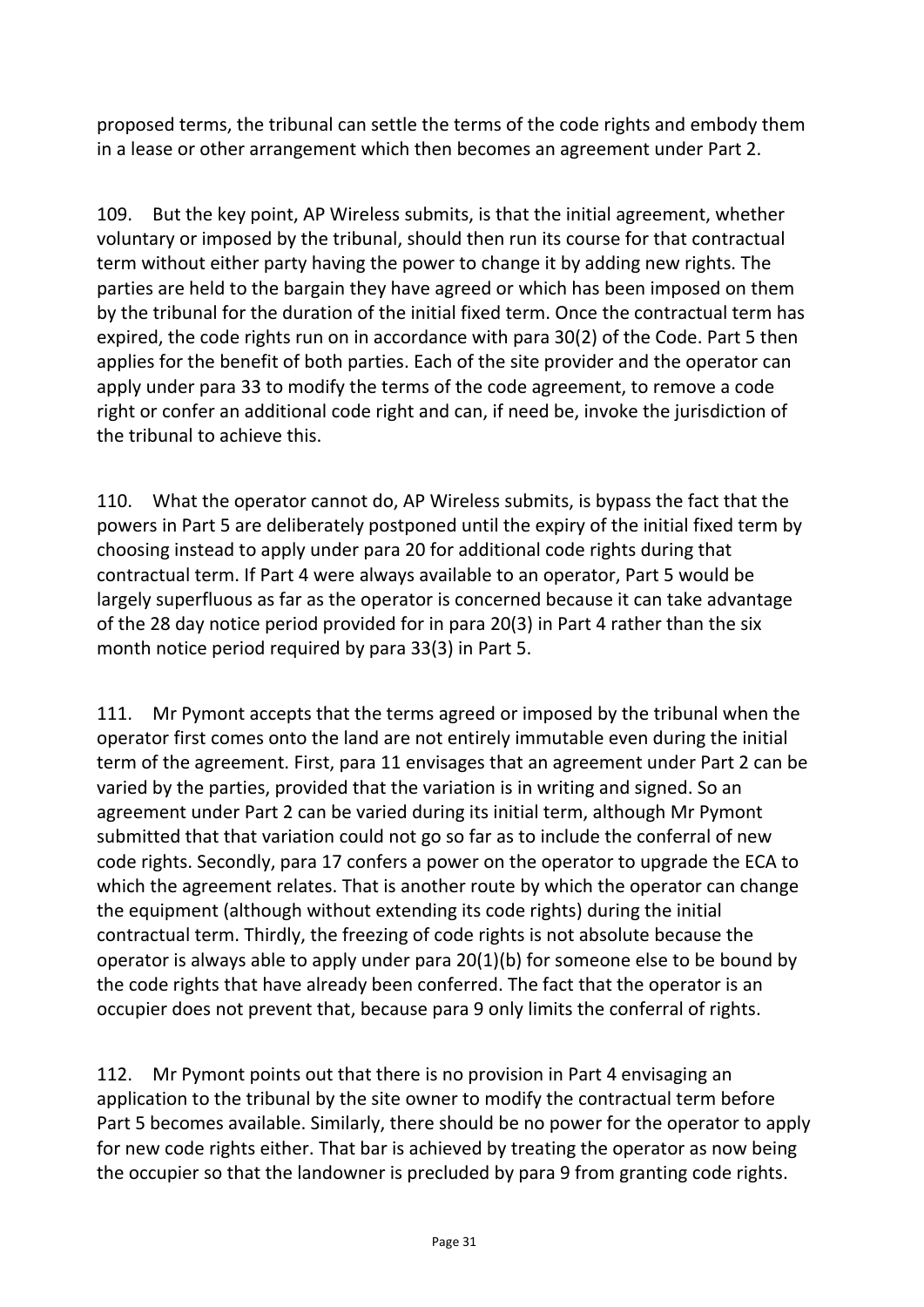113. In answer to a question from the court as to the policy lying behind this postponement of the opportunity to apply for new code rights unless or until Part 5 becomes available, Mr Pymont submitted that it is to protect site owners from the risk of expensive and disruptive multiple applications by operators during the course of the initial contractual term.

114. Mr Pymont argues that this structure then flows through to how the transitional provisions are intended to apply. When there is a subsisting agreement within the meaning of the transitional provisions, the parties are also bound by the terms of that agreement until Part 5 becomes available to them either immediately (if not within the 1954 Act) or once they have renewed it creating a new lease after the coming into force of the new Code (so that section 43(4) of the 1954 Act applies henceforward to preclude the protection of Part 2 of that Act if the primary purpose of the lease is the grant of code rights).

115. In my judgment Mr Pymont is right to this extent; that once Part 5 has become available to the parties, it is the only route by which the operator and the site provider may agree to the kinds of changes envisaged by para 33 to the rights that are embodied in the code agreement and by which they can invoke the jurisdiction of the tribunal to settle any dispute between them. The appellants accept that this is the position in their written case. They point out that variations to existing code agreements (as opposed to the entry into a new agreement under Part 2 conferring additional code rights) can be effected by agreement between the parties at any time under para 11. But they accept that changes can be imposed by the tribunal only on the application of either party under para 34 in Part 5 and therefore only after the expiry of the term of the agreement. Nonetheless, they say that an operator with ECA on land is not to be regarded as the occupier of the land. Accordingly, the operator can reach agreement with the site owner under para 9 or seek an order under para 20 during the existing term of an agreement if it is seeking to have additional code rights conferred on it in respect of that land. It is not required to wait for that until the end of the contractual term of the existing agreement.

116. I accept the appellants' analysis of how the Code is supposed to work. They were right, in my judgment, to accept that an operator which is a party to an agreement under Part 2 can only apply to the tribunal to modify the terms of the code rights conferred by that agreement once Part 5 becomes available. But I disagree with Mr Pymont's submission that in order to achieve that, one must construe the Code as also preventing the operator on site from being able to obtain additional code rights in respect of the same land, either by agreement with the site provider or by invoking the jurisdiction of the tribunal. On the contrary, in my view, it is inherent in para 9, read in the context of the regime created by the Code, that the "operator" who seeks a code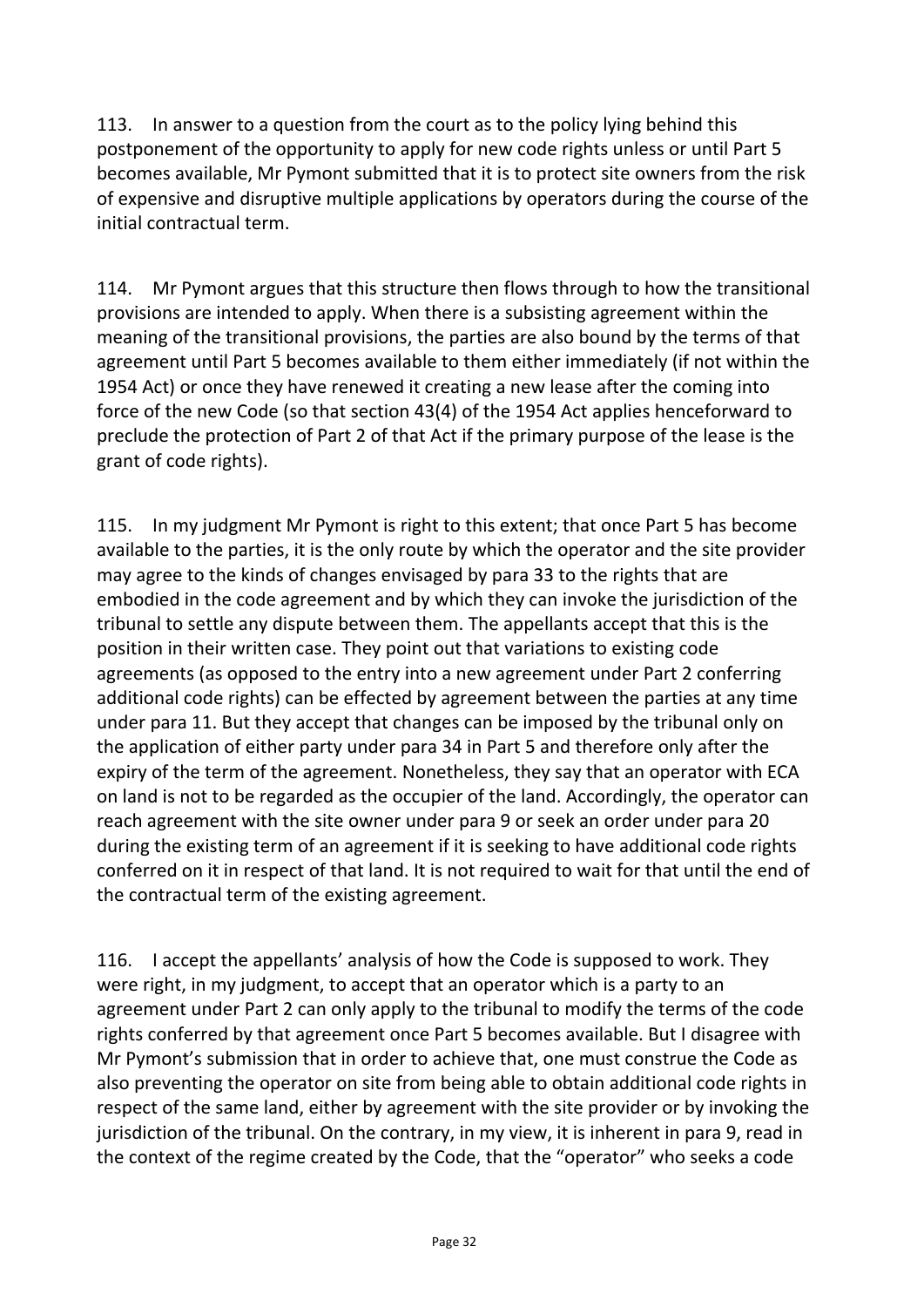right, as referred to in that provision, is different from "the occupier of the land", as that term is used in that provision.

117. Both the old code and the new Code indicate that the negotiation of voluntary agreements between the parties for the conferral of code rights is the optimal way for the regime to operate. That is even more central to the new Code in which court orders in default of agreement under para 5 of the old code are replaced by imposed agreements under Part 2 of the new Code. Given the centrality of code rights to the operation of the whole regime and the creation of this sui generis form of statutory rights which use contractual agreement as their foundation, it seems to me that the fundamental premiss of para 9 is that the "operator" and the "occupier of the land" are different persons. That is in fact for the same reason given by the Court of Appeal, namely that a person cannot contract with himself. But, given the policy underlying the Code explained by the Government, it would not make sense that the mechanism for creation of new code rights should be disapplied in relation to all those sites - of which there will have been thousands under the old code - where the relevant operator who seeks to have new code rights in its favour happens, for historic reasons, to have installed ECA in such a way as to be in occupation of the land itself.

118. There are good reasons for interpreting the Code so that the rights conferred on the operator during what is expected to be a long initial contractual term of the agreement under Part 2 could be supplemented by an application for new Code rights. Those reasons in my judgment are as follows.

119. First, one must bear in mind that the Code was devised with the knowledge that on the one hand, operators will need a long fixed term interest in the land to justify their investment in installing the ECA on site, but on the other hand that this is an industry in which technology develops very quickly and where the Government's policy is that new improvements to digital infrastructure are rolled out across the country swiftly. The concern that rights will be frozen during the initial fixed term and cannot be supplemented by a new agreement under Part 2 has, the parties told us, had the effect that operators insist on including all the code rights set out in para 3 in the agreement they seek and which they ask the tribunal to impose. They want to "future proof" the initial lease or licence by including all the code rights permitted by para 3, whether they foresee needing them or not. This is not the optimum way for the regime to operate. The fact that so many kinds of code rights are enumerated suggests to me that the parties should be able to choose from that menu which of those they need to include in the initial fixed term but should be able to add to them, either by agreement or by invoking the jurisdiction of the tribunal, at a later date.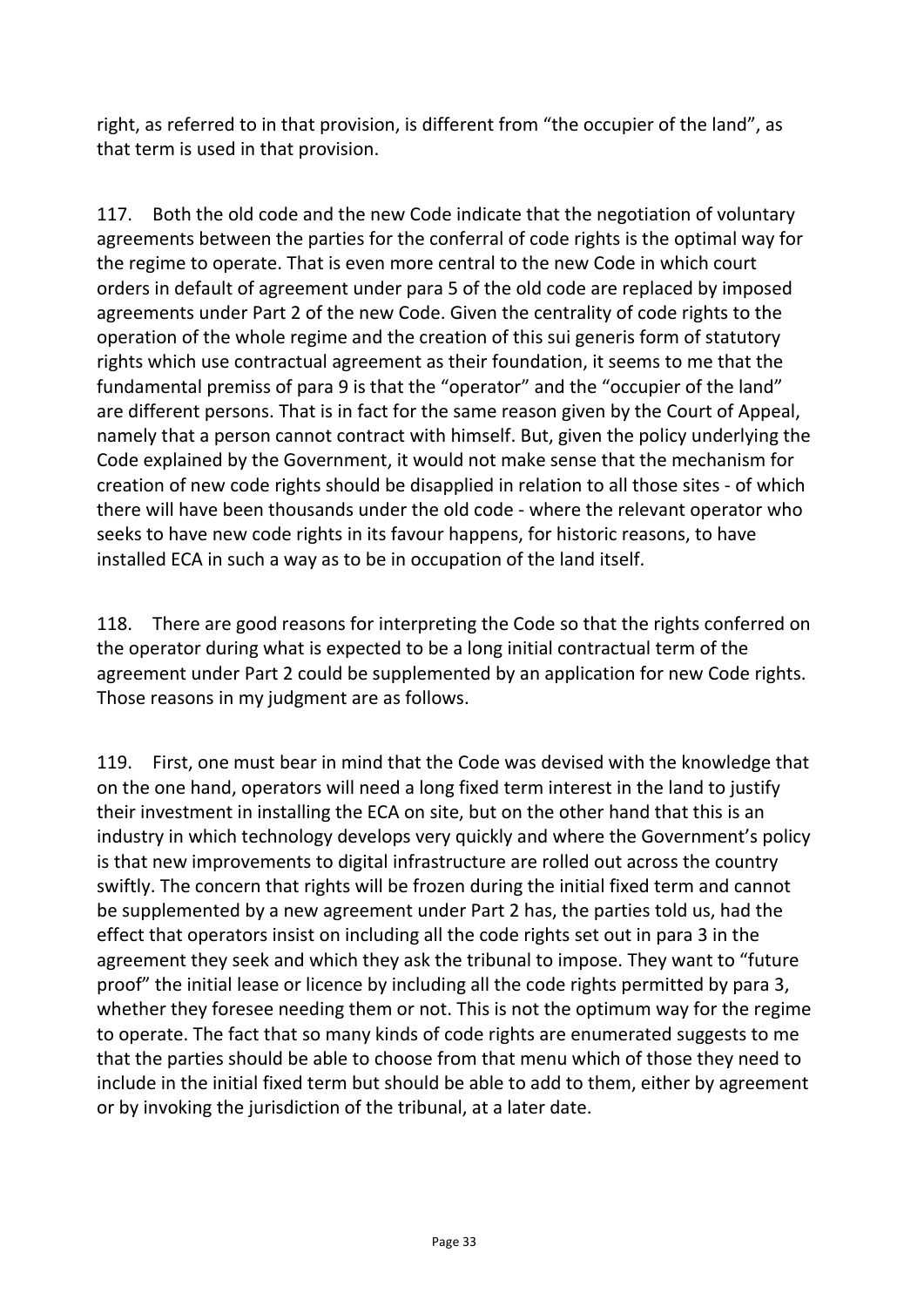120. Mr Pymont points to the right to upgrade the ECA under para 17 as resolving this problem. But this right is very limited. It cannot be relied on unless the upgrade has no adverse impact, or no more than a minimal adverse impact, on the appearance of the ECA. There is also scope for argument about how far a right to "upgrade" the ECA may allow an operator to change it, perhaps by replacing it in its entirety, if new technology is introduced. For these reasons, the operator may be concerned that in the later stages of the fixed term there will be more substantial changes needed to the equipment than can be carried out using the para 17 right.

121. This need to "future proof" the initial request under para 20 creates a further unfairness in assessing the appropriate payments under the agreement. By encouraging the operator to demand all possible code rights from the outset, such a freeze on the rights also obliges the operator to pay at least something for rights that it does not currently want but which it fears may be needed during the later stages of the initial term. This is inefficient and wasteful, and could serve as a deterrent to the introduction of ECA at some sites, contrary to the policy of the Code.

122. Secondly, if the Code is supposed, by the mechanism of para 9, to prevent the operator from being able to change its rights during the initial fixed term, that has only been partly achieved. Mr Pymont accepts that there are some operators who install ECA on site but do not thereby become occupiers, for example if they merely fix antennae to a roof or have an access right over land. Such an operator who is not an occupier is entitled to apply for more code rights against the same landowner (who has retained the status of occupier for para 9) under para 20. I agree with Mr McGhee's submission that this makes the application of Part 4 of the code arbitrary - there is no discernible policy reason for limiting para 20 in this way. The Code should not place such an arbitrary restriction on the ability of an operator to apply for additional code rights in relation to a site on which it has installed ECA.

123. Further, as the appellants point out in their written cases, the construction of para 9 for which Mr Pymont contends is likely to create more difficulties for operators seeking to install ECA to expand their networks in rural areas than in urban settings. On greenfield sites (that is sites on open, typically rural land such as the site in the *Compton Beauchamp* appeal) the code rights will often need to include a right to erect and maintain a concrete plinth and to fix to the plinth a tall mast and power supply. The area will normally be bounded by a fence for the purposes of security and for health and safety reasons. By contrast on rooftop sites there may be no plinth or fence and the code rights may simply grant a right to fix and maintain antennae and power supply directly to the roof. In either case the code rights will include the right to install and maintain power cables to the ECA and to exercise rights of access to maintain the ECA.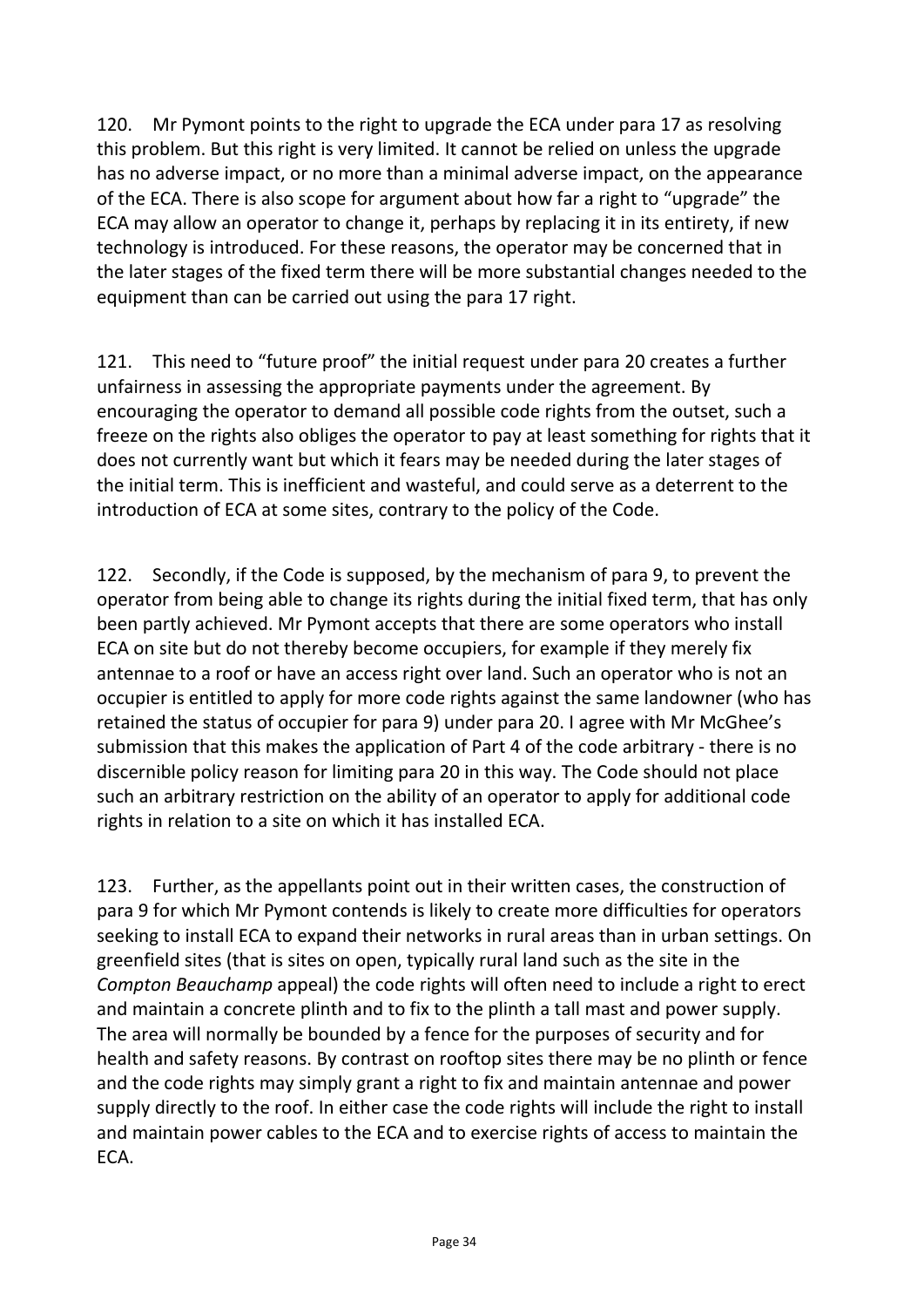124. If an operator has a closed compound in a greenfield site then it is more likely to be regarded as a person in occupation of the land than if it merely has antennae fixed to the roof of a building. This appears contrary to the Government's stated wish to "deliver the coverage that is needed, even in hard to reach areas": see the Minister's foreword to the Government's May 2016 report.

125. Thirdly, such a construction of para 9 risks causing more disputes between the operator and the occupier which will then need to be settled by the tribunal. I can foresee a number of ways in which the tribunal would be burdened with additional disputes as a result of this construction of the Code which would be avoided if the appellants are correct in their interpretation of that provision:

(i) The landowner may be prepared to agree to the site being used for ECA for ten years provided that the equipment is installed out of sight under the land, that the trees on the site are not damaged and that there is no obstruction of its means of access to the land. The operator may also be happy to install the ECA on that basis as it may not envisage a need to use code rights which go beyond what the landowner is prepared to agree and so does not at present need to insist on having any more code rights conferred. However, if the operator fears that once it installs the ECA, it will be the "occupier" for the purposes of para 9 and so will be unable to apply for additional code rights for the duration of the ten years, it may insist on the grant of all those additional rights from the outset, in case they are needed later on during the ten year term. I do not see why it is desirable for the tribunal to be called upon to adjudicate on whether the agreement should confer rights which the operator does not currently envisage needing and which the landowner does not currently wish to confer.

(ii) Mr Pymont's construction also risks creating additional disputes over whether a variation under para 11 can be made. According to Mr Pymont, the operator cannot rely on the ability later to vary the agreement consensually under para 11 if that variation amounts to the conferral of a new code right. A landowner who is no longer in occupation cannot, consistently with para 9, purport to confer new code rights even by means of a variation of the agreement with an operator who is in occupation. This is likely to lead to arguments about whether a proposed variation of the agreement amounts to the conferring of new code rights or not and may make any consensual variations precarious if the landowner who later changes his mind can assert that he was not, as a matter of law, able to agree the variation which he signed.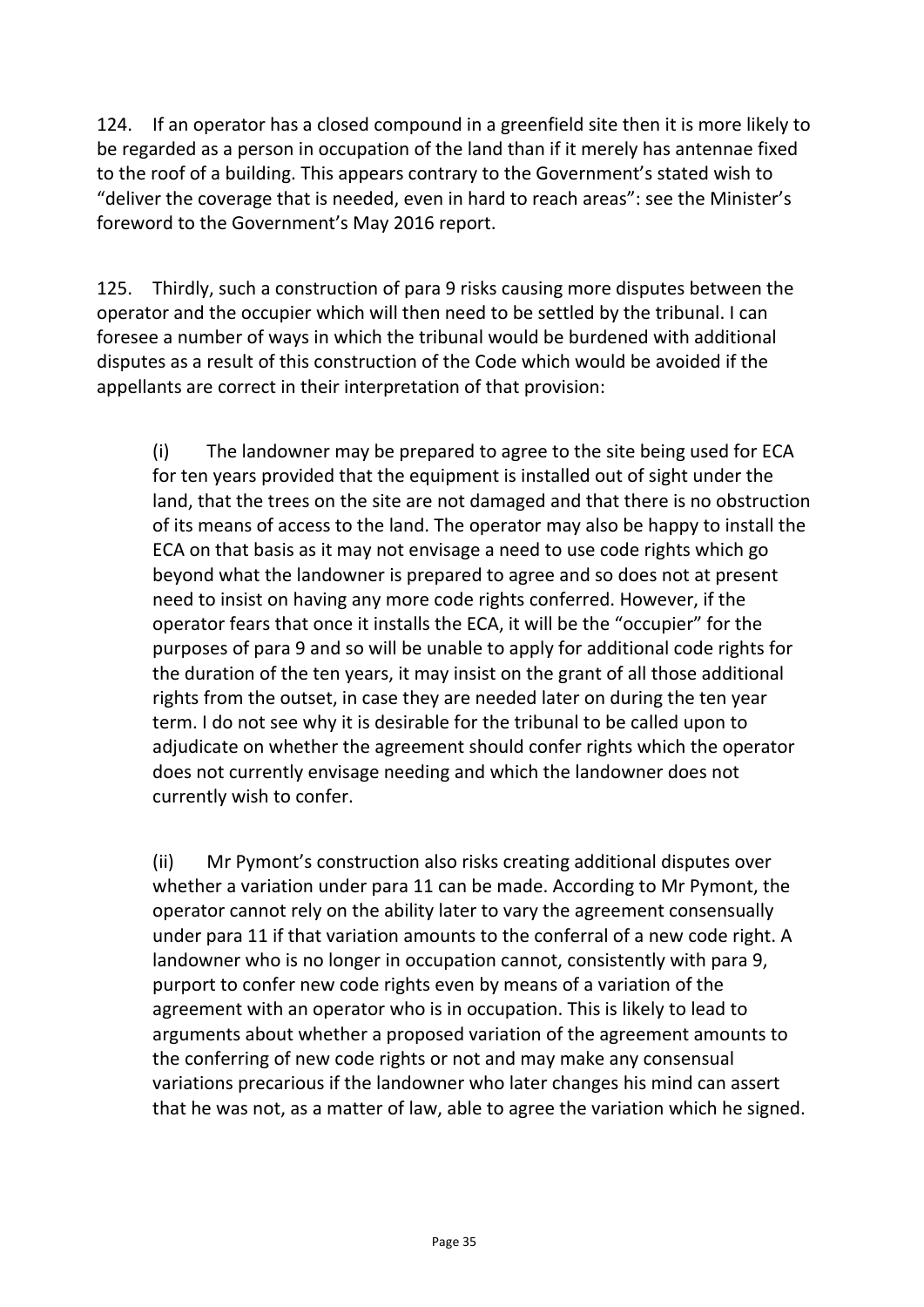(iii) Given that not every operator with ECA installed is the "occupier" of the site, the tribunal will be tasked with determining on the facts whether the operator or the landowner is the "occupier" of the site before it can consider the application made by the operator under para 20. That is a fact intensive issue which is not an issue which is likely to be relevant to any other point that the tribunal needs to address in order to determine the application.

126. Finally, I agree with the concern raised by Judge Cooke in the *On Tower*  Judgment that the construction contended for by AP Wireless encourages operators to engage in the wasteful and pointless expense of either moving to a neighbouring suboptimal site or removing the ECA, applying for new Code rights under para 20 and then moving the equipment back on to the site. Although such an exercise may be available as a work-around, it seems very unlikely that the new Code was supposed to generate this kind of activity at sites across the country.

127. Mr Pymont objects that if one wants to ensure that parties are kept to their bargain as far as the initial grant of Code rights is concerned and then restricted to the provisions of Part 5 thereafter, that can only be achieved by treating the operator on site as being in occupation of the land, thereby preventing any overlap between Parts 2 and 4 on the one hand and Part 5 on the other. There is nothing in Part 5 itself, he points out, to say that it applies to the exclusion of Part 4 once Part 5 becomes available to the operator under its agreement. If the appellants accept, as they do so far as modification or termination is concerned, that that is how the Code is supposed to work then they must accept that that is achieved by treating the operator on site as the occupier.

128. I do not accept that objection. In my judgment it is sufficiently clear from the Code read as a whole that Part 4 does not apply to code agreements to which para 30(2) applies:

(i) Part 4 of the Code is, as it says in para 19, about conferring code rights and binding people to those rights by imposing an agreement the terms and duration of which are settled by the tribunal.

(ii) There is no provision in Part 4 allowing either the landowner or the operator to apply to modify or vary the terms of a current agreement under Part 2; they are confined to consensual variation under para 11.

(iii) Part 5 applies to code agreements as defined for the purposes of Part 5; the term "code agreement" is introduced as a term different from the term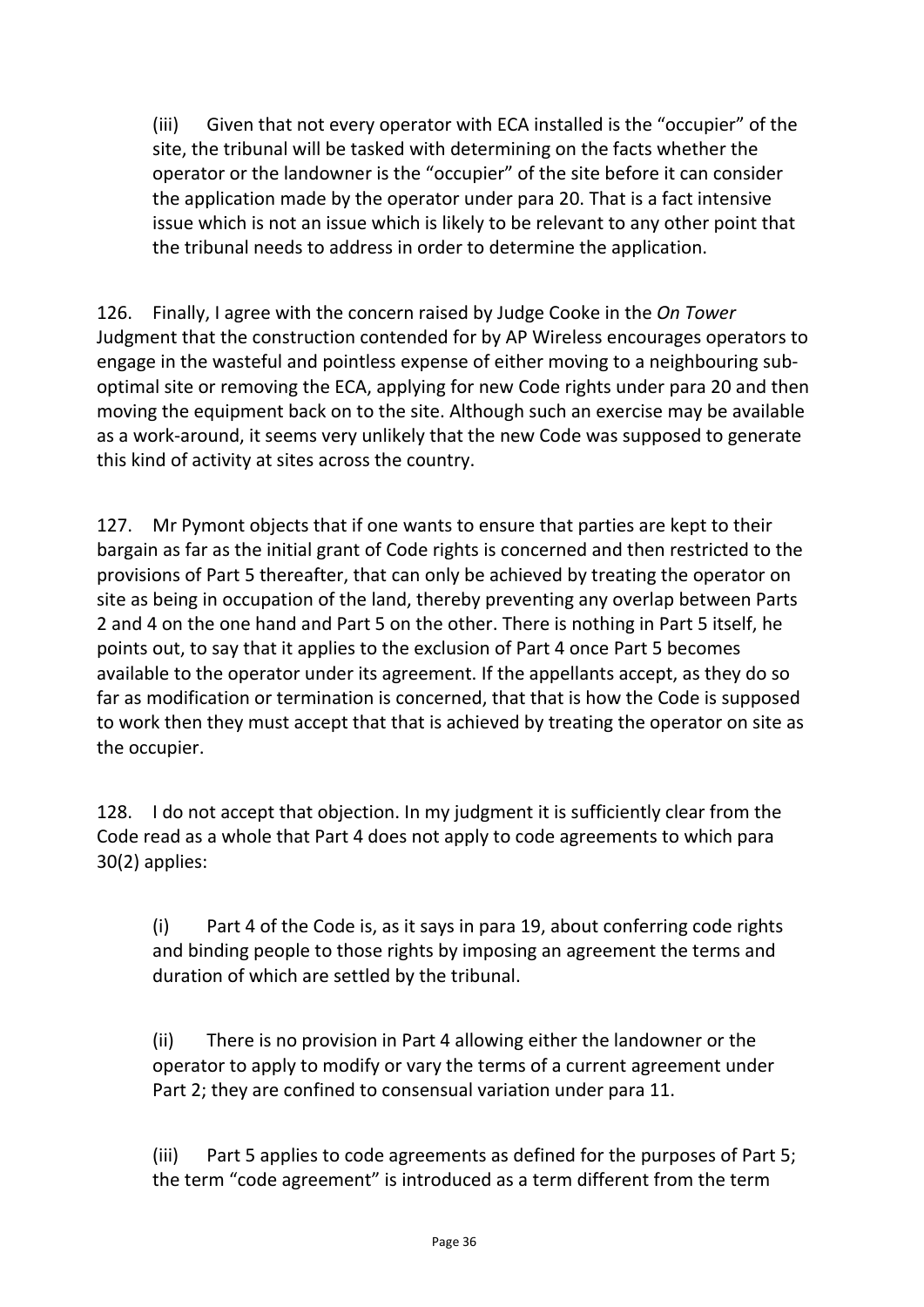"agreement under Part 2". I recognise that although para 28 which opens Part 5 states that it makes provision about "the continuation of code rights after the time at which they cease to be exercisable under an agreement", there is nothing in the definition of "code agreement" in para 29 that limits a code agreement to one where the initial term for which the rights are exercisable has expired. But the parties are correct, in my view, in accepting that Part 5 is only available for code agreements to which para 30(2) applies, that is to agreements where the code rights are continued in operation by virtue of para 30(2) rather than under the terms of the agreement under Part 2 itself.

(iv) It is also clear that the later paragraphs of Part 5 only apply to code rights which continue to operate by virtue of para 30(2) and not to code rights which are operated under the terms of the agreement.

129. That is why Part 5 applies to the exclusion of Part 4 once Part 5 becomes applicable to a code agreement which used to be an agreement under Part 2 and the terms of which are continued in effect by Part 5. I do not therefore accept that one needs to construe "occupier" as including the operator on site in order to ensure that Part 4 does not apply to code agreements to which para 30(2) applies. Although that could, like much in this Code, have been made clearer, that is achieved by paras 28, 29 and 30. The Code does not need to rule out the ability of an operator on site to apply for new code rights which will then be embodied in an agreement under Part 2 (whether voluntary or imposed by the tribunal) running alongside either a current agreement under Part 2 or a current code agreement to which Part 5 applies.

130. I would hold therefore that para 20 can only be used to impose additional code rights and not to impose a modification of the rights already conferred in an existing Part 2 agreement or in a code agreement to which Part 5 applies. The parties should generally be kept to their bargains and just because, for example, an operator has second thoughts about the consideration it has agreed to pay for the grant of code rights, that does not entitle it to ask the tribunal to vary the agreement before the Part 5 rights become available (of course, it always has the option of negotiating a consensual variation under para 11).

131. But if the operator needs additional code rights in respect of the land on which its ECA is already installed during the term of an existing agreement in order, for example, to facilitate the roll out of a new network, it can seek an order imposing a new agreement for the grant of such rights if the landowner is not willing to confer them. I see no reason why one would wish to produce a result whereby the parties to an existing agreement are unable to agree to confer new code rights as well as to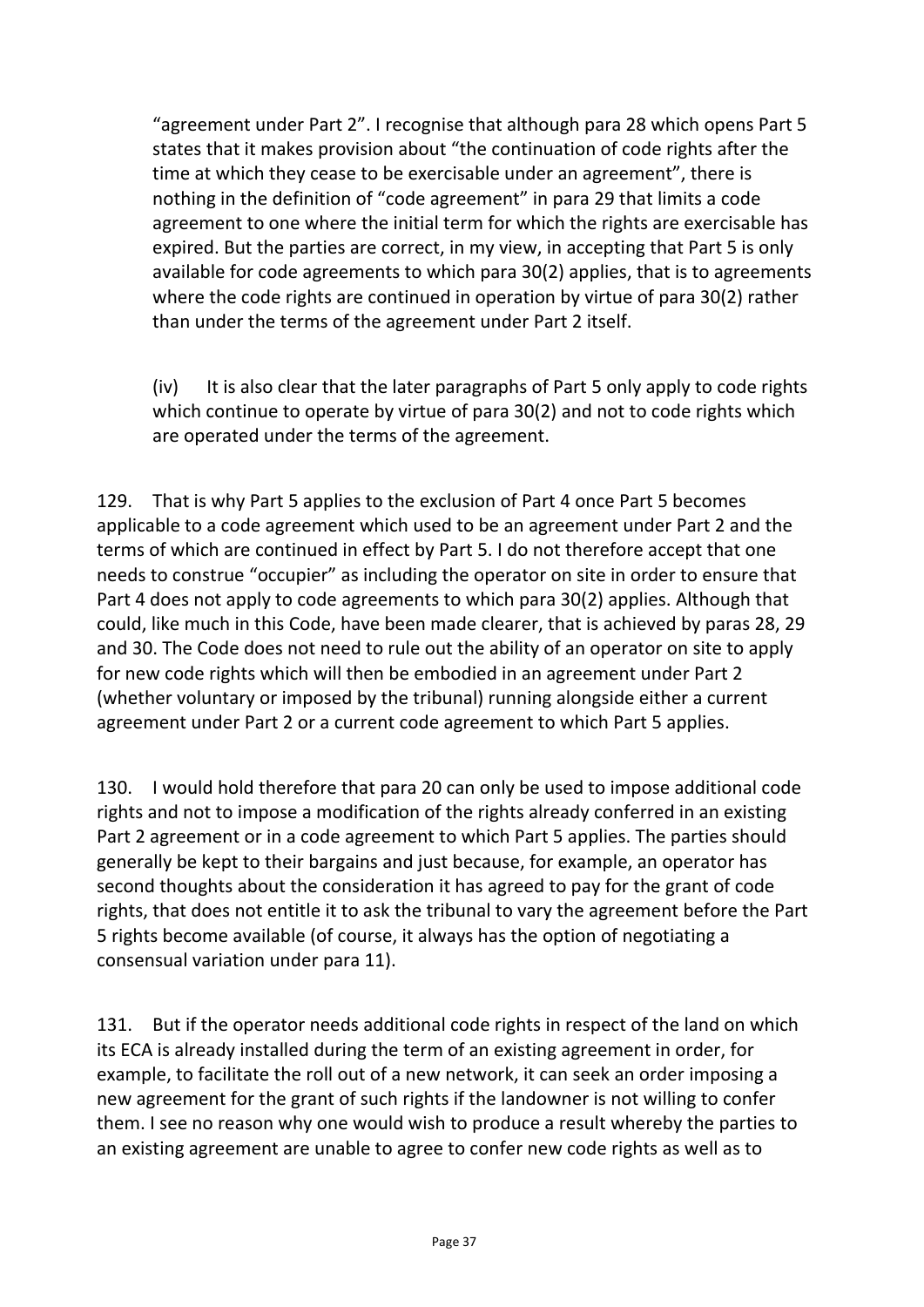modify the rights in the existing agreement under Part 2 by way of a consensual variation of the existing agreement under para 11. That makes no sense.

132. Furthermore, I referred earlier to the fact that the old code imposed rights on an unwilling landowner by a court order rather than an imposed agreement and, further, that para 5(7) of the old code provided that the terms of the court order were capable of variation or release by subsequent agreement in the same way as a consensual agreement: see para [35](#page-11-0) above. I see no reason why this facility should have been wholly taken away from the parties by the introduction of the new Code. Instead, it makes more sense that in such cases an operator with ECA installed on a site should be able to negotiate for changes to give it more extensive code rights where that is necessary to adapt to changing circumstances.

133. This accords with what was said in paras 499 and 497 of the Explanatory Notes for the new Code which were set out in the *Ashloch* Judgment at paras 70 and 71. Para 499 of the Explanatory Notes posits a situation where an operator wishes to shorten the period of notice it must give the landowner to enter the land to maintain apparatus. The Notes say that that would be a new code right, more onerous for the landowner, and that if the landowner failed to agree the tribunal would be required to apply the test under para 21. Para 497 by contrast seems to emphasise that agreements for code rights are final so that once agreed it is not possible for either party to re-open the agreement to get a better price or improve the accompanying terms that relate to the code right that has been agreed. The Court of Appeal described these two Notes as difficult if not impossible to reconcile. But they seem to me to be attempting to capture the distinction I have drawn above between requiring the existing agreement to run on undisturbed until Part 5 becomes available whilst giving the operator the flexibility to add further code rights if the need for them arises during the course of the initial contractual term.

134. AP Wireless argues that there are no criteria set out in the new Code for determining when a claim for a modification to an existing code right becomes a claim for an additional code right. I recognise that the appellants' interpretation of the new Code which I prefer may create the need in some cases for nice distinctions to be made. It may well be open to argument, for example, whether the scenario described in the Explanatory Notes of a change from a 72 to a 48 hour notice period really would constitute a new code right rather than a variation of the existing code right. But the parties to the existing agreement should be able to agree that variation if they so wish. If the landowner is faced with an unwelcome application under para 20 by an operator who is party to an existing agreement under Part 2 in respect of the same land, he may submit to the tribunal that the operator is illegitimately dressing up a modification of the existing agreement as a request for new rights. That would be an illegitimate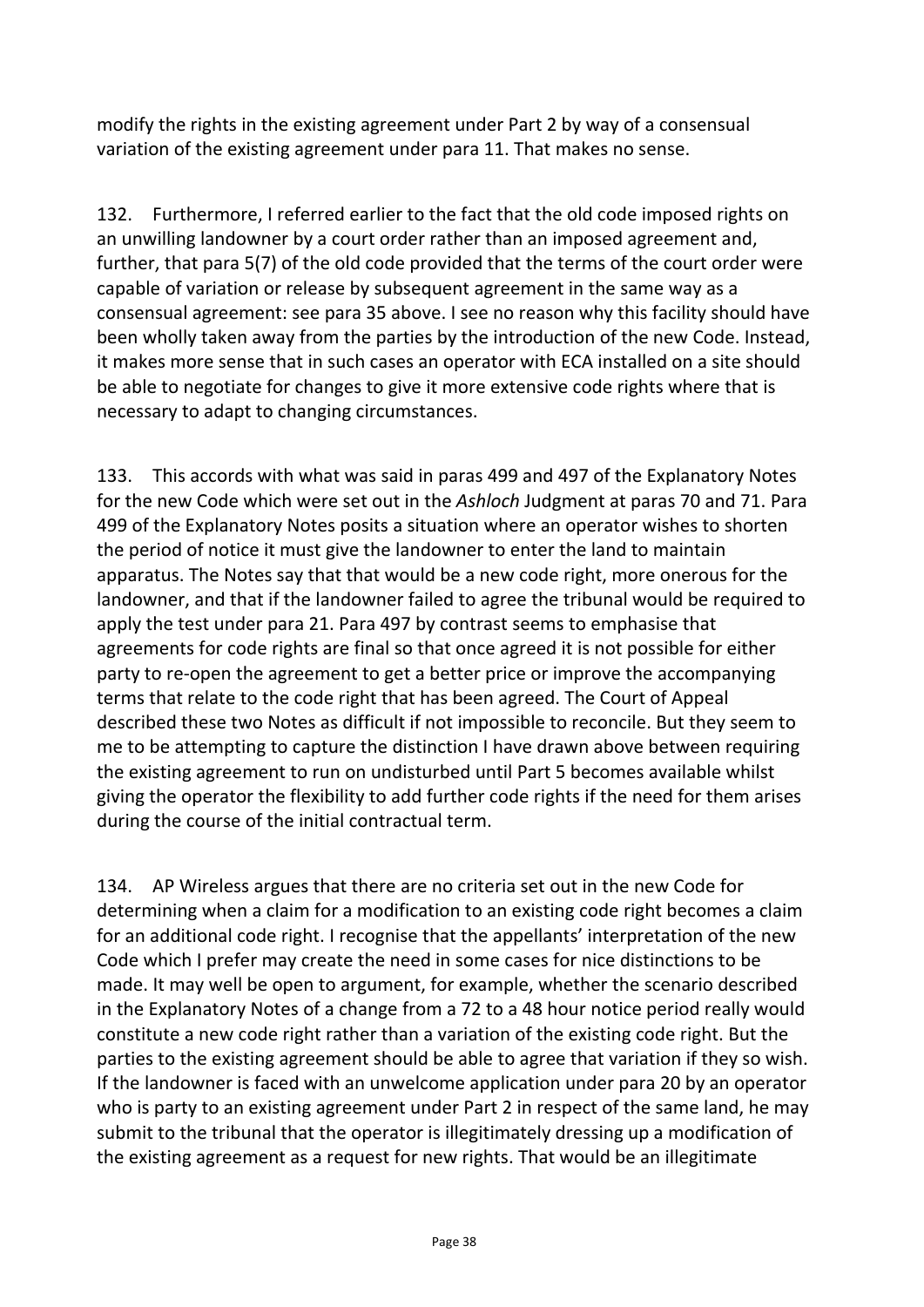attempt to bypass the fact that the existing agreement has not yet reached the end of its contractual term and Part 5 is not available.

135. In most circumstances the tribunal will be able without much difficulty to determine whether the application is really for new code rights or whether it is a disguised attempt to improve on the bargain struck as to the price or duration of the existing rights. In any event, any such dispute focuses on the rights needed and how they are to be exercised rather than on the side issue of whether the operator is already in occupation or not. The tribunal will also be astute to ensure that an operator whose application under Part 5 for new rights or for its right to continue an agreement has already been rejected by the tribunal cannot have a second bite at the cherry by making an application under Part 4. The Upper Tribunal has powers under its rules to deal promptly with applications such as those; no doubt the landowner will draw the failed application under Part 5 to the attention of the tribunal.

136. I do not accept Mr Pymont's policy argument about the need to protect landowners from frequent importuning by operators on site. That is not a sufficient reason to incur all the disadvantages that I have identified as flowing from barring an operator on site from making an application under para 9 where it happens to be in occupation of the site. In any event, it seems to me unlikely that operators will regard it as in their interests to revisit the agreements of each of the many thousands of sites on which their ECA is installed unless there is a pressing need to do so.

137. I would conclude therefore that where an operator requests or applies for code rights under para 20 of the new Code, it is not to be regarded as the occupier of the site for the purposes of para 9 merely because it has ECA installed on that site because of code rights that have previously been conferred on it for that equipment on that site. To hold otherwise would in my judgment frustrate the way the Code should operate.

138. Both parties referred us to the observation of Sir Andrew Morritt C in *The Bridgewater Canal Co Ltd v Geo Networks Ltd* [2011] 1 WLR 1487, para 26 when considering the old code that "The general regime concentrated at the outset on the occupier no doubt because he was primarily affected but also most easily identified." This remains an important consideration when interpreting the new Code, and para 105 gives the necessary clarity. In the circumstances of the appeals before us, there is no difficulty about identifying the occupier, for the purposes of para 9, if it is not the operator on site. It will usually be the person who has conferred the rights which led to the installation of the ECA on the site, but may be its successor in title.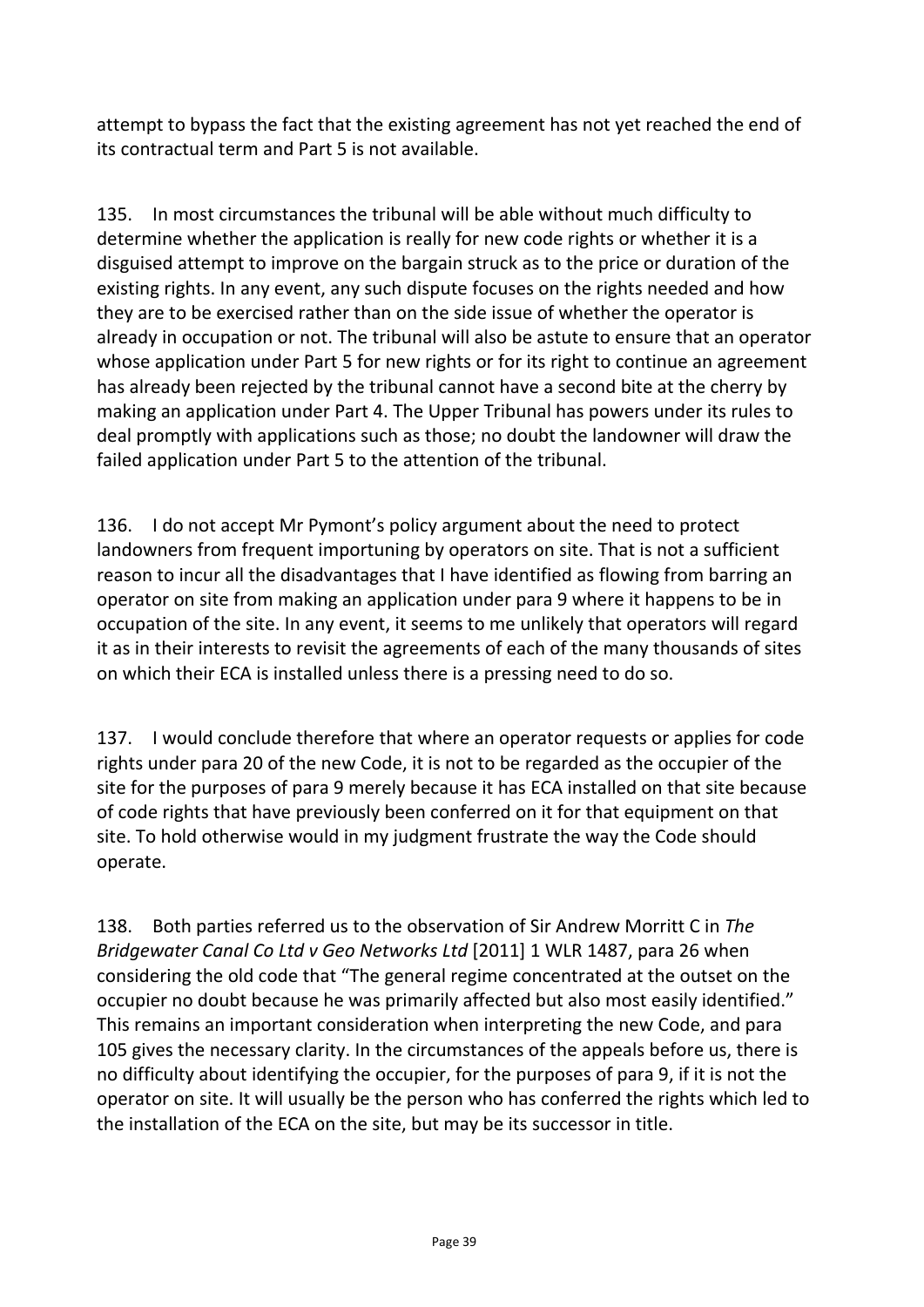139. In the light of that conclusion, I do not therefore have to consider Mr McGhee's secondary argument that the operator is only the "occupier" if he has some legal rights over and above the mere right (which Vodafone had on the facts of the *Compton Beauchamp* appeal) to resist the removal of the ECA by the landowner if the landowner applied to remove the ECA. I also do not need to consider Mr Seitler's selection of ingenious interpretations of other provisions of the Code, some of which were considered and rightly rejected by the Upper Tribunal and the Court of Appeal.

140. I am not, however, able to go as far as Mr McGhee submitted and my conclusion does not assist Cornerstone in the *Compton Beauchamp* appeal. The proper implementation of the Code does not require that all occupation of any operator with ECA installed on the site falls to be disregarded. The interpretation of para 9 set out above means only that it is the occupation (if any) of the operator who seeks to have a new code right conferred on it which is ignored when considering how to identify the "occupier of the land" (as that term is used in para 9, according to the definition in para 105). If, having allowed for this, it can be seen that another person who happens to be an operator is "the occupier of the land for the time being" (para 105(1)), then the operator seeking to have the new code right has to approach that person (and any person who would also need to be bound) to seek their agreement. I return to this point when considering where my conclusions leave each of the judgments under appeal.

## *(c) Textual indicators*

141. Mr McGhee and Mr Seitler provided a list of different provisions which they say show that the wording used assumes that the operator would be able to make an application under para 20 even after it had installed its ECA on the site, whether or not it was then in occupation of the site. They refer for example to the list of code rights in para 3 which includes the right not only to install ECA on the land but the right "to keep installed [ECA] which is on, under or over the land".

142. The primary indicators that were considered by the Upper Tribunal and the Court of Appeal are para 26 (interim rights) and para 27 (temporary rights) (reproduced so far as relevant in the Annex to this judgment).

143. Looking first at para 26, this entitles an operator to apply to the tribunal for an order imposing an agreement which confers code rights on the operator "on an interim basis", that is to say, for the period specified in the order or until the occurrence of a specified event. Generally, 28 days' notice must first be given of the operator's intention to apply for such an order. An order granting interim code rights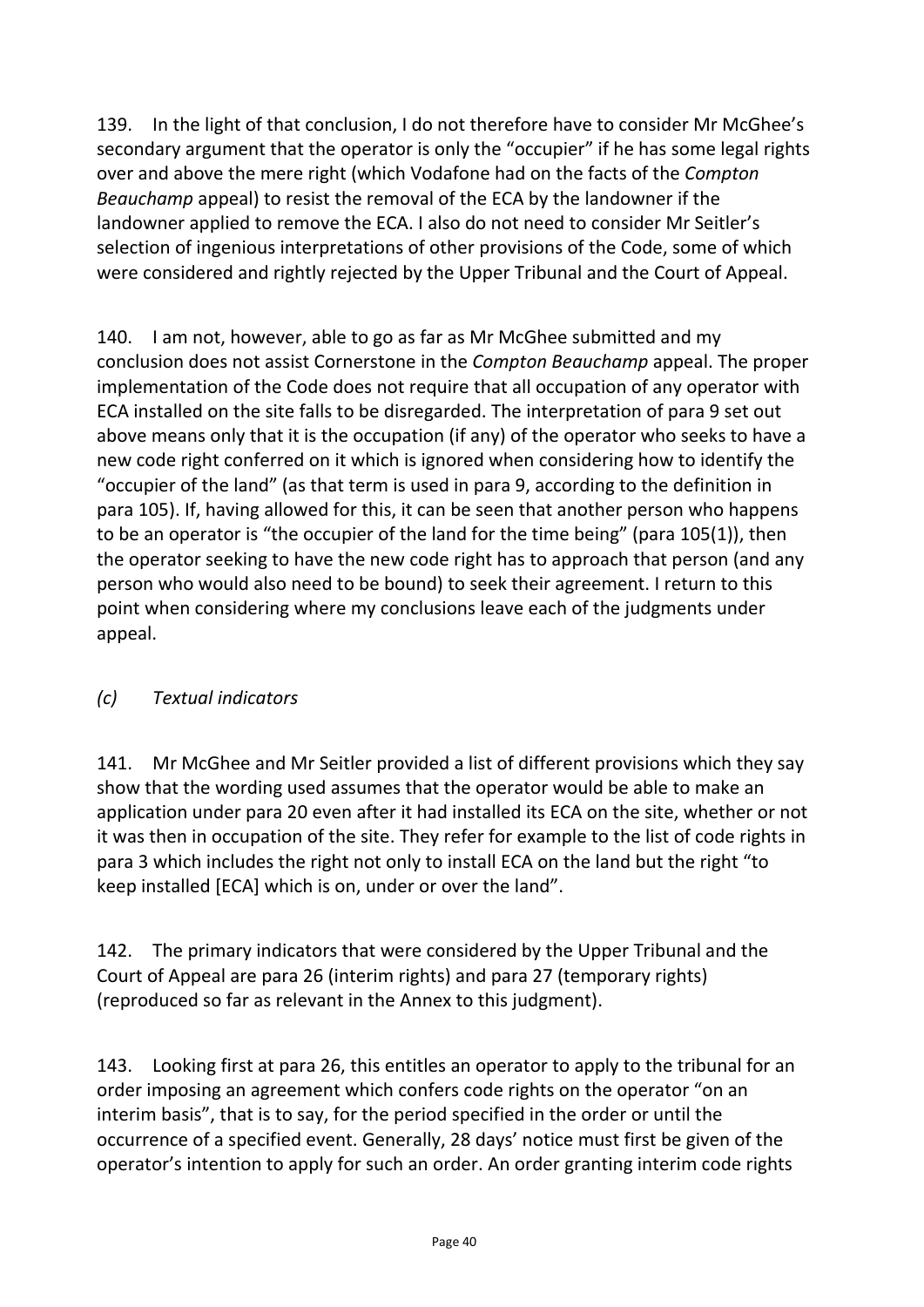under para 26 is excluded from the continuation provisions of para 30 in Part 5: see para 30(3). Accordingly, upon the expiry of the interim period specified in the order, the operator's code rights cease.

144. The paragraph then deals with what is to happen to the ECA that has been installed on the site pursuant to the interim right granted under para 26. According to para 26(8), as one might expect, the landowner has the right to invoke Part 6 of the Code to require the operator to remove the ECA installed pursuant to the interim right. However, the appellants point out that that entitlement to invoke Part 6 is subject to para 26(7). That provides that the entitlement to invoke Part 6 arises if the interim right expires without a code right having been imposed on the person by order under para 20. This clearly envisages that an operator who has installed equipment on the site relying on interim rights can make an application for an order under para 20 for full rights even if he is in occupation of the site.

145. Para 27, which enables an operator to apply for temporary rights, gives rise to the same issue. Indeed, the appellants say it makes it even clearer that a person who has installed ECA on site pursuant to temporary rights can apply under para 20 for full rights, even if it is in occupation of the site under those temporary rights. This is because an application for temporary rights under para 27 can only be made where:

(i) the operator has given notice under para 20(2) and, significantly,

(ii) where that notice under para 20 is in respect of a right which is to be exercisable in relation to ECA "which is already installed on, under or over the land," and

(iii) where the recipient of the request for temporary rights has a right to require the removal of the apparatus under Part 6 but has not for the time being required the operator to remove the ECA.

146. Temporary rights are thus intended to be used where the operator has ECA installed on the site but has no code rights entitling him to keep the equipment there but only pending the determination of his application under para 20 to acquire the full code rights needed. As the appellants submit, if an operator with ECA on the land is to be regarded as an occupier of the land for the purposes of para 9 then its application under para 20 for an order is bound to fail. Para 27 could never assist him because his application under para 20 is invalid.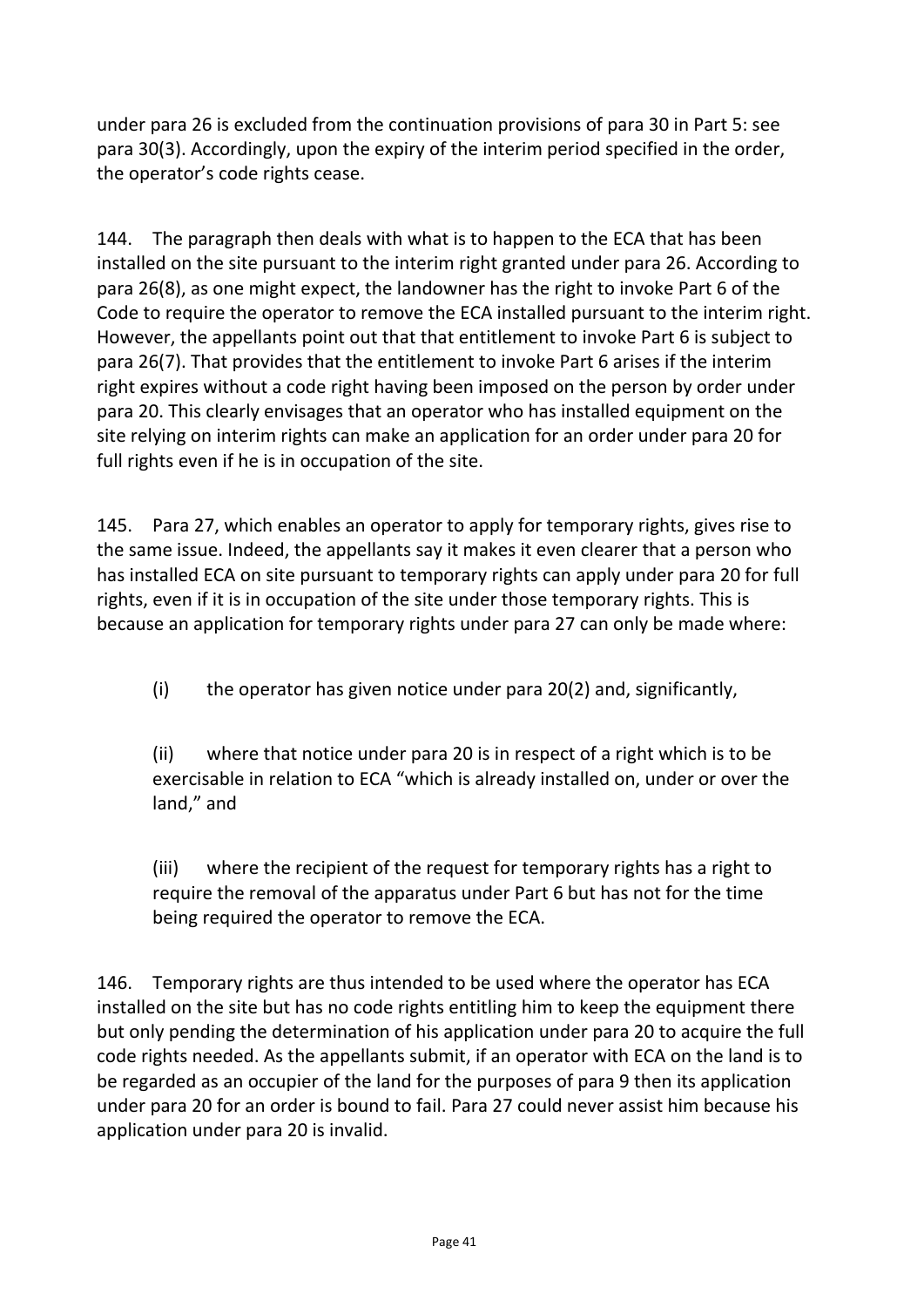147. The *Compton Beauchamp* Judgment accepted that it must be possible for a para 20 order to be made for someone who has installed ECA on the site pursuant to an interim or temporary right. The Court of Appeal held that this was achieved by the deeming provision in paras 26(4)(b) and 27(4)(b) whereby an order granting interim or temporary rights is *deemed* to be an agreement under Part 2 between the operator and the relevant person. In this way, the Court of Appeal said, the circle is squared because for this purpose only, the landowner upon whom the agreement is imposed is treated as if he were the occupier: see paras 73 and 74 of the *Compton Beauchamp*  Judgment.

148. On this point I accept the appellants' submission that this deeming provision does not solve the problem. It may allow the operator to jump over the obstacle of being the occupier of the land in so far as he needs to overcome that obstacle when applying for interim or temporary rights. But it does not help the operator jump over the obstacle that its occupation under the interim or temporary right creates as regards its application for rights under para 20. There is nothing in para 20 or in paras 26 or 27 that deems the operator not to be an occupier for the purposes of its application for full rights under para 20, merely because its ECA is installed there pursuant to an interim or temporary right. If the answer is that the deeming provision in paras 26 and 27 should be read as enabling the operator to jump over that obstacle too, then it creates an odd situation. An operator would be well advised to make an application for interim or temporary rights even if it does not really need them because the opportunity to apply for full rights under para 20 will then suddenly be available whereas it will not be available if the operator simply applies under para 20 when it has its ECA installed on the site.

149. In the *Ashloch* Judgment, the Court of Appeal referred to para 27(8) which requires the Upper Tribunal to disregard the fact that the ECA is already on site when it is determining an application under para 20. Again, I do not see that that is an answer to the problem. First it is not relevant to para 26 and, secondly, the Upper Tribunal is only required to ignore the presence of the ECA when the landowner could have required the removal of the ECA "immediately after it was installed": see para 27(7). That does not apply when the ECA was properly installed pursuant to the old code or the new Code, but is intended to prevent an operator from changing the status quo in his favour for the purposes of a para 20 application by unlawfully installing the ECA.

150. Another textual indicator relied on by the appellants concerns what happens when the contractual term ceases and the landowner applies to enforce his entitlement to require the removal of the apparatus under para 40 in Part 6 of the new Code. As I have explained, even if the landowner has a right to require the removal of the equipment, he must still give notice to the operator under para 40 requesting the removal of the apparatus. If no agreement is reached with the operator for the ECA's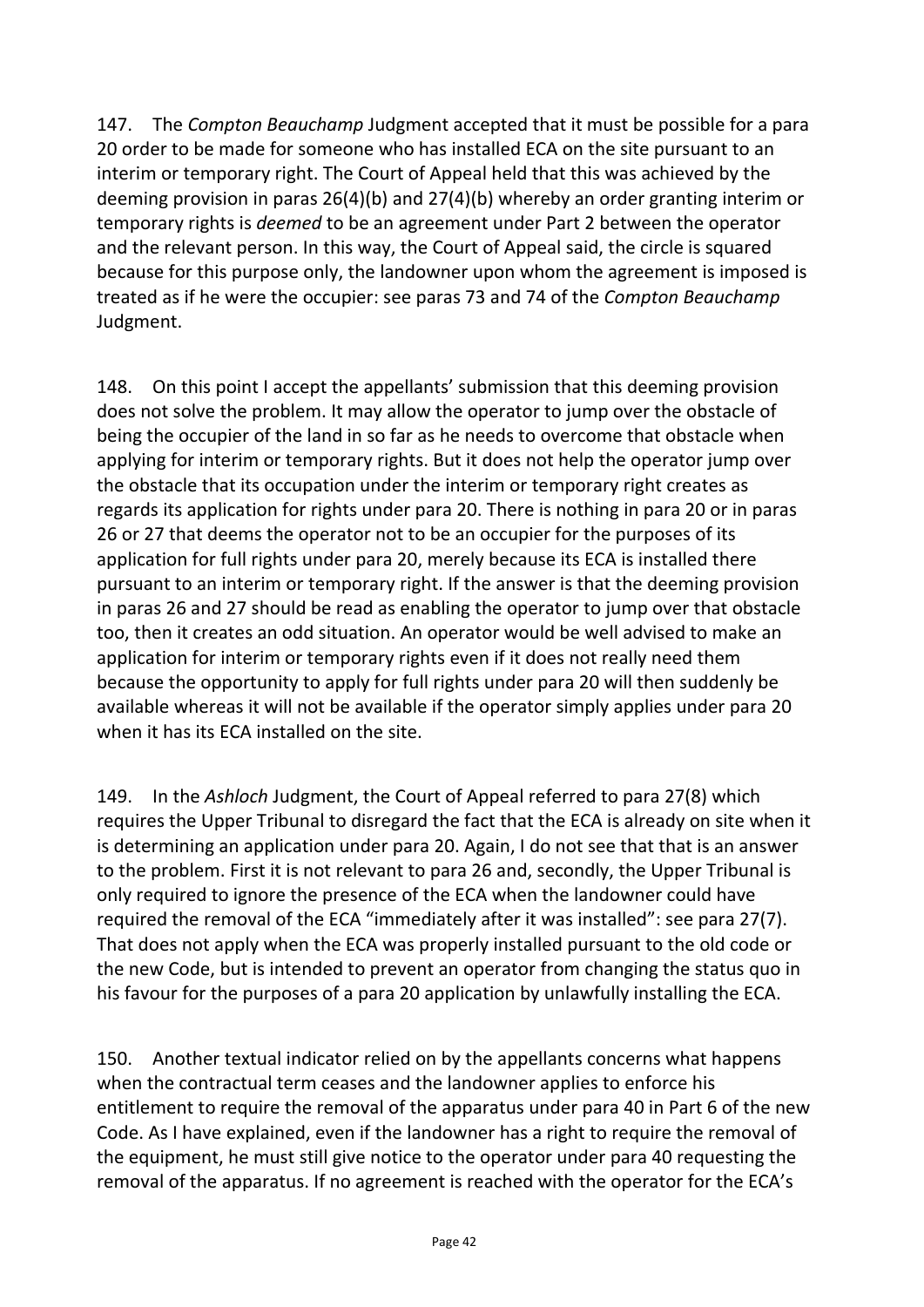removal, the landowner can apply for an order under para 44(1) requiring the operator to remove the ECA or under para 44(3) authorising the landowner to sell the apparatus himself. But, the appellants point out, para 40(8) provides that the tribunal cannot make an order under either para 44(1) or (3) if an application has been made under para 20(3) in relation to the apparatus and that application has not been determined. Thus para 40 assumes, just as para 27 which entitles the operator to apply for temporary rights in this circumstance assumes, that an operator whose ECA is on the site only pursuant to the continuation of code rights under para 30(2) can apply under para 20 to improve those rights.

151. This point is also significant for the operation of the transitional provisions. Take for example, the position of Vodafone in the *Compton Beauchamp* appeal. At the time that the new Code came into force, Vodafone's ECA had been installed on site pursuant to a lease which had long since expired and Vodafone was, most likely, in the same position as On Tower, namely in occupation under an unwritten tenancy at will.

152. At the moment when the new Code replaced the old code, Compton Beauchamp had already served a notice on Vodafone under para 21 of the old code requiring Vodafone to remove the ECA. Vodafone had served a counter-notice under para 21(4) of the old code, setting out the steps that they proposed to take for the purpose of securing a right as against Compton Beauchamp to keep the apparatus on the land. One can assume that those steps included making an application under para 5 of the old code for fresh rights, in which case the tribunal would have to decide whether Vodafone was proceeding with that application for fresh rights in a reasonable way and whether it was likely to get those rights. One outcome under the old code might well have been, therefore, that the tribunal would dismiss Compton Beauchamp's application under para 21 for the removal of Vodafone's ECA and thereafter grant Vodafone's application for new rights under para 5.

153. Before the tribunal could determine those applications, the new Code came into force. What did the transitional provisions indicate should happen? Pending applications by an operator under para 5 are dealt with in paras 11 and 12 of the transitional provisions and pending applications by a landowner to enforce removal under para 21 of the old code are dealt with by para 20 of the transitional provisions. Those provisions would have the following effect:

(i) If Vodafone had already given notice to Compton Beauchamp requesting new rights under para 5(1) of the old code but had not yet made an application to the court, then that notice would have effect as if given under para 20(2) of the new Code: see para 11 of the transitional provisions.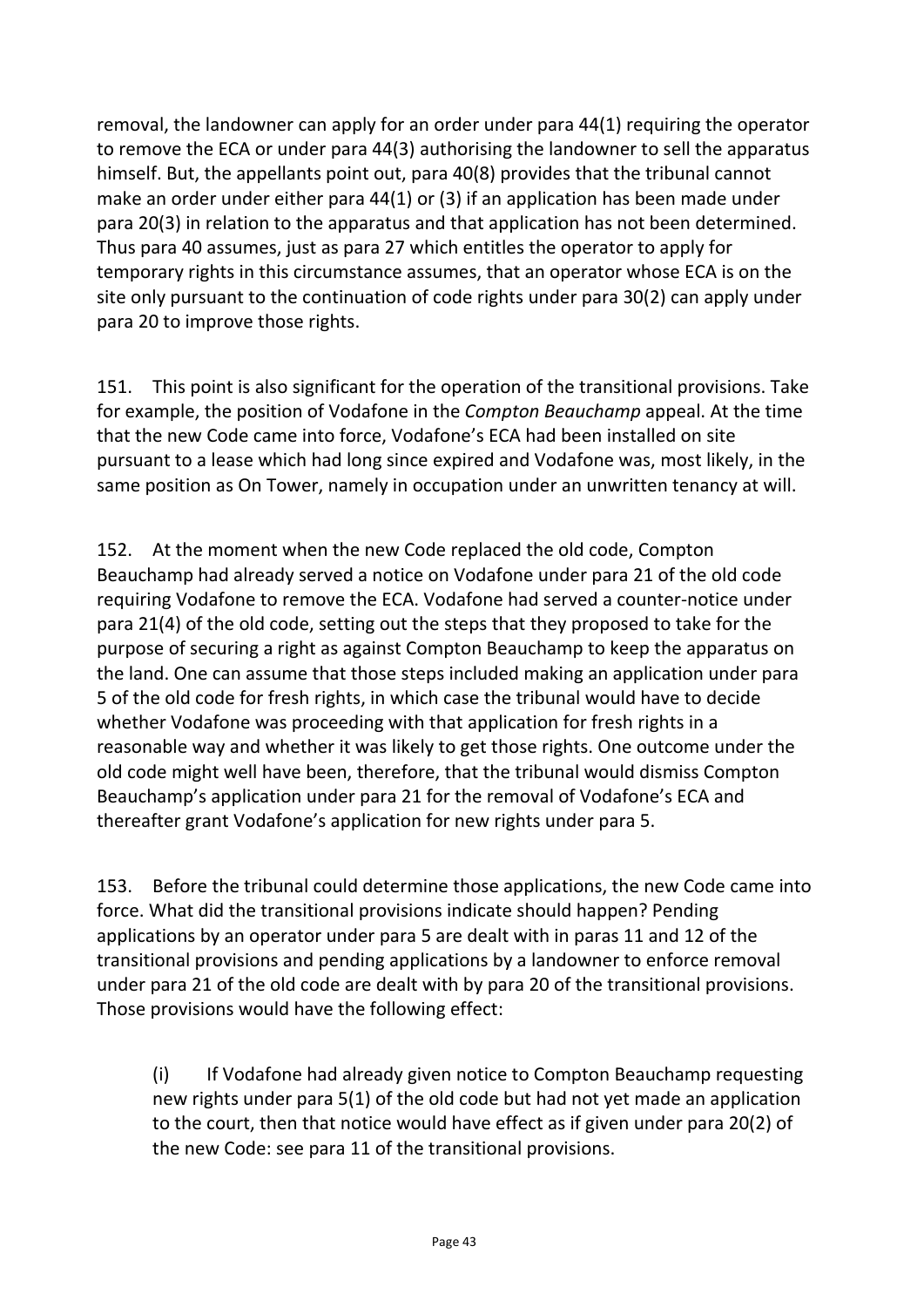(ii) If Vodafone had got as far as making an application to the court under para 5 of the old code, that application would continue to be dealt with under the old code and any order made by the court under the old code would have effect as an order under para 20 of the new Code: see para 12 of the transitional provisions.

(iii) Compton Beauchamp's application for the removal of Vodafone's ECA from the site under para 21(2) of the old code would carry on under the old code unaffected by the repeal of the old code: para 20(1) of the transitional provisions.

(iv) Vodafone would therefore have to serve a counter-notice under para 21(4) of the old code resisting Compton Beauchamp's application. It would need in that counter-notice to specify the steps it intended to pursue to resist the application for removal. Any steps specified in a counter-notice served before 28 December 2017, would be "read as including any corresponding steps that the operator could take under the new code": see para 20(3) of the transitional provisions.

154. Since it is common ground that Vodafone is not a party to a subsisting agreement, it can have no rights under Part 5 of the new Code because para 6 of the transitional provisions applies Part 5 only to subsisting agreements. Its position following the introduction of the new Code could be very uncomfortable, if it were precluded from applying for rights under para 20 of the new Code because it occupies the site with its ECA:

(i) If as at 28 December 2017 it had made an application to the court under para 5 of the old code, all would be well. Its application would continue under the old code provisions (see para 12 of the transitional provisions) and presumably it could be granted code rights because it has not been suggested that the "occupier" problem presented an obstacle under the old code in these circumstances. It would then have code rights under an order under para 5 of the old code; that is a subsisting agreement within the meaning of the transitional provisions (see para 1(4)(b) of the transitional provisions) and its position would be secure going forward.

(ii) However, if Vodafone had made its request to Compton Beauchamp under para 5 of the old code but had not yet made an application to the court, then it would appear to be stymied. Its application may well have effect as if made under para 20(2) of the new Code as indicated by para 11 of the new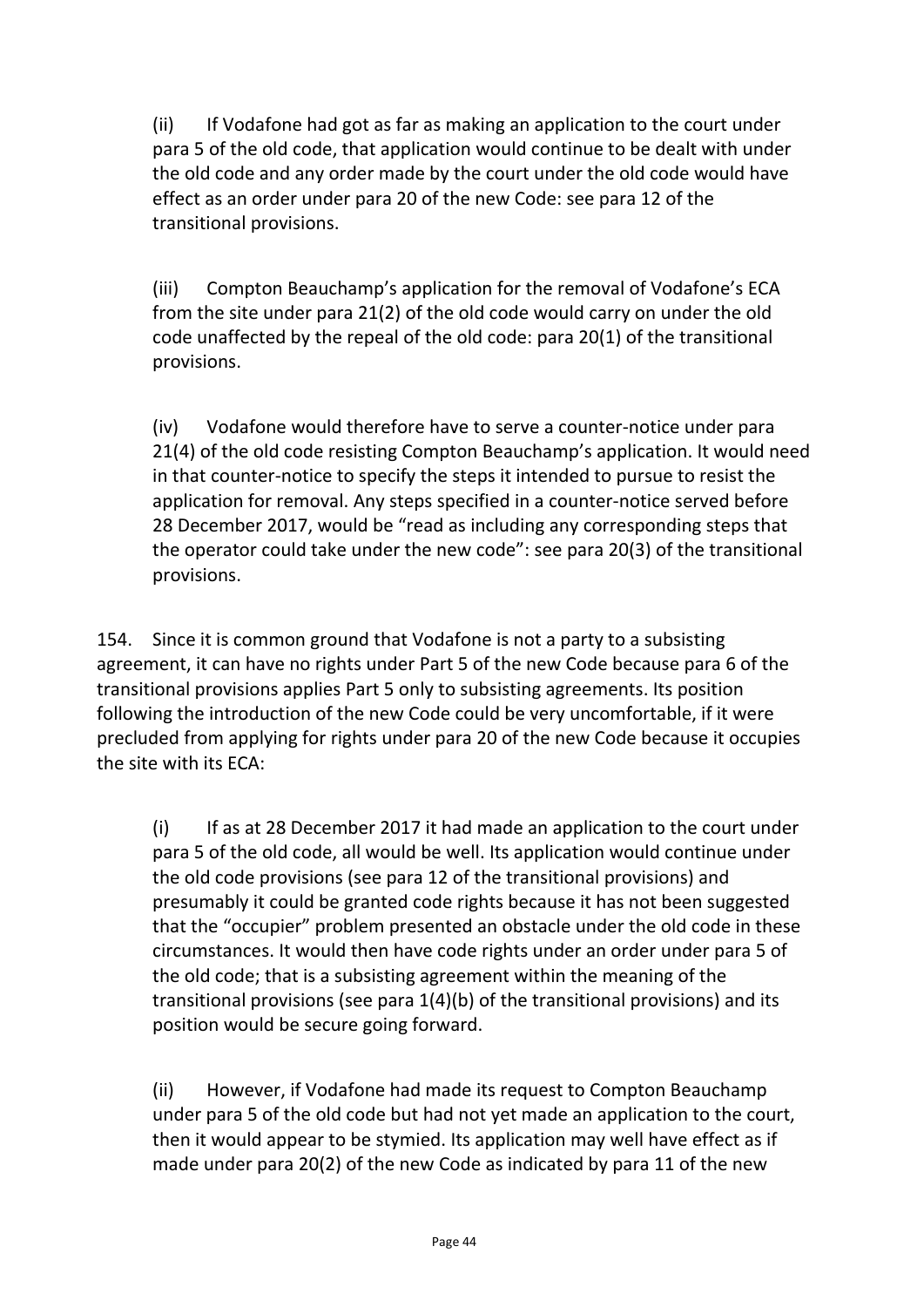Code. But that would not help Vodafone if an application under para 20(2) of the new Code would have to be dismissed because Vodafone is the occupier of the site.

(iii) Similarly, there appear to be no useful "corresponding steps" for the purposes of para 20(3) of the transitional provisions that could be read into Vodafone's counter-notice served under para 21(4)(b) resisting Compton Beauchamp's application to enforce removal of the apparatus. If that counternotice had stated that Vodafone intended to apply under para 6 of the old code for temporary rights, one might say that the "step" of applying under para 26 of the new Code corresponds to the step specified in the counter-notice. But if the counter-notice had stated that Vodafone intended to apply for full rights under para 5 of the old code, there would now be no step that Vodafone could take under the new Code which corresponds to that, if it were precluded from applying to the tribunal under para 20 of the new Code because it is now the occupier of the site for the purposes of para 9. It could not therefore now resist Compton Beauchamp's application which has been carried forward by the transitional provisions.

155. I cannot accept that the switch from the old code to the new Code was intended to operate so randomly to the potentially great detriment of an operator in Vodafone's position as at 28 December 2017. That seems to go much further than simply not applying the new Code retrospectively.

156. AP Wireless argues that the new Code interpreted as it proposes works without difficulties for new operators to which it is primarily directed and that any glitches apparently created by the transitional provisions are of temporary concern only. I do not regard that as a reason for disregarding the problems that arise with the new Code in combination with the old code and the transitional provisions. The ECA network was already mature at the time the new Code was introduced and the Law Commission noted the need to avoid "radical change" causing practical and economic problems. The appellants told us that about 1,616 of the sites that Cornerstone manages are held on informal unwritten agreements, under agreements which expired before the new Code came into force or under agreements granted by someone other than the person who would, on the basis of the Court of Appeal's reasoning, not be regarded as the occupier. The appellants estimate that moving to a new site will typically cost approximately £100,000 per site (excluding legal and other professional costs).

157. The *Ashloch* Judgment also shows the difficulties created for an operator which has the benefit of a tenancy protected by Part 2 of the 1954 Act. The appellants accept that an operator with a tenancy as at 28 December 2017 whose primary purpose is to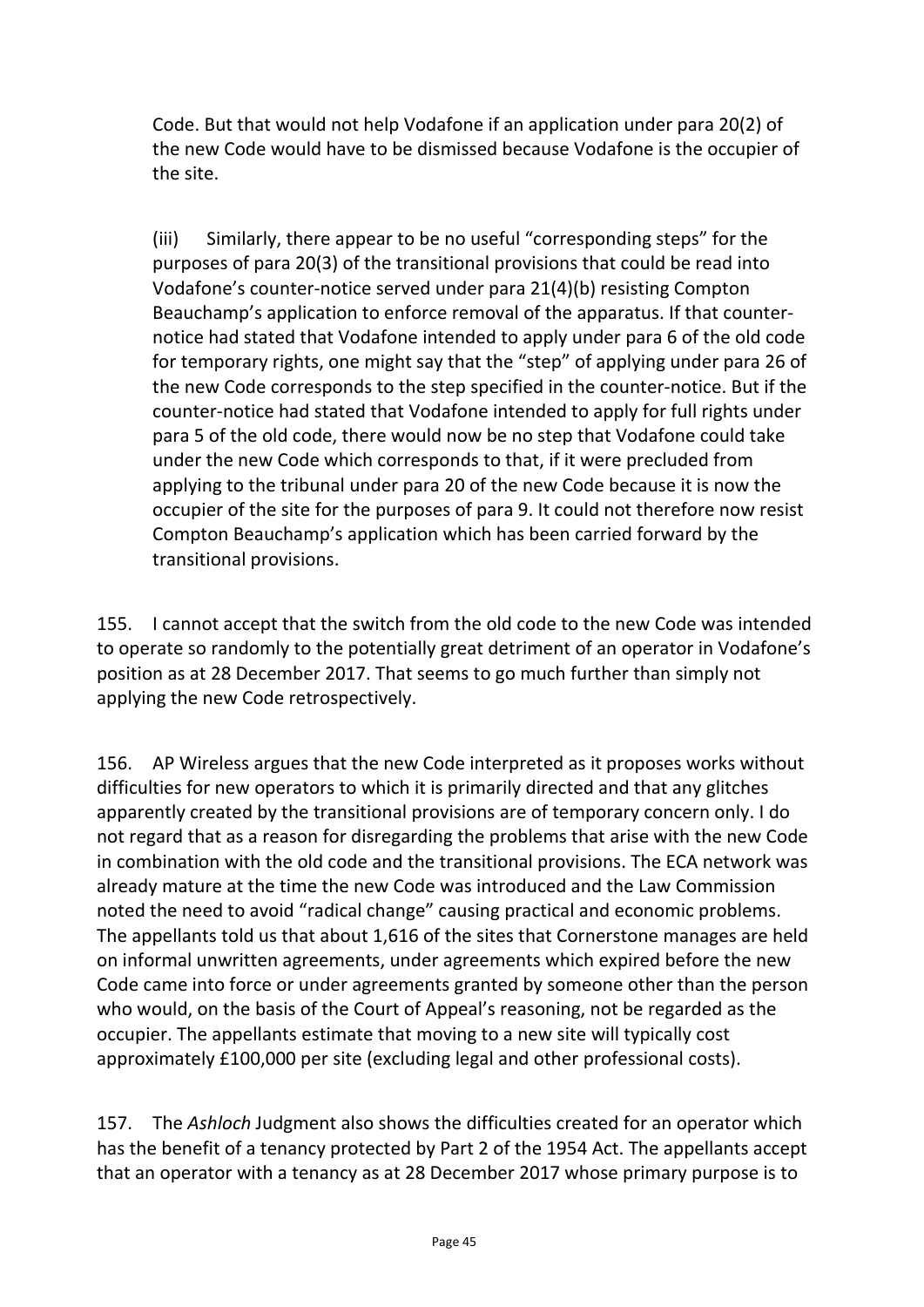confer code rights may be granted a new tenancy pursuant to section 29 of the 1954 Act after that date and that the provisions of Part 5 of the new Code are disapplied by para 6 of the transitional provisions. That renewed tenancy, granted after 28 December 2017, will then not be protected by Part 2 of the 1954 Act because of section 43(4) of the 1954 Act. Does that new tenancy then go forward with the protection of Part 5 of the new Code? The Court of Appeal said it did in the *Ashloch*  Judgment. However, it is not clear that this is the case. According to para 29(1) of the new Code, Part 5 only applies to certain agreements under Part 2 of the new Code. If the operator were to be not only the tenant under the lease but both the occupier and the operator under the lease as it embodies code rights, it would be open to question whether this is indeed an "agreement under Part 2" and hence protected by Part 5.

158. It might be said that the transitional provisions provide another exception whereby one must ignore the obstacle set by para 9 in order to apply those provisions sensibly. But there comes a point when there are so many occasions on which one needs to ignore the obstacle presented by para 9 in order to make the provisions work, that one can conclude that the obstacle does not in fact exist. I reach that point on the basis of the examples I have set out above and so do not need to explore further the other difficulties on which the appellants rely as textual indicators.

159. The textual indicators therefore confirm my view that an operator which has ECA installed on a site is not to be regarded as the occupier of that site for the purposes of para 9 of the new Code. Thus, it can agree new code rights with the occupier of the site, identified in accordance with para 105. Such an operator can also give notice under para 20 requesting a relevant person to confer a new code right on it and may apply to the Upper Tribunal under para 20 for an order imposing an agreement conferring those rights on it.

## **5. THE OUTCOME OF THE APPEALS**

160. In the light of my conclusions set out above, I turn to consider whether, having largely won the battle as to the meaning of the word "occupier" in para 9, the appellants have won the war of establishing that the Upper Tribunal has jurisdiction to consider their applications under Part 4 of the new Code.

161. For two of the appeals the outcome emerges reasonably clearly.

162. The *Compton Beauchamp* appeal must be dismissed if Vodafone rather than Compton Beauchamp is the "occupier" of the site as that term is used in para 9 and para 105. Vodafone did not pursue the process under para 21 of the old code that was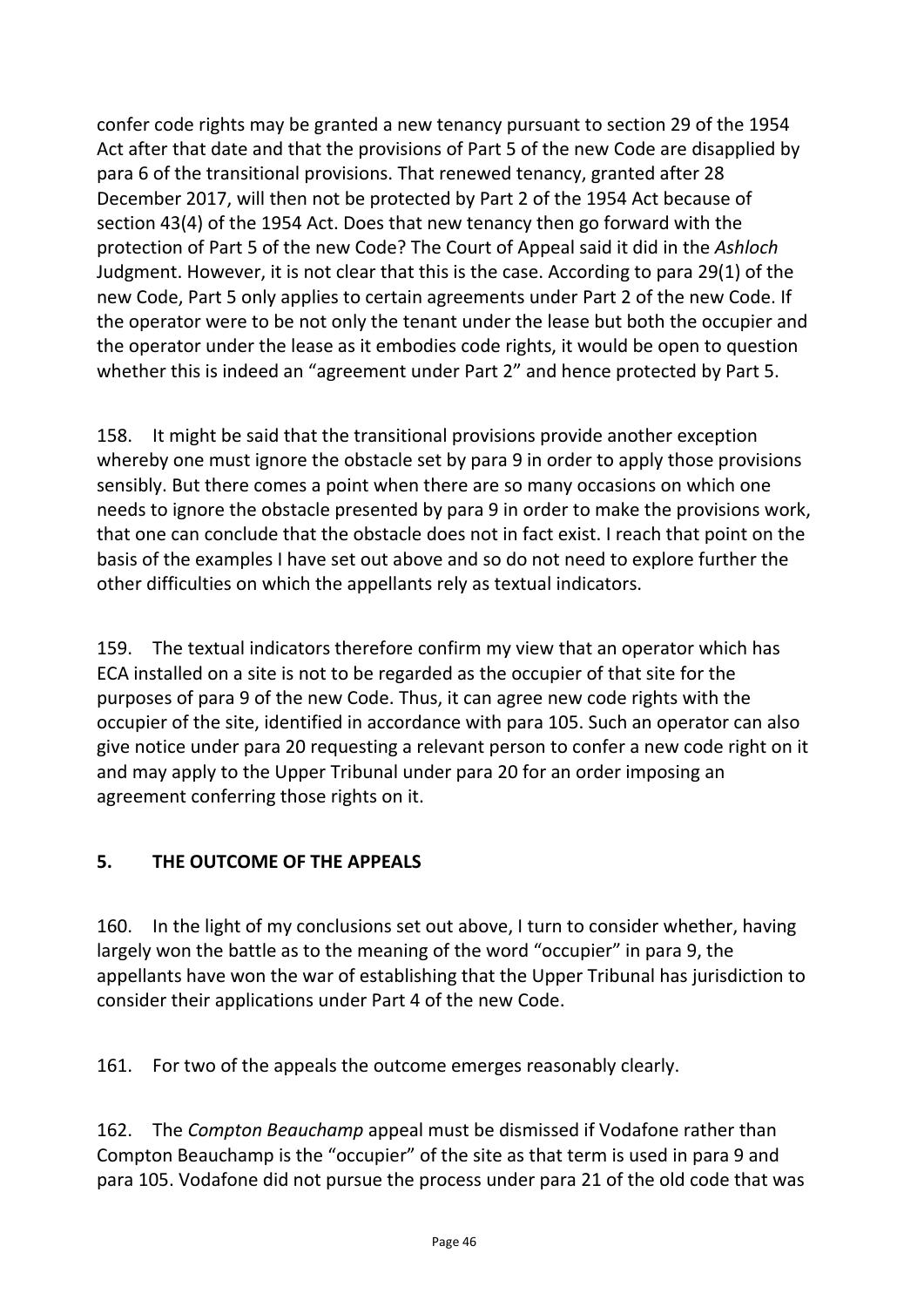pending at the date when the new Code came into force (as permitted by para 20 of the transitional provisions). There is no reason to disregard Vodafone's occupation of the site for the purposes of considering who is the "occupier of the land" under para 9 since it was not Vodafone who was seeking to have new code rights conferred under para 9 or para 20. On the facts as found by the Upper Tribunal, Vodafone was "the occupier of the land for the time being" (para 105(1)). Compton Beauchamp was therefore not the "occupier" of the site and so was not able to confer code rights under the new Code.

163. As to who in fact was the occupier at the time the dispute arose, the parties chopped and changed on this point, depending on whether they thought the tactical advantage in the proceedings was for Vodafone to be the occupier or not. These changes of position by Vodafone and Compton Beauchamp in the course of intersolicitor correspondence are recorded by the Upper Tribunal in its judgment in the *Compton Beauchamp* case: paras 55 onwards. The Upper Tribunal concluded at para 66 that it intended to approach the issue of the tribunal's jurisdiction on the basis that Vodafone remained in occupation of the site but that its only rights to occupy were those arising from the old code. The old code deems the continuing presence of its apparatus to be lawful and prevents the removal of that apparatus except by an order of the court. The Upper Tribunal concluded on the facts before it that Vodafone remained in occupation and that Compton Beauchamp was not the occupier for the purposes of para 9.

164. We see no reason to upset that conclusion, so Cornerstone's appeal must be dismissed.

165. On Tower's appeal should, by contrast, be allowed. On Tower's ECA is present on the site pursuant to an initial lease which fell within Part 2 of the 1954 Act but which had been contracted out of the protection of tenure provided by that Act. If its current rights had been contained in a "subsisting agreement" within the meaning of the transitional provisions, it would have been entitled to use Part 5 of the new Code. This is because para 6 of the transitional provisions applies Part 5 to subsisting agreements and On Tower's agreement would not be in the category of excluded agreements. The Upper Tribunal held, however, that On Tower's rights were no longer embodied in a "subsisting agreement" because they were in an unwritten tenancy at will. On Tower could not rely on the transitional provisions because they only applied Part 5 to subsisting agreements. The Upper Tribunal's conclusion that On Tower was also prevented from using para 20 of the new Code was based solely on the judgments in *Compton Beauchamp* and *Ashloch* which had ruled that an operator with ECA on site such as On Tower was the occupier of the site for the purposes of para 9 and therefore unable to apply under para 20. As explained above, I consider that no such bar is created by the new Code and that the Upper Tribunal has jurisdiction to determine On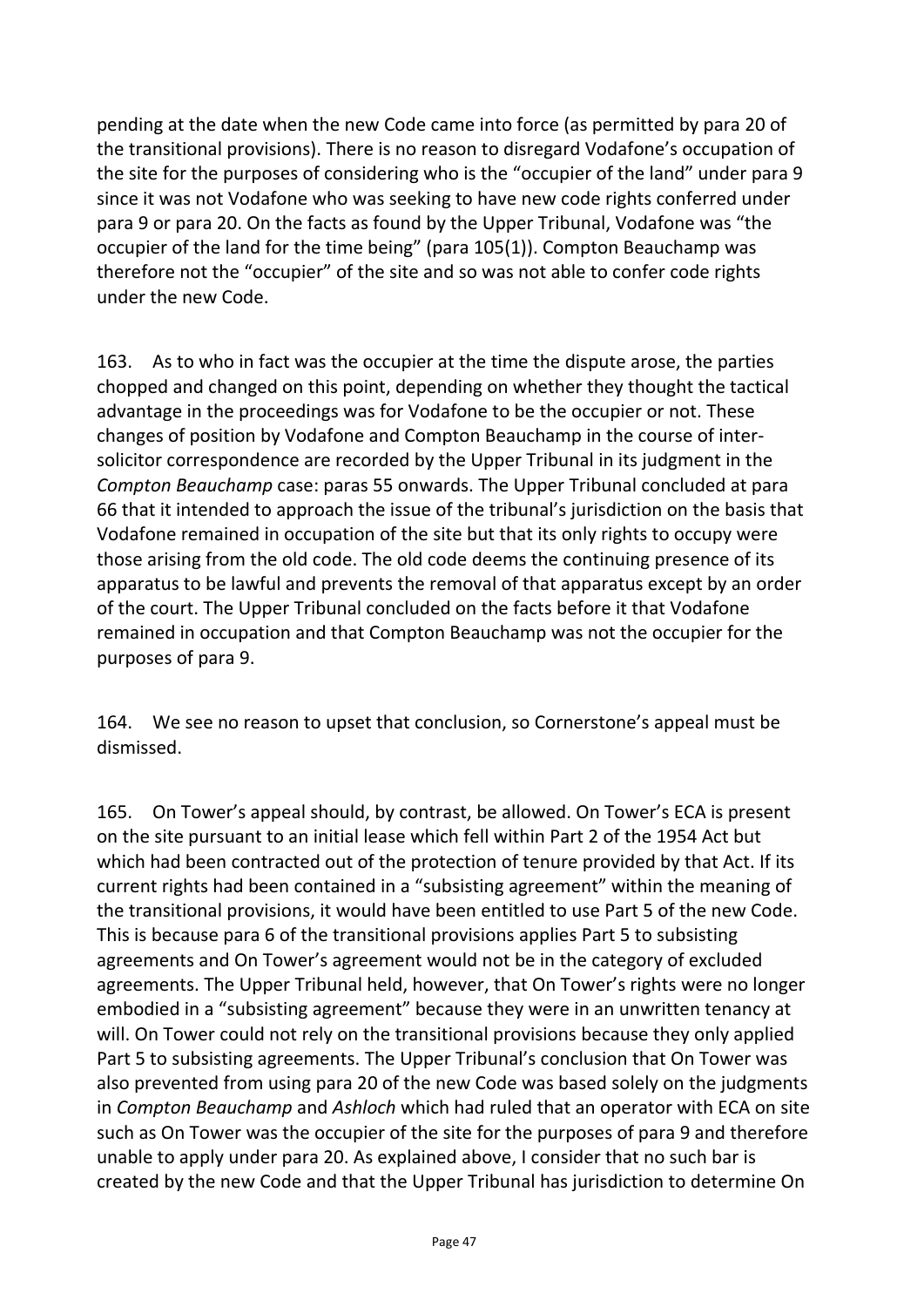Tower's application. I reiterate the point I made in para [93](#page-26-0) above, that this conclusion does not improve the position of On Tower over the position it was in under the old code as the Upper Tribunal and the Court of Appeal have suggested. There was nothing in the old code which precluded an operator vulnerable to an application to remove his apparatus from applying for fresh rights to be imposed by order of the court under para 5 of the old code.

166. The position of Cornerstone in the *Ashloch* appeal is more difficult. It appears that Cornerstone had an assignment of Vodafone's rights on the site. It was common ground that the lease initially granted to Vodafone fell within Part 2 of the 1954 Act and there was no contracting out of that protection: see para 7 of the Upper Tribunal's judgment. It seems clear, therefore, that whether or not Cornerstone's rights had been embodied in a written agreement at the point when the new Code replaced the old, Cornerstone would not have been able to rely on Part 5 of the new Code. It would have been expressly excluded from that by para 6(2) of the transitional provisions. Before the Upper Tribunal, Cornerstone argued that it had a choice either to seek a new tenancy under the 1954 Act or to apply for the imposition of code rights under Part 4 of the new Code. The Upper Tribunal rejected the numerous arguments put forward as to why this should be so. It pointed out at para 96 that such a choice would go against the Law Commission's recommendation that operators should not obtain the benefits of the new Code retrospectively and that operators with the benefit of the protection of Part 2 of the 1954 Act should be required to use that route even though it had serious disadvantages compared with Part 4 of the new Code. One disadvantage highlighted was that "the operator would escape the provisions in section 34 of the 1954 Act for determining the rent under a new tenancy, which substantially replicate the open market, and would instead obtain access to the valuation assumptions in para 24 of the Code, including the no-network assumption which strips out the component of value referable to the intended use of the site as part of the operator's network."

167. I find the reasoning of the Upper Tribunal and the Court of Appeal in *Ashloch* as to why an operator with a subsisting agreement protected under the 1954 Act should not have the option of renewing the rights under Part 4 of the new Code to be persuasive. The intention of the Government, following the recommendation of the Law Commission, was that such an operator should not get the retrospective benefit of the new Code, in particular the substantial benefit of the no-scheme valuation of the rights.

168. There is a difficulty here that, on the basis of the decision in *On Tower*, Cornerstone may not in fact have a subsisting agreement precluded by para 6 of the transitional provisions from the benefit of Part 5 of the new Code because its agreement is not in writing. The absence of writing does not, however, affect its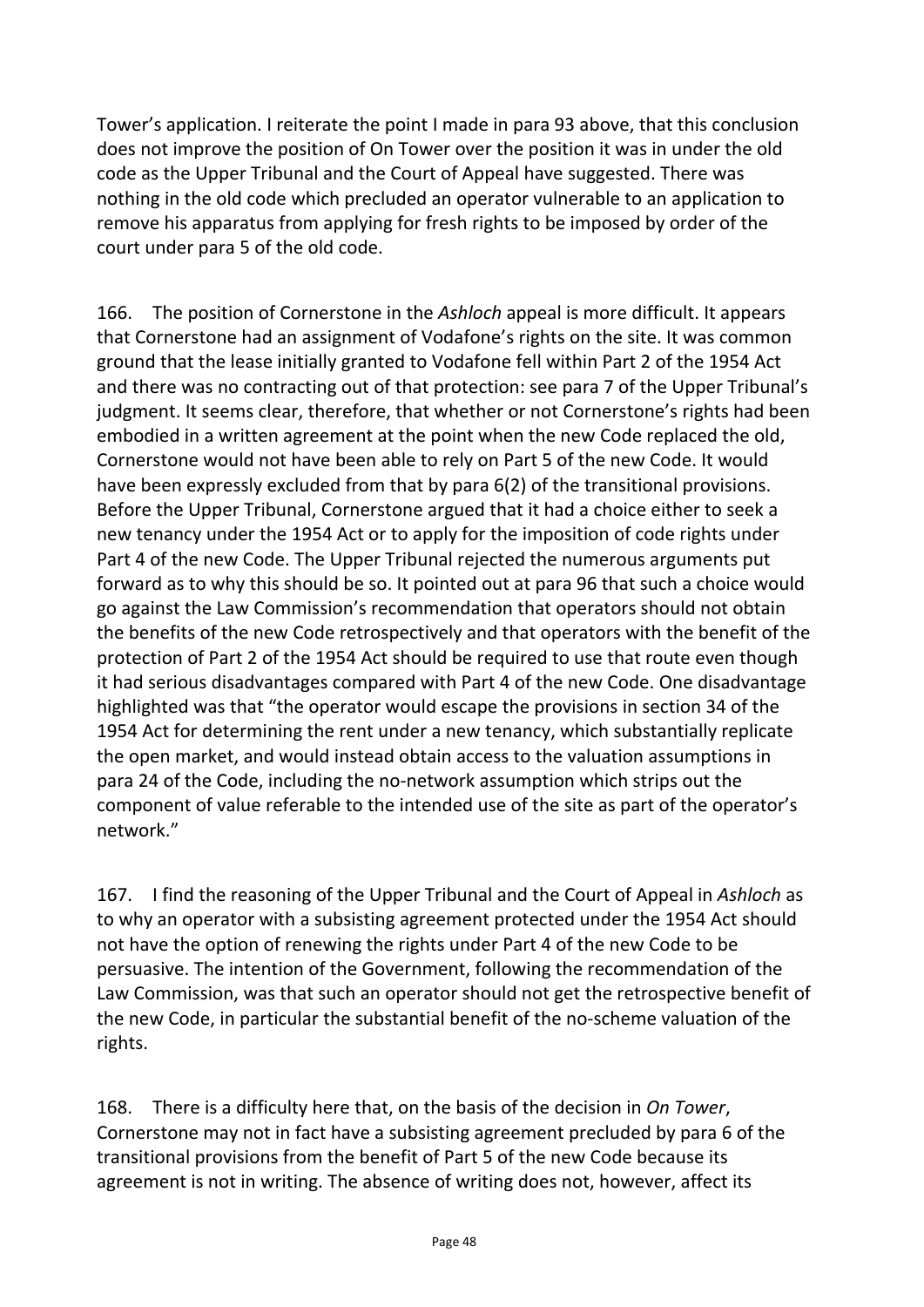continued ability to apply to the County Court to renew its tenancy under Part 2 of the 1954 Act. My understanding is that that option was and is open to Cornerstone in respect of this site. I do not consider that the fact that Part 5 of the new Code may not be available to Cornerstone for the reason that its agreement is not in writing should mean that it is in a better position than a tenant whose agreement is in writing but who cannot rely on Part 5 because of para 6 of the transitional provisions. Cornerstone must therefore use its rights under Part 2 of the 1954 Act to renew its lease; that lease will then be caught by section 43(4) of the 1954 Act so that when that lease expires, Part 5 will be available.

169. Cornerstone in this case is therefore in the same position as an operator who has an existing code agreement granted under the new Code but which is not protected by Part 2 of the 1954 Act. It is open to Cornerstone to apply for additional code rights under Part 4 of the Code even though it is in occupation of the site. But it cannot bypass the fact that it has ongoing rights under a tenancy which it is entitled to renew - or bypass the terms of the renewed tenancy once it is granted - by applying in effect for modifications of those rights under Part 4. The same nice distinctions may well arise as I have described in paras 134 and 135 above as to whether the para 20 application is really an attempt to avoid the tenancy renewal route and to modify the existing code rights before Part 5 becomes available. It is right that the tenant should be in no better but no worse position that other operators with an agreement under Part 2.

170. It is not apparent from the facts as set out in the judgments below whether the application under para 20 made by Cornerstone in the *Ashloch* case covered new rights in that sense or only sought to renew the rights that I have held should be renewed under Part 2 of the 1954 Act. I would invite submissions from the parties whether the appeal should be remitted to the Upper Tribunal to consider this.

## **CONCLUSION**

171. In conclusion, I would hold that the Court of Appeal erred in holding that the proper construction of the new Code results in the tribunal having no jurisdiction to consider an application under Part 4 of the new Code from an operator on the grounds that that operator is in occupation of the site because of the presence there of its ECA.

172. On Tower's appeal is allowed.

173. Cornerstone's appeal in the *Compton Beauchamp* appeal is dismissed because on the facts assumed before the Upper Tribunal and the Court of Appeal, Compton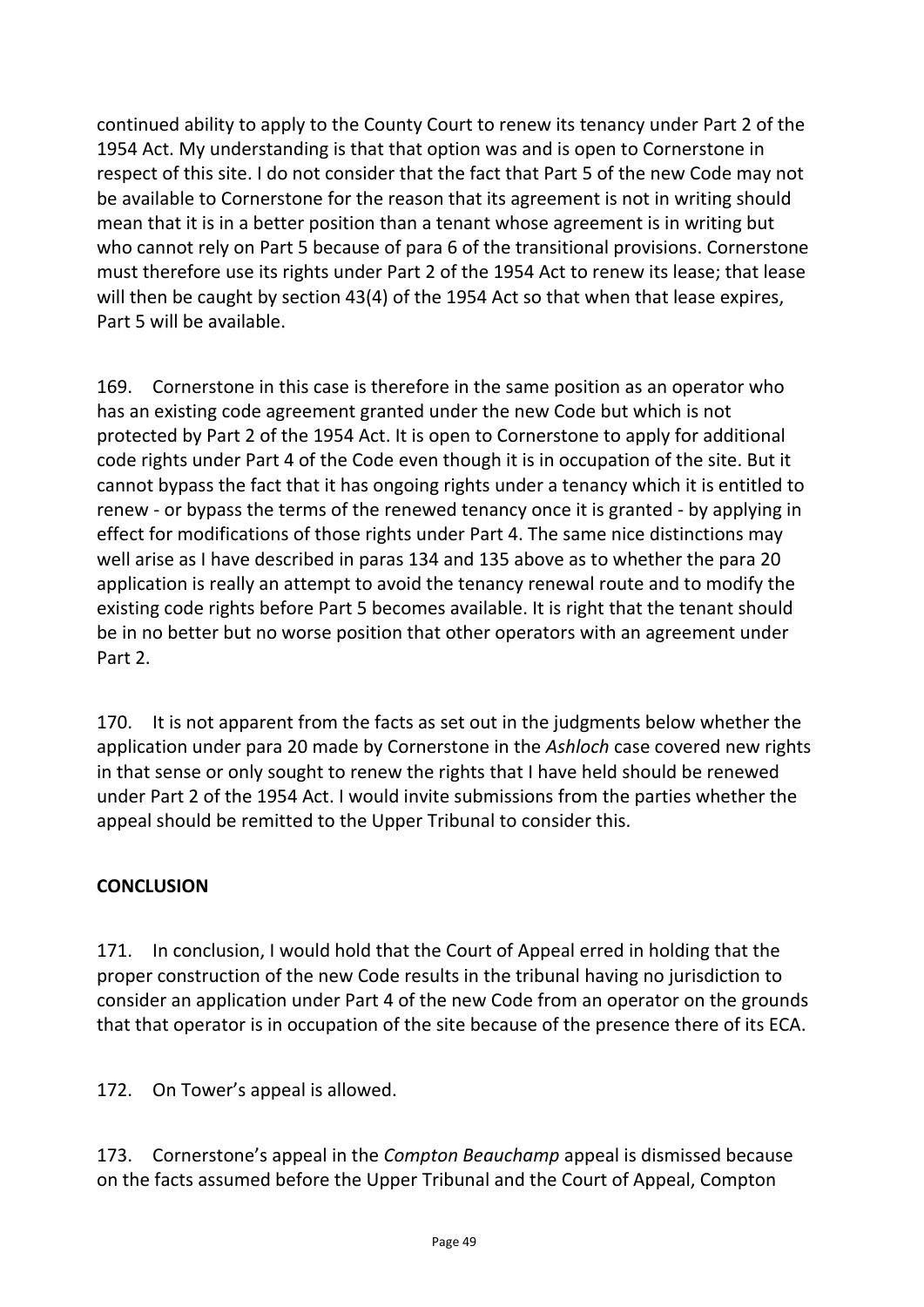Beauchamp was not the occupier of the site to which Cornerstone's application related and so was not the appropriate recipient of Cornerstone's notice under para 20(1)(a) of the new Code.

174. The outcome of Cornerstone's appeal in the *Ashloch* case will await the further submissions of the parties as I have indicated.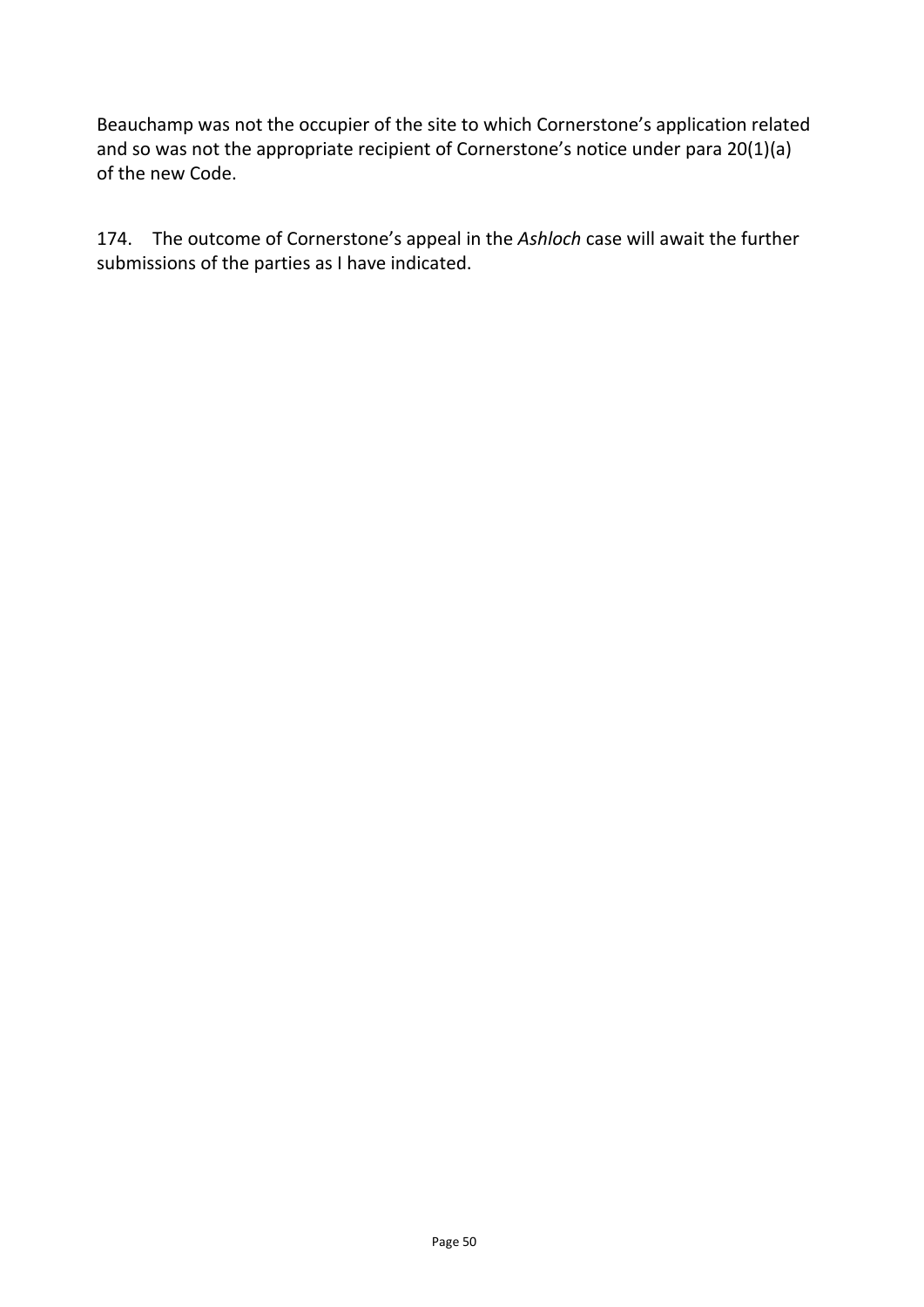#### ANNEX

# SECTION 1: EXTRACTS FROM THE ELECTRONIC COMMUNICATIONS CODE SCHEDULE 3A TO THE COMMUNICATIONS ACT 2003 (INSERTED BY THE DIGITAL ECONOMY ACT 2017)

#### **PART 1**

#### KEY CONCEPTS

#### *The operator*

2. In this code "operator" means -

…

(a) where this code is applied in any person's case by a direction under section 106, that person, and

(b) where this code applies by virtue of section 106(3)(b), the Secretary of State or (as the case may be) the Northern Ireland department in question.

#### *The code rights*

3. For the purposes of this code a "code right", in relation to an operator and any land, is a right for the statutory purposes -

(a) to install electronic communications apparatus on, under or over the land,

(b) to keep installed electronic communications apparatus which is on, under or over the land,

(c) to inspect, maintain, adjust, alter, repair, upgrade or operate electronic communications apparatus which is on, under or over the land,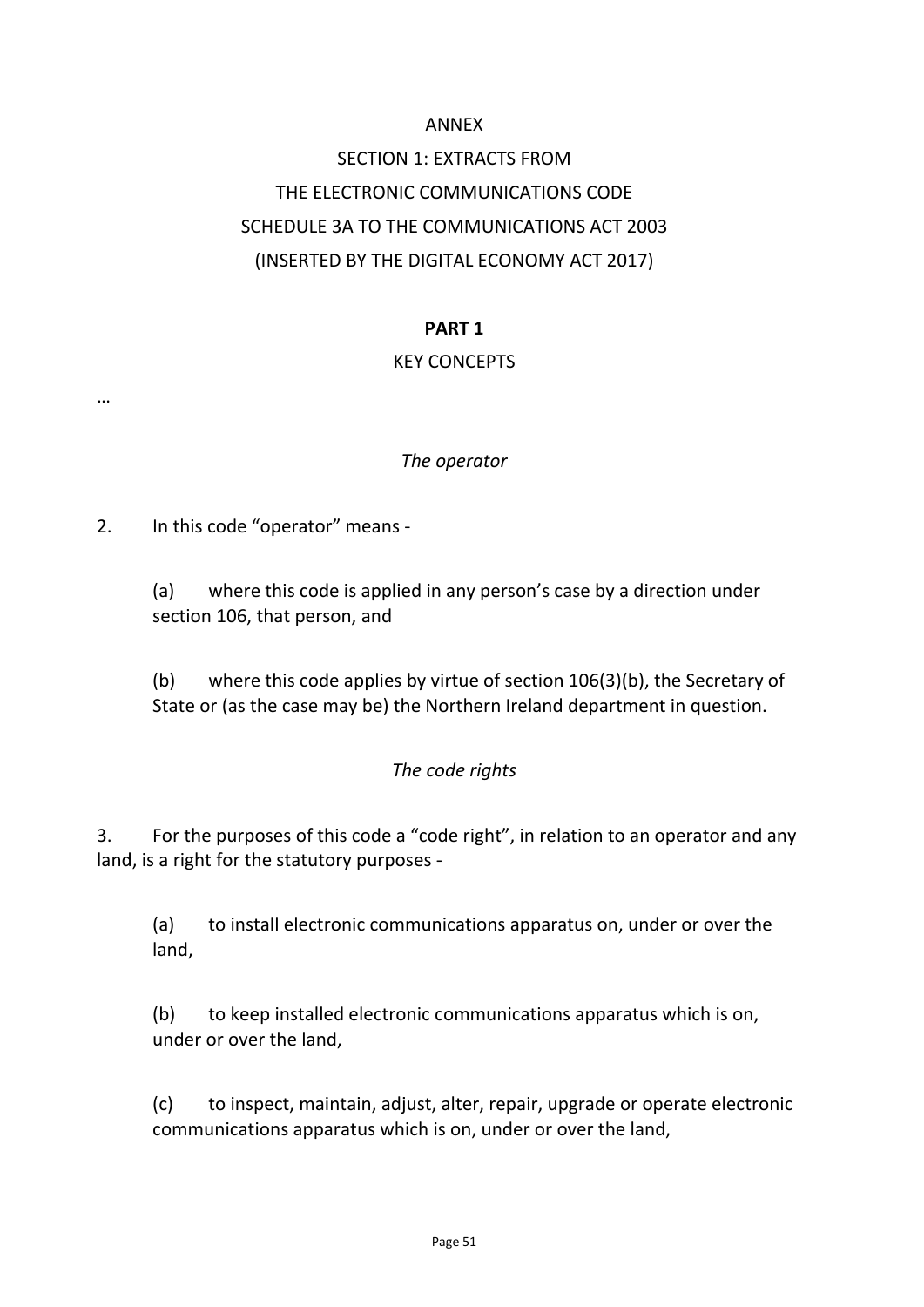(d) to carry out any works on the land for or in connection with the installation of electronic communications apparatus on, under or over the land or elsewhere,

(e) to carry out any works on the land for or in connection with the maintenance, adjustment, alteration, repair, upgrading or operation of electronic communications apparatus which is on, under or over the land or elsewhere,

(f) to enter the land to inspect, maintain, adjust, alter, repair, upgrade or operate any electronic communications apparatus which is on, under or over the land or elsewhere,

(g) to connect to a power supply,

(h) to interfere with or obstruct a means of access to or from the land (whether or not any electronic communications apparatus is on, under or over the land), or

(i) to lop or cut back, or require another person to lop or cut back, any tree or other vegetation that interferes or will or may interfere with electronic communications apparatus.

#### *The statutory purposes*

- 4. In this code "the statutory purposes", in relation to an operator, means
	- (a) the purposes of providing the operator's network, or
	- (b) the purposes of providing an infrastructure system.
- 5. [*Definition of "electronic communications apparatus"*]
- 6. [*Definition of "network"*]
- 7. [*Definition of "infrastructure system"*]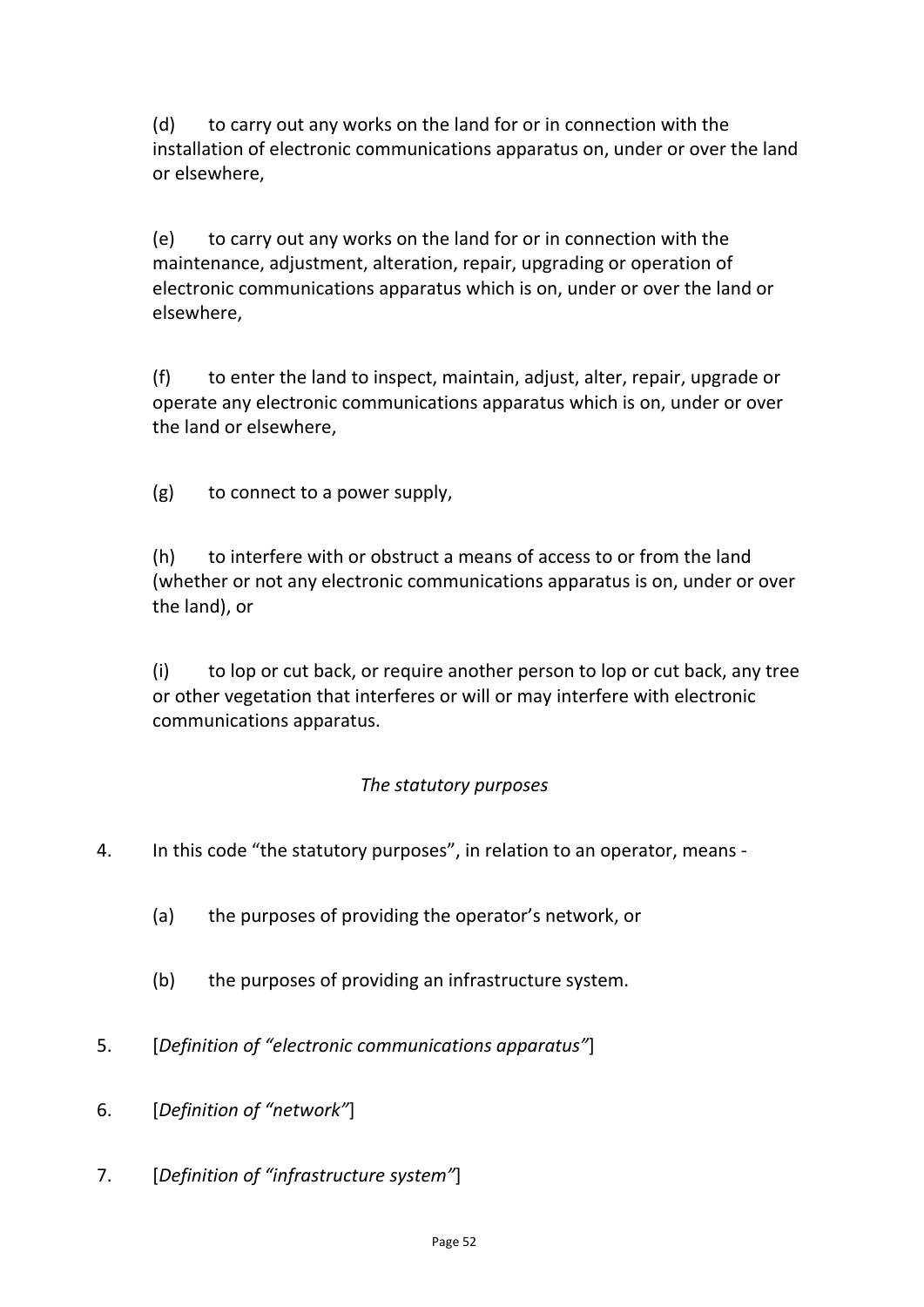#### **PART 2**

## CONFERRAL OF CODE RIGHTS AND THEIR EXERCISE

## *Introductory*

- 8. This Part of this code makes provision about
	- (a) the conferral of code rights,
	- (b) the persons who are bound by code rights, and
	- (c) the exercise of code rights.

#### *Who may confer code rights?*

9. A code right in respect of land may only be conferred on an operator by an agreement between the occupier of the land and the operator.

## *Who else is bound by code rights?*

10(1) This paragraph applies if, pursuant to an agreement under this Part or Part 4A, a code right is conferred on an operator in respect of land by a person ("O") who is the occupier of the land when the code right is conferred.

(2) If O has an interest in the land when the code right is conferred, the code right also binds -

(a) the successors in title to that interest,

(b) a person with an interest in the land that is created after the right is conferred and is derived (directly or indirectly) out of -

(i) O's interest, or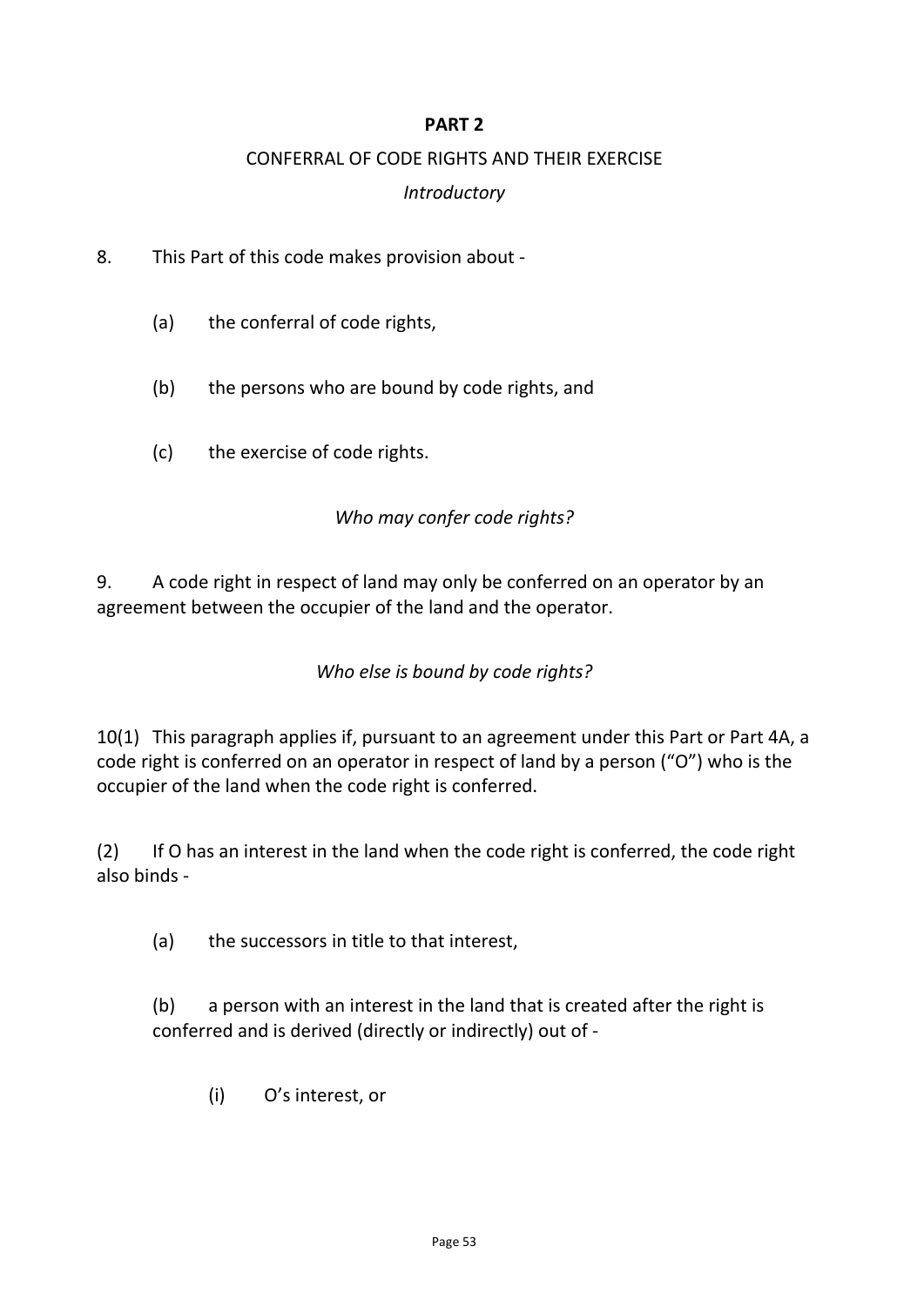(ii) the interest of a successor in title to O's interest, and

(c) any other person at any time in occupation of the land whose right to occupation was granted by -

(i) O, at a time when O was bound by the code right, or

(ii) a person within paragraph (a) or (b).

(3) A successor in title who is bound by a code right by virtue of sub-paragraph (2)(a) is to be treated as a party to the agreement by which O conferred the right.

(4) The code right also binds any other person with an interest in the land who has, pursuant to an agreement under this Part or Part 4A, agreed to be bound by it.

(5) If such a person ("P") agrees to be bound by the code right, the code right also binds -

(a) the successors in title to P's interest,

(b) a person with an interest in the land that is created after P agrees to be bound and is derived (directly or indirectly) out of -

- (i) P's interest, or
- (ii) the interest of a successor in title to P's interest, and

(c) any other person at any time in occupation of the land whose right to occupation was granted by -

(i) P, at a time when P was bound by the code right, or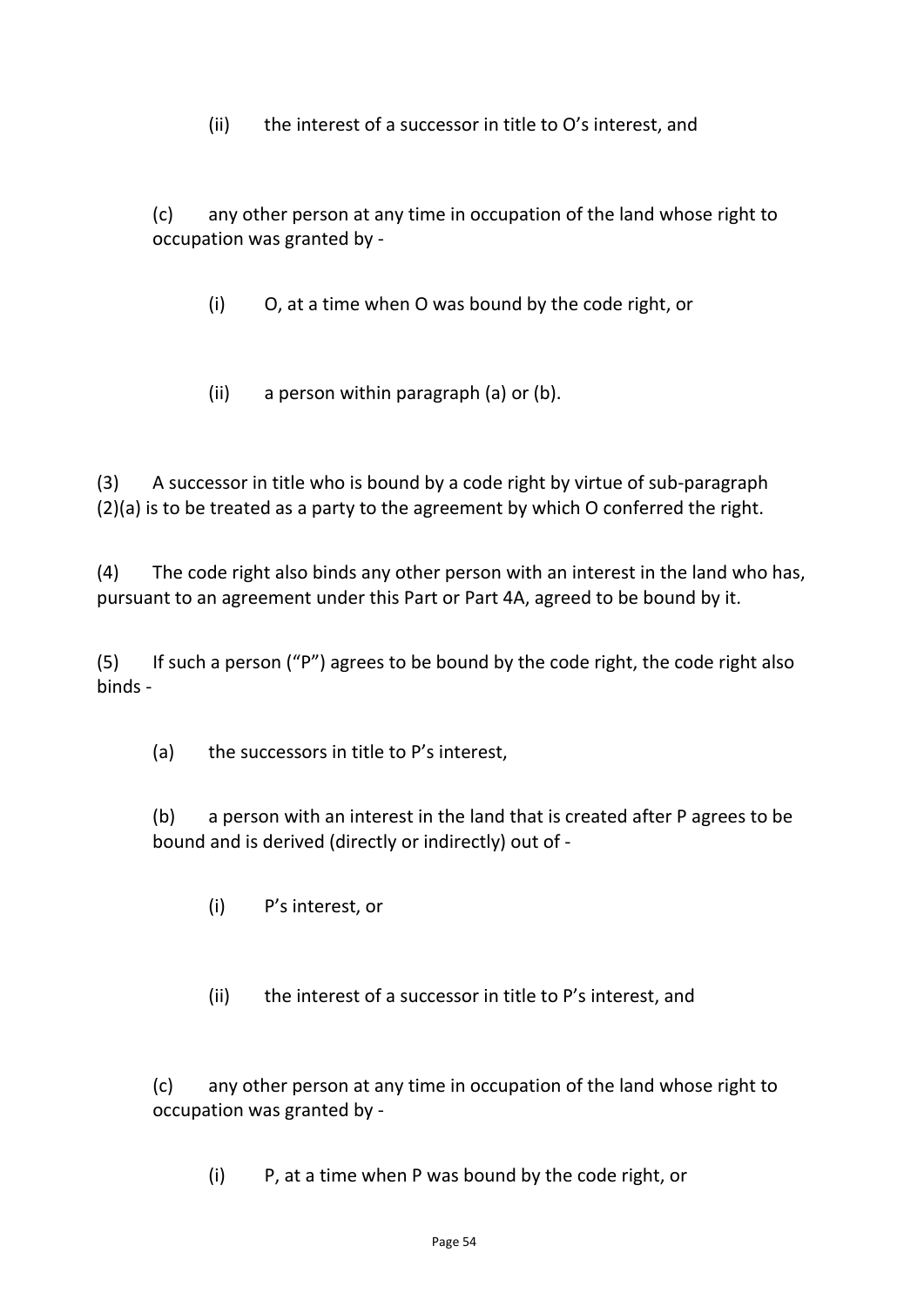(ii) a person within paragraph (a) or (b).

(6) A successor in title who is bound by a code right by virtue of sub-paragraph (5)(a) is to be treated as a party to the agreement by which P agreed to be bound by the right.

#### *Requirements for agreements*

11(1) An agreement under this Part -

- (a) must be in writing,
- (b) must be signed by or on behalf of the parties to it,
- (c) must state for how long the code right is exercisable, and
- (d) must state the period of notice (if any) required to terminate the agreement.

(2) Sub-paragraph (1)(a) and (b) also applies to the variation of an agreement under this Part.

- (3) The agreement as varied must still comply with sub-paragraph  $(1)(c)$  and  $(d)$ .
- 12. [*Exercise of code rights*]
- 13. [*Access to land*]
- 14. [*Code rights and land registration*]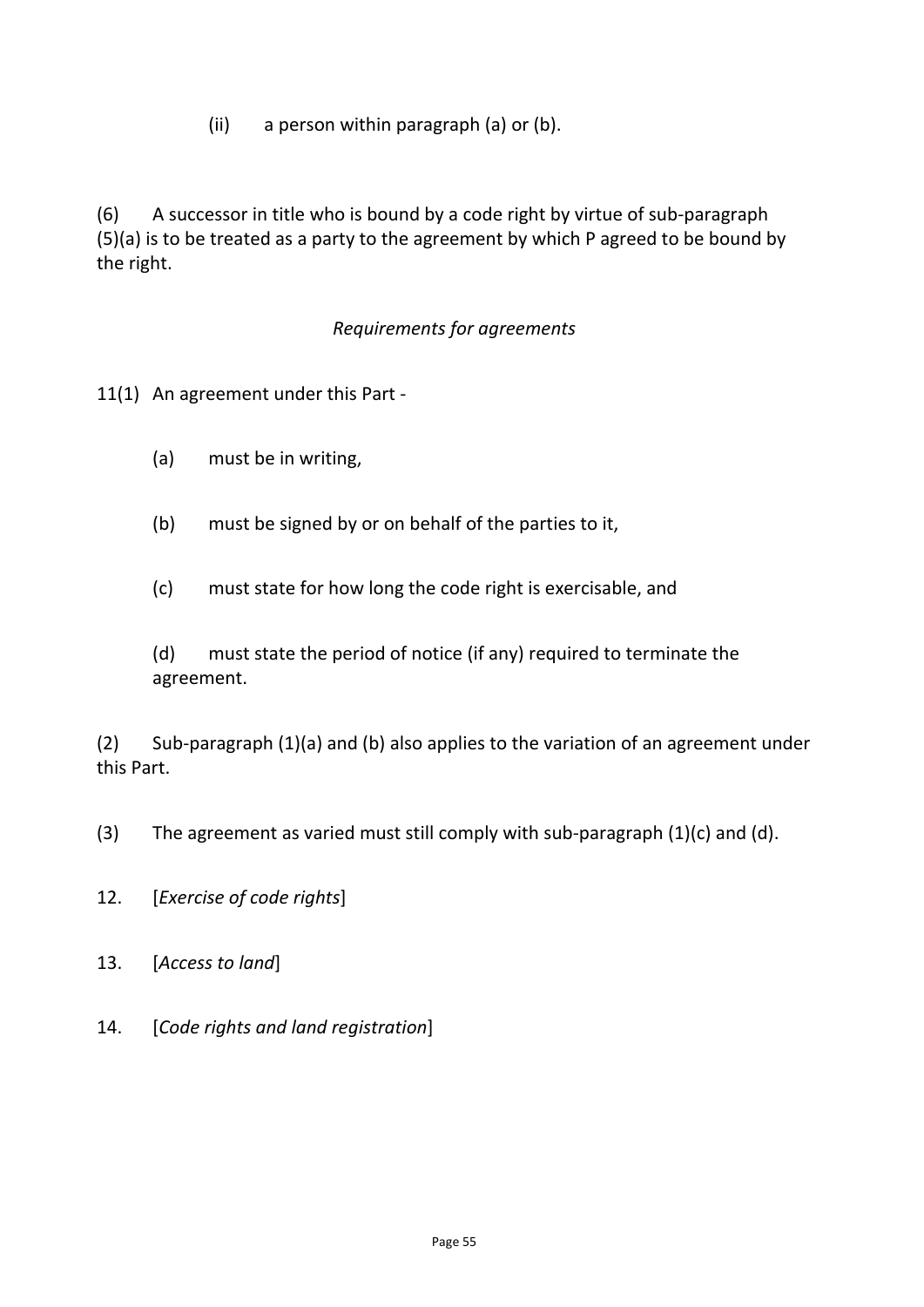#### **PART 3**

## ASSIGNMENT OF CODE RIGHTS, AND UPGRADING AND SHARING OF APPARATUS

#### *Introductory*

15. This Part of this code makes provision for -

(a) operators to assign agreements under Part 2,

(b) operators to upgrade electronic communications apparatus to which such an agreement relates, and

(c) operators to share the use of any such electronic communications apparatus.

#### *Assignment of code rights*

16(1) Any agreement under Part 2 of this code is void to the extent that -

(a) it prevents or limits assignment of the agreement to another operator, or

(b) it makes assignment of the agreement to another operator subject to conditions (including a condition requiring the payment of money).

(2) Sub-paragraph (1) does not apply to a term that requires the assignor to enter into a guarantee agreement (see sub-paragraph (7)).

(3) In this paragraph references to "the assignor" or "the assignee" are to the operator by whom or to whom an agreement under Part 2 of this code is assigned or proposed to be assigned.

(4) From the time when the assignment of an agreement under Part 2 of this code takes effect, the assignee is bound by the terms of the agreement.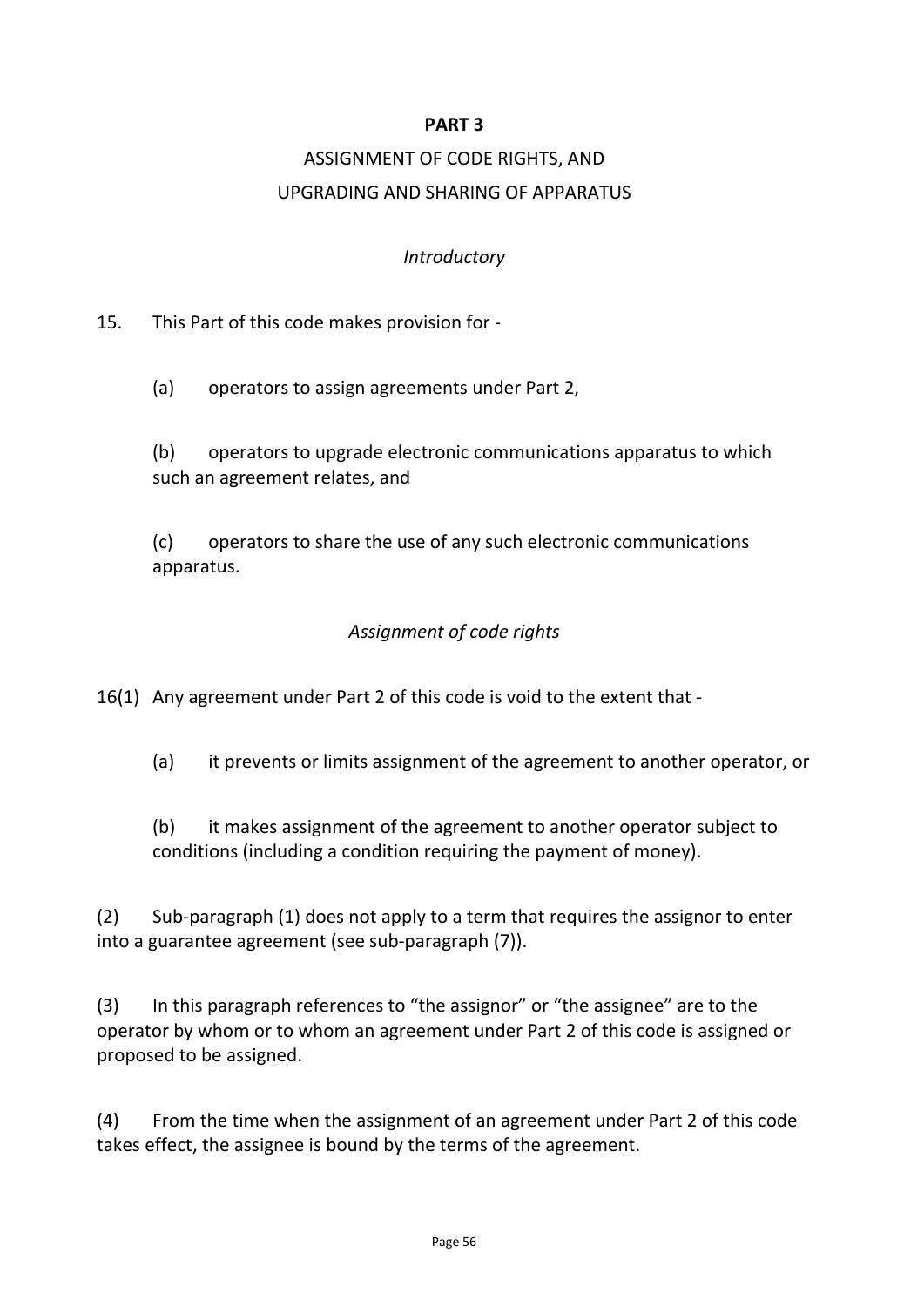(5) …

## *Power for operator to upgrade or share apparatus*

17(1) An operator ("the main operator") who has entered into an agreement under Part 2 of this code may, if the conditions in sub-paragraphs (2) and (3) are met -

(a) upgrade the electronic communications apparatus to which the agreement relates, or

(b) share the use of such electronic communications apparatus with another operator.

(2) The first condition is that any changes as a result of the upgrading or sharing to the electronic communications apparatus to which the agreement relates have no adverse impact, or no more than a minimal adverse impact, on its appearance.

(3) The second condition is that the upgrading or sharing imposes no additional burden on the other party to the agreement.

(4) For the purposes of sub-paragraph (3) an additional burden includes anything that -

(a) has an additional adverse effect on the other party's enjoyment of the land, or

(b) causes additional loss, damage or expense to that party.

(5) Any agreement under Part 2 of this code is void to the extent that -

(a) it prevents or limits the upgrading or sharing, in a case where the conditions in sub-paragraphs (2) and (3) are met, of the electronic communications apparatus to which the agreement relates, or

(b) it makes upgrading or sharing of such apparatus subject to conditions to be met by the operator (including a condition requiring the payment of money).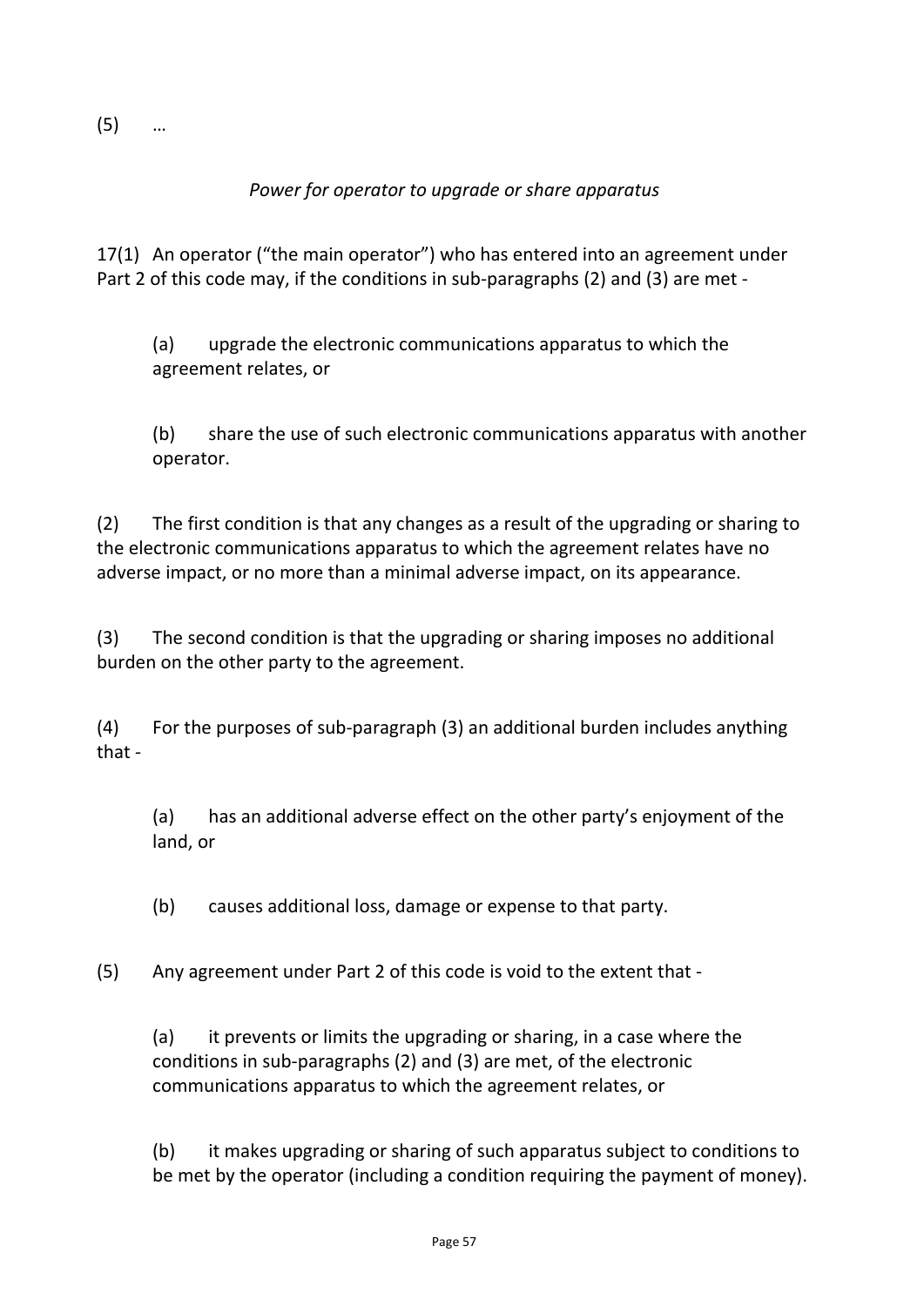(6) References in this paragraph to sharing electronic communications apparatus include carrying out works to the apparatus to enable such sharing to take place.

18. [*Effect of agreements enabling sharing between operators and others*]

#### **PART 4**

#### POWER OF COURT TO IMPOSE AGREEMENT

## *Introductory*

19. This Part of this code makes provision about -

(a) certain circumstances in which the court can impose an agreement on a person by which the person confers or is otherwise bound by a code right (see also Part 4A),

(b) the test to be applied by the court in deciding whether to impose such an agreement,

(c) the effect of such an agreement and its terms,

(d) the imposition of an agreement on a person on an interim or temporary basis.

*When can the court impose an agreement?*

20(1) This paragraph applies where the operator requires a person (a "relevant person") to agree -

(a) to confer a code right on the operator, or

(b) to be otherwise bound by a code right which is exercisable by the operator.

(2) The operator may give the relevant person a notice in writing -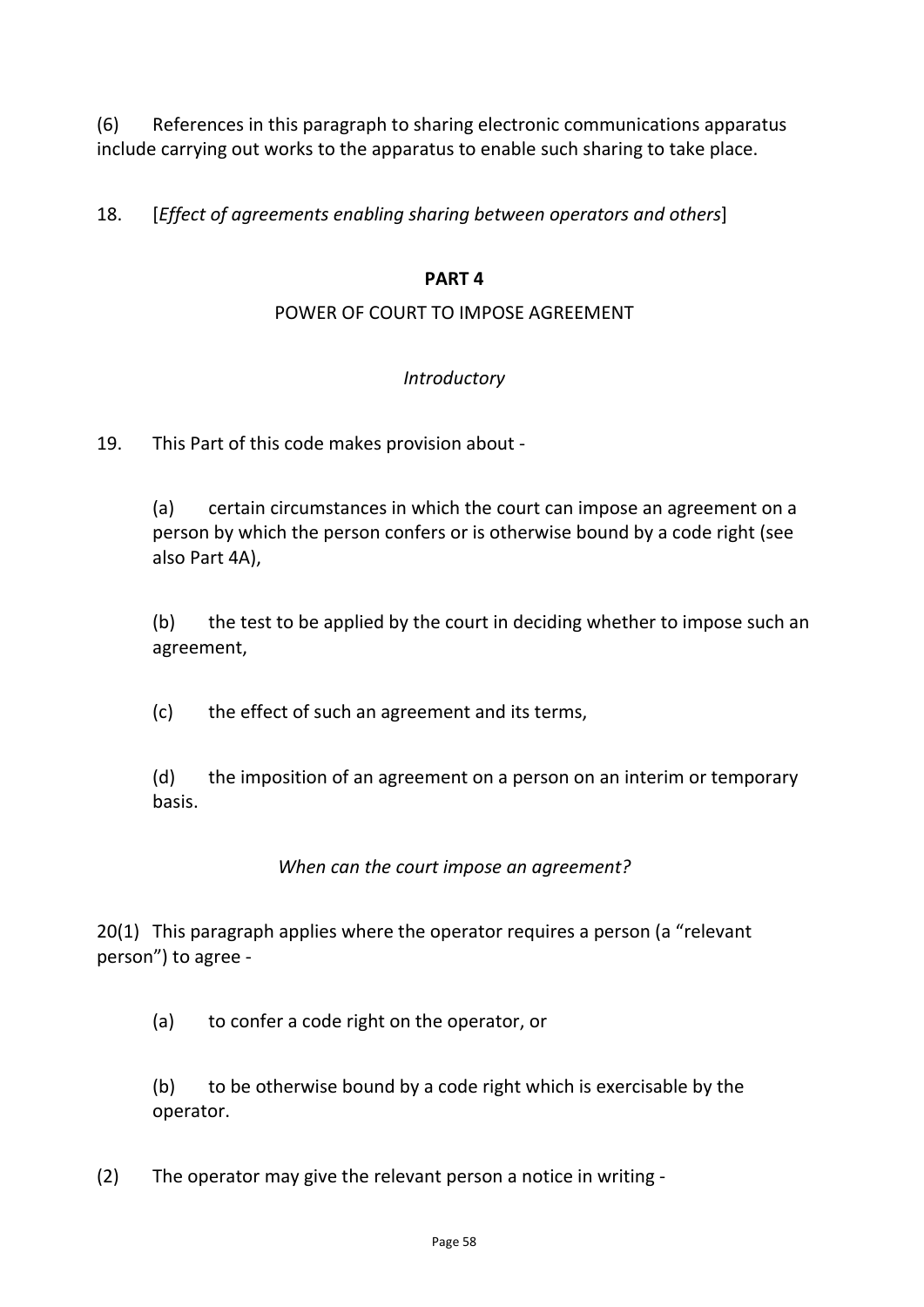(a) setting out the code right, the land to which it relates and all of the other terms of the agreement that the operator seeks, and

(b) stating that the operator seeks the person's agreement to those terms.

(3) The operator may apply to the court for an order under this paragraph if -

(a) the relevant person does not, before the end of 28 days beginning with the day on which the notice is given, agree to confer or be otherwise bound by the code right, or

(b) at any time after the notice is given, the relevant person gives notice in writing to the operator that the person does not agree to confer or be otherwise bound by the code right.

(4) An order under this paragraph is one which imposes on the operator and the relevant person an agreement between them which -

- (a) confers the code right on the operator, or
- (b) provides for the code right to bind the relevant person.

*What is the test to be applied by the court?*

21(1) Subject to sub-paragraph (5), the court may make an order under paragraph 20 if (and only if) the court thinks that both of the following conditions are met.

(2) The first condition is that the prejudice caused to the relevant person by the order is capable of being adequately compensated by money.

(3) The second condition is that the public benefit likely to result from the making of the order outweighs the prejudice to the relevant person.

(4) In deciding whether the second condition is met, the court must have regard to the public interest in access to a choice of high quality electronic communications services.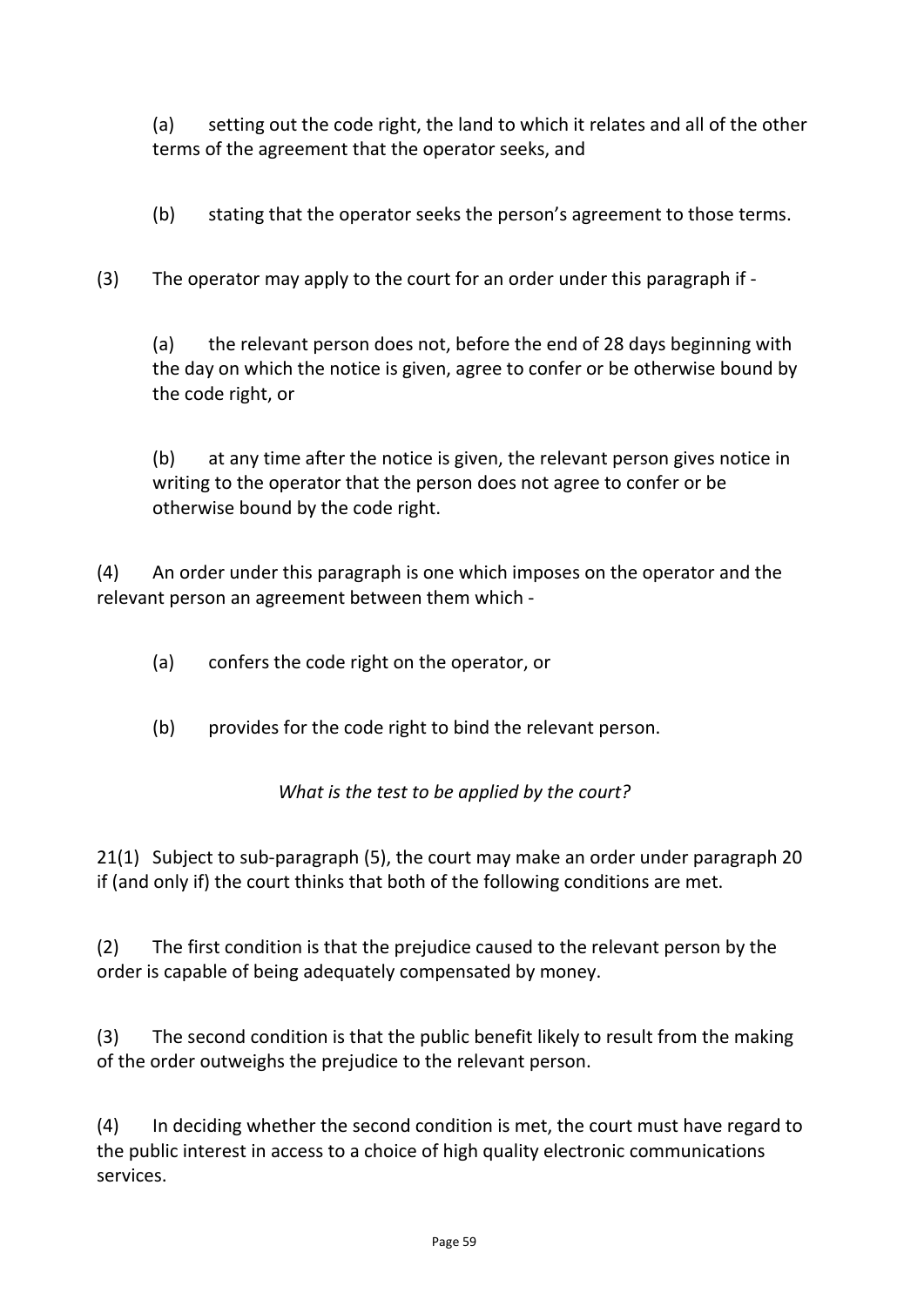(5) The court may not make an order under paragraph 20 if it thinks that the relevant person intends to redevelop all or part of the land to which the code right would relate, or any neighbouring land, and could not reasonably do so if the order were made.

## *What is the effect of an agreement imposed under paragraph 20?*

22. An agreement imposed by an order under paragraph 20 takes effect for all purposes of this code as an agreement under Part 2 of this code between the operator and the relevant person.

## *What are the terms of an agreement imposed under paragraph 20?*

23(1) An order under paragraph 20 may impose an agreement which gives effect to the code right sought by the operator with such modifications as the court thinks appropriate.

(2) An order under paragraph 20 must require the agreement to contain such terms as the court thinks appropriate, subject to sub-paragraphs (3) to (8).

(2A) In determining the terms of the agreement the court may take into account, among other things, any breach by the operator of an agreement between the operator and the relevant person which was imposed by an order under Part 4A (whether or not in force).

(3) The terms of the agreement must include terms as to the payment of consideration by the operator to the relevant person for the relevant person's agreement to confer or be bound by the code right (as the case may be).

(4) Paragraph 24 makes provision about the determination of consideration under sub-paragraph (3).

(5) The terms of the agreement must include the terms the court thinks appropriate for ensuring that the least possible loss and damage is caused by the exercise of the code right to persons who -

(a) occupy the land in question,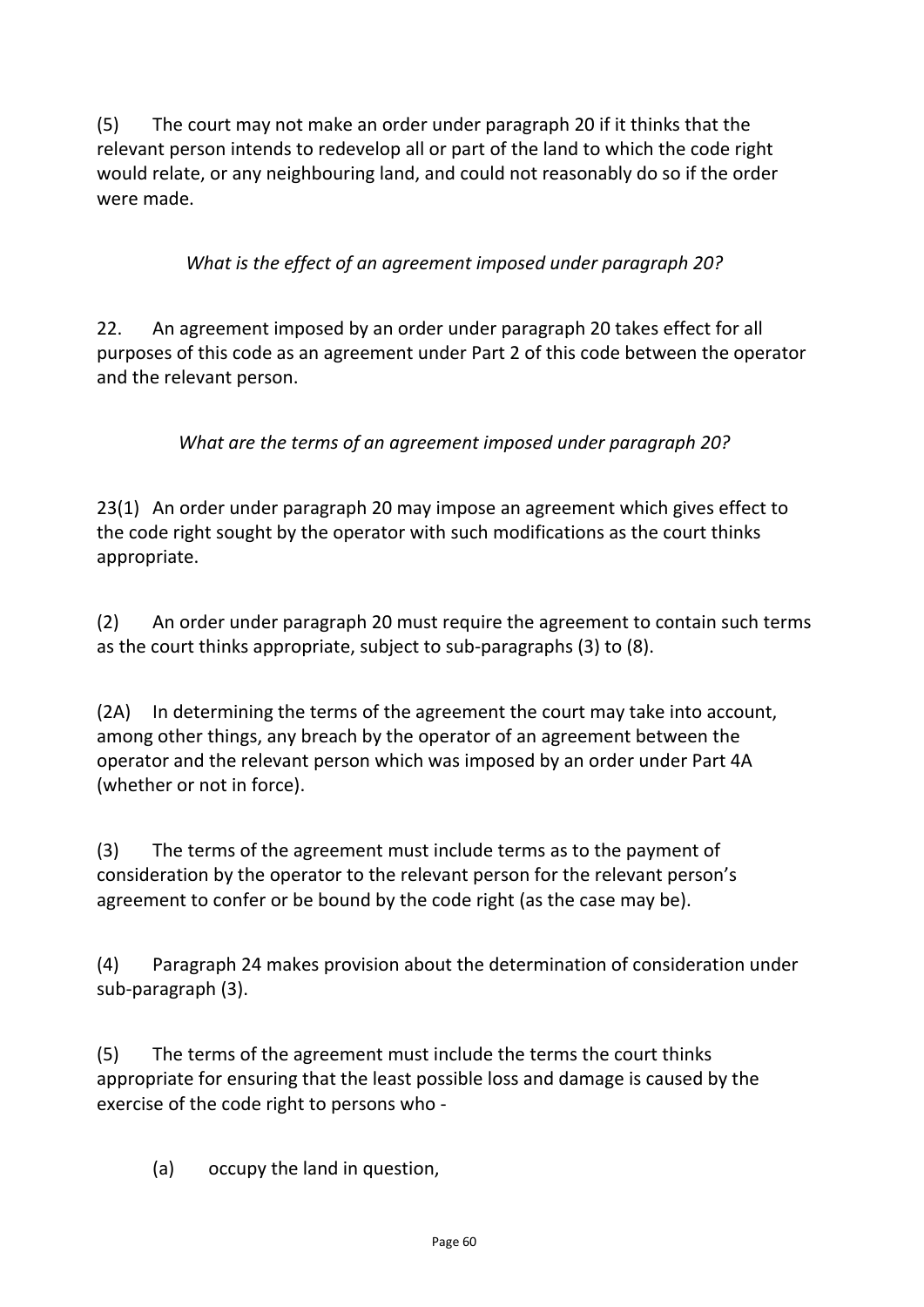(b) own interests in that land, or

(c) are from time to time on that land.

(6) Sub-paragraph (5) applies in relation to a person regardless of whether the person is a party to the agreement.

(7) The terms of the agreement must include terms specifying for how long the code right conferred by the agreement is exercisable.

(8) The court must determine whether the terms of the agreement should include a term -

(a) permitting termination of the agreement (and, if so, in what circumstances);

(b) enabling the relevant person to require the operator to reposition or temporarily to remove the electronic communications equipment to which the agreement relates (and, if so, in what circumstances).

*How is consideration to be determined under paragraph 23?*

24(1) The amount of consideration payable by an operator to a relevant person under an agreement imposed by an order under paragraph 20 must be an amount or amounts representing the market value of the relevant person's agreement to confer or be bound by the code right (as the case may be).

(2) For this purpose the market value of a person's agreement to confer or be bound by a code right is, subject to sub-paragraph (3), the amount that, at the date the market value is assessed, a willing buyer would pay a willing seller for the agreement -

(a) in a transaction at arm's length,

(b) on the basis that the buyer and seller were acting prudently and with full knowledge of the transaction, and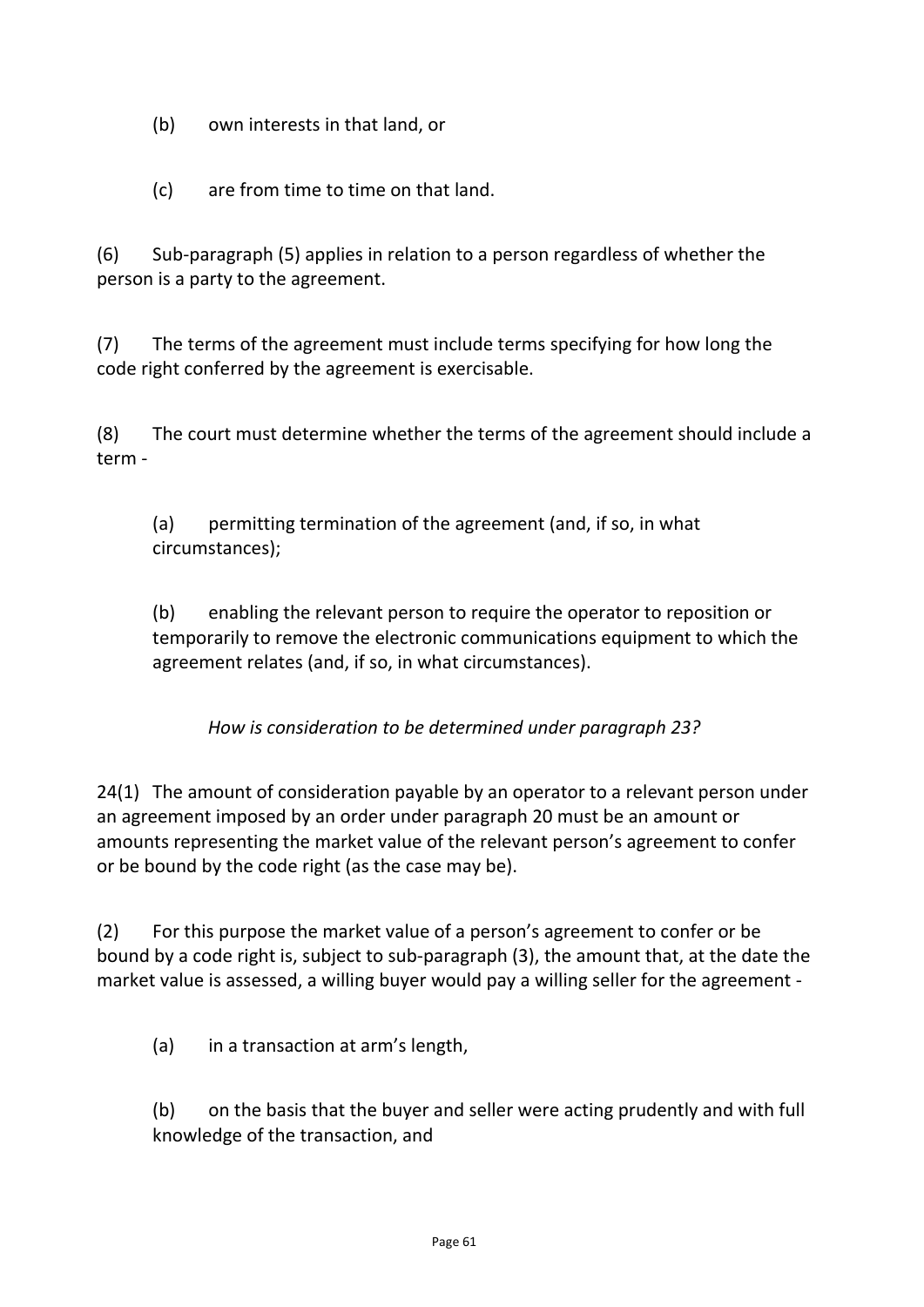(c) on the basis that the transaction was subject to the other provisions of the agreement imposed by the order under paragraph 20.

(3) The market value must be assessed on these assumptions -

(a) that the right that the transaction relates to does not relate to the provision or use of an electronic communications network;

(b) that paragraphs 16 and 17 (assignment, and upgrading and sharing) do not apply to the right or any apparatus to which it could apply;

(c) that the right in all other respects corresponds to the code right;

(d) that there is more than one site which the buyer could use for the purpose for which the buyer seeks the right.

(4) The terms of the agreement may provide for consideration to be payable -

- (a) as a lump sum or periodically,
- (b) on the occurrence of a specified event or events, or
- (c) in such other form or at such other time or times as the court may direct.

25. [*Rights to the payment of compensation*]

#### *Interim code rights*

26(1) An operator may apply to the court for an order which imposes on the operator and a person, on an interim basis, an agreement between them which -

- (a) confers a code right on the operator, or
- (b) provides for a code right to bind that person.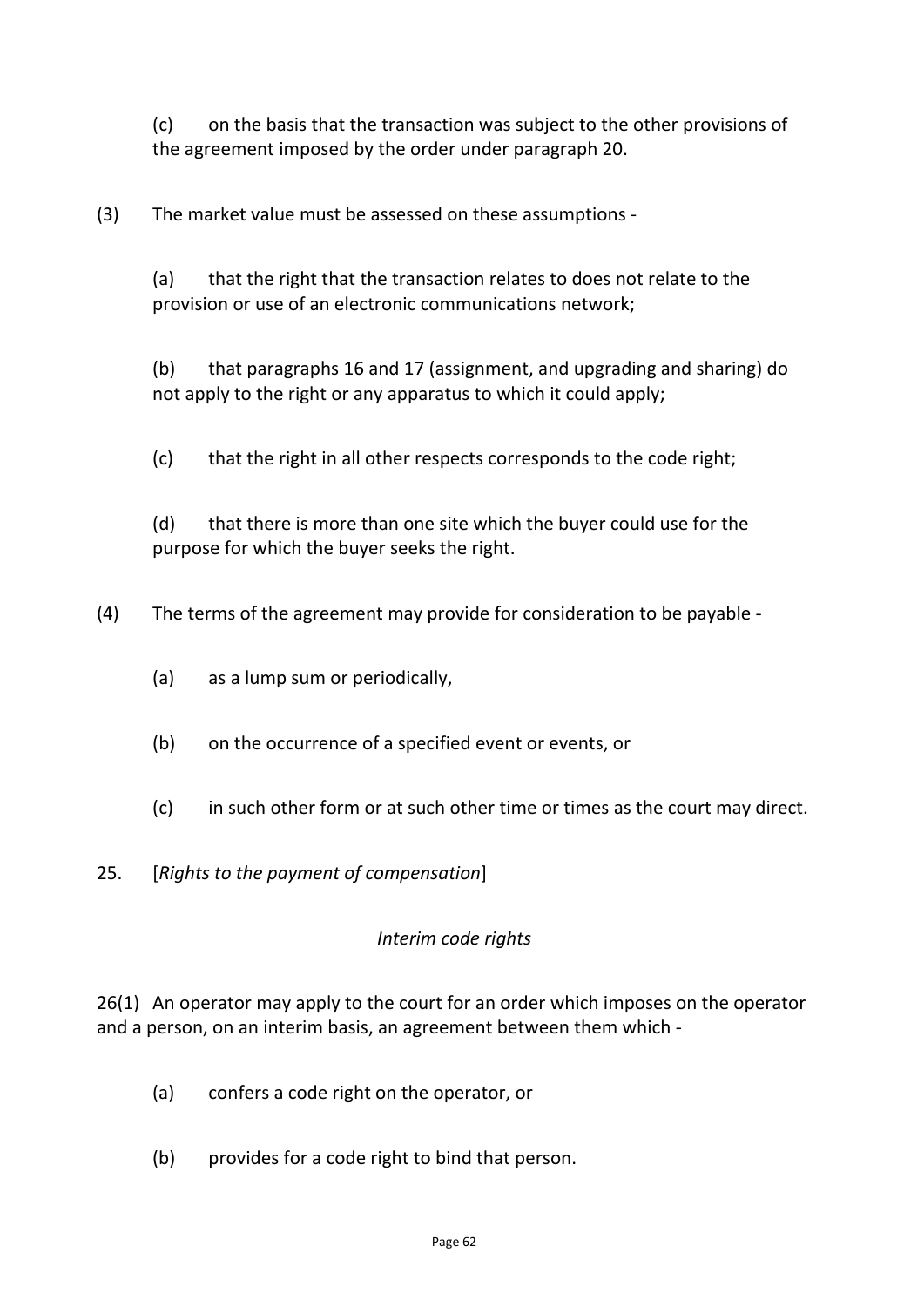(1A) But an operator may not make an application under this paragraph if there is a relevant Part 4A agreement in effect between the operator and the person.

(1B) In sub-paragraph (1A) "relevant Part 4A agreement" means an agreement imposed by an order under Part 4A by which the person -

(a) confers a Part 4A code right on the operator, or

(b) otherwise agrees to be bound by a Part 4A code right which is exercisable by the operator,

where the Part 4A code right is in respect of the same land as the code right mentioned in sub-paragraph (1).

(2) An order under this paragraph imposes an agreement on the operator and a person on an interim basis if it provides for them to be bound by the agreement -

- (a) for the period specified in the order, or
- (b) until the occurrence of an event specified in the order.

(3) The court may make an order under this paragraph if (and only if) the operator has given the person mentioned in sub-paragraph (1) a notice which complies with paragraph 20(2) stating that an agreement is sought on an interim basis and -

(a) the operator and that person have agreed to the making of the order and the terms of the agreement imposed by it, or

(b) the court thinks that there is a good arguable case that the test in paragraph 21 for the making of an order under paragraph 20 is met.

(4) Subject to sub-paragraphs (5) and (6), the following provisions apply in relation to an order under this paragraph and an agreement imposed by it as they apply in relation to an order under paragraph 20 and an agreement imposed by it -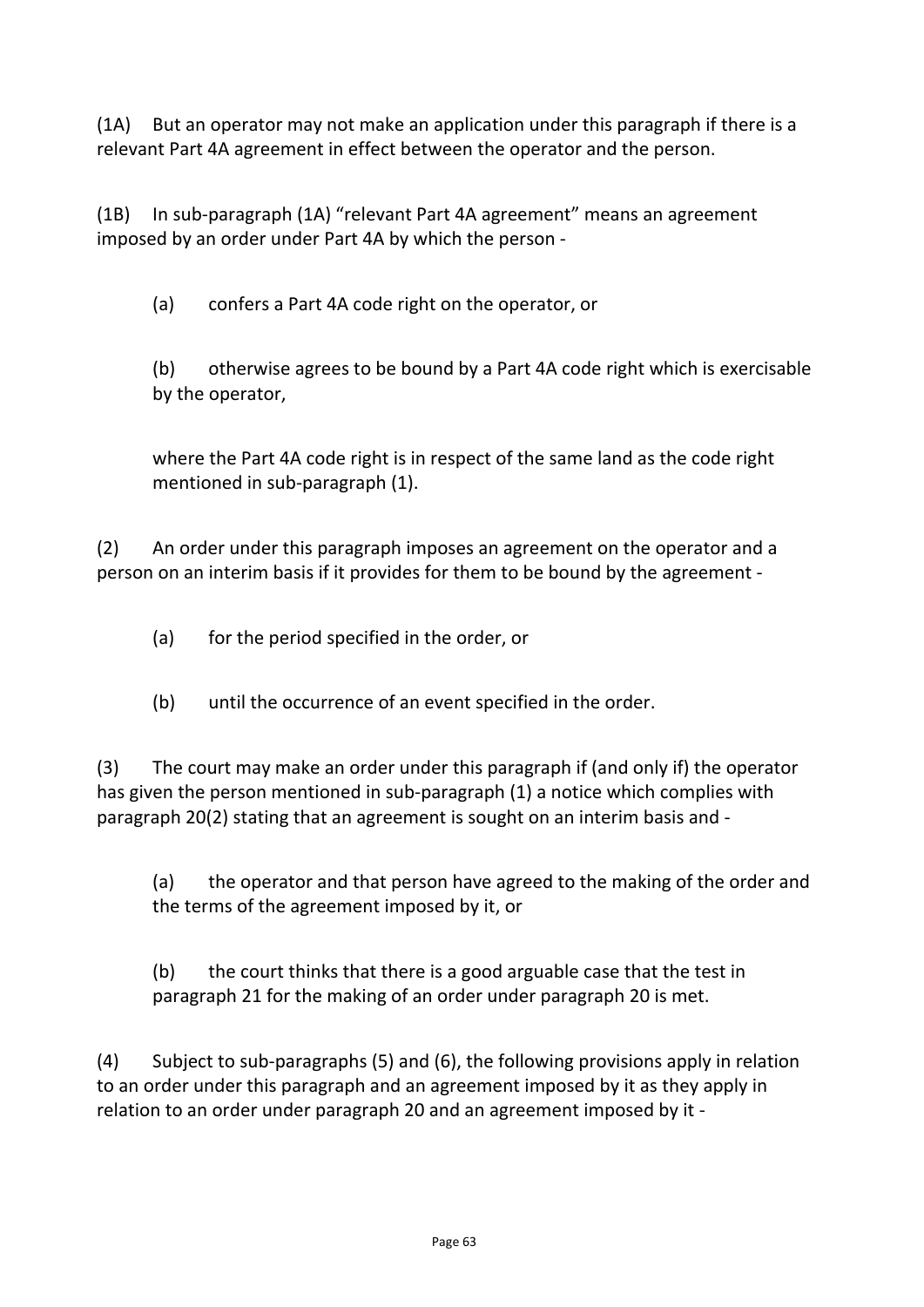(a) paragraph 20(3) (time at which operator may apply for agreement to be imposed);

- (b) paragraph 22 (effect of agreement imposed under paragraph 20);
- (c) paragraph 23 (terms of agreement imposed under paragraph 20);
- (d) paragraph 24 (payment of consideration);
- (e) paragraph 25 (payment of compensation);
- (f) paragraph 84 (compensation where agreement imposed).

(5) The court may make an order under this paragraph even though the period mentioned in paragraph 20(3)(a) has not elapsed (and paragraph 20(3)(b) does not apply) if the court thinks that the order should be made as a matter of urgency.

(6) Paragraphs 20(3), 22, 23, 24 and 25 apply by virtue of sub-paragraph (4) as if -

(a) references to the relevant person were to the person mentioned in subparagraph (1) of this paragraph, and

(b) the duty in paragraph 23 to include terms as to the payment of consideration to that person in an agreement were a power to do so.

(7) Sub-paragraph (8) applies if -

(a) an order has been made under this paragraph imposing an agreement relating to a code right on an operator and a person in respect of any land, and

(b) the period specified under sub-paragraph (2)(a) has expired or, as the case may be, the event specified under sub-paragraph (2)(b) has occurred without (in either case) an agreement relating to the code right having been imposed on the person by order under paragraph 20.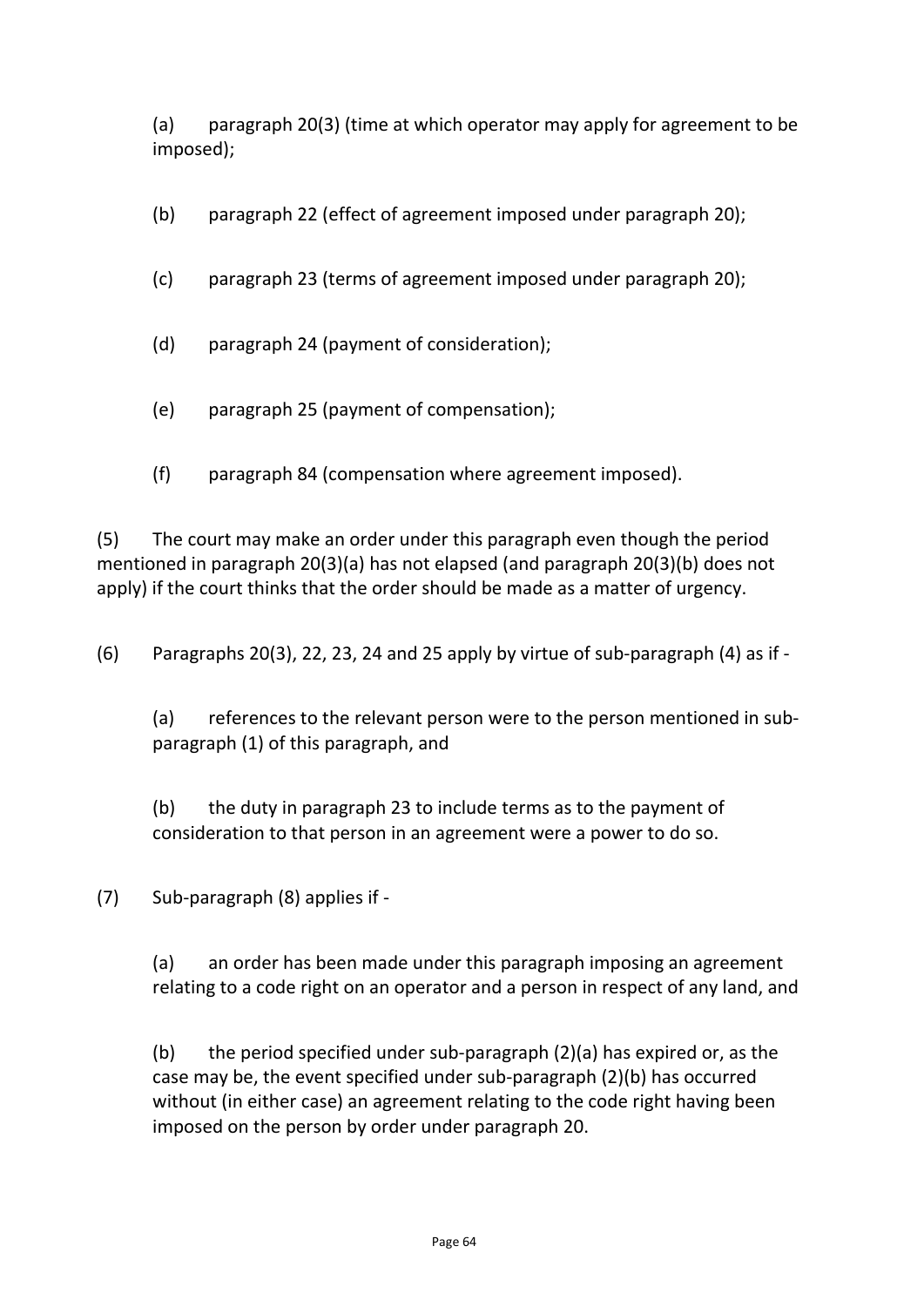(8) From the time when the period expires or the event occurs, that person has the right, subject to and in accordance with Part 6 of this code, to require the operator to remove any electronic communications apparatus placed on the land under the agreement imposed under this paragraph.

## *Temporary code rights*

27(1) This paragraph applies where -

(a) an operator gives a notice under paragraph 20(2) to a person in respect of any land,

(b) the notice also requires that person's agreement on a temporary basis in respect of a right which is to be exercisable (in whole or in part) in relation to electronic communications apparatus which is already installed on, under or over the land, and

(c) the person has the right to require the removal of the apparatus in accordance with paragraph 37 or as mentioned in paragraph 40(1) but the operator is not for the time being required to remove the apparatus.

(2) The court may, on the application of the operator, impose on the operator and the person an agreement between them which confers on the operator, or provides for the person to be bound by, such temporary code rights as appear to the court reasonably necessary for securing the objective in sub-paragraph (3).

(3) That objective is that, until the proceedings under paragraph 20 and any proceedings under paragraph 40 are determined, the service provided by the operator's network is maintained and the apparatus is properly adjusted and kept in repair.

(4) Subject to sub-paragraphs (5) and (6), the following provisions apply in relation to an order under this paragraph and an agreement imposed by it as they apply in relation to an order under paragraph 20 and an agreement imposed by it -

(a) paragraph 20(3) (time at which operator may apply for agreement to be imposed);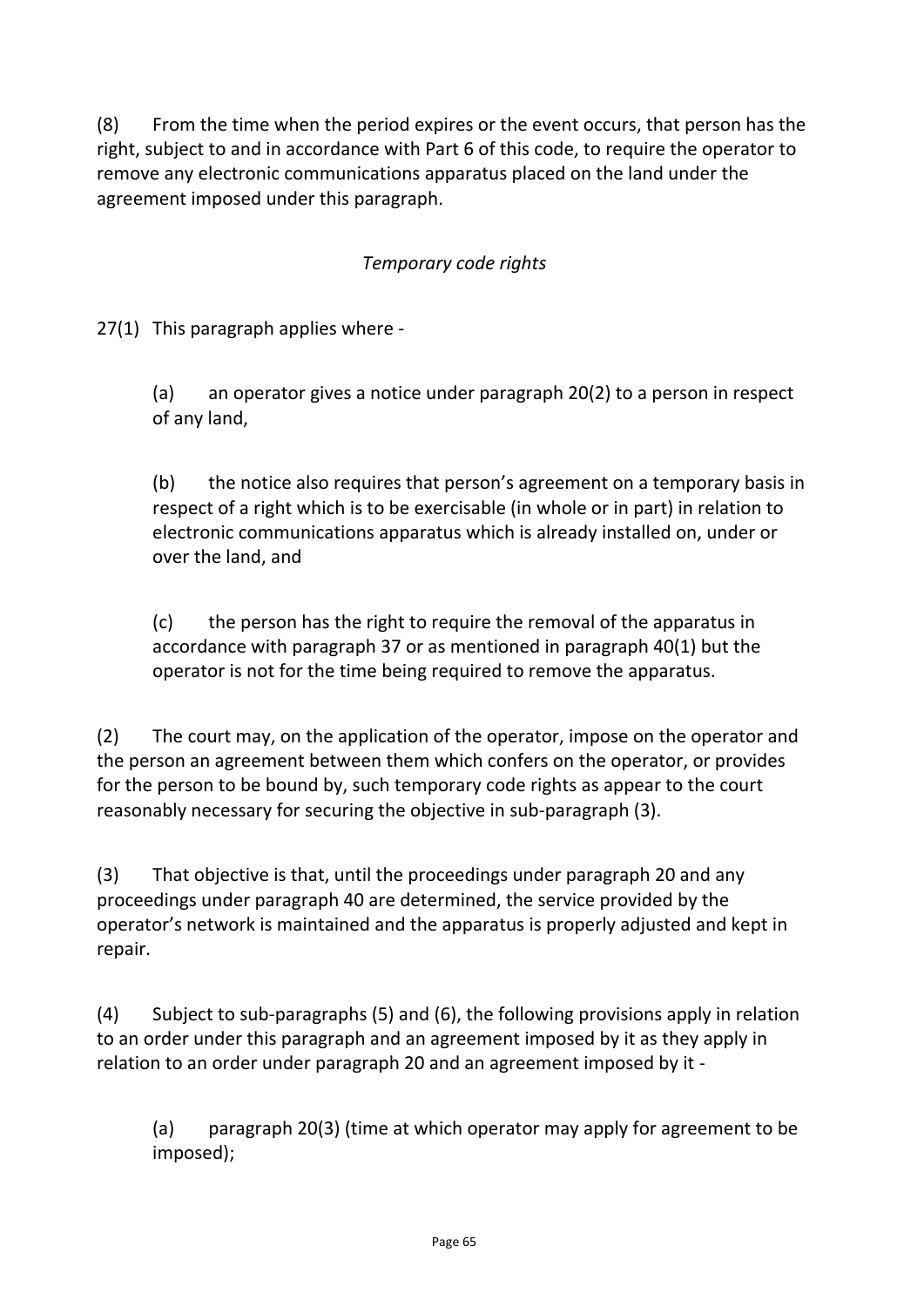- (b) paragraph 22 (effect of agreement imposed under paragraph 20);
- (c) paragraph 23 (terms of agreement imposed under paragraph 20);
- (d) paragraph 24 (payment of consideration);
- (e) paragraph 25 (payment of compensation);
- (f) paragraph 84 (compensation where agreement imposed).

(5) The court may make an order under this paragraph even though the period mentioned in paragraph 20(3)(a) has not elapsed (and paragraph 20(3)(b) does not apply) if the court thinks that the order should be made as a matter of urgency.

(6) Paragraphs 20(3), 22, 23, 24 and 25 apply by virtue of sub-paragraph (4) as if -

(a) references to the relevant person were to the person mentioned in subparagraph (1) of this paragraph, and

(b) the duty in paragraph 23 to include terms as to the payment of consideration to that person in an agreement were a power to do so.

(7) Sub-paragraph (8) applies where, in the course of the proceedings under paragraph 20, it is shown that a person with an interest in the land was entitled to require the removal of the apparatus immediately after it was installed.

(8) The court must, in determining for the purposes of paragraph 20 whether the apparatus should continue to be kept on, under or over the land, disregard the fact that the apparatus has already been installed there.

**[PART 4A** CODE RIGHTS IN RESPECT OF LAND CONNECTED TO LEASED PREMISES: UNRESPONSIVE OCCUPIERS]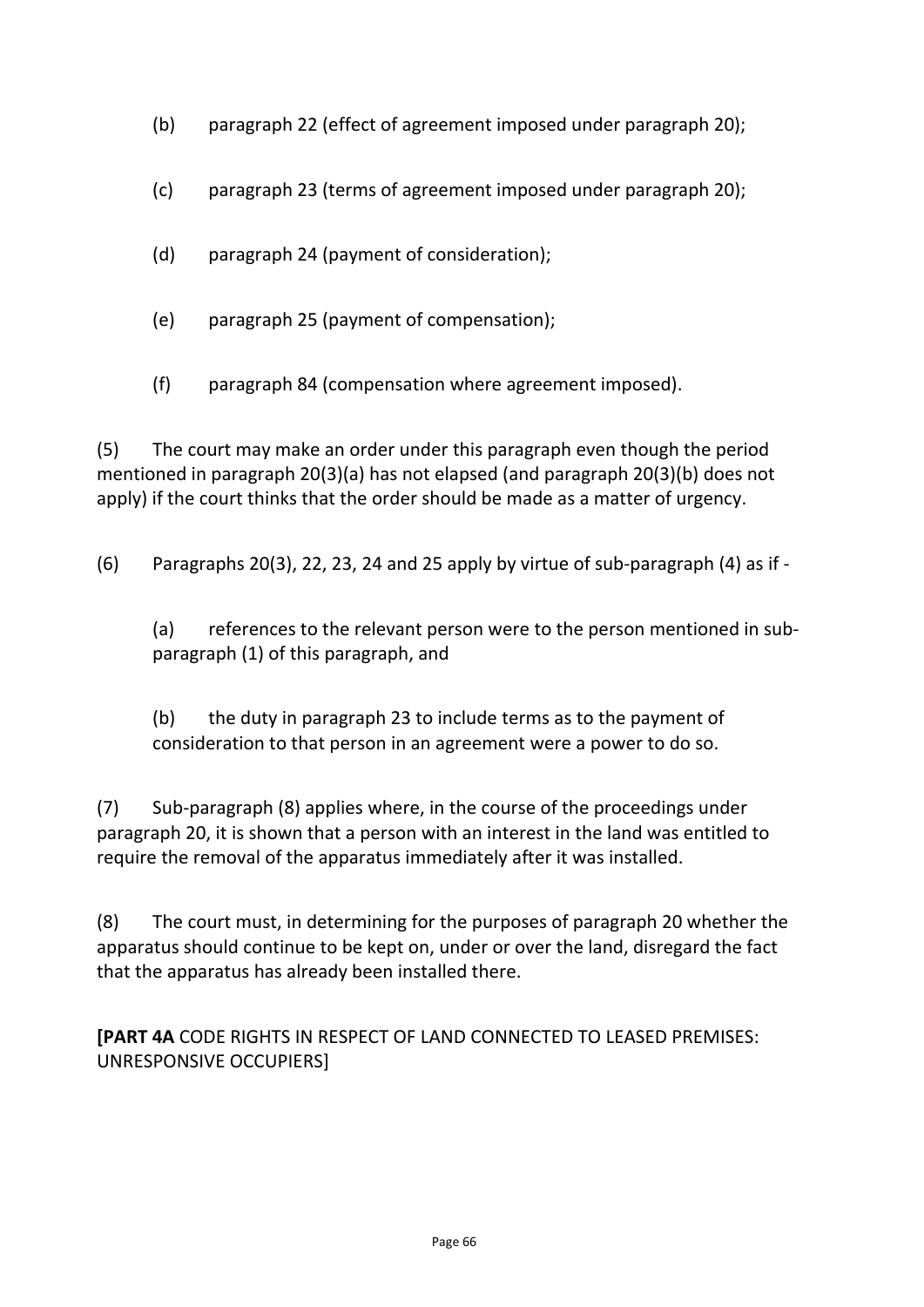#### **PART 5**

#### TERMINATION AND MODIFICATION OF AGREEMENTS

## *Introductory*

28. This Part of this code makes provision about -

(a) the continuation of code rights after the time at which they cease to be exercisable under an agreement,

(b) the procedure for bringing an agreement to an end,

(c) the procedure for changing an agreement relating to code rights, and

(d) the arrangements for the making of payments under an agreement whilst disputes under this Part are resolved.

#### *Application of this Part*

29(1) This Part of this code applies to an agreement under Part 2 of this code, subject to sub-paragraphs (2) to (4).

(2) This Part of this code does not apply to a lease of land in England and Wales if -

(a) its primary purpose is not to grant code rights, and

(b) it is a lease to which Part 2 of the Landlord and Tenant Act 1954 (security of tenure for business, professional and other tenants) applies.

(3) In determining whether a lease is one to which Part 2 of the Landlord and Tenant Act 1954 applies, any agreement under section 38A (agreements to exclude provisions of Part 2) of that Act is to be disregarded.

(4) This Part of this code does not apply to a lease of land in Northern Ireland if -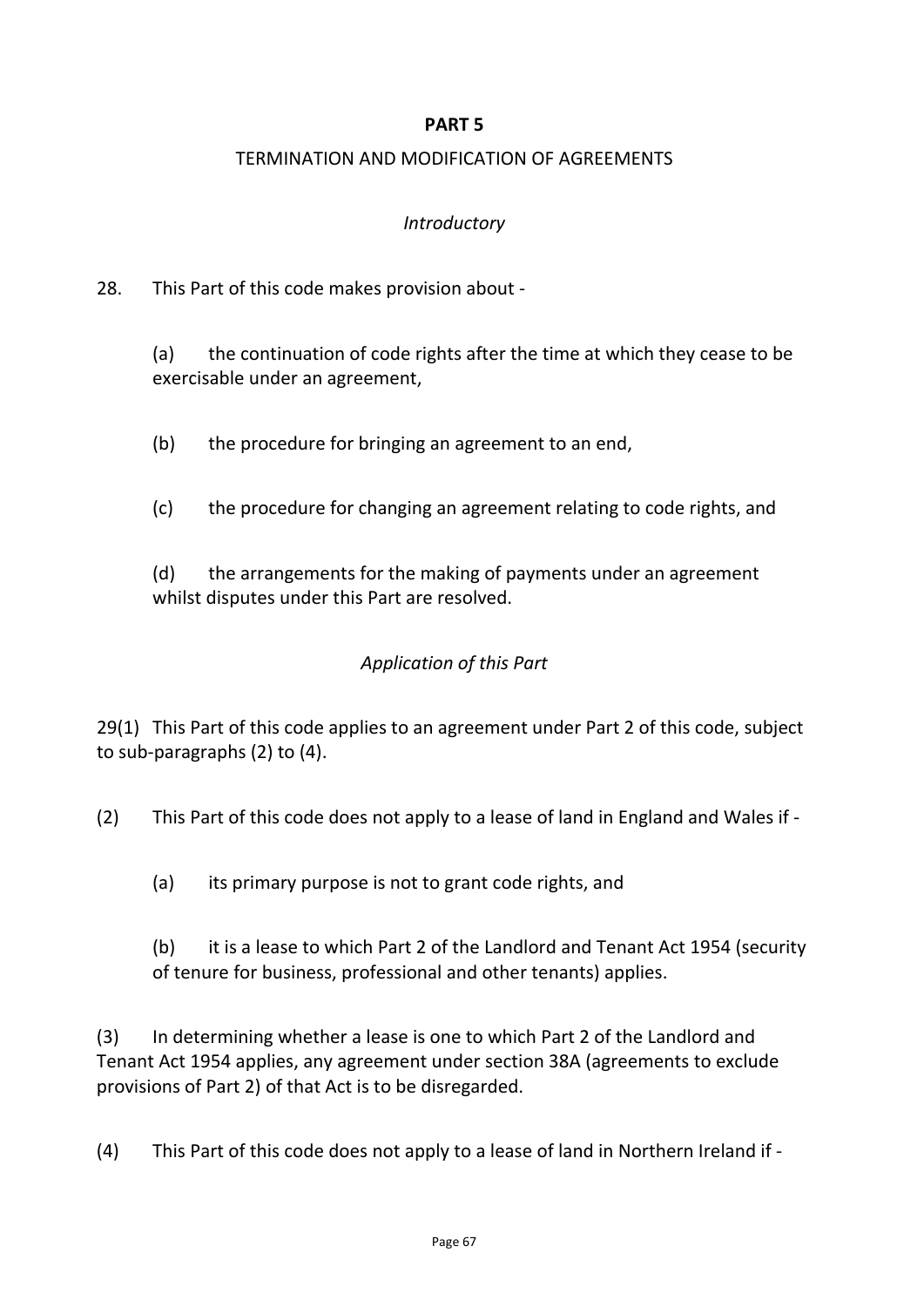(a) its primary purpose is not to grant code rights, and

(b) it is a lease to which the Business Tenancies (Northern Ireland) Order 1996 (SI 1996/725 (NI 5)) applies.

(5) An agreement to which this Part of this code applies is referred to in this code as a "code agreement".

#### *Continuation of code rights*

30(1) Sub-paragraph (2) applies if -

(a) a code right is conferred by, or is otherwise binding on, a person (the "site provider") as the result of a code agreement, and

(b) under the terms of the agreement -

(i) the right ceases to be exercisable or the site provider ceases to be bound by it, or

(ii) the site provider may bring the code agreement to an end so far as it relates to that right.

(2) Where this sub-paragraph applies the code agreement continues so that -

(a) the operator may continue to exercise that right, and

(b) the site provider continues to be bound by the right.

(3) Sub-paragraph (2) does not apply to a code right which is conferred by, or is otherwise binding on, a person by virtue of an order under paragraph 26 (interim code rights) or 27 (temporary code rights).

(4) Sub-paragraph (2) is subject to the following provisions of this Part of this code.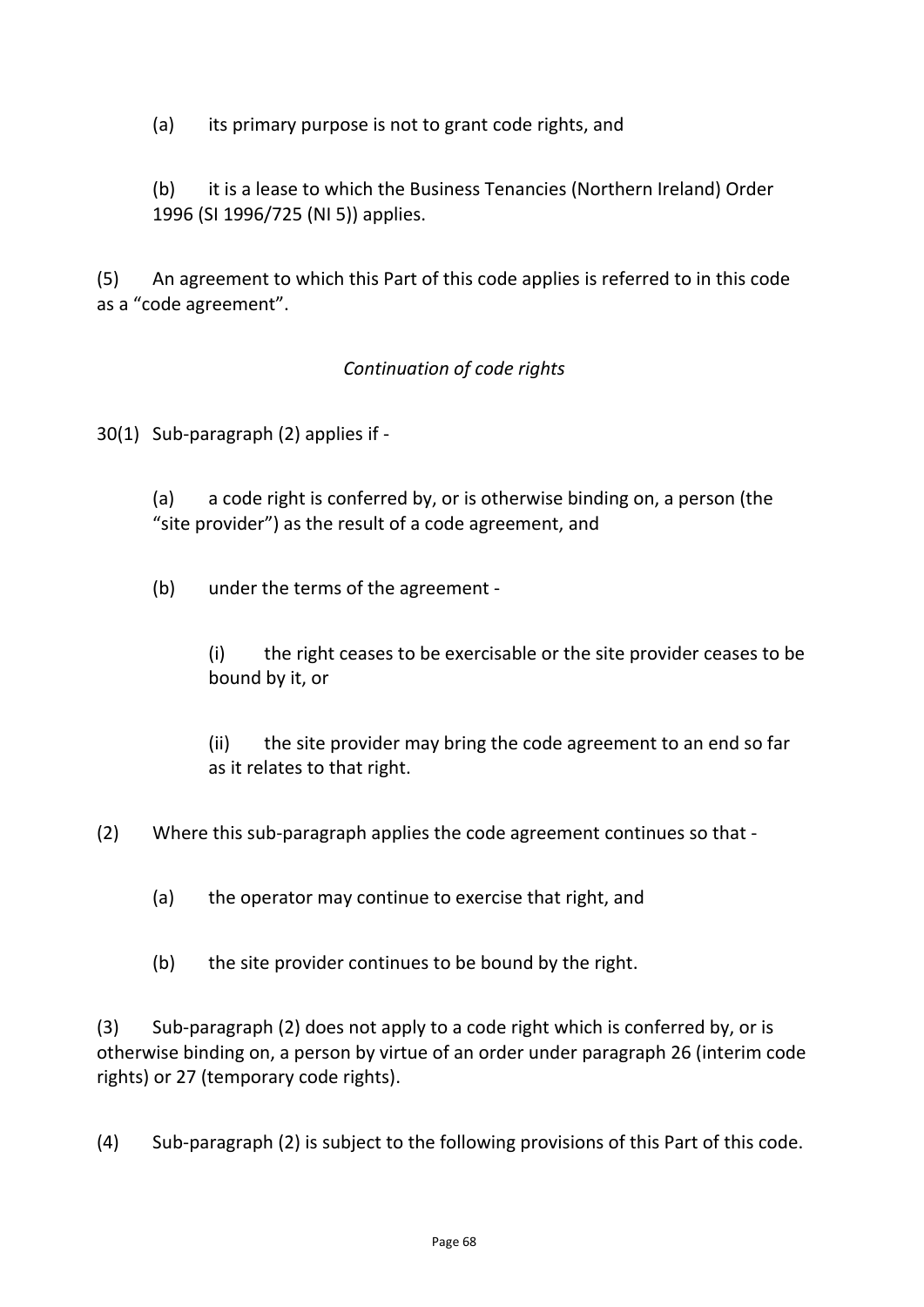#### *How may a person bring a code agreement to an end?*

31(1) A site provider who is a party to a code agreement may bring the agreement to an end by giving a notice in accordance with this paragraph to the operator who is a party to the agreement.

(2) The notice must -

(a) comply with paragraph 89 (notices given by persons other than operators),

(b) specify the date on which the site provider proposes the code agreement should come to an end, and

(c) state the ground on which the site provider proposes to bring the code agreement to an end.

(3) The date specified under sub-paragraph (2)(b) must fall -

(a) after the end of the period of 18 months beginning with the day on which the notice is given, and

(b) after the time at which, apart from paragraph 30, the code right to which the agreement relates would have ceased to be exercisable or to bind the site provider or at a time when, apart from that paragraph, the code agreement could have been brought to an end by the site provider.

(4) The ground stated under sub-paragraph (2)(c) must be one of the following -

(a) that the code agreement ought to come to an end as a result of substantial breaches by the operator of its obligations under the agreement;

(b) that the code agreement ought to come to an end because of persistent delays by the operator in making payments to the site provider under the agreement;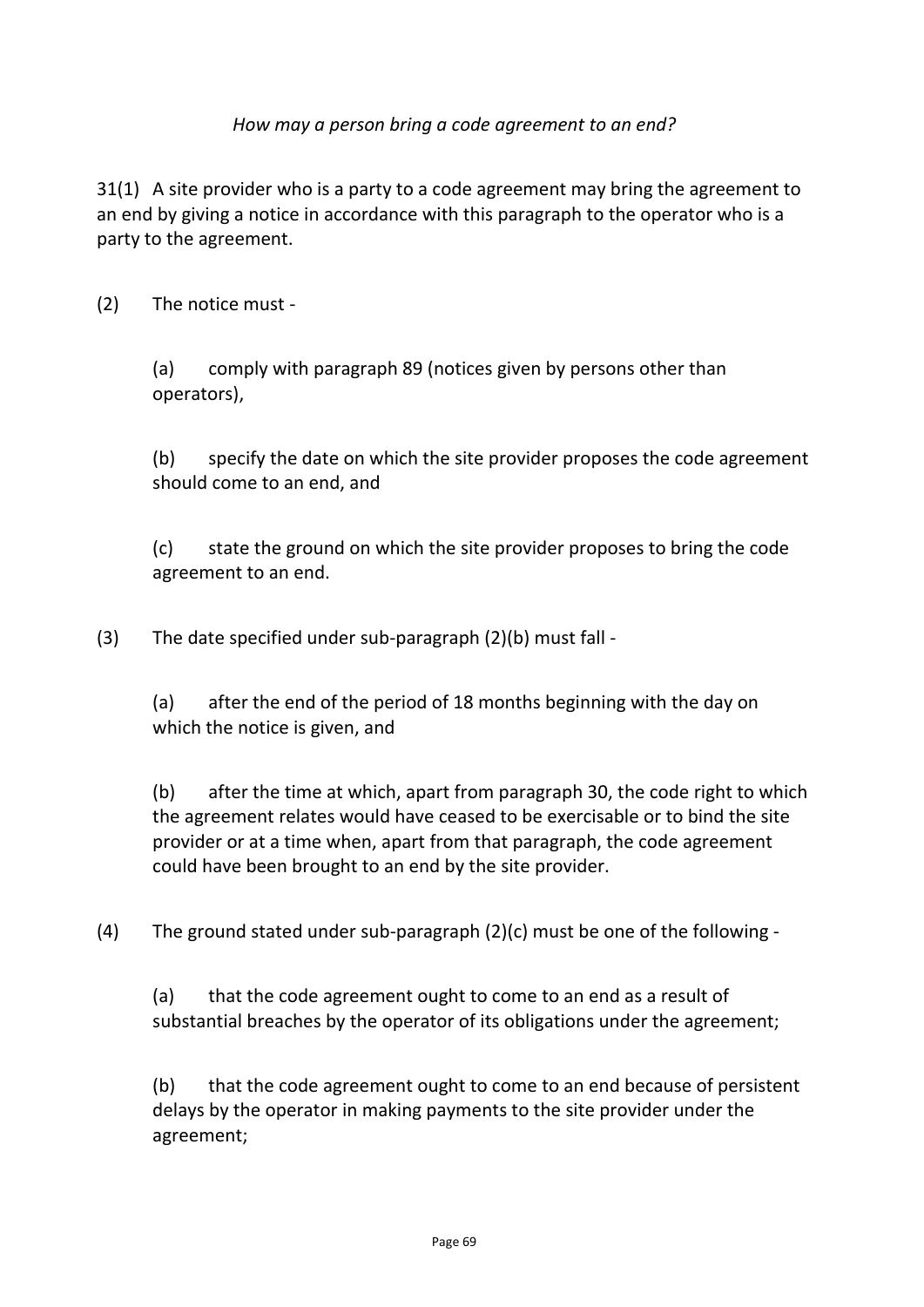(c) that the site provider intends to redevelop all or part of the land to which the code agreement relates, or any neighbouring land, and could not reasonably do so unless the code agreement comes to an end;

(d) that the operator is not entitled to the code agreement because the test under paragraph 21 for the imposition of the agreement on the site provider is not met.

#### *What is the effect of a notice under paragraph 31?*

32(1) Where a site provider gives a notice under paragraph 31, the code agreement to which it relates comes to an end in accordance with the notice unless -

(a) within the period of three months beginning with the day on which the notice is given, the operator gives the site provider a counter-notice in accordance with sub-paragraph (3), and

(b) within the period of three months beginning with the day on which the counter-notice is given, the operator applies to the court for an order under paragraph 34.

(2) Sub-paragraph (1) does not apply if the operator and the site provider agree to the continuation of the code agreement.

(3) The counter-notice must state -

(a) that the operator does not want the existing code agreement to come to an end,

(b) that the operator wants the site provider to agree to confer or be otherwise bound by the existing code right on new terms, or

(c) that the operator wants the site provider to agree to confer or be otherwise bound by a new code right in place of the existing code right.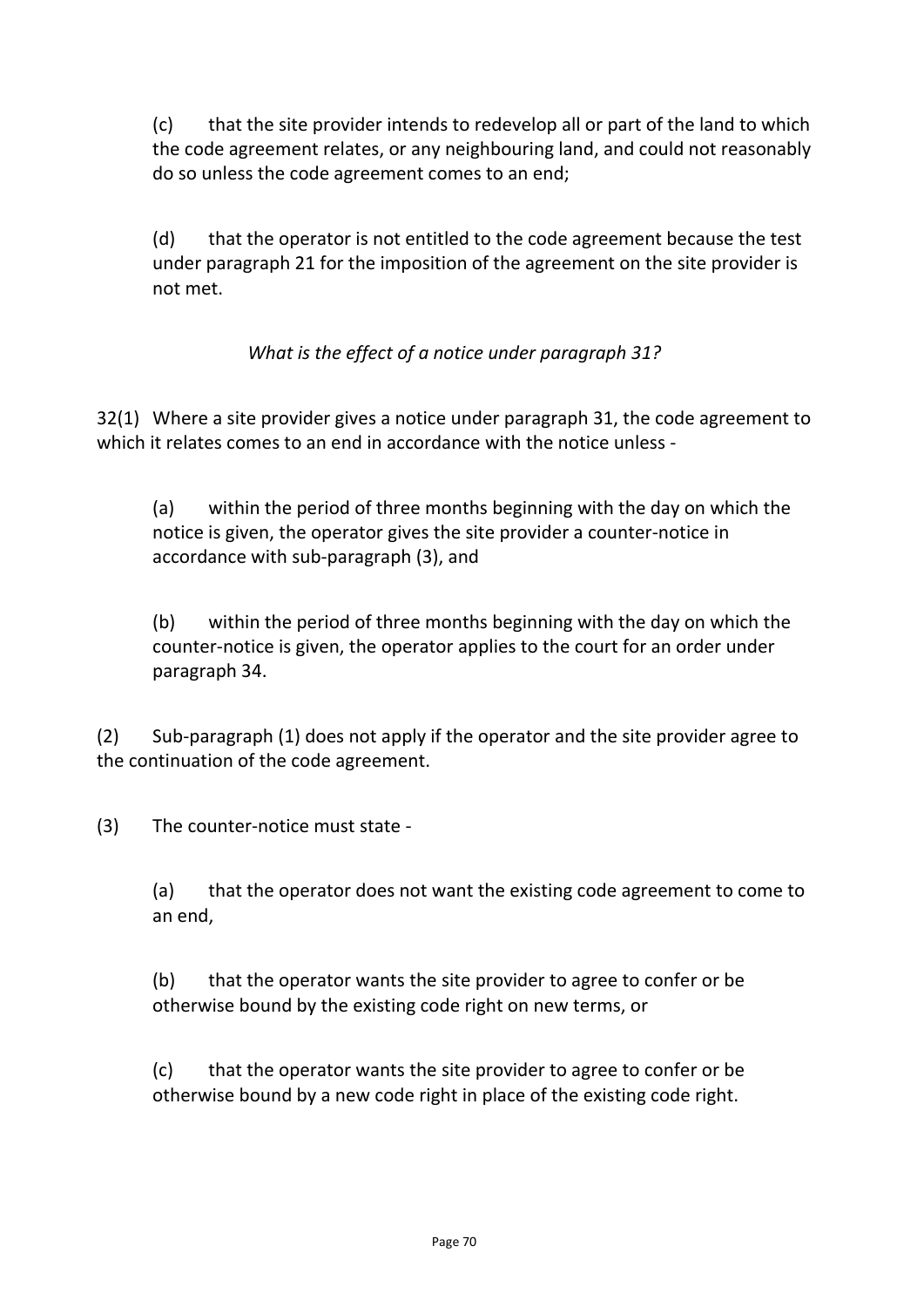$(4)$  If, on an application under sub-paragraph  $(1)(b)$ , the court decides that the site provider has established any of the grounds stated in the site provider's notice under paragraph 31, the court must order that the code agreement comes to an end in accordance with the order.

(5) Otherwise the court must make one of the orders specified in paragraph 34.

*How may a party to a code agreement require a change to the terms of an agreement which has expired?*

33(1) An operator or site provider who is a party to a code agreement by which a code right is conferred by or otherwise binds the site provider may, by notice in accordance with this paragraph, require the other party to the agreement to agree that -

(a) the code agreement should have effect with modified terms,

(b) where under the code agreement more than one code right is conferred by or otherwise binds the site provider, that the agreement should no longer provide for an existing code right to be conferred by or otherwise bind the site provider,

- (c) the code agreement should
	- (i) confer an additional code right on the operator, or

(ii) provide that the site provider is otherwise bound by an additional code right, or

(d) the existing code agreement should be terminated and a new agreement should have effect between the parties which -

(i) confers a code right on the operator, or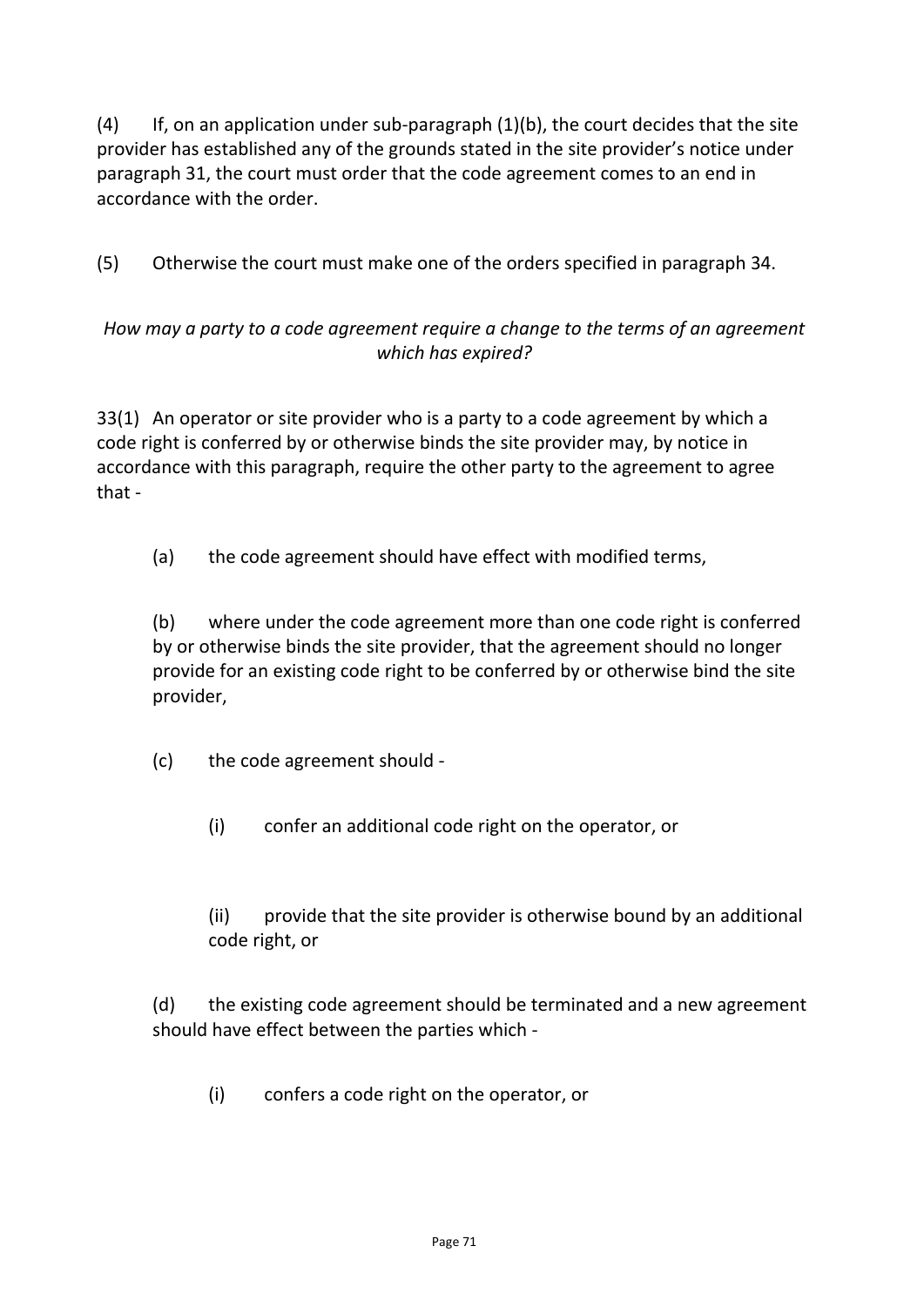(ii) provides for a code right to bind the site provider.

(2) The notice must -

(a) comply with paragraph 88 or 89, according to whether the notice is given by an operator or a site provider,

(b) specify -

(i) the day from which it is proposed that the modified terms should have effect,

(ii) the day from which the agreement should no longer provide for the code right to be conferred by or otherwise bind the site provider,

(iii) the day from which it is proposed that the additional code right should be conferred by or otherwise bind the site provider, or

(iv) the day on which it is proposed the existing code agreement should be terminated and from which a new agreement should have effect, (as the case may be), and

(c) set out details of -

(i) the proposed modified terms,

(ii) the code right it is proposed should no longer be conferred by or otherwise bind the site provider,

(iii) the proposed additional code right, or

(iv) the proposed terms of the new agreement,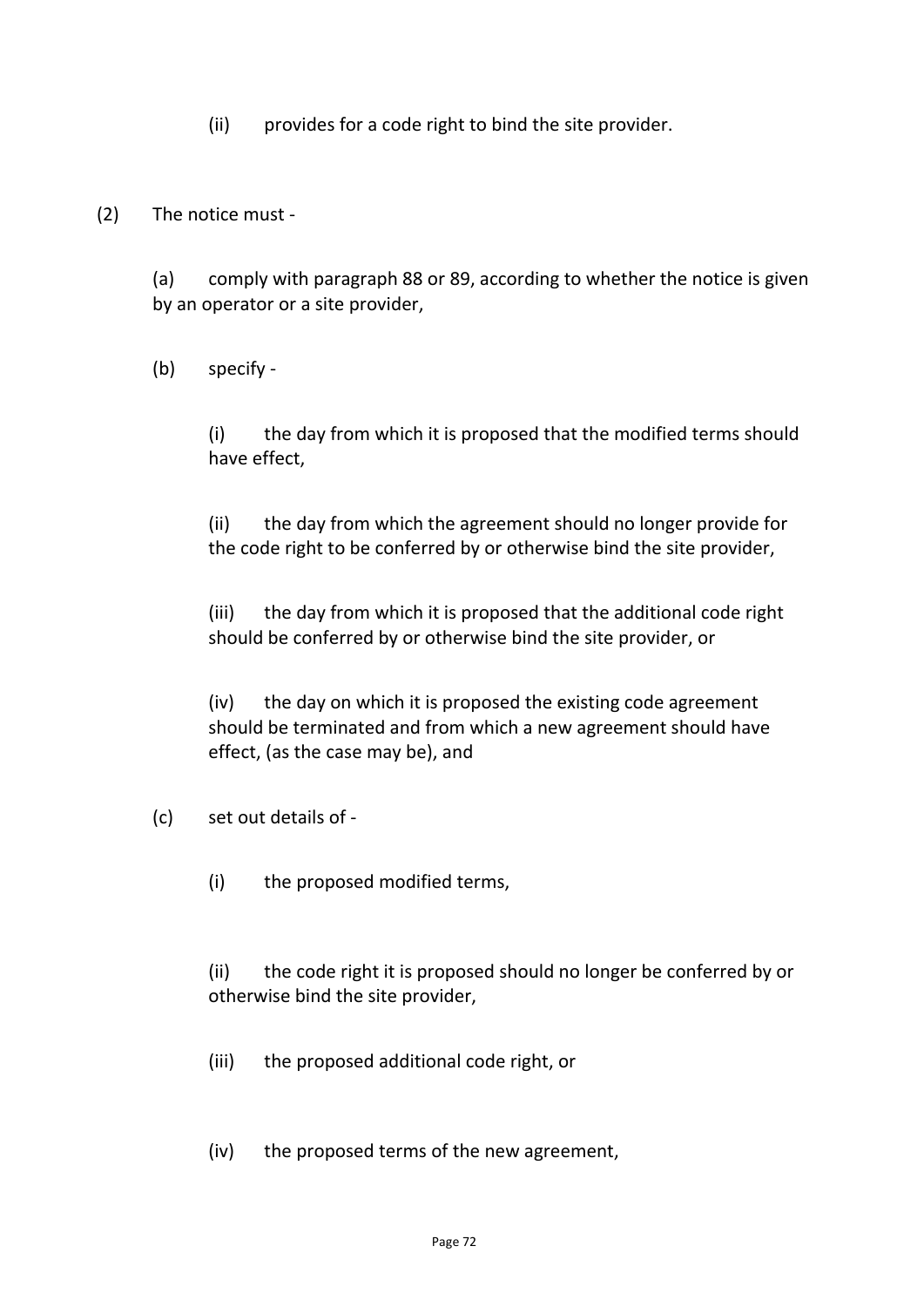(as the case may be).

(3) The day specified under sub-paragraph (2)(b) must fall -

(a) after the end of the period of 6 months beginning with the day on which the notice is given, and

(b) after the time at which, apart from paragraph 30, the code right to which the existing code agreement relates would have ceased to be exercisable or to bind the site provider or at a time when, apart from that paragraph, the code agreement could have been brought to an end by the site provider.

(4) Sub-paragraph (5) applies if, after the end of the period of six months beginning with the day on which the notice is given, the operator and the site provider have not reached agreement on the proposals in the notice.

(5) Where this paragraph applies, the operator or the site provider may apply to the court for the court to make an order under paragraph 34.

*What orders may a court make on an application under paragraph 32 or 33?*

34(1) This paragraph sets out the orders that the court may make on an application under paragraph 32(1)(b) or 33(5).

(2) The court may order that the operator may continue to exercise the existing code right in accordance with the existing code agreement for such period as may be specified in the order (so that the code agreement has effect accordingly).

(3) The court may order the modification of the terms of the code agreement relating to the existing code right.

(4) Where under the code agreement more than one code right is conferred by or otherwise binds the site provider, the court may order the modification of the terms of the code agreement so that it no longer provides for an existing code right to be conferred by or otherwise bind the site provider.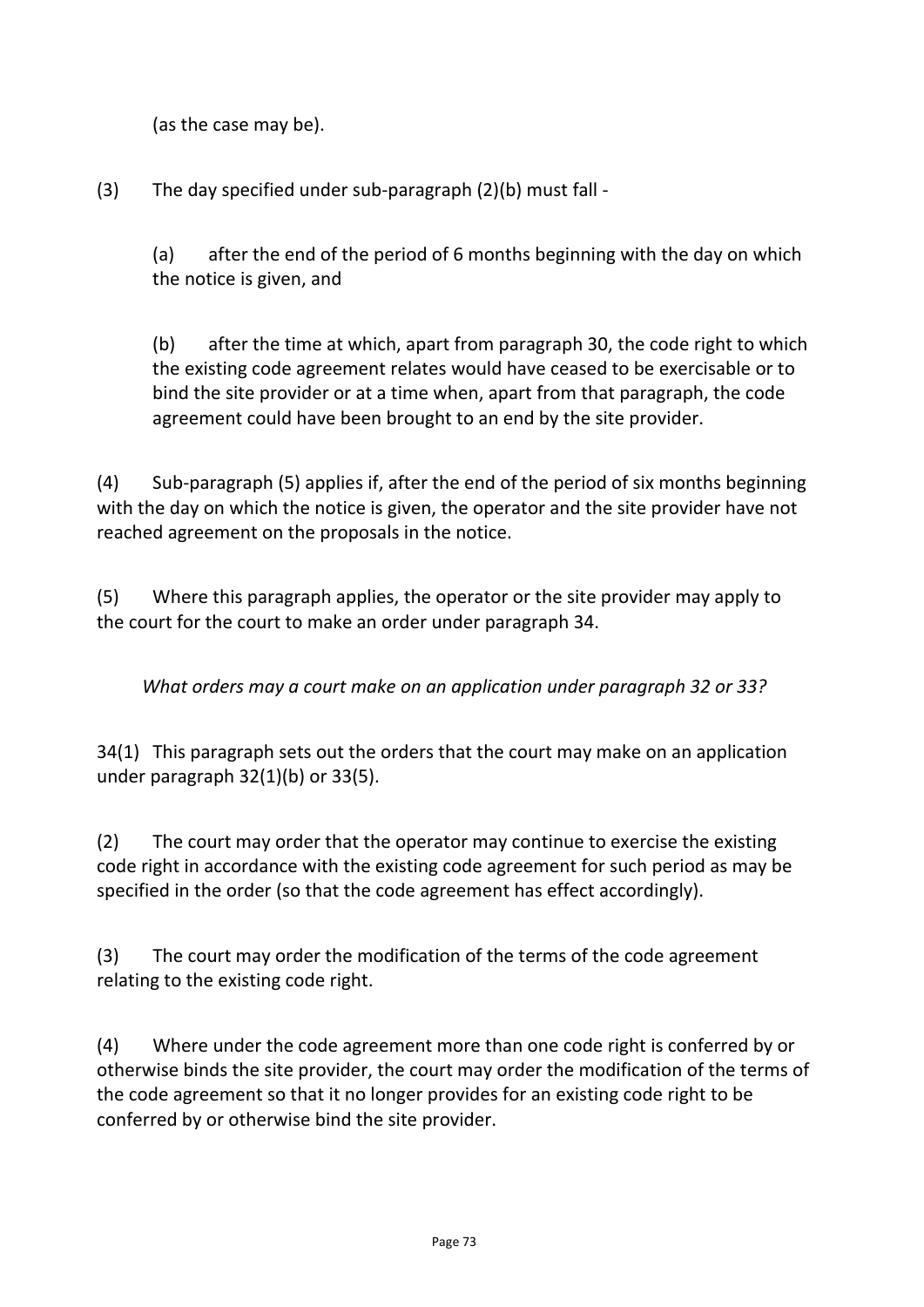(5) The court may order the terms of the code agreement relating to the existing code right to be modified so that -

(a) it confers an additional code right on the operator, or

(b) it provides that the site provider is otherwise bound by an additional code right.

(6) The court may order the termination of the code agreement relating to the existing code right and order the operator and the site provider to enter into a new agreement which -

- (a) confers a code right on the operator, or
- (b) provides for a code right to bind the site provider.

(7) The existing code agreement continues until the new agreement takes effect.

(8) This code applies to the new agreement as if it were an agreement under Part 2 of this code.

(9) The terms conferring or providing for an additional code right under subparagraph (5), and the terms of a new agreement under sub-paragraph (6), are to be such as are agreed between the operator and the site provider.

(10) If the operator and the site provider are unable to agree on the terms, the court must on an application by either party make an order specifying those terms.

(11) Paragraphs 23(2) to (8), 24, 25 and 84 apply -

(a) to an order under sub-paragraph (3), (4) or (5), so far as it modifies or specifies the terms of the agreement, and

(b) to an order under sub-paragraph (10)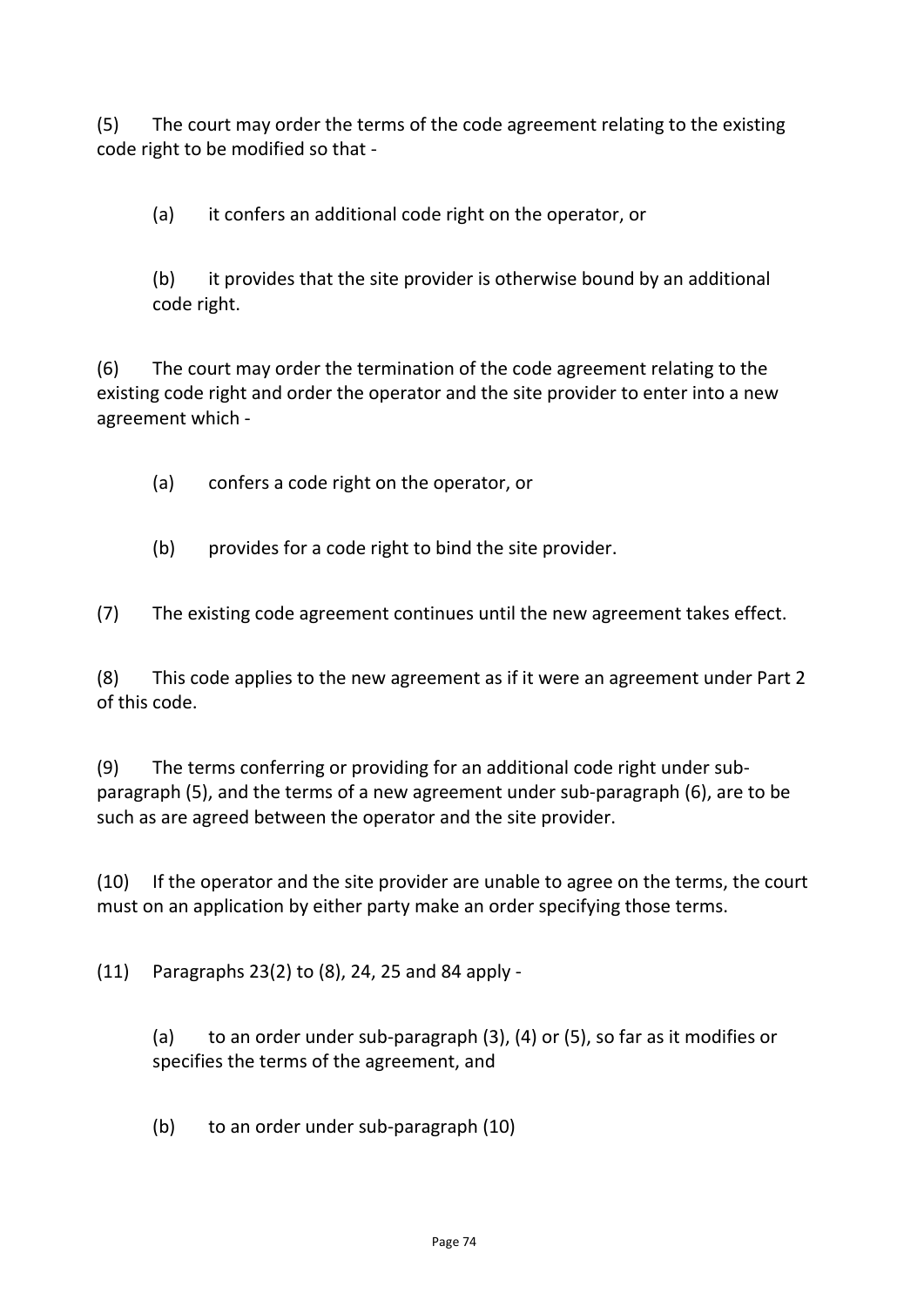as they apply to an order under paragraph 20.

(12) In the case of an order under sub-paragraph (10) the court must also have regard to the terms of the existing code agreement.

(13) In determining which order to make under this paragraph, the court must have regard to all the circumstances of the case, and in particular to -

(a) the operator's business and technical needs,

(b) the use that the site provider is making of the land to which the existing code agreement relates,

(c) any duties imposed on the site provider by an enactment, and

(d) the amount of consideration payable by the operator to the site provider under the existing code agreement.

…

35. [*What arrangements for payment can be made pending determination of the application?*]

#### **PART 6**

#### RIGHTS TO REQUIRE REMOVAL OF ELECTRONIC COMMUNICATIONS APPARATUS

*Introductory*

36. This Part of this code makes provision about -

(a) the cases in which a person has the right to require the removal of electronic communications apparatus or the restoration of land,

(b) the means by which a person can discover whether apparatus is on land pursuant to a code right, and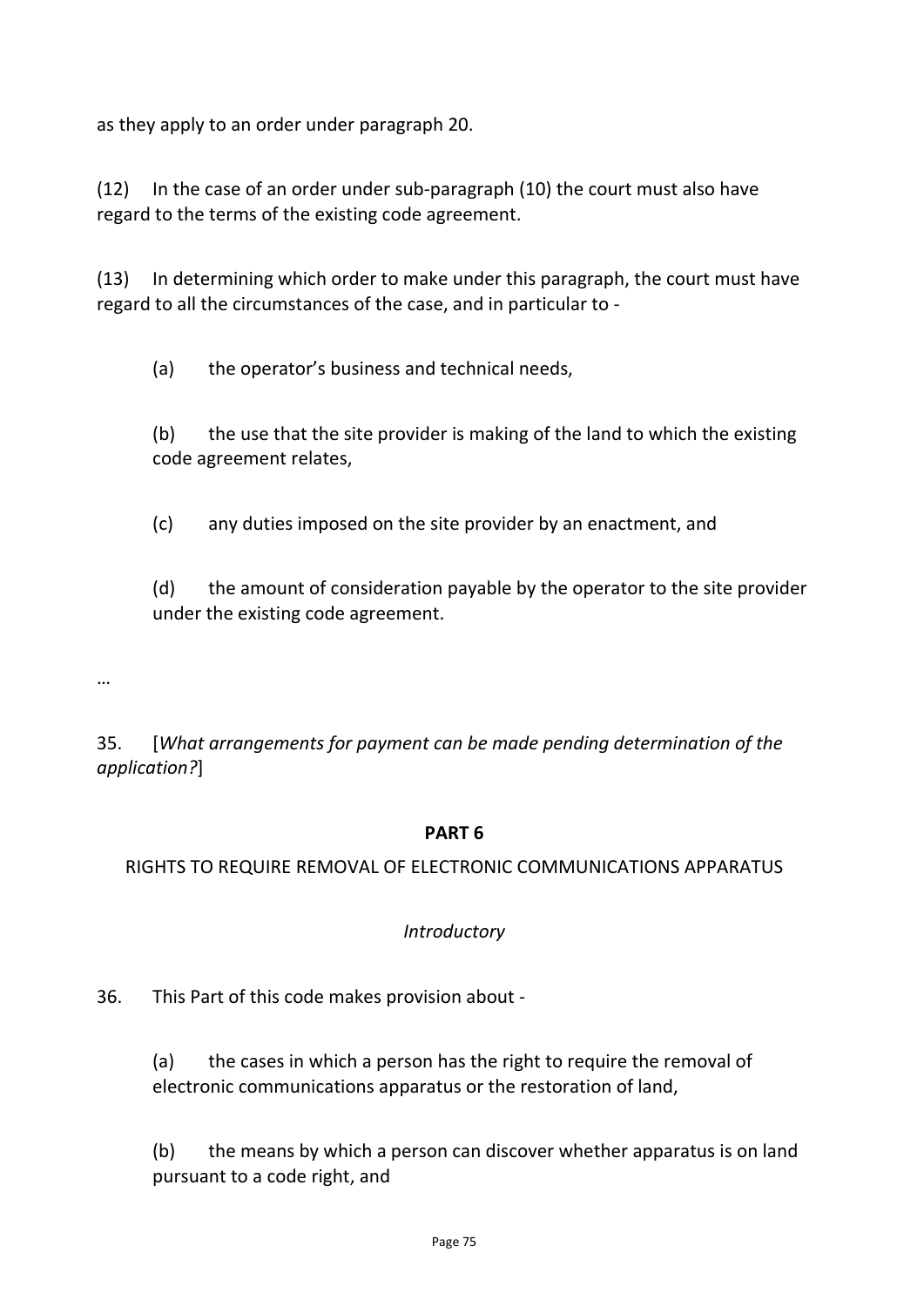(c) the means by which a right to require removal of apparatus or restoration of land can be enforced.

### *When does a landowner have the right to require removal of electronic communications apparatus?*

37(1) A person with an interest in land (a "landowner") has the right to require the removal of electronic communications apparatus on, under or over the land if (and only if) one or more of the following conditions are met.

(2) The first condition is that the landowner has never since the coming into force of this code been bound by a code right entitling an operator to keep the apparatus on, under or over the land.

(3) The second condition is that a code right entitling an operator to keep the apparatus on, under or over the land has come to an end or has ceased to bind the landowner -

- (a) as mentioned in paragraph 26(7) and (8),
	- (aa) as mentioned in paragraph 27G(1) and (4);
- (b) as the result of paragraph 32(1), or
- (c) as the result of an order under paragraph 32(4) or 34(4) or (6), or

(d) where the right was granted by a lease to which Part 5 of this code does not apply.

This is subject to sub-paragraph (4).

(4) The landowner does not meet the first or second condition if -

(a) the land is occupied by a person who -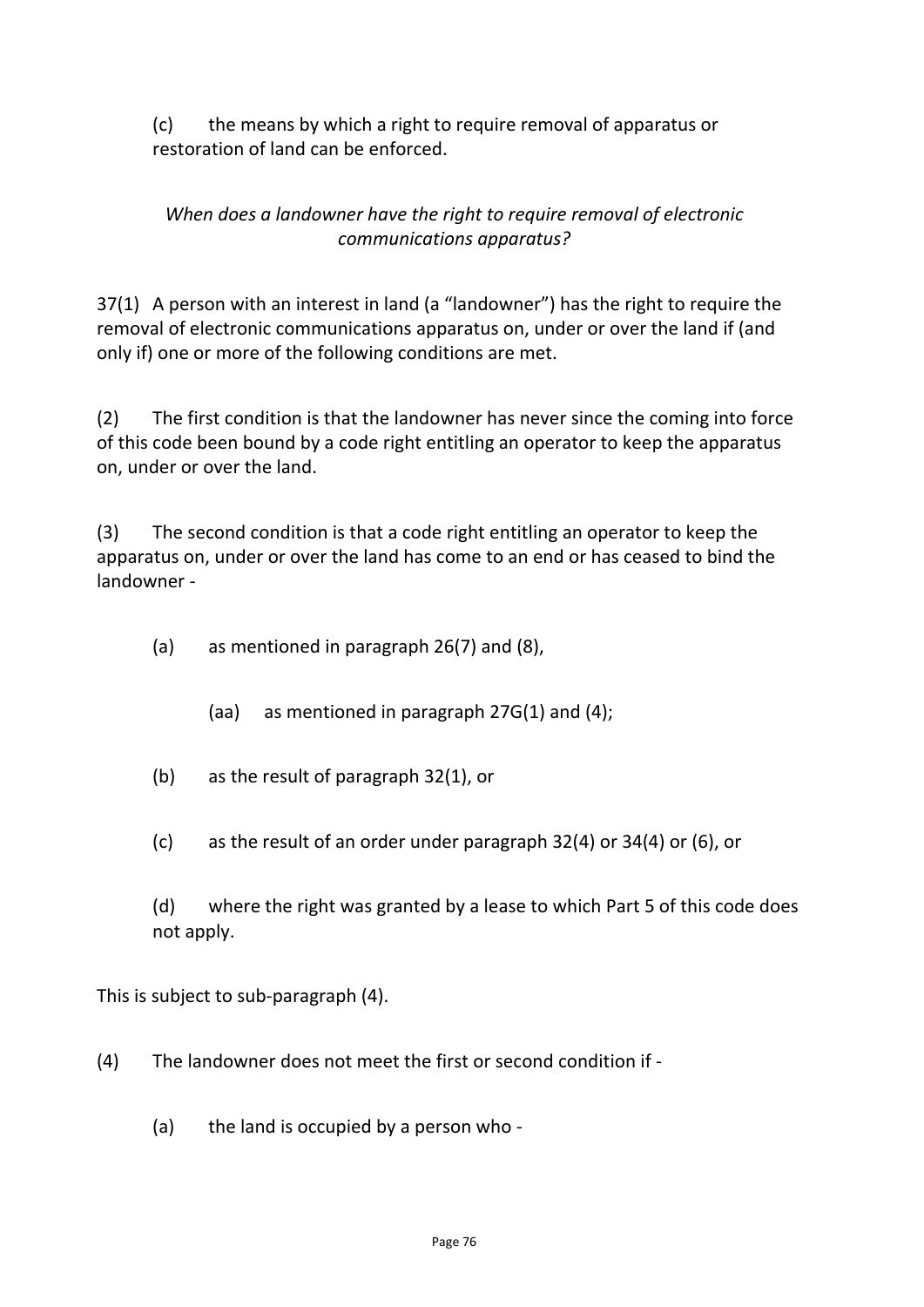(i) conferred a code right (which is in force) entitling an operator to keep the apparatus on, under or over the land, or

(ii) is otherwise bound by such a right, and

(b) that code right was not conferred in breach of a covenant enforceable by the landowner.

(5) In the application of sub-paragraph (4)(b) to Scotland the reference to a covenant enforceable by the landowner is to be read as a reference to a contractual term which is so enforceable.

(6) The third condition is that -

(a) an operator has the benefit of a code right entitling the operator to keep the apparatus on, under or over the land, but

(b) the apparatus is not, or is no longer, used for the purposes of the operator's network, and

(c) there is no reasonable likelihood that the apparatus will be used for that purpose.

(7) The fourth condition is that -

(a) this code has ceased to apply to a person so that the person is no longer entitled under this code to keep the apparatus on, under or over the land,

(b) the retention of the apparatus on, under or over the land is not authorised by a scheme contained in an order under section 117, and

(c) there is no other person with a right conferred by or under this code to keep the apparatus on, under or over the land.

(8) The fifth condition is that -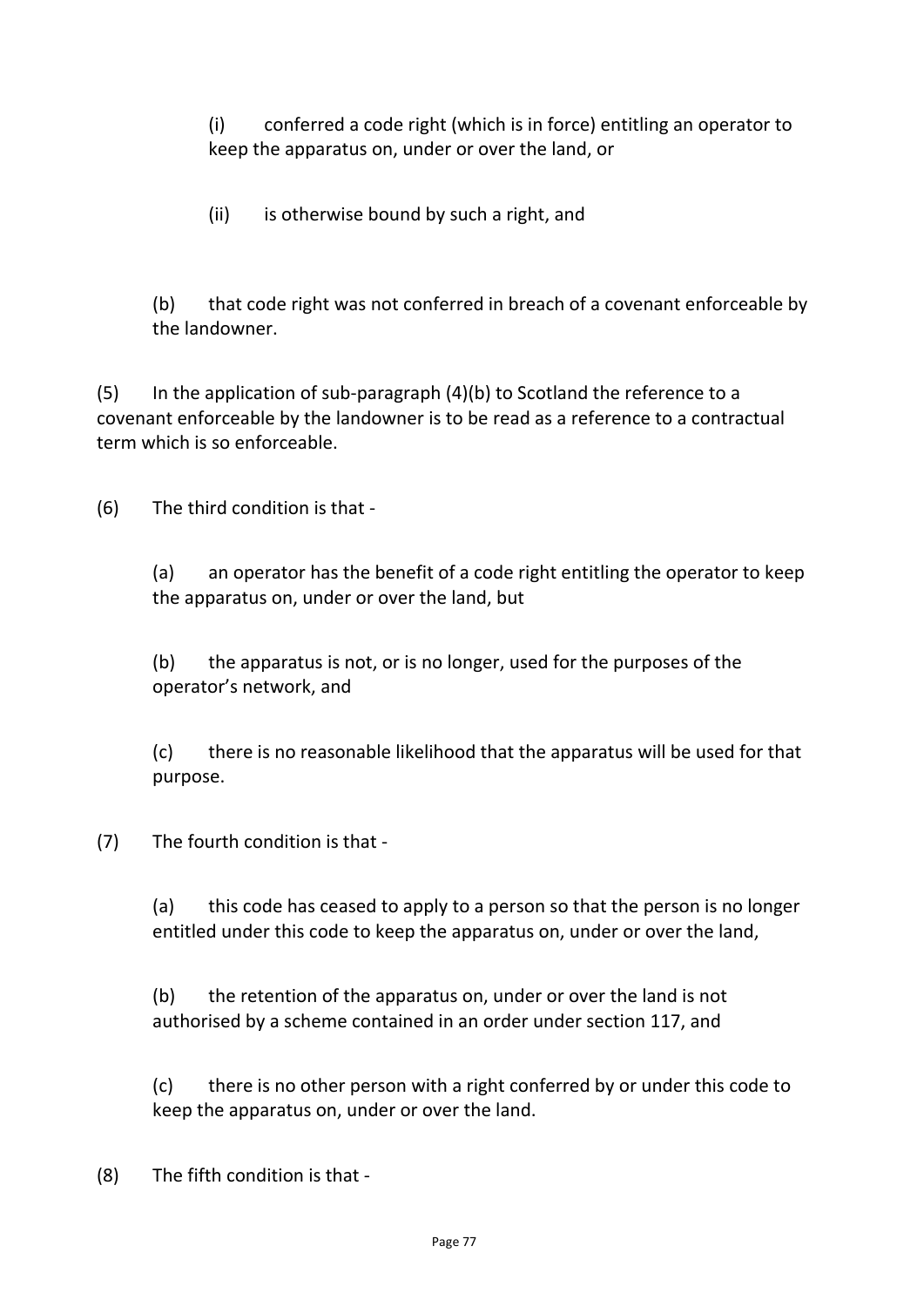(a) the apparatus was kept on, under or over the land pursuant to -

- (i) a transport land right (see Part 7), or
- (ii) a street work right (see Part 8),

(b) that right has ceased to be exercisable in relation to the land by virtue of paragraph 54(9), and

(c) there is no other person with a right conferred by or under this code to keep the apparatus on, under or over the land.

(9) This paragraph does not affect rights to require the removal of apparatus under another enactment (see paragraph 41).

38. [*Removal of ECA from neighbouring land*]

39. [*Identifying whether a code right has been granted for ECA*]

*How does a landowner or occupier enforce removal of apparatus?*

40(1) The right of a landowner or occupier to require the removal of electronic communications apparatus on, under or over land, under paragraph 37 or 38, is exercisable only in accordance with this paragraph.

(2) The landowner or occupier may give a notice to the operator whose apparatus it is requiring the operator -

(a) to remove the apparatus, and

(b) to restore the land to its condition before the apparatus was placed on, under or over the land.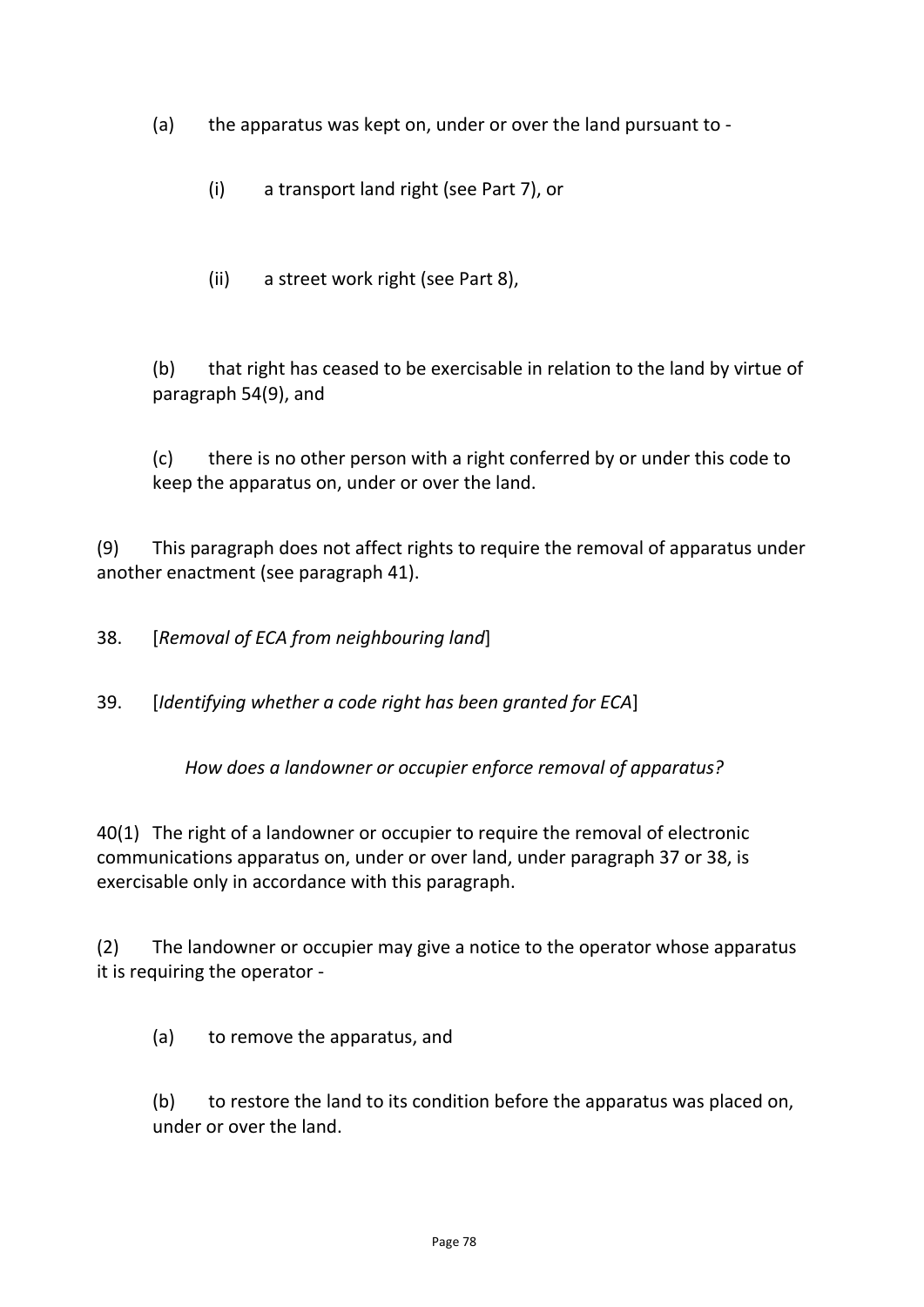(3) The notice must -

(a) comply with paragraph 89 (notices given by persons other than operators), and

(b) specify the period within which the operator must complete the works.

(4) The period specified under sub-paragraph (3) must be a reasonable one.

(5) Sub-paragraph (6) applies if, within the period of 28 days beginning with the day on which the notice was given, the landowner or occupier and the operator do not reach agreement on any of the following matters -

(a) that the operator will remove the apparatus;

(b) that the operator will restore the land to its condition before the apparatus was placed on, under or over the land;

- (c) the time at which or period within which the apparatus will be removed;
- (d) the time at which or period within which the land will be restored.
- (6) The landowner or occupier may make an application to the court for -

(a) an order under paragraph 44(1) (order requiring operator to remove apparatus etc), or

(b) an order under paragraph 44(3) (order enabling landowner to sell apparatus etc).

(7) If the court makes an order under paragraph 44(1), but the operator does not comply with the agreement imposed on the operator and the landowner or occupier by virtue of paragraph 44(7), the landowner or occupier may make an application to the court for an order under paragraph 44(3).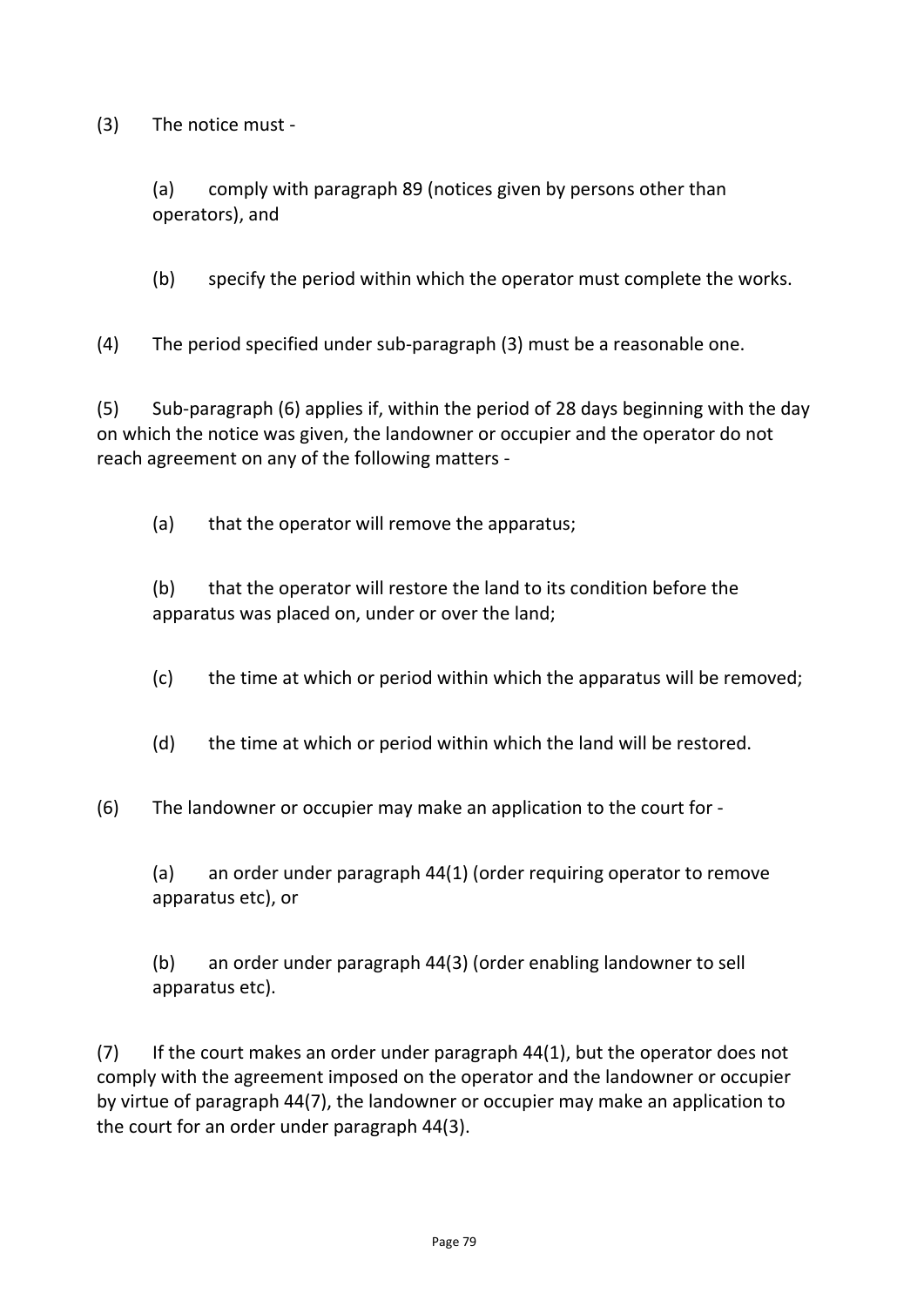(8) On an application under sub-paragraph (6) or (7) the court may not make an order in relation to apparatus if an application under paragraph 20(3) has been made in relation to the apparatus and has not been determined.

41. [*Enforcement of other rights to require removal of apparatus*]

42. [*Alteration in consequence of street works*]

43. [*Restoration of land*]

*What orders may the court make on an application under paragraphs 40 to 43?*

44(1) An order under this sub-paragraph is an order that the operator must, within the period specified in the order -

- (a) remove the electronic communications apparatus, and
- (b) restore the land to its condition before the apparatus was placed on, under or over the land.

(2) An order under this sub-paragraph is an order that the operator must, within the period specified in the order, restore the land to its condition before the code right was exercised.

(3) An order under this sub-paragraph is an order that the landowner, occupier or third party may do any of the following -

(a) remove or arrange the removal of the electronic communications apparatus;

(b) sell any apparatus so removed;

(c) recover the costs of any action under paragraph (a) or (b) from the operator;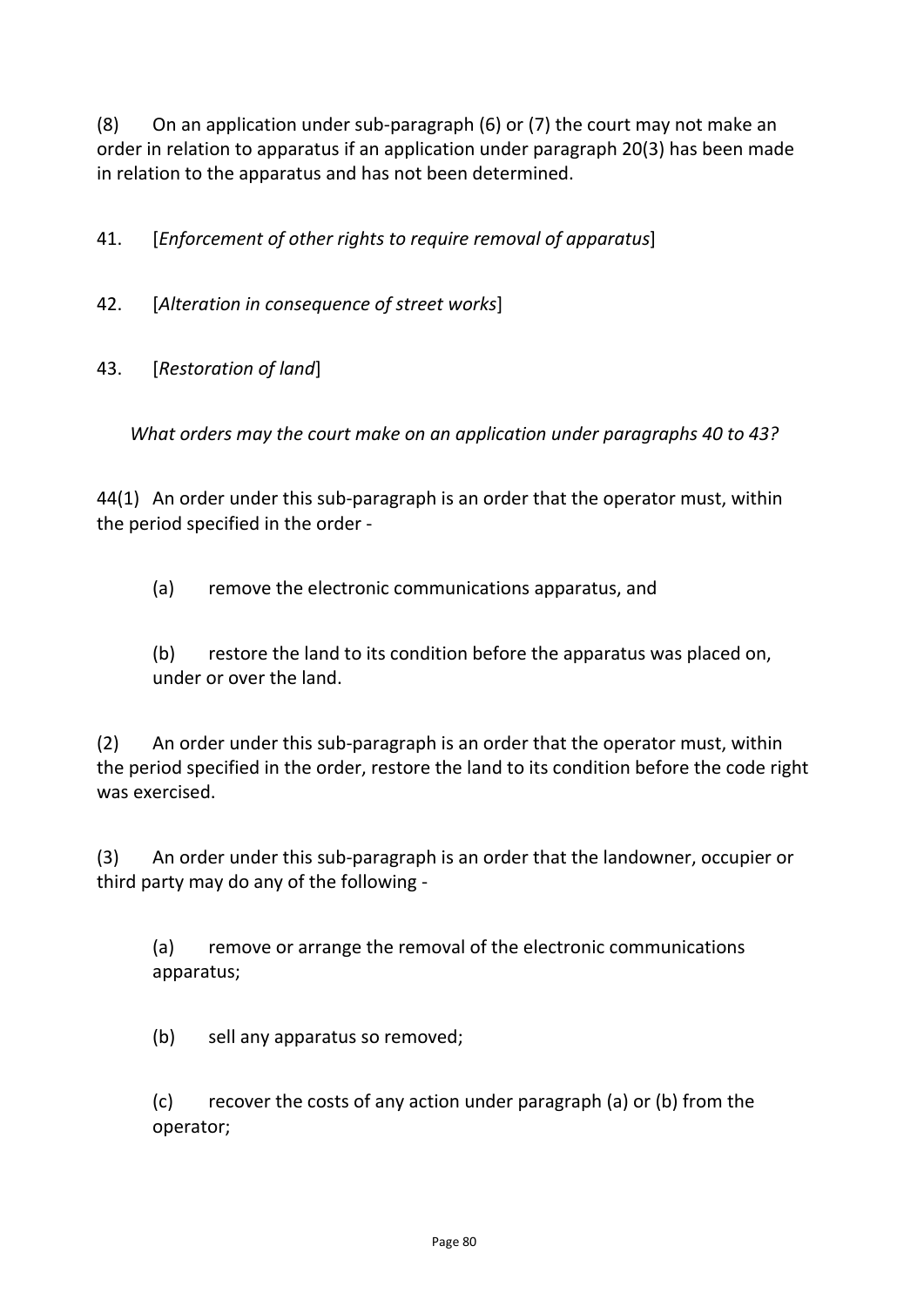(d) recover from the operator the costs of restoring the land to its condition before the apparatus was placed on, under or over the land;

(e) retain the proceeds of sale of the apparatus to the extent that these do not exceed the costs incurred by the landowner, occupier or third party as mentioned in paragraph (c) or (d).

(4) An order under this sub-paragraph is an order that the landowner may recover from the operator the costs of restoring the land to its condition before the code right was exercised.

(5) An order under this paragraph on an application under paragraph 40 may require the operator to pay compensation to the landowner for any loss or damage suffered by the landowner as a result of the presence of the apparatus on the land during the period when the landowner had the right to require the removal of the apparatus from the land but was not able to exercise that right.

(6) Paragraph 84 makes further provision about compensation under subparagraph (5).

(7) An order under sub-paragraph (1) or (2) takes effect as an agreement between the operator and the landowner, occupier or third party that -

- (a) requires the operator to take the steps specified in the order, and
- (b) otherwise contains such terms as the court may so specify.
- …

## **PART 17**

#### SUPPLEMENTARY PROVISIONS

## *Relationship between this code and existing law*

99(1) This code does not authorise the contravention of any provision of an enactment passed or made before the coming into force of this code.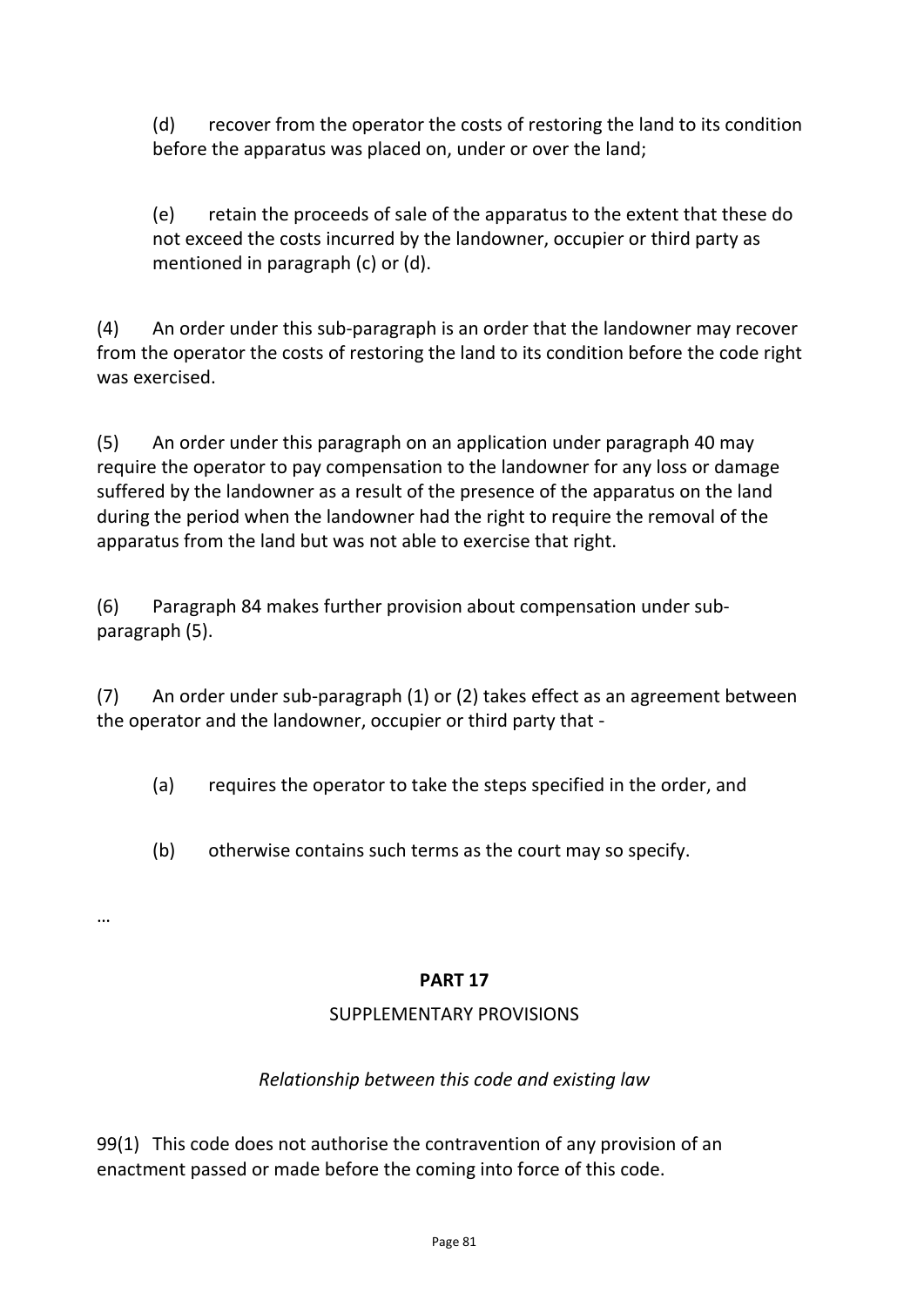(2) Sub-paragraph (1) does not apply if and to the extent that an enactment makes provision to the contrary.

## *Relationship between this code and agreements with operators*

100(1) This code does not affect any rights or liabilities arising under an agreement to which an operator is a party.

(2) Sub-paragraph (1) does not apply in relation to paragraph 99 or Parts 3 to 6 of this code.

# *Ownership of property*

101. The ownership of property does not change merely because the property is installed on or under, or affixed to, any land by any person in exercise of a right conferred by or in accordance with this code.

102. [*Conduits*]

103. [*Duties for OFCOM to prepare codes of practice*]

104. [*Application of this code to the Crown*]

#### *Meaning of "occupier"*

105(1)References in this code to an occupier of land are to the occupier of the land for the time being.

(2) References in this code to an occupier of land, in relation to a footpath or bridleway that crosses and forms part of agricultural land, are to the occupier of that agricultural land.

- (3) [*Occupier in relation to streets and roads*]
- (4) [*Occupier in relation to streets and roads*]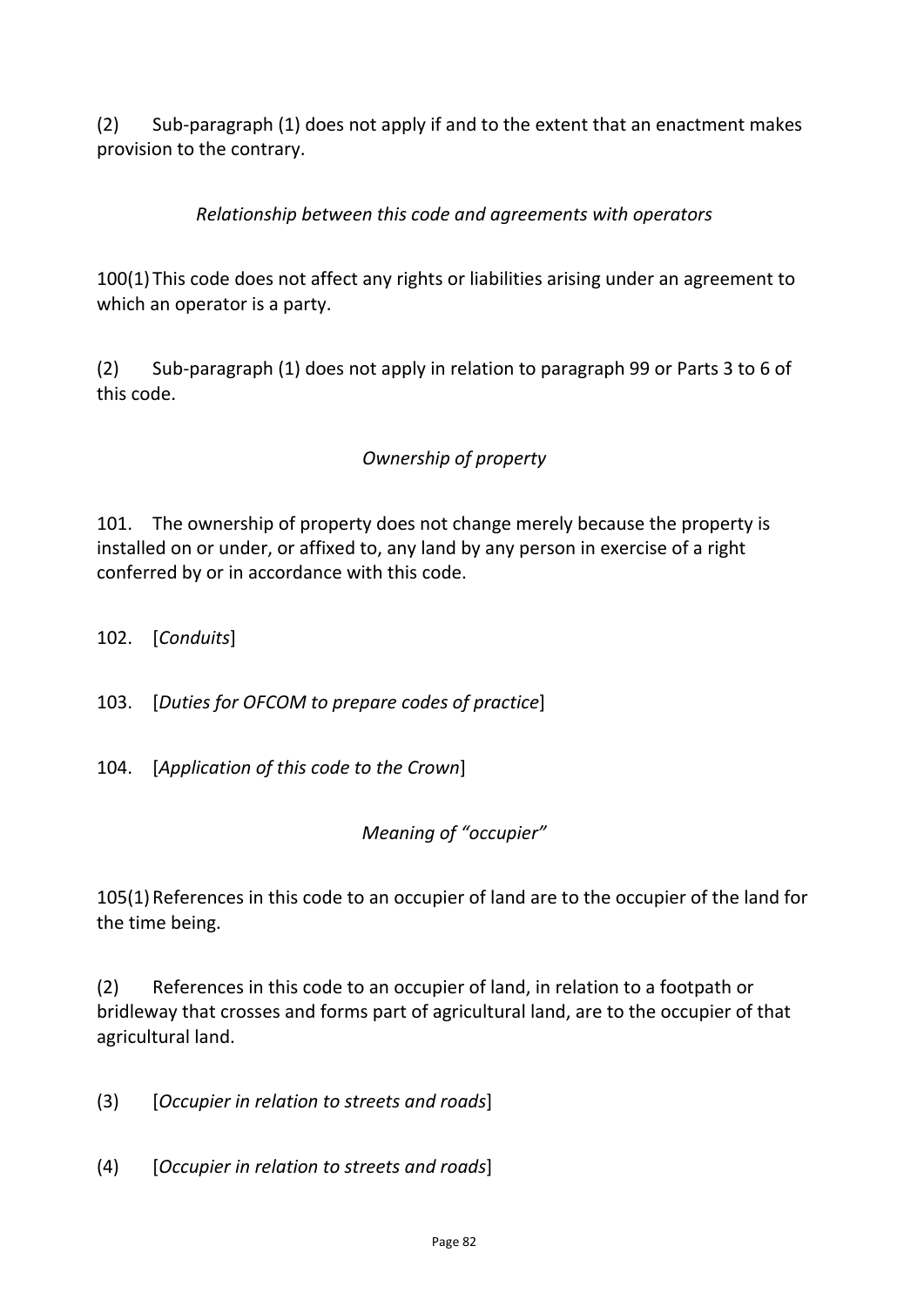(5) Sub-paragraph (6) applies in relation to land which -

(a) is unoccupied, and

(b) is not a street in England and Wales or Northern Ireland or a road in Scotland.

(6) References in this code to an occupier of land, in relation to land within subparagraph (5), are to -

(a) the person (if any) who for the time being exercises powers of management or control over the land, or

(b) if there is no person within paragraph (a), to every person whose interest in the land would be prejudicially affected by the exercise of a code right in relation to the land.

(7) …

106. [*Lands Tribunal for Scotland procedure rules*]

107. [*Arbitrations in Scotland*]

#### *General interpretation*

 $108(1)$  In this code -

…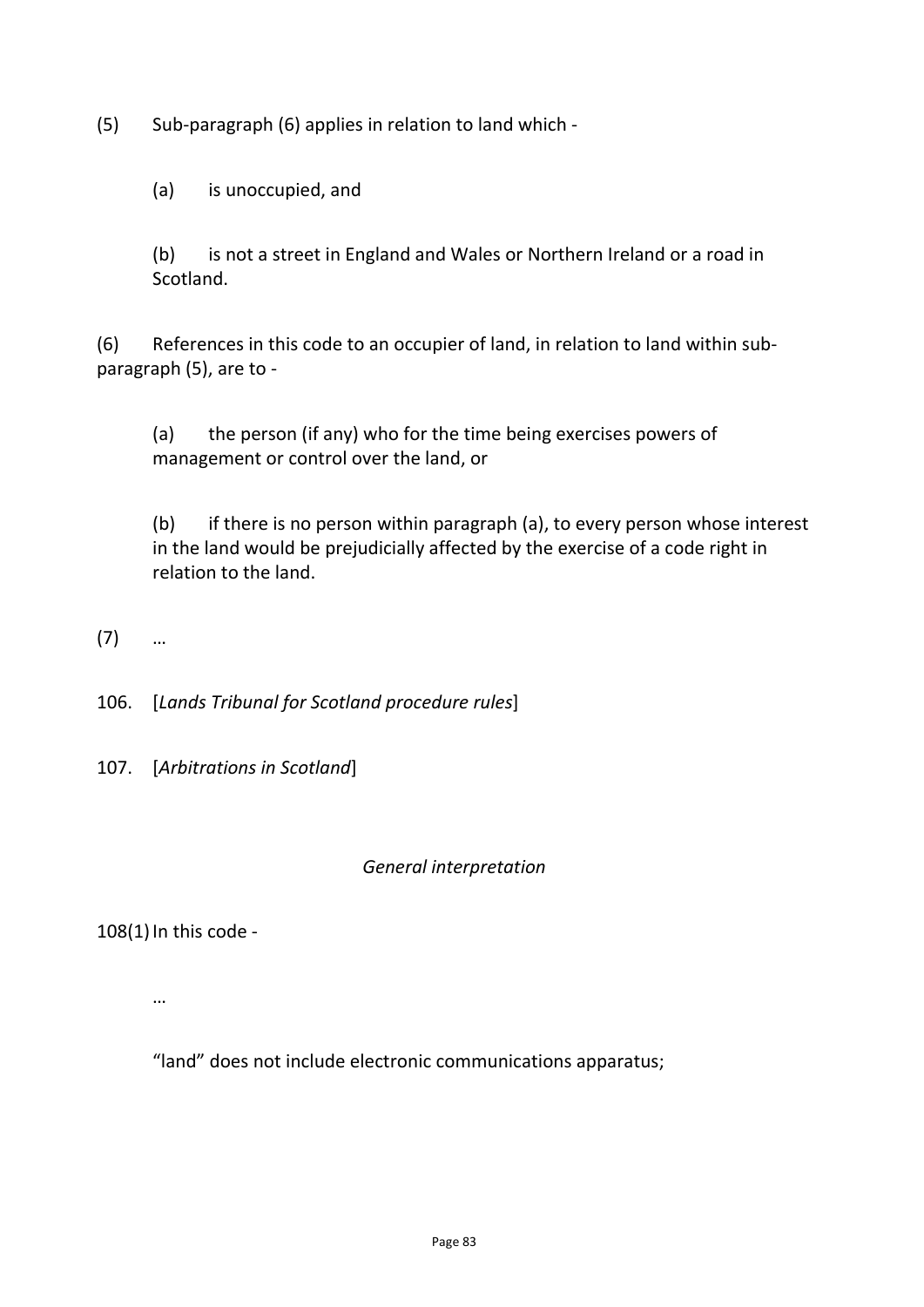# SECTION 2: THE OLD CODE SCHEDULE 2 TO THE TELECOMMUNICATIONS ACT 1984 (AS AMENDED)

#### 1. [*Interpretation*]

#### *Agreement required to confer right to execute works etc*

2(1) The agreement in writing of the occupier for the time being of any land shall be required for conferring on the operator a right for the statutory purposes -

(a) to execute any works on that land for or in connection with the installation, maintenance, adjustment, repair or alteration of telecommunication apparatus; or

(b) to keep telecommunication apparatus installed on, under or over that land; or

(c) to enter that land to inspect any apparatus kept installed (whether on, under or over that land or elsewhere) for the purposes of the operator's system.

(2) A person who is the owner of the freehold estate in any land or is a lessee of any land shall not be bound by a right conferred in accordance with sub-paragraph (1) above by the occupier of that land unless -

(a) he conferred the right himself as occupier of the land; or

(b) he has agreed in writing to be bound by the right; or

(c) he is for the time being treated by virtue of sub-paragraph (3) below as having so agreed; or

(d) he is bound by the right by virtue of sub-paragraph (4) below.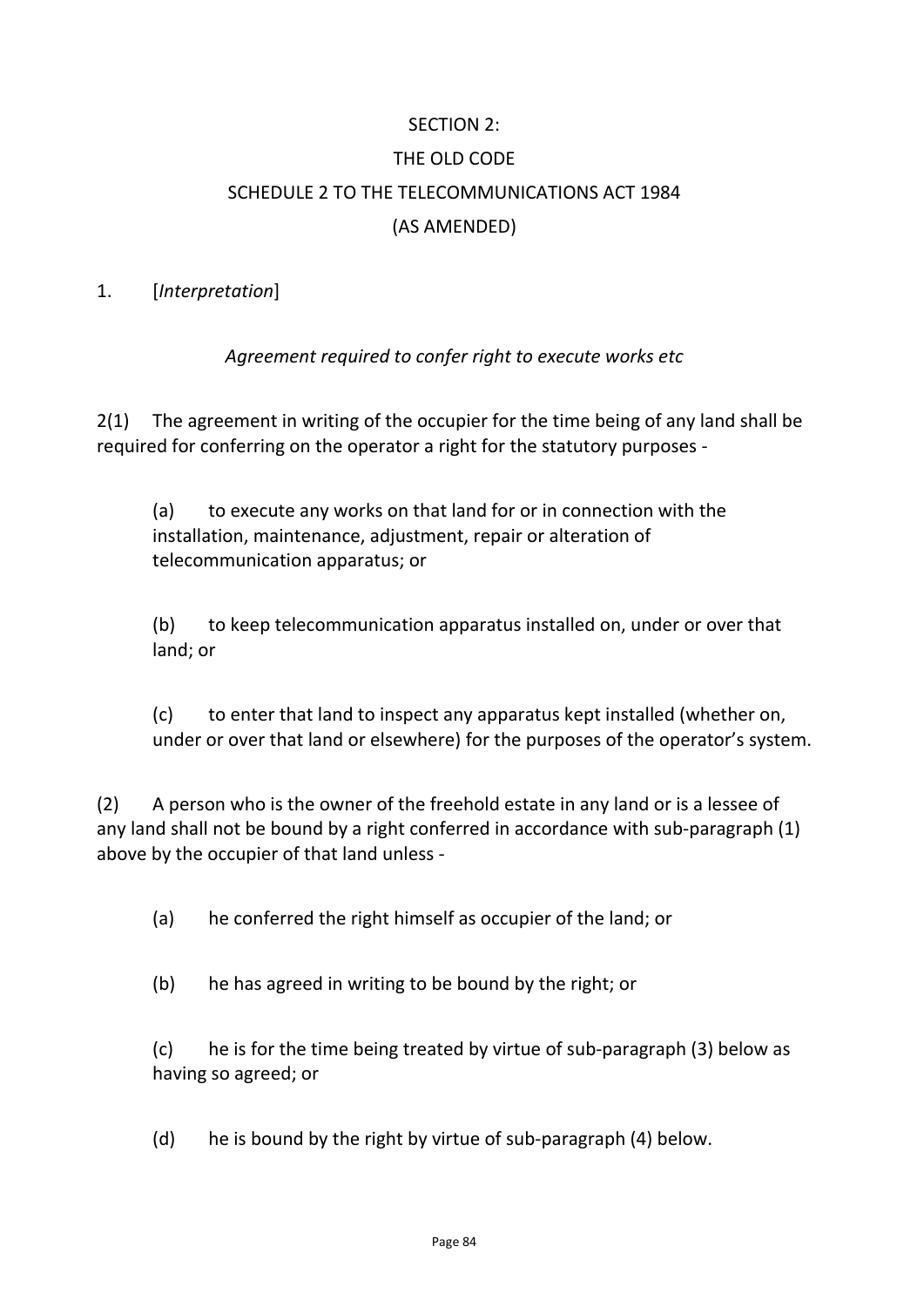(3) If a right falling within sub-paragraph (1) above has been conferred by the occupier of any land for purposes connected with the provision, to the occupier from time to time of that land, of any telecommunication services and -

(a) the person conferring the right is also the owner of the freehold estate in that land or is a lessee of the land under a lease for a term of a year or more, or

(b) in a case not falling within paragraph (a) above, a person owning the freehold estate in the land or a lessee of the land under a lease for a term of a year or more has agreed in writing that his interest in the land should be bound by the right,

then, subject to paragraph 4 below, that right shall (as well as binding the person who conferred it) have effect, at any time when the person who conferred it or a person bound by it under sub-paragraph (2)(b) or (4) of this paragraph is the occupier of the land, as if every person for the time being owning an interest in that land had agreed in writing to the right being conferred for the said purposes and, subject to its being exercised solely for those purposes, to be bound by it.

(4) In any case where a person owning an interest in land agrees in writing (whether when agreeing to the right as occupier or for the purposes of sub-paragraph (3)(b) above or otherwise) that his interest should be bound by a right falling within sub-paragraph (1) above, that right shall (except in so far as the contrary intention appears) bind the owner from time to time of that interest and also -

(a) the owner from time to time of any other interest in the land, being an interest created after the right is conferred and not having priority over the interest to which the agreement relates; and

(b) any other person who is at any time in occupation of the land and whose right to occupation of the land derives (by contract or otherwise) from a person who at the time the right to occupation was granted was bound by virtue of this sub-paragraph.

(5) A right falling within sub-paragraph (1) above shall not be exercisable except in accordance with the terms (whether as to payment or otherwise) subject to which it is conferred; and, accordingly, every person for the time being bound by such a right shall have the benefit of those terms.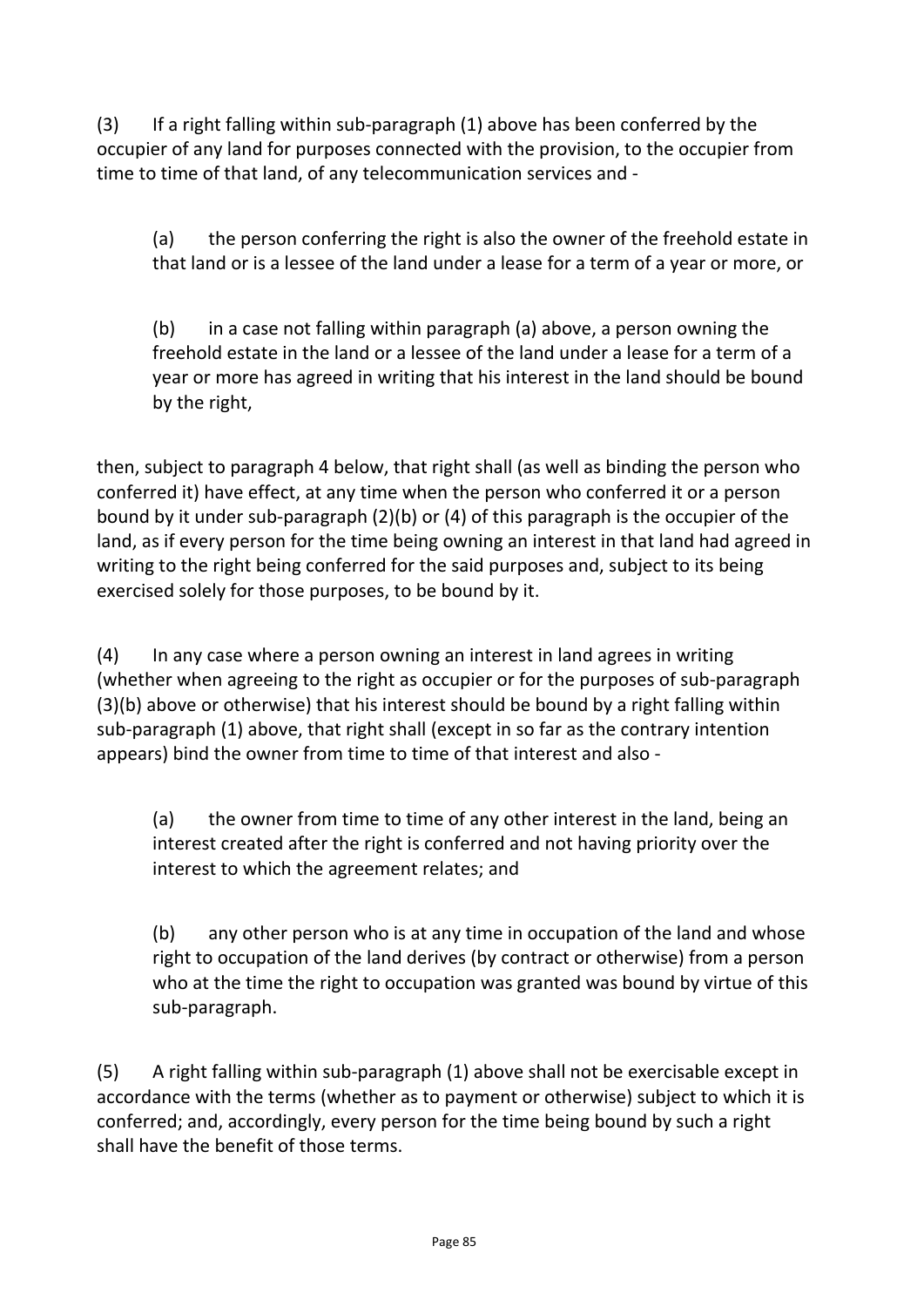(6) A variation of a right falling within sub-paragraph (1) above or of the terms on which such a right is exercisable shall be capable of binding persons who are not parties to the variation in the same way as, under sub-paragraphs (2), (3) and (4) above, such a right is capable of binding persons who are not parties to the conferring of the right.

(7) It is hereby declared that a right falling within sub-paragraph (1) above is not subject to the provisions of any enactment requiring the registration of interests in, charges on or other obligations affecting land.

(8) In this paragraph and paragraphs 3 and 4

(a) references to the occupier of any land shall have effect -

…

(iii) in relation to any land (not being a street) which is unoccupied, as references to the person (if any) who for the time being exercises powers of management or control over the land or, if there is no such person, to every person whose interest in the land would be prejudicially affected by the exercise of the right in question; …

# *Power to dispense with the need for required agreement*

5(1) Where the operator requires any person to agree for the purposes of paragraph 2 or 3 above that any right should be conferred on the operator, or that any right should bind that person or any interest in land, the operator may give a notice to that person of the right and of the agreement that he requires.

(2) Where the period of 28 days beginning with the giving of a notice under subparagraph (1) above has expired without the giving of the required agreement, the operator may apply to the court for an order conferring the proposed right, or providing for it to bind any person or any interest in land, and (in either case) dispensing with the need for the agreement of the person to whom the notice was given.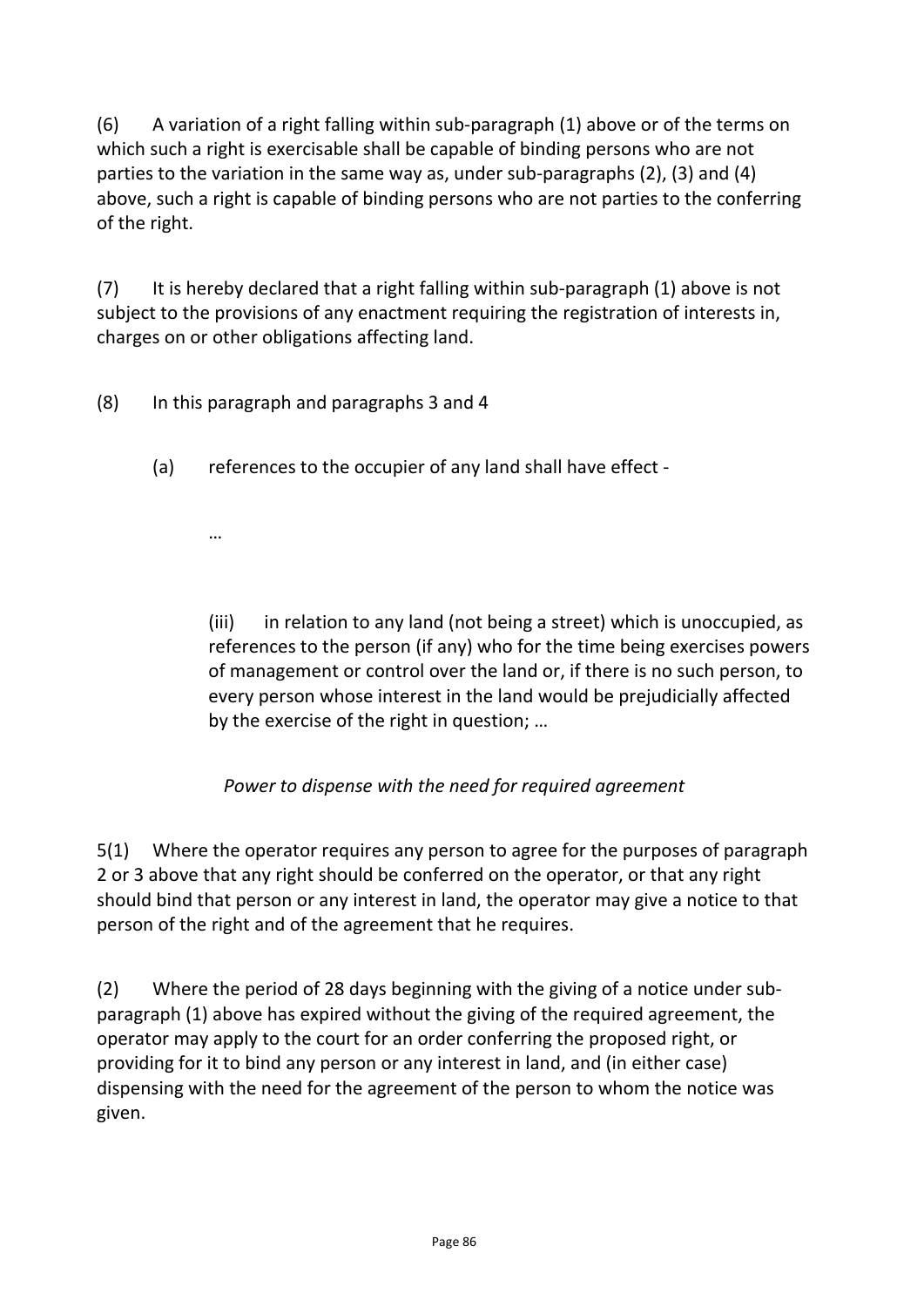(3) The court shall make an order under this paragraph if, but only if, it is satisfied that any prejudice caused by the order -

(a) is capable of being adequately compensated for by money; or

(b) is outweighed by the benefit, accruing from the order to the persons whose access to a telecommunication system will be secured by the order;

and in determining the extent of the prejudice, and the weight of that benefit, the court shall have regard to all the circumstances and to the principle that no person should unreasonably be denied access to a telecommunication system.

(4) An order under this paragraph made in respect of a proposed right may, in conferring that right or providing for it to bind any person or any interest in land and in dispensing with the need for any person's agreement, direct that the right shall have effect with such modifications, be exercisable on such terms and be subject to such conditions as may be specified in the order.

(5) The terms and conditions specified by virtue of sub-paragraph (4) above in an order under this paragraph, shall include such terms and conditions as appear to the court appropriate for ensuring that the least possible loss and damage is caused by the exercise of the right in respect of which the order is made to persons who occupy, own interests in or are from time to time on the land in question.

(6) …

(7) Where an order under this paragraph, for the purpose of conferring any right or making provision for a right to bind any person or any interest in land, dispenses with the need for the agreement of any person, the order shall have the same effect and incidents as the agreement of the person the need for whose agreement is dispensed with and accordingly (without prejudice to the foregoing) shall be capable of variation or release by a subsequent agreement.

# *Acquisition of rights in respect of apparatus already installed*

6(1) The following provisions of this paragraph apply where the operator gives notice under paragraph 5(1) above to any person and -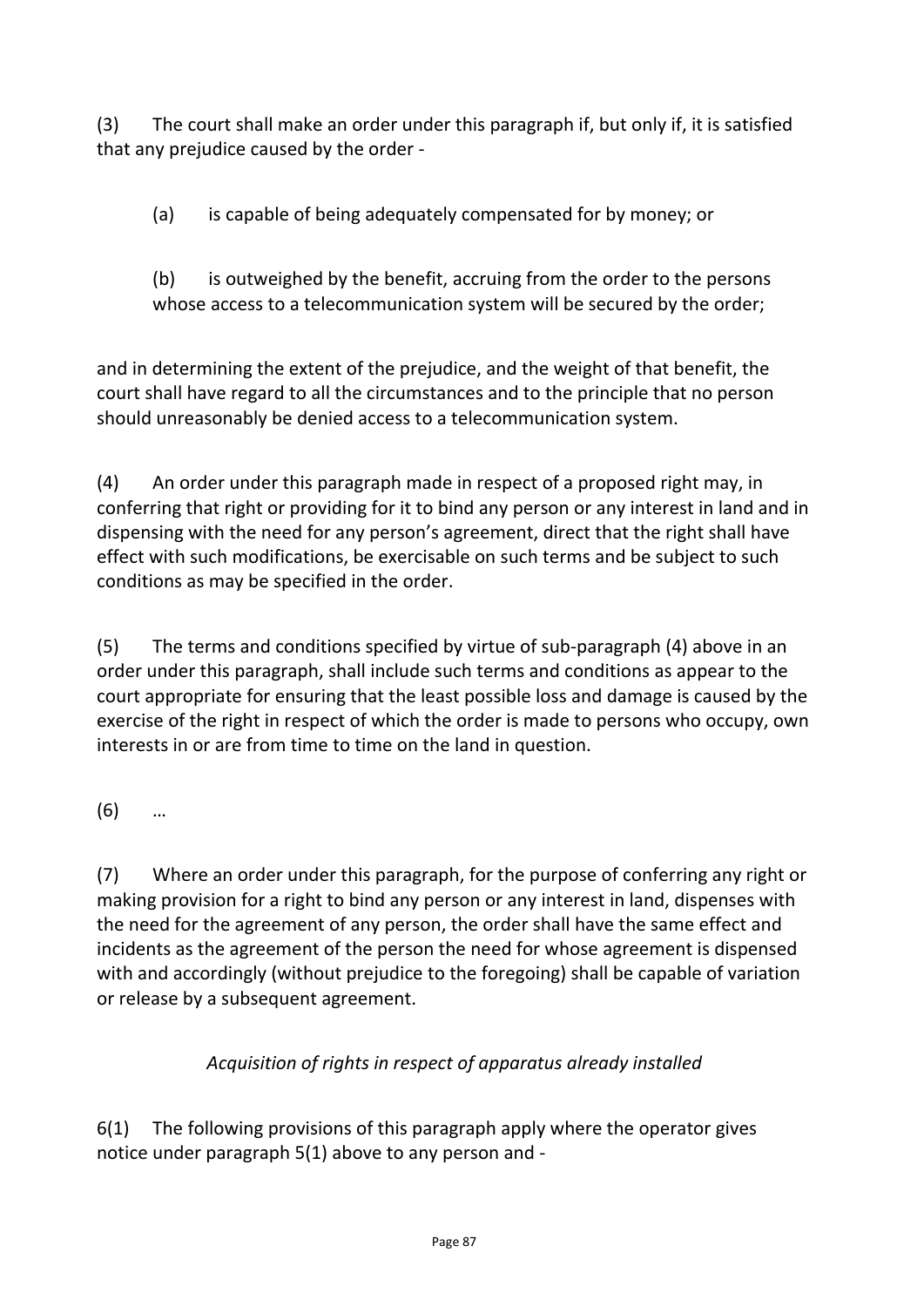(a) that notice requires that person's agreement in respect of a right which is to be exercisable (in whole or in part) in relation to telecommunication apparatus already kept installed on, under or over the land in question, and

(b) that person is entitled to require the removal of that apparatus but, by virtue of paragraph 21 below, is not entitled to enforce its removal.

(2) The court may, on the application of the operator, confer on the operator such temporary rights as appear to the court reasonably necessary for securing that, pending the determination of any proceedings under paragraph 5 above or paragraph 21 below, the service provided by the operator's system is maintained and the apparatus properly adjusted and kept in repair.

(3) In any case where it is shown that a person with an interest in the land was entitled to require the removal of the apparatus immediately after it was installed, the court shall, in determining for the purposes of paragraph 5 above whether the apparatus should continue to be kept installed on, under or over the land, disregard the fact that the apparatus has already been installed there.

…

# *Restriction on right to require the removal of apparatus*

21(1) Where any person is for the time being entitled to require the removal of any of the operator's telecommunication apparatus from any land (whether under any enactment or because that apparatus is kept on, under or over that land otherwise than in pursuance of a right binding that person or for any other reason) that person shall not be entitled to enforce the removal of the apparatus except, subject to subparagraph (12) below, in accordance with the following provisions of this paragraph.

(2) The person entitled to require the removal of any of the operator's telecommunication apparatus shall give a notice to the operator requiring the removal of the apparatus.

(3) Where a person gives a notice under sub-paragraph (2) above and the operator does not give that person a counter-notice within the period of 28 days beginning with the giving of the notice, that person shall be entitled to enforce the removal of the apparatus.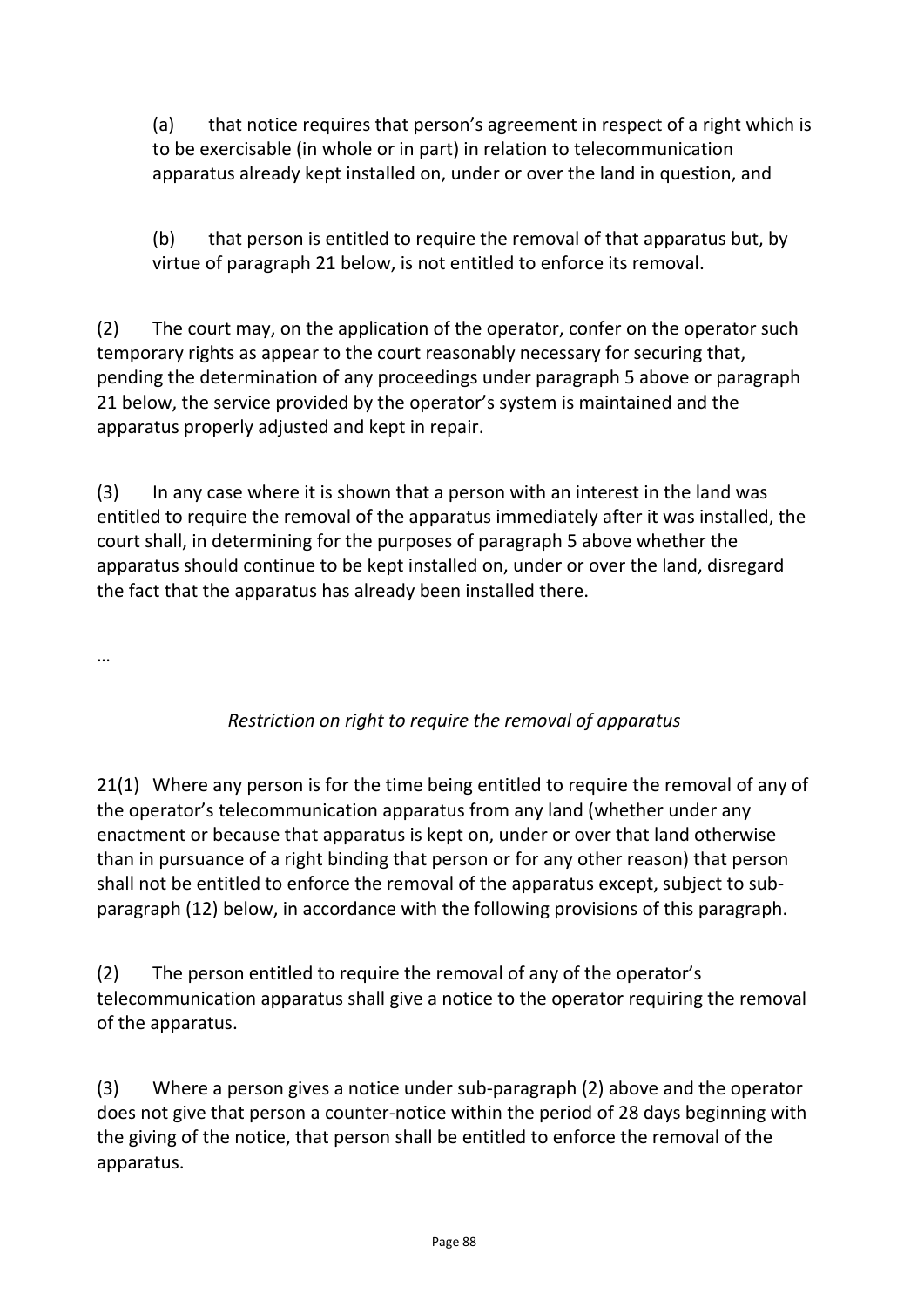(4) A counter-notice given under sub-paragraph (3) above to any person by the operator shall do one or both of the following, that is to say -

(a) state that that person is not entitled to require the removal of the apparatus;

(b) specify the steps which the operator proposes to take for the purpose of securing a right as against that person to keep the apparatus on the land.

(5) Those steps may include any steps which the operator could take for the purpose of enabling him, if the apparatus is removed, to re-install the apparatus; and the fact that by reason of the following provisions of this paragraph any proposed reinstallation is only hypothetical shall not prevent the operator from taking those steps or any court or person from exercising any function in consequence of those steps having been taken.

(6) Where a counter-notice is given under sub-paragraph (3) above to any person, that person may only enforce the removal of the apparatus in pursuance of an order of the court; and, where the counter-notice specifies steps which the operator is proposing to take to secure a right to keep the apparatus on the land, the court shall not make such an order unless it is satisfied -

(a) that the operator is not intending to take those steps or is being unreasonably dilatory in the taking of those steps; or

(b) that the taking of those steps has not secured, or will not secure, for the operator as against that person any right to keep the apparatus installed on, under or over the land or, as the case may be, to re-install it if it is removed.

(7) Where any person is entitled to enforce the removal of any apparatus under this paragraph (whether by virtue of sub-paragraph (3) above or an order of the court under sub-paragraph (6) above), that person may, without prejudice to any method available to him apart from this sub-paragraph for enforcing the removal of that apparatus, apply to the court for authority to remove it himself; and, on such an application, the court may, if it thinks fit, give that authority.

(8) Where any apparatus is removed by any person under an authority given by the court under sub-paragraph (7) above, any expenses incurred by him in or in connection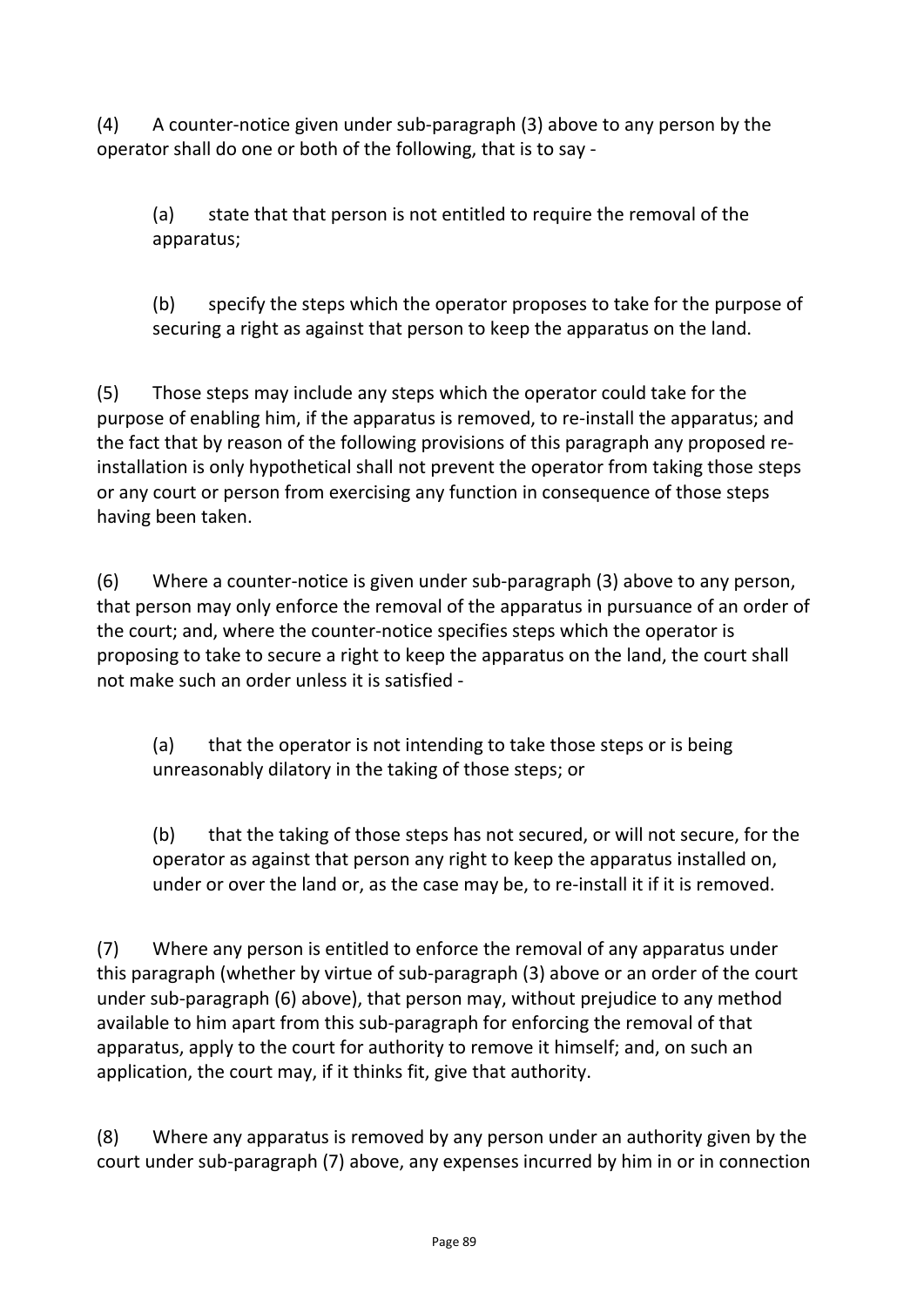with the removal of the apparatus shall be recoverable by him from the operator in any court of competent jurisdiction; and in so giving an authority to any person the court may also authorise him, in accordance with the directions of the court, to sell any apparatus removed under the authority and to retain the whole or a part of the proceeds of sale on account of those expenses.

(9) Any telecommunication apparatus kept installed on, under or over any land shall (except for the purposes of this paragraph and without prejudice to paragraphs 6(3) and 7(3) above) be deemed, as against any person who was at any time entitled to require the removal of the apparatus, but by virtue of this paragraph not entitled to enforce its removal, to have been lawfully so kept at that time.

# SECTION 3: THE TRANSITIONAL PROVISIONS SCHEDULE 2 TO THE DIGITAL ECONOMY ACT 2017

### *Interpretation*

- 1(1) This paragraph has effect for the purposes of this Schedule.
- (2) The "existing code" means Schedule 2 to the Telecommunications Act 1984.
- (3) The "new code" means Schedule 3A to the Communications Act 2003.
- (4) A "subsisting agreement" means -

…

- (a) an agreement for the purposes of paragraph 2 or 3 of the existing code, or
- (b) an order under paragraph 5 of the existing code,

which is in force, as between an operator and any person, at the time the new code comes into force (and whose terms do not provide for it to cease to have effect at that time).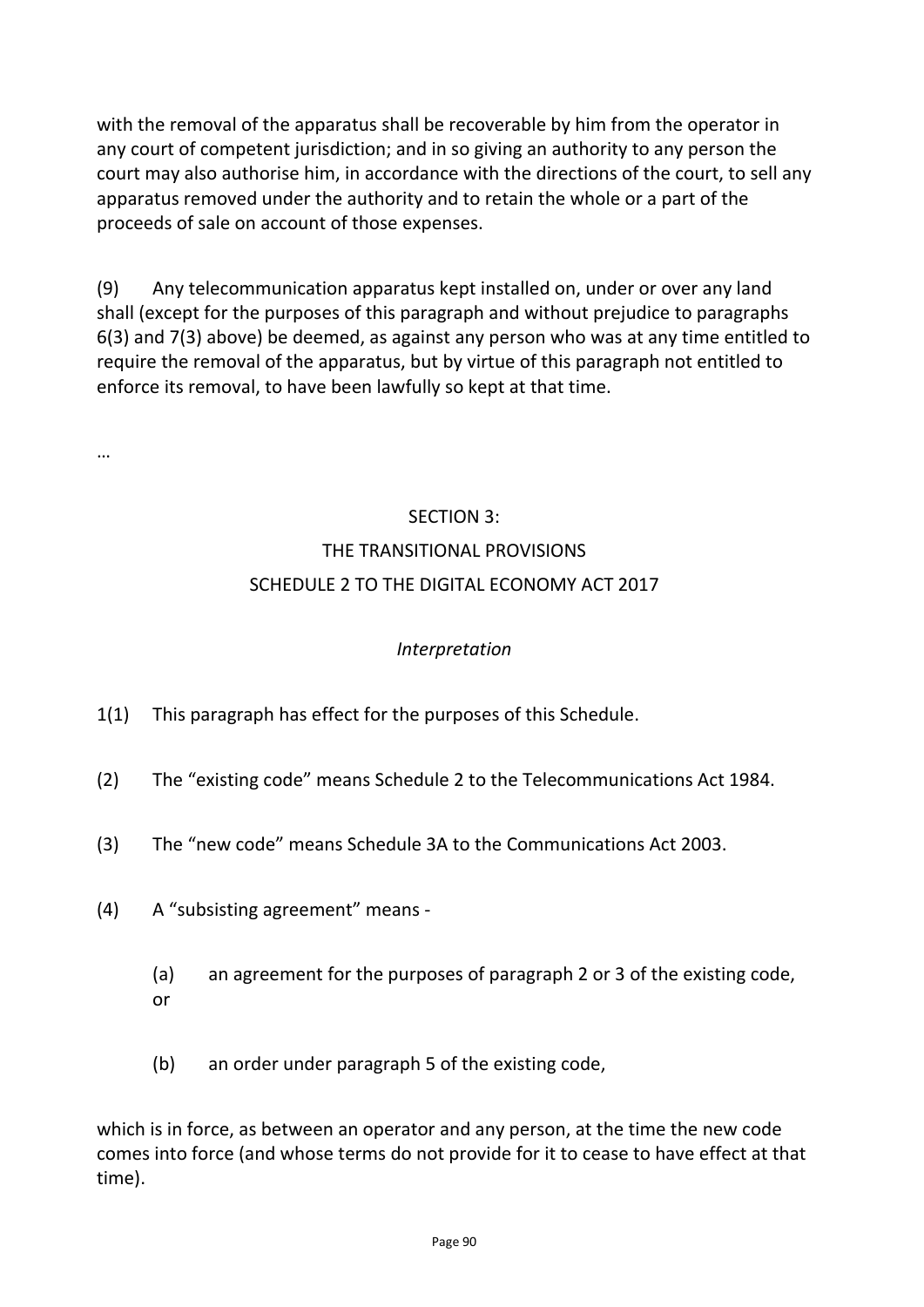(5) Expressions used in this Schedule and in the new code have the same meaning as in the new code, subject to any modification made by this Schedule.

## *Effect of subsisting agreement*

2(1) A subsisting agreement has effect after the new code comes into force as an agreement under Part 2 of the new code between the same parties, subject to the modifications made by this Schedule.

(2) A person who is bound by a right by virtue of paragraph 2(4) of the existing code in consequence of a subsisting agreement is, after the new code comes into force, treated as bound pursuant to Part 2 of the new code.

…

# *Termination and modification of agreements*

6(1) This paragraph applies in relation to a subsisting agreement, in place of paragraph 29(2) to (4) of the new code.

(2) Part 5 of the new code (termination and modification of agreements) does not apply to a subsisting agreement that is a lease of land in England and Wales, if -

(a) it is a lease to which Part 2 of the Landlord and Tenant Act 1954 applies, and

(b) there is no agreement under section 38A of that Act (agreements to exclude provisions of Part 2) in relation [to] the tenancy.

(3) Part 5 of the new code does not apply to a subsisting agreement that is a lease of land in England and Wales, if -

(a) the primary purpose of the lease is not to grant code rights (the rights referred to in paragraph 3 of this Schedule), and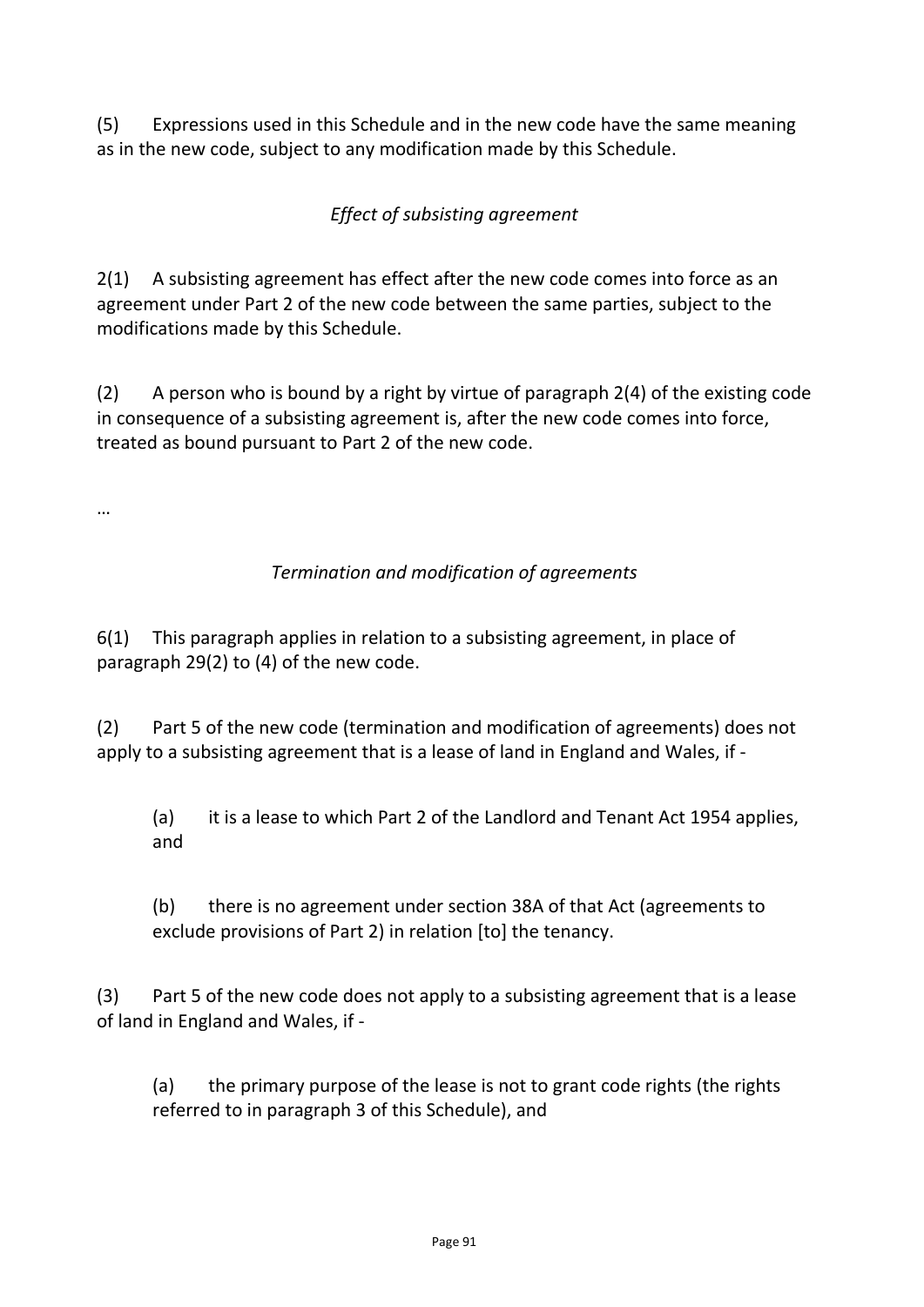(b) there is an agreement under section 38A of the 1954 Act in relation [to] the tenancy.

(4) Part 5 of the new code does not apply to a subsisting agreement that is a lease of land in Northern Ireland, if it is a lease to which the Business Tenancies (Northern Ireland) Order 1996 (SI 1996/725 (NI 5)) applies.

7(1) Subject to paragraph 6, Part 5 of the new code applies to a subsisting agreement with the following modifications.

(2) The "site provider" (see paragraph 30(1)(a) of the new code) does not include a person who was under the existing code bound by the agreement only by virtue of paragraph 2(2)(c) of that code.

(3) Where the unexpired term of the subsisting agreement at the coming into force of the new code is less than 18 months, paragraph 31 applies (with necessary modification) as if for the period of 18 months referred to in sub-paragraph (3)(a) there were substituted a period equal to the unexpired term or three months, whichever is greater.

(4) Paragraph 34 applies with the omission of sub-paragraph (13)(d).

…

*Court applications for required rights etc*

11(1) This paragraph applies where -

(a) before the time when the new code comes into force, a notice has been given under paragraph 5(1) of the existing code, and

(b) at that time no application has been made to the court in relation to the notice.

(2) The notice has effect as if given under paragraph 20(2) of the new code.